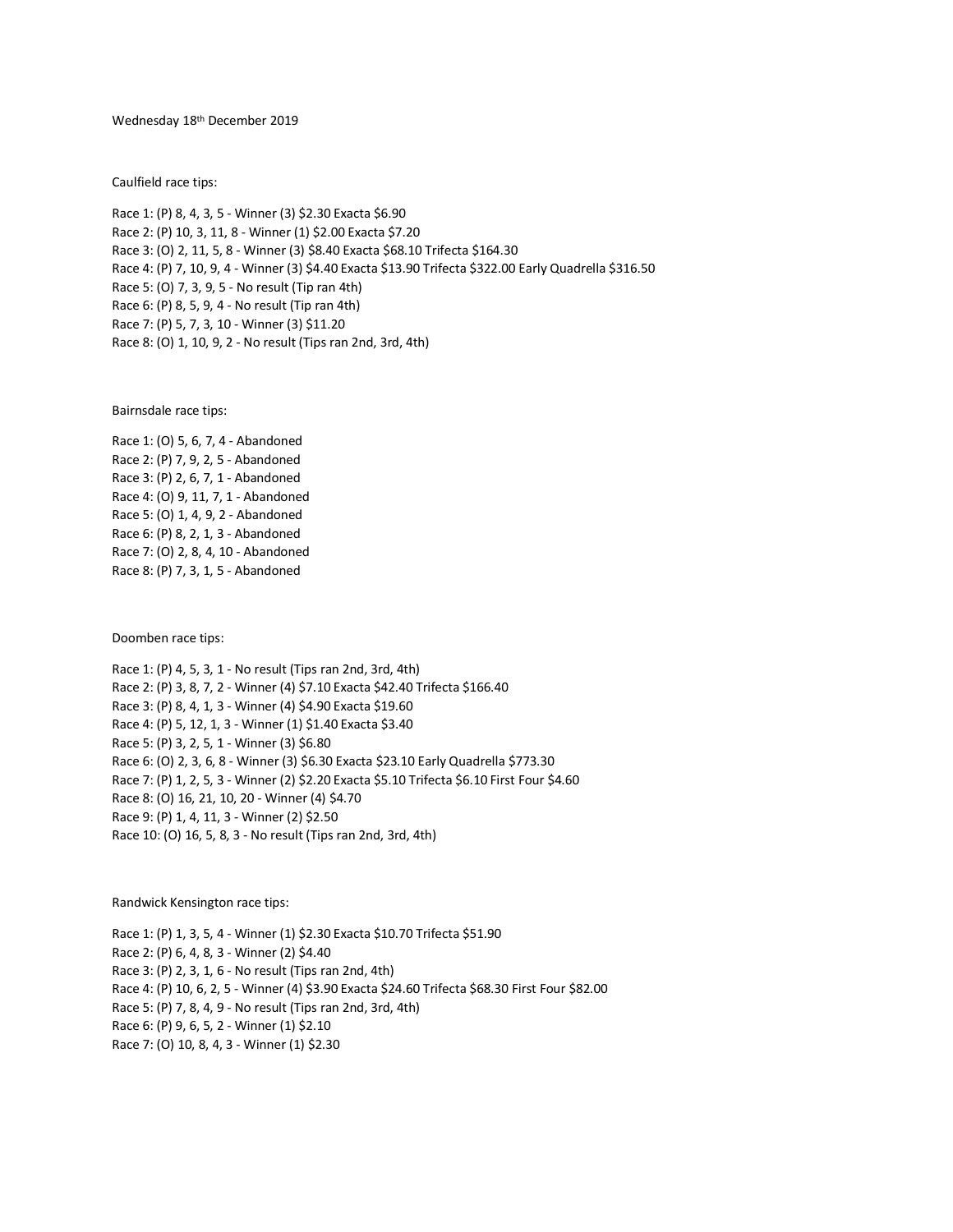Ascot race tips:

Race 1: (P) 12, 4, 5, 9 - Winner (3) \$3.60 Exacta \$22.00 Trifecta \$39.20 Race 2: (P) 3, 5, 1, 8 - No result (Tip ran 3rd) Race 3: (P) 1, 2, 3, 6 - Winner (4) \$6.50 Race 4: (O) 6, 12, 11, 1 - Winner (4) \$6.40 Race 5: (O) 6, 1, 4, 5 - No result (Tips ran 2nd, 3rd, 4th) Race 6: (P) 2, 9, 3, 5 - Winner (2) \$4.20 Race 7: (P) 7, 4, 3, 2 - Winner (4) \$3.50 Exacta \$20.60 Trifecta \$89.80 Race 8: (O) 3, 6, 4, 9 - Winner (3) \$11.20 Race 9: (P) 6, 7, 4, 3 - Winner (1) \$6.40 Exacta \$26.20 Race 10: (P) 4, 2, 1, 7 - Winner (3) \$3.80 Race 11: (O) 2, 13, 4, 5 - Winner (4) \$7.90 Quadrella \$3315.30

Launceston race tips:

Race 1: (O) 11, 2, 9, 12 - No result (Tips ran 2nd, 3rd) Race 2: (O) 1, 3, 2, 7 - Winner (1) \$5.10 Exacta \$37.80 Trifecta \$258.60 First Four \$1118.80 Race 3: (P) 4, 3, 2, 8 - Winner (4) \$4.30 Exacta \$16.70 Race 4: (P) 10, 1, 3, 9 - Winner (4) \$4.30 Exacta \$9.30 Trifecta \$27.00 Race 5: (P) 5, 2, 10, 1 - No result (Tips ran 2nd, 3rd, 4th) Race 6: (P) 2, 3, 1, 5 - Winner (3) \$4.80 Exacta \$16.70 Trifecta \$116.20 Race 7: (O) 2, 7, 5, 9 - Winner (2) \$5.50 Exacta \$19.50 Race 8: (P) 4, 1, 2, 6 - Winner (2) \$2.00 Exacta \$7.30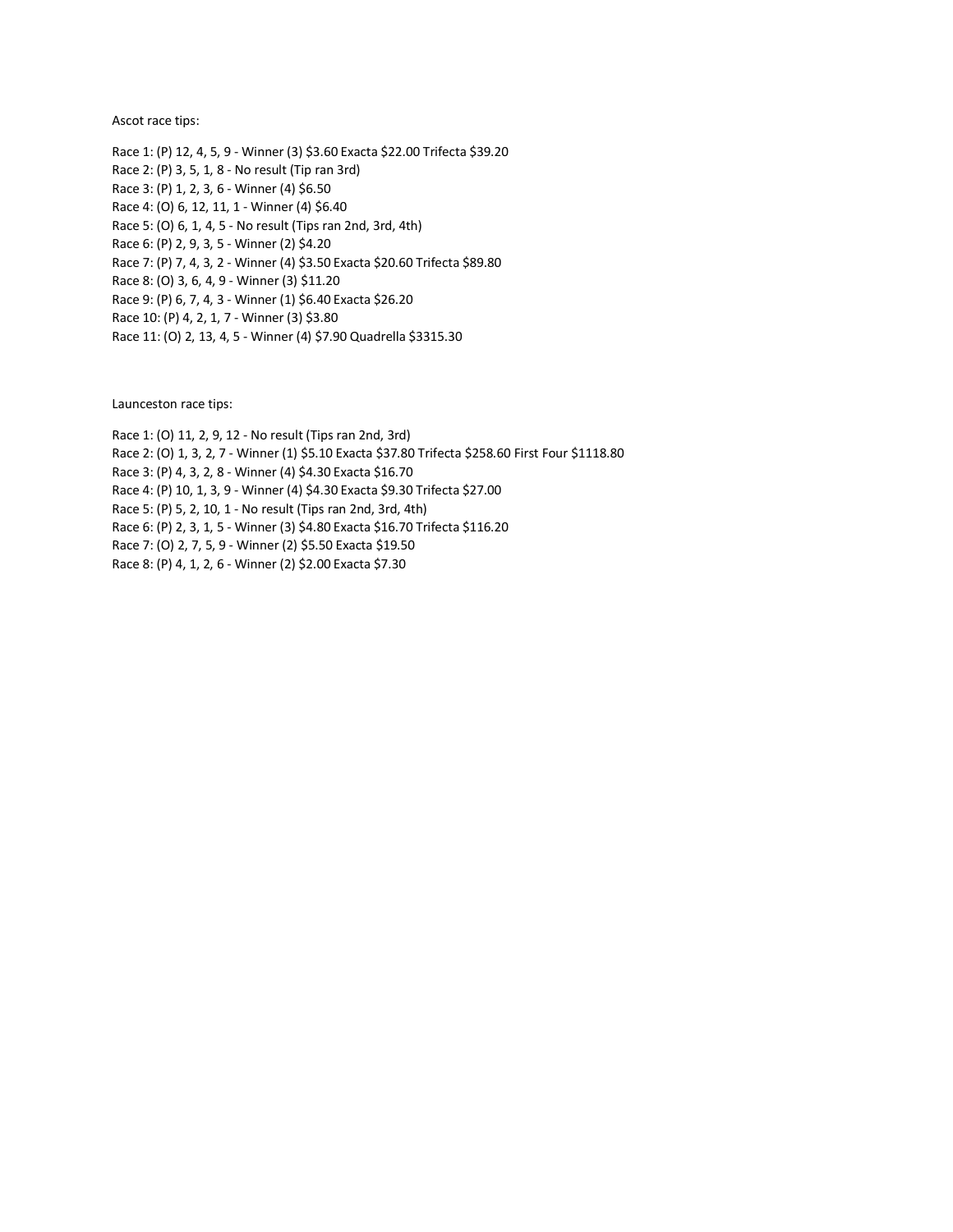## Wednesday 11th December 2019

Terang race tips:

Race 1: (P) 1, 10, 9, 2 - Winner (4) \$3.40 Exacta \$9.70 Race 2: (O) 14, 5, 10, 7 - Winner (2) \$3.50 Race 3: (O) 1, 7, 8, 3 - Winner (1) \$5.50 Race 4: (O) 6, 7, 3, 10 - Winner (3) \$4.00 Early Quadrella \$226.90 Race 5: (P) 3, 9, 1, 2 - Winner (1) \$2.10 Race 6: (P) 4, 7, 8, 1 - Winner (1) \$2.20 Race 7: (O) 7, 4, 5, 9 - Winner (1) \$5.00 Quadrella \$120.90

Murray Bridge race tips:

Race 1: (P) 7, 2, 5, 1 - Winner (3) \$2.60 Race 2: (P) 6, 5, 8, 1 - No result (Tips ran 2nd, 4th) Race 3: (P) 2, 7, 4, 9 - Winner (3) \$13.60 Race 4: (P) 7, 12, 1, 4 - Winner (3) \$6.30 Exacta \$33.50 Race 5: (P) 3, 7, 9, 11 - Winner (1) \$1.40 Exacta \$4.10 Race 6: (P) 12, 5, 9, 11 - No result (Tips ran 2nd, 3rd) Race 7: (O) 10, 12, 1, 8 - No result (Tip ran 2nd)

Rosehill race tips:

Race 1: (P) 2, 11, 6, 4 - No result (Tip ran 2nd) Race 2: (P) 2, 4, 7, 1 - Winner (4) \$5.20 Race 3: (P) 7, 1, 4, 6 - Winner (3) \$4.20 Race 4: (P) 1, 3, 6, 2 - Winner (4) \$4.70 Exacta \$30.50 Trifecta \$90.30 Race 5: (O) 7, 8, 3, 1 - No result (Tips ran 2nd, 4th) Race 6: (O) 12, 5, 3, 14 - Winner (1) \$2.80 Race 7: (P) 1, 14, 11, 8 - Winner (4) \$6.60

Dalby race tips:

Race 1: (P) 2, 1, 7, 6 - Winner (1) \$3.00 Race 2: (O) 4, 6, 1, 2 - Winner (2) \$5.50 Race 3: (P) 2, 1, 4, 3 - Winner (4) \$4.70 Exacta \$18.50 Race 4: (P) 2, 4, 1, 5 - No result (Tips ran 2nd, 3rd, 4th) Race 5: (P) 5, 1, 2, 7 - Winner (4) \$5.70 Race 6: (O) 6, 2, 7, 5 - Winner (1) \$4.00 Race 7: (O) 4, 2, 3, 8 - Winner (2) \$1.70

Sandown race tips:

```
Race 1: (P) 6, 8, 5, 1 - Winner (1) $3.50
Race 2: (P) 7, 1, 2, 11 - Winner (1) $2.10 Exacta $6.40 Trifecta $15.00
Race 3: (P) 4, 5, 6, 9 - Winner (1) $2.70
Race 4: (O) 9, 2, 11, 5 - Winner (3) $9.70 Early Quadrella $171.60
```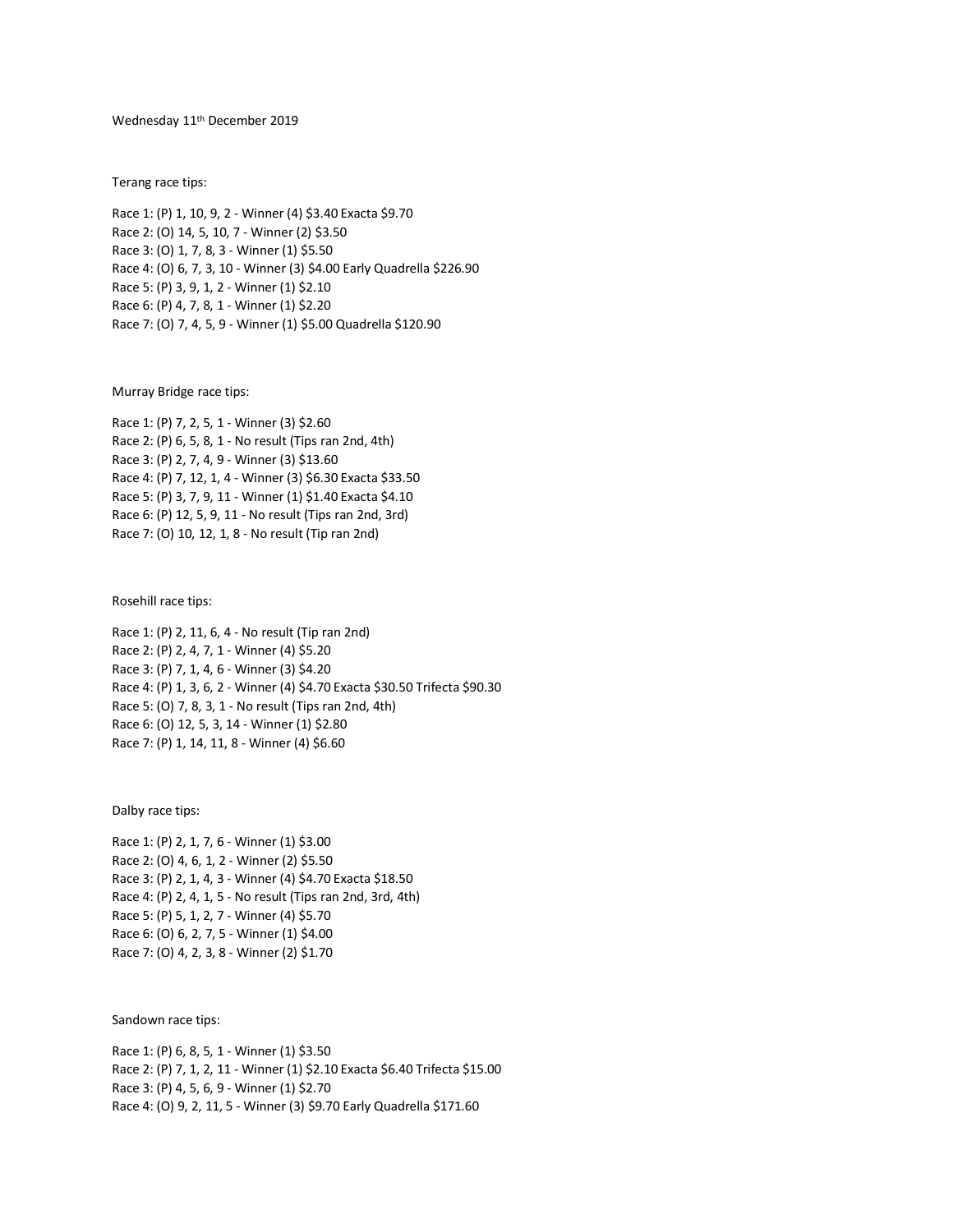Race 5: (P) 10, 7, 11, 1 - Winner (1) \$1.80 Exacta \$8.60 Race 6: (O) 3, 5, 11, 2 - No result (Tip ran 2nd) Race 7: (O) 2, 4, 14, 7 - Winner (4) \$13.90 Exacta \$74.90

Launceston race tips:

Race 1: (P) 7, 2, 14, 5 - Winner (3) \$5.40 Exacta \$18.50 Race 2: (P) 10, 4, 8, 7 - Winner (3) \$4.00 Exacta \$31.60 Trifecta \$94.40 Race 3: (O) 4, 9, 12, 8 - Winner (2) \$9.90 Exacta \$58.40 Trifecta \$264.40 Race 4: (O) 3, 9, 13, 11 - Winner (2) \$3.60 Race 5: (P) 10, 4, 9, 1 - No result (Tips ran 2nd, 4th) Race 6: (P) 3, 6, 1, 8 - Winner (4) \$5.70 Race 7: (P) 6, 4, 7, 5 - Winner (4) \$2.70 Exacta \$8.10 Trifecta \$43.30 Race 8: (O) 9, 7, 8, 4 - Winner (1) \$3.50 Exacta \$23.20 Trifecta \$94.10 Race 9: (P) 4, 3, 6, 5 - Winner (2) \$4.30 Exacta \$8.20 Trifecta \$8.30 First Four \$16.10 Quadrella \$393.70

Ascot race tips:

Race 1: (P) 3, 2, 4, 5 - Winner (3) \$6.30 Exacta \$29.20 Trifecta \$101.50 Race 2: (P) 9, 5, 13, 3 - Winner (1) \$1.70 Race 3: (P) 9, 2, 4, 5 - No result (Tips ran 2nd, 3rd) Race 4: (P) 6, 1, 4, 2 - Winner (1) \$2.40 Race 5: (O) 1, 2, 6, 5 - Winner (3) \$5.70 Race 6: (O) 11, 3, 8, 2 - Winner (3) \$13.00 Exacta \$57.60 Race 7: (O) 3, 1, 9, 8 - No result (Tips ran 2nd, 4th)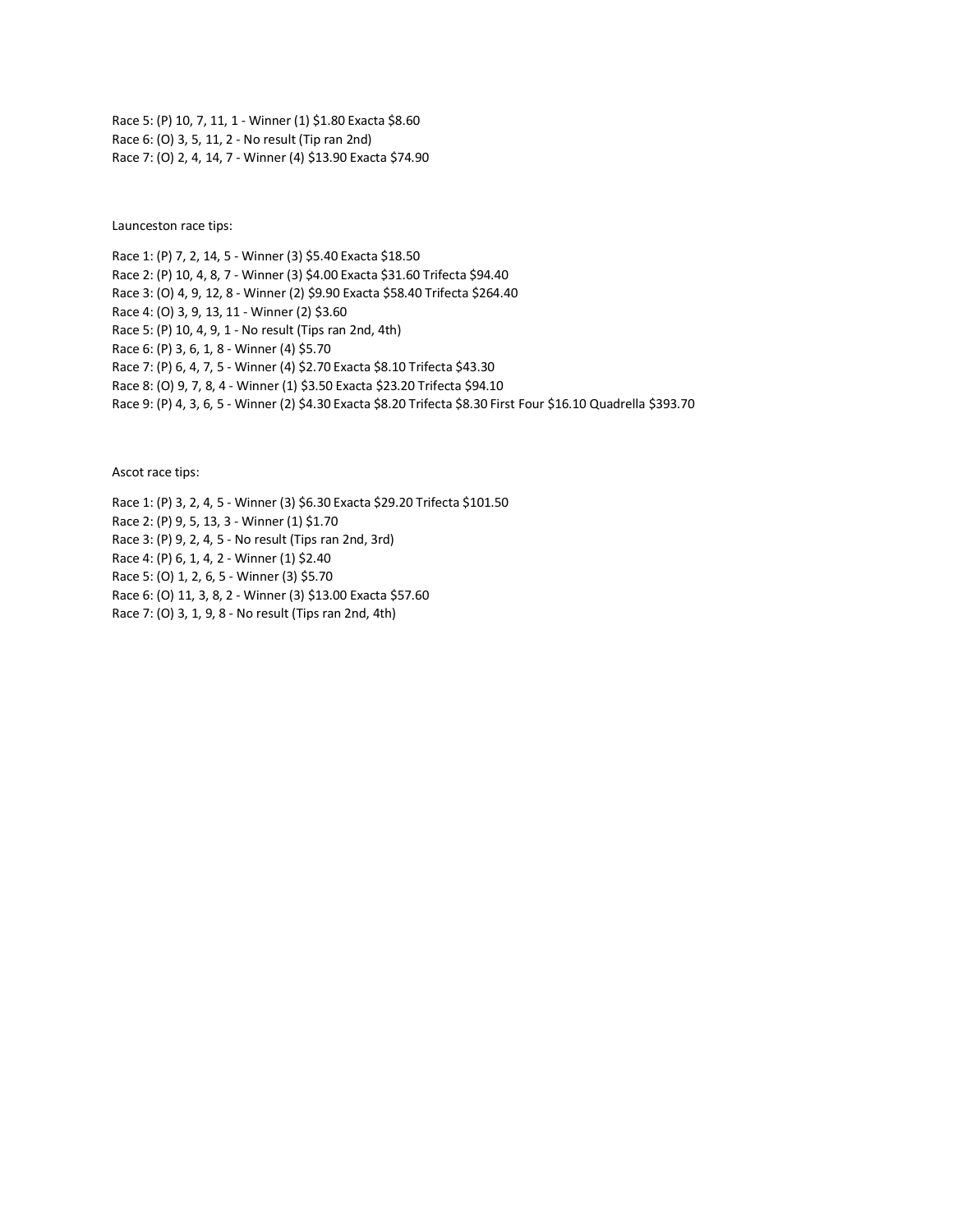### Wednesday 4 th December 2019

Echuca race tips:

Race 1: (P) 5, 9, 1, 4 - Winner (1) \$2.20 Exacta \$22.60 Trifecta \$82.60 First Four \$167.00 Race 2: (P) 10, 7, 8, 6 - Winner (1) \$3.80 Race 3: (P) 6, 3, 4, 9 - Winner (1) \$3.40 Race 4: (P) 12, 3, 6, 4 - Winner (2) \$1.70 Early Quadrella \$83.10 Race 5: (P) 3, 4, 5, 6 - No result (Tips ran 2nd, 3rd, 4th) Race 6: (P) 1, 2, 6, 10 - Winner (2) \$4.10 Exacta \$10.60 Race 7: (O) 5, 1, 2, 4 - No result (Tips ran 2nd, 3rd) Race 8: (P) 5, 1, 3, 6 - No result (Tips ran 2nd, 4th)

Gawler race tips:

Race 1: (P) 11, 12, 4, 7 - Winner (1) \$1.40 Exacta \$10.90 Race 2: (P) 3, 5, 1, 8 - No result (Tips ran 2nd, 3rd, 4th) Race 3: (P) 2, 5, 3, 6 - Winner (2) \$5.30 Race 4: (P) 2, 1, 6, 5 - Winner (2) \$3.30 Exacta \$13.40 Race 5: (P) 7, 4, 10, 2 - Winner (4) \$7.90 Exacta \$45.60 Race 6: (P) 3, 1, 2, 6 - Winner (3) \$4.40 Exacta \$12.50 Trifecta \$39.40 Race 7: (O) 2, 5, 9, 4 - Winner (2) \$4.50 Exacta \$21.30 Trifecta \$59.50 Quadrella \$713.50

Gosford race tips:

| Race 1: (P) 1, 2, 3, 5 - Winner (3) \$4.90 Exacta \$8.20 Trifecta \$19.10 First Four \$41.80    |
|-------------------------------------------------------------------------------------------------|
| Race 2: (P) 7, 4, 6, 5 - Winner (2) \$8.00 Exacta \$10.20 Trifecta \$122.30 First Four \$111.40 |
| Race 3: (P) 3, 2, 5, 1 - Winner (3) \$3.80 Exacta \$11.90 Trifecta \$16.90                      |
| Race 4: (P) 2, 5, 6, 1 - Winner (3) \$3.70 Exacta \$12.00 Early Quadrella \$920.90              |
| Race 5: (P) 2, 4, 6, 1 - Winner (1) \$1.90 Exacta \$6.90                                        |
| Race 6: (P) 7, 2, 3, 4 - No result (Tip ran 2nd)                                                |
| Race 7: (P) 3, 9, 6, 1 - Winner (4) \$12.90                                                     |

Beaudesert race tips:

Race 1: (P) 4, 8, 2, 6 - Winner (1) \$1.20 Exacta \$3.80 Trifecta \$23.90 Race 2: (P) 4, 9, 10, 13 - Winner (1) \$4.30 Race 3: (P) 1, 3, 4, 2 - Winner (1) \$1.40 Exacta \$6.10 Race 4: (P) 2, 3, 5, 6 - Winner (1) \$1.60 Early Quadrella \$10.00 Race 5: (O) 2, 6, 3, 4 - Winner (1) \$2.70 Race 6: (P) 2, 8, 6, 1 - Winner (3) \$5.70 Exacta \$17.80 Race 7: (P) 6, 1, 7, 10 - Winner (1) \$2.70 Exacta \$29.60 Trifecta \$132.40 Quadrella \$67.60

Sandown race tips:

Race 1: (P) 1, 4, 10, 5 - Winner (3) \$6.20 Exacta \$58.30 Race 2: (O) 3, 10, 6, 4 - No result (Tips ran 2nd, 4th) Race 3: (P) 1, 3, 4, 5 - Winner (1) \$3.60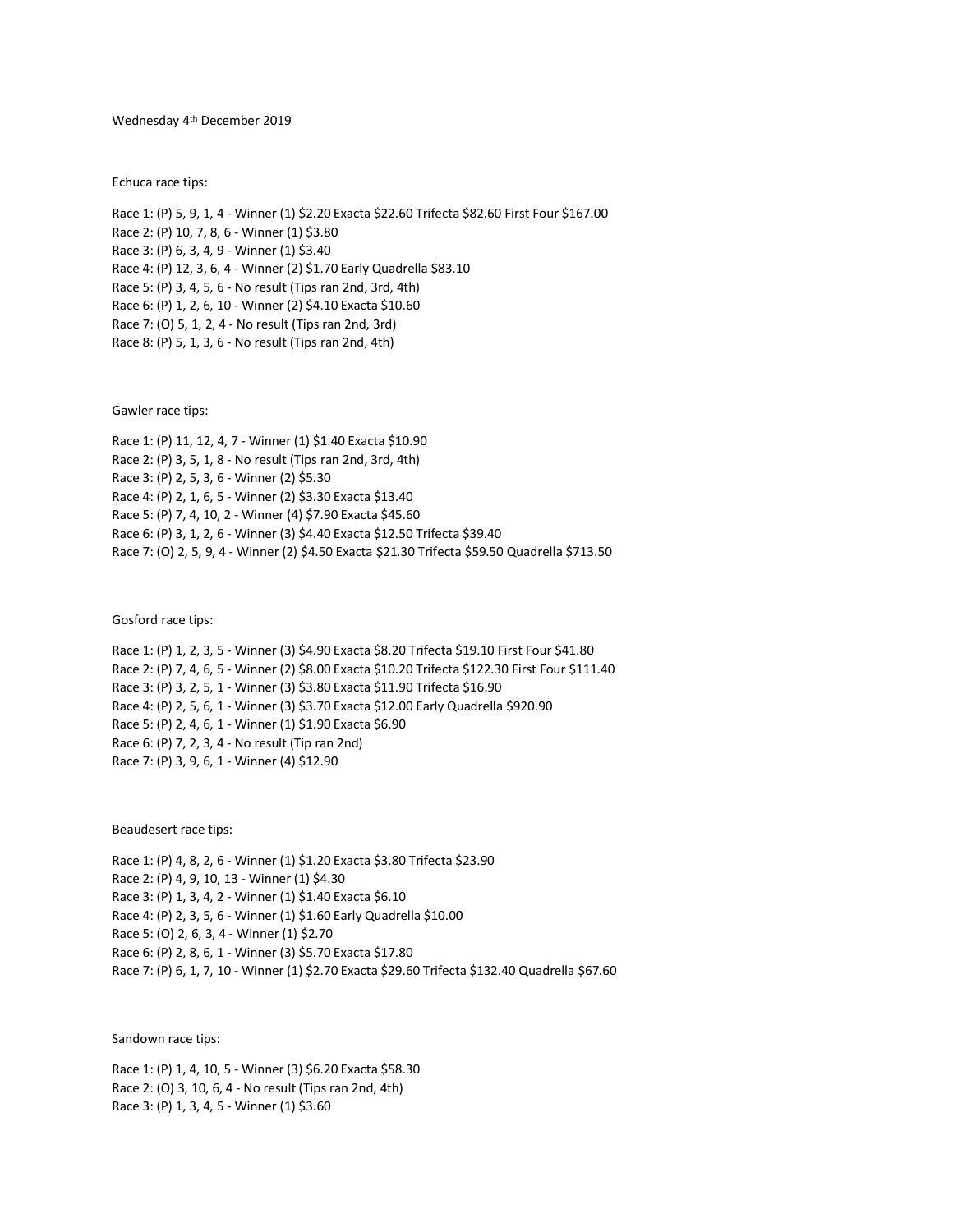Race 4: (P) 1, 6, 4, 9 - No result (Tips ran 2nd, 4th) Race 5: (P) 8, 1, 6, 7 - Winner (2) \$4.00 Race 6: (P) 9, 1, 6, 2 - Winner (1) \$3.60 Race 7: (P) 7, 11, 1, 2 - No result (Tips ran 3rd, 4th) Race 8: (P) 7, 11, 8, 3 - Winner (2) \$4.60 Exacta \$32.40 Trifecta \$97.00

Bunbury race tips:

Race 1: (P) 4, 5, 6, 2 - Winner (4) \$2.90

Race 2: (P) 2, 8, 3, 5 - No result (Tips ran 2nd, 3rd)

Race 3: (P) 5, 10, 8, 3 - Winner (3) \$8.70 Exacta \$46.50 Trifecta \$60.60 First Four \$256.40

Race 4: (O) 4, 5, 6, 7 - No result (Tips ran 2nd, 3rd)

Race 5: (P) 1, 2, 5, 7 - Winner (2) \$3.80 Exacta \$29.60

Race 6: (O) 1, 4, 7, 5 - Winner (2) \$3.40 Exacta \$16.40

Race 7: (O) 1, 3, 5, 9 - Winner (4) \$10.40 Exacta \$67.80 Trifecta \$155.70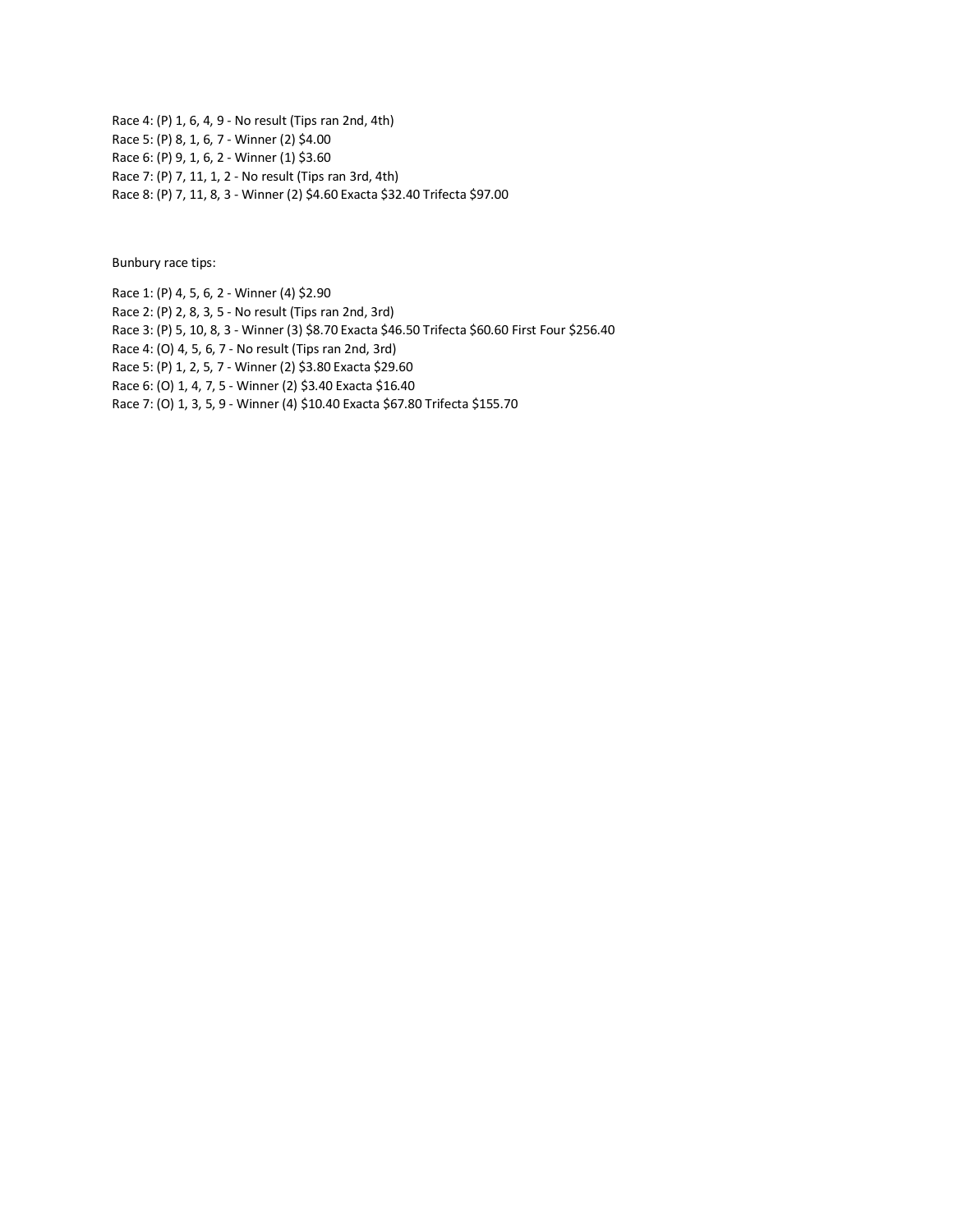Wednesday 27 th November 2019

Sandown race tips:

Race 1: (P) 2, 4, 11, 9 - Winner (1) \$5.40 Race 2: (P) 9, 4, 8, 1 - Winner (3) \$5.20 Race 3: (P) 3, 1, 5, 7 - Winner (2) \$2.10 Exacta \$12.30 Trifecta \$59.60 First Four \$180.40 Race 4: (O) 8, 7, 13, 3 - No result (Tips ran 2nd, 3rd) Race 5: (P) 7, 2, 8, 12 - Winner (1) \$3.60 Exacta \$19.80 Trifecta \$83.20 Race 6: (O) 7, 8, 1, 11 - Winner (4) \$9.30 Exacta \$41.10 Race 7: (P) 4, 1, 11, 13 - No result (Tip ran 3rd) Race 8: (O) 3, 11, 13, 12 - No result (Tip ran 4th)

Strathalbyn race tips:

Race 1: (P) 1, 5, 3, 2 - Winner (1) \$1.40 Exacta \$3.10 Trifecta \$8.10 Race 2: (P) 5, 2, 3, 4 - Winner (1) \$1.20 Exacta \$6.40 Race 3: (P) 2, 4, 6, 5 - Winner (1) \$1.60 Exacta \$2.30 Race 4: (P) 1, 10, 2, 3 - Winner (4) \$20.30 Exacta \$67.10 Trifecta \$132.50 First Four \$465.20 Early Quadrella \$159.20 Race 5: (O) 8, 3, 5, 1 - Winner (3) \$3.50 Exacta \$27.10 Race 6: (O) 3, 10, 5, 7 - No result (Tip ran 4th) Race 7: (O) 1, 5, 3, 6 - Winner (1) \$1.70 Race 8: (O) 7, 10, 3, 1 - No result (Tips ran 2nd, 3rd)

Gold Coast race tips:

Race 1: (P) 8, 4, 3, 5 - Winner (3) \$3.70 Race 2: (P) 4, 1, 8, 5 - Winner (2) \$1.60 Exacta \$4.60 Trifecta \$13.50 Race 3: (P) 1, 4, 8, 10 - Winner (2) \$1.90 Exacta \$3.20 Race 4: (P) 7, 5, 2, 1 - Winner (1) \$1.40 Exacta \$4.80 Race 5: (P) 6, 5, 10, 16 - No result Race 6: (P) 1, 3, 4, 10 - Winner (2) \$4.60 Exacta \$14.30 Race 7: (O) 2, 10, 11, 9 - Winner (1) \$1.80 Race 8: (P) 11, 10, 5, 7 - Winner (1) \$2.30 Race 9: (O) 9, 4, 2, 3 - Winner (4) \$4.40 Exacta \$74.30 Trifecta \$573.20 Quadrella \$93.10

Warwick Farm race tips:

Race 1: (P) 7, 1, 5, 4 - Winner (3) \$4.10 Exacta \$17.90 Race 2: (P) 6, 4, 1, 2 - Winner (2) \$7.30 Exacta \$39.20 Trifecta \$83.80 Race 3: (P) 4, 6, 3, 5 - Winner (2) \$3.50 Exacta \$6.30 Trifecta \$31.00 Race 4: (O) 7, 4, 5, 9 - Winner (1) \$3.00 Exacta \$18.90 Trifecta \$77.00 First Four \$276.90 Early Quadrella \$319.10 Race 5: (P) 4, 6, 5, 8 - Winner (3) \$2.30 Exacta \$17.50 Race 6: (P) 11, 1, 9, 13 - No result Race 7: (P) 2, 6, 10, 8 - Winner (1) \$2.90 Exacta \$7.60

Northam race tips: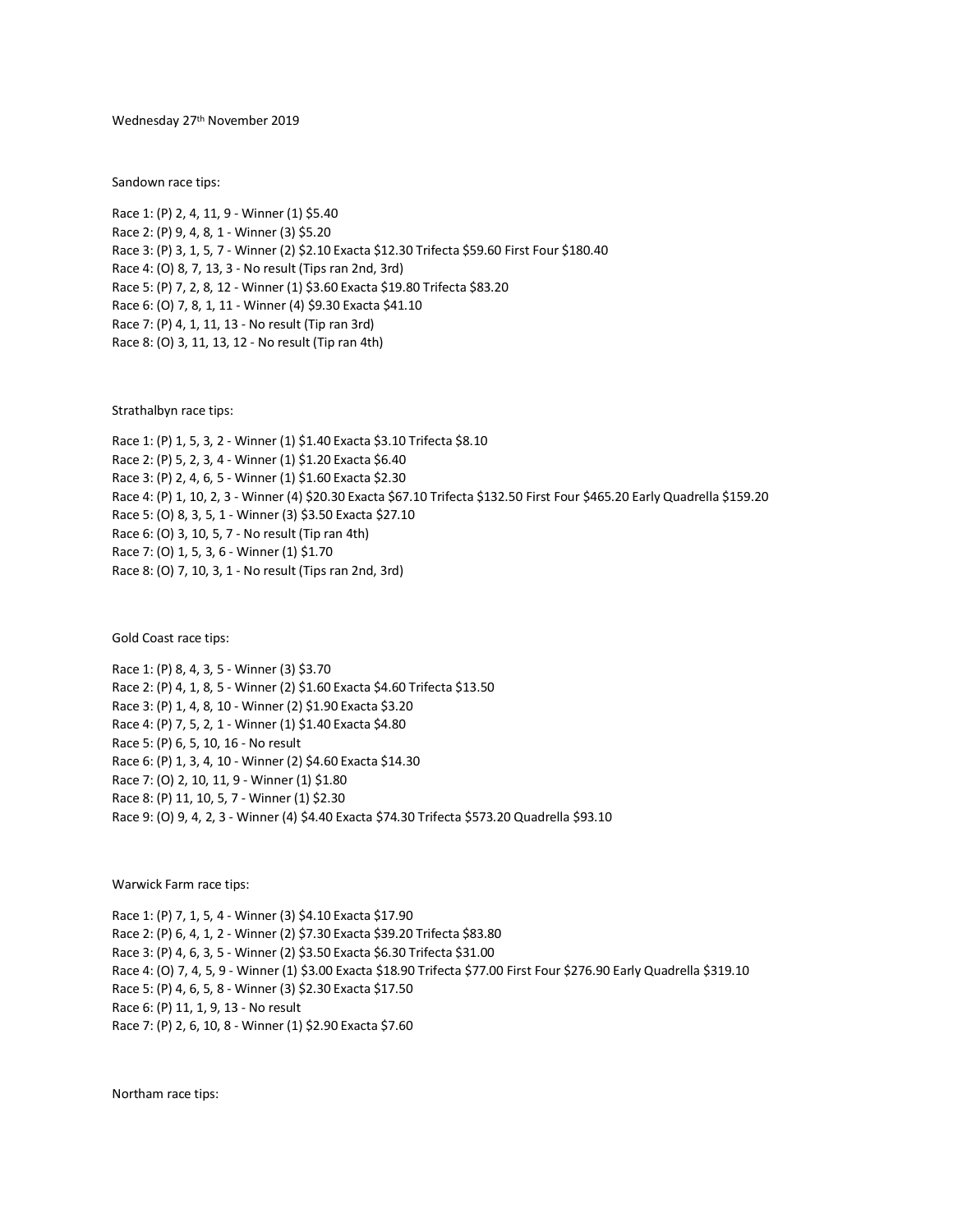Race 1: (P) 6, 3, 2, 5 - Winner (1) \$1.60 Exacta \$6.30 Trifecta \$30.20 First Four \$54.60 Race 2: (P) 10, 6, 3, 5 - Winner (1) \$3.00 Exacta \$18.30 Race 3: (P) 2, 1, 7, 4 - Winner (4) \$4.50 Race 4: (O) 11, 6, 7, 5 - No result (Tips ran 2nd, 3rd, 4th) Race 5: (O) 4, 9, 6, 7 - Winner (2) \$5.30 Exacta \$15.60 Race 6: (O) 8, 7, 11, 2 - Winner (2) \$2.30

Race 7: (O) 10, 5, 13, 11 - No result (Tips ran 2nd, 3rd)

Launceston race tips:

Race 1: (O) 3, 13, 10, 6 - No result (Tip ran 4th) Race 2: (P) 5, 3, 8, 4 - No result (Tip ran 3rd) Race 3: (O) 3, 8, 5, 10 - Winner (2) \$4.10 Race 4: (P) 6, 7, 8, 10 - No result (Tip ran 3rd) Race 5: (P) 6, 10, 11, 3 - Winner (2) \$3.70 Race 6: (O) 5, 9, 3, 2 - Winner (3) \$7.80 Exacta \$34.30 Trifecta \$164.50 First Four \$572.30 Race 7: (P) 7, 6, 1, 3 - Winner (3) \$2.10 Exacta \$10.00 Race 8: (P) 2, 8, 6, 4 - Winner (3) \$15.60 Race 9: (P) 6, 5, 2, 1 - Winner (2) \$5.10 Exacta \$23.10 Quadrella \$2654.00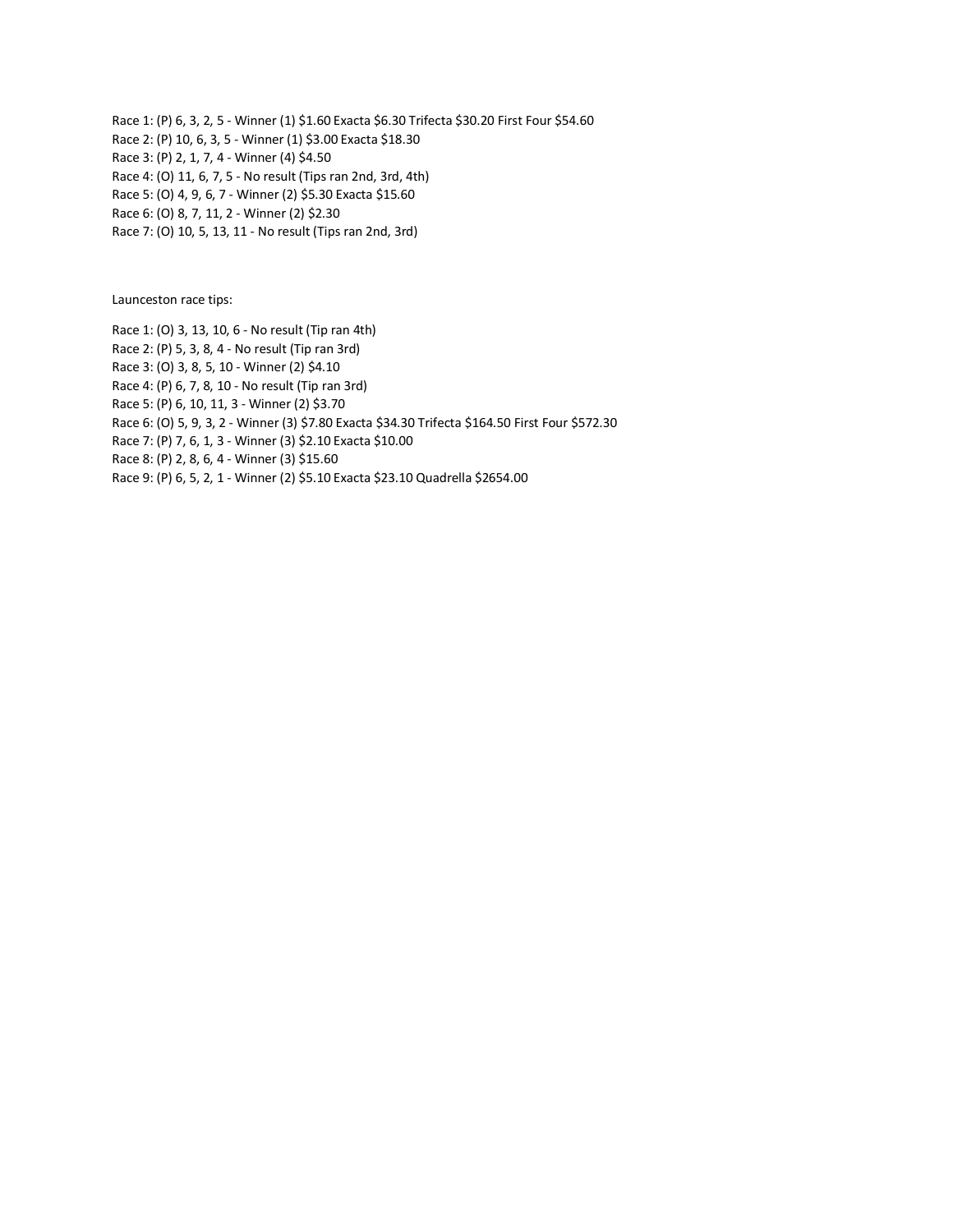Wednesday 20th November 2019

Sandown race tips:

Race 1: (P) 6, 4, 8, 2 - Winner (3) \$4.40 Race 2: (P) 7, 9, 8, 2 - Winner (1) \$3.00 Exacta \$22.10 Trifecta \$73.50 First Four \$182.70 Race 3: (P) 4, 2, 3, 5 - Winner (2) \$4.60 Race 4: (P) 3, 2, 8, 7 - No result (Tips ran 2nd, 3rd) Race 5: (P) 13, 8, 4, 1 - Winner (4) \$6.20 Race 6: (O) 8, 5, 9, 11 - No result (Tips ran 2nd, 4th) Race 7: (O) 7, 10, 8, 11 - Winner (1) \$3.40 Exacta \$24.80 Race 8: (P) 7, 8, 3, 13 - Winner (1) \$5.10 Exacta \$25.20 Trifecta \$103.70

Toowoomba race tips:

Race 1: (P) 7, 4, 3, 8 - Winner (1) \$1.40 Exacta \$3.30 Trifecta \$16.50 Race 2: (P) 1, 4, 9, 2 - Winner (1) \$1.70 Exacta \$10.10 Trifecta \$18.80 Race 3: (O) 4, 5, 11, 3 - No result (Tip ran 3rd) Race 4: (O) 2, 4, 8, 3 - Winner (1) \$3.10 Race 5: (P) 1, 3, 2, 7 - Winner (4) \$7.50 Exacta \$25.80 Race 6: (P) 4, 6, 9, 2 - Winner (4) \$4.90 Exacta \$14.90 Race 7: (O) 2, 3, 1, 6 - No result (Tips ran 2nd, 3rd, 4th) Race 8: (P) 8, 9, 4, 5 - Winner (3) \$9.50 Exacta \$52.30

Rosehill race tips:

Race 1: (P) 3, 6, 4, 2 - Winner (1) \$2.30 Exacta \$3.30 Trifecta \$6.40 First Four \$8.30 Race 2: (P) 6, 7, 3, 1 - Winner (1) \$2.00 Exacta \$8.00 Trifecta \$22.30 Race 3: (P) 1, 4, 6, 3 - Winner (4) \$7.40 Exacta \$37.10 Trifecta \$105.20 First Four \$152.60 Race 4: (P) 7, 8, 2, 4 - Winner (1) \$1.60 Early Quadrella \$114.60 Race 5: (P) 4, 1, 5, 3 - Winner (1) \$2.10 Exacta \$6.50 Race 6: (P) 3, 6, 5, 7 - No result (Tips ran 2nd, 3rd, 4th) Race 7: (P) 2, 9, 7, 4 - No result (Tip ran 2nd)

Ascot race tips:

Race 1: (P) 2, 5, 3, 1 - Winner (4) \$6.00 Exacta \$22.60 Race 2: (P) 4, 7, 5, 3 - Winner (4) \$7.20 Race 3: (O) 3, 7, 2, 8 - Winner (4) \$10.50 Race 4: (P) 9, 8, 7, 3 - No result (Tips ran 3rd, 4th) Race 5: (O) 11, 5, 4, 2 - Winner (1) \$2.60 Exacta \$13.10 Race 6: (O) 7, 2, 1, 8 - Winner (1) \$3.70 Race 7: (O) 3, 7, 4, 6 - Winner (2) \$5.50 Exacta \$26.80 Race 8: (O) 11, 2, 9, 6 - Winner (4) \$6.30 Exacta \$15.90 Quadrella \$536.50

Launceston race tips: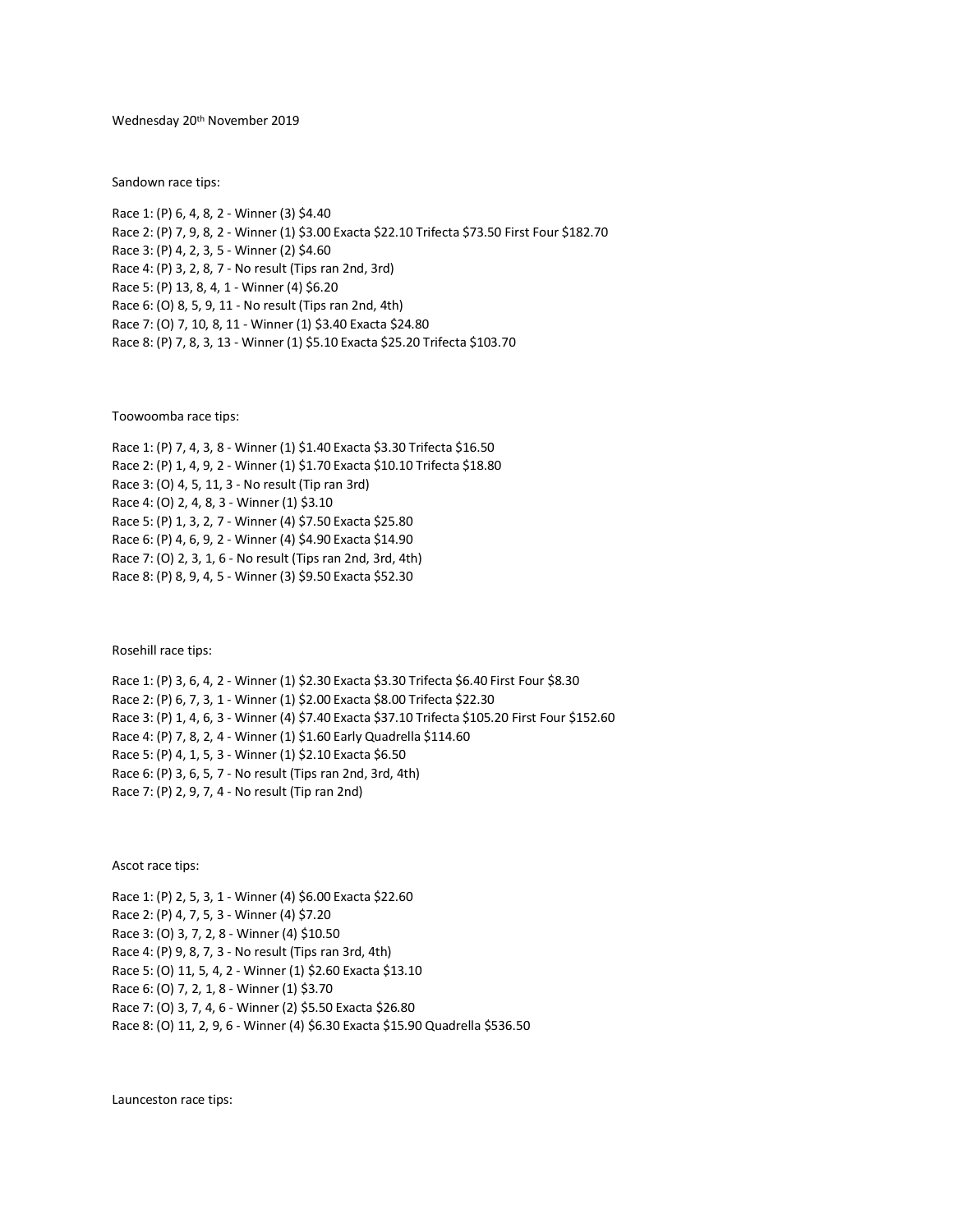- Race 1: (P) 1, 9, 6, 4 No result (Tips ran 2nd, 3rd, 4th)
- Race 2: (O) 2, 13, 14, 1 Winner (3) \$4.20 Exacta \$14.20
- Race 3: (O) 12, 4, 1, 7 No result (Tips ran 2nd, 4th)
- Race 4: (O) 16, 11, 10, 7 Winner (3) \$5.20
- Race 5: (O) 5, 2, 9, 1 Winner (2) \$3.10
- Race 6: (P) 1, 5, 6, 3 Winner (4) \$6.00
- Race 7: (P) 2, 6, 3, 7 No result (Tips ran 2nd, 3rd)
- Race 8: (P) 5, 7, 1, 10 No result (Tips ran 2nd, 3rd)
- Race 9: (P) 1, 2, 5, 6 Winner (2) \$2.20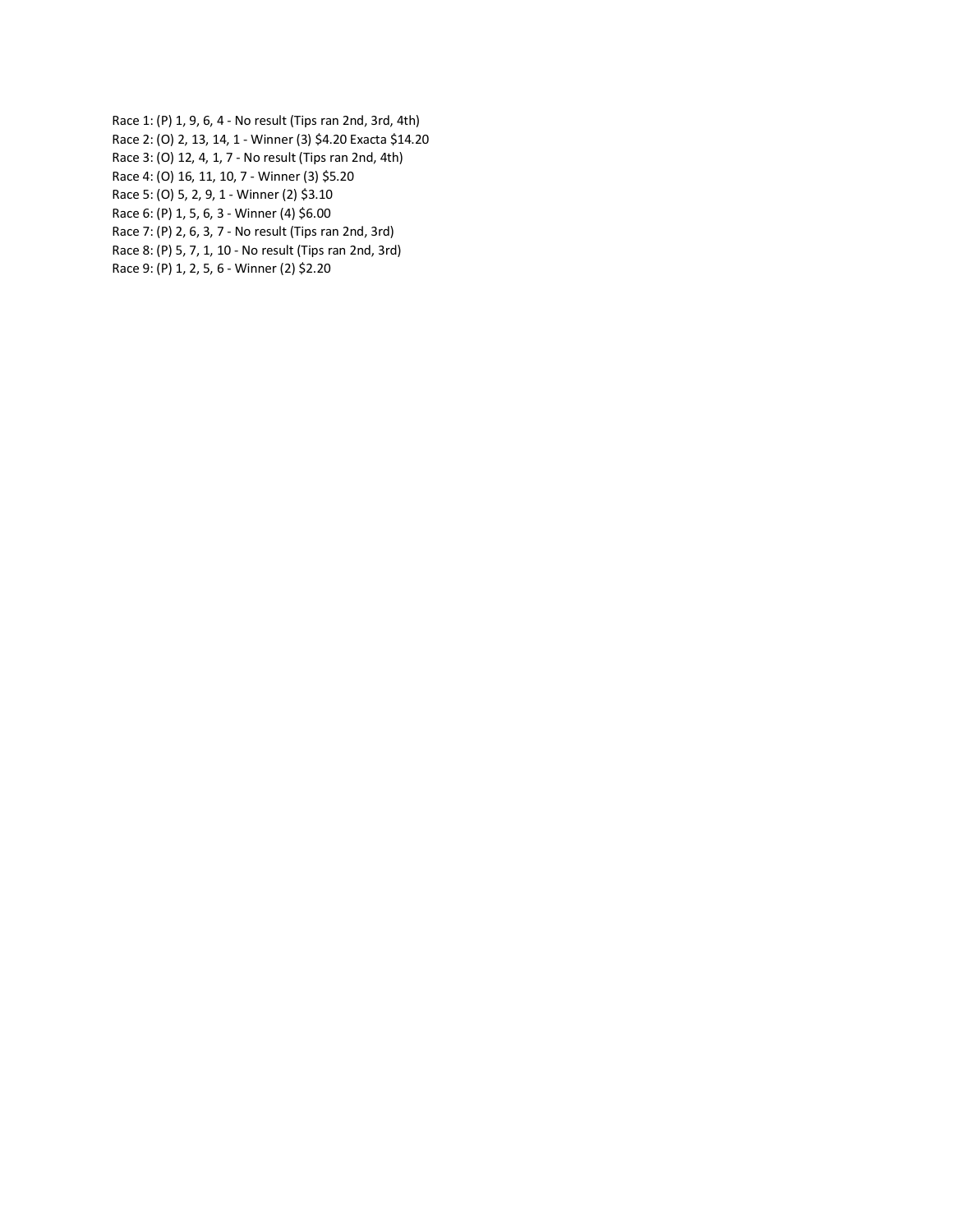Wednesday 13th November 2019

Bendigo race tips:

Race 1: (P) 7, 1, 8, 3 - Winner (1) \$1.70 Exacta \$5.40 Trifecta \$11.00 Race 2: (P) 8, 9, 6, 5 - Winner (1) \$2.00 Exacta \$11.10 Trifecta \$36.10 First Four \$61.20 Race 3: (P) 4, 6, 8, 9 - Winner (4) \$5.60 Exacta \$24.90 Trifecta \$76.80 First Four \$232.80 Race 4: (P) 9, 3, 7, 5 - Winner (1) \$1.60 Exacta \$5.20 Trifecta \$29.90 Early Quadrella \$45.00 Race 5: (P) 5, 3, 4, 2 - Winner (2) \$3.20 Exacta \$4.80 Trifecta \$10.00 First Four \$12.80 Race 6: (P) 2, 6, 12, 3 - No result (Tips ran 2nd, 3rd) Race 7: (P) 14, 5, 3, 12 - Winner (1) \$2.10 Race 8: (O) 13, 7, 6, 8 - Winner (1) \$2.50

Murray Bridge race tips:

Race 1: (P) 7, 2, 1, 4 - Winner (1) \$1.40 Exacta \$3.10 Trifecta \$7.50 Race 2: (P) 8, 2, 1, 7 - Winner (2) \$5.50 Race 3: (P) 6, 7, 8, 5 - Winner (2) \$5.30 Exacta \$11.20 Trifecta \$45.50 Race 4: (P) 13, 3, 10, 9 - Winner (1) \$1.40 Early Quadrella \$87.70 Race 5: (P) 2, 4, 7, 6 - Winner (4) \$3.10 Race 6: (P) 3, 1, 9, 4 - No result (Tips ran 2nd, 3rd, 4th) Race 7: (P) 1, 5, 9, 4 - No result (Tips ran 2nd, 4th) Race 8: (O) 10, 5, 13, 6 - No result

Scone race tips:

Race 1: (P) 4, 2, 9, 8 - Winner (1) \$1.60 Race 2: (P) 2, 6, 4, 1 - No result (Tips ran 2nd, 3rd) Race 3: (P) 4, 1, 3, 5 - Winner (2) \$6.60 Race 4: (O) 7, 1, 2, 3 - Winner (1) \$8.50 Race 5: (P) 5, 7, 4, 3 - Winner (4) \$7.90 Exacta \$30.40 Trifecta \$102.00 Race 6: (O) 8, 11, 12, 5 - Winner (1) \$5.50 Exacta \$32.40 Race 7: (P) 2, 6, 3, 10 - Winner (4) \$14.50 Exacta \$56.10 Race 8: (O) 3, 5, 8, 1 - Winner (3) \$9.50 Exacta \$37.20 Trifecta \$141.50 First Four \$749.90 Quadrella \$5019.90

Hawkesbury race tips:

Race 1: (P) 1, 4, 5, 3 - Winner (1) \$3.30 Exacta \$19.30 Trifecta \$59.30 First Four \$64.10 Race 2: (P) 3, 1, 9, 4 - No result (Tips ran 2nd, 3rd, 4th) Race 3: (P) 1, 3, 2, 8 - Winner (3) \$5.00 Exacta \$7.30 Trifecta \$9.70 First Four \$11.50 Race 4: (P) 10, 3, 8, 6 - Winner (2) \$7.20 Exacta \$18.20 Trifecta \$53.50 Race 5: (P) 7, 6, 4, 11 - Winner (4) \$11.70 Exacta \$127.30 Race 6: (O) 1, 3, 5, 6 - No result (Tips ran 2nd, 4th) Race 7: (P) 6, 3, 5, 8 - No result (Tips ran 2nd, 4th)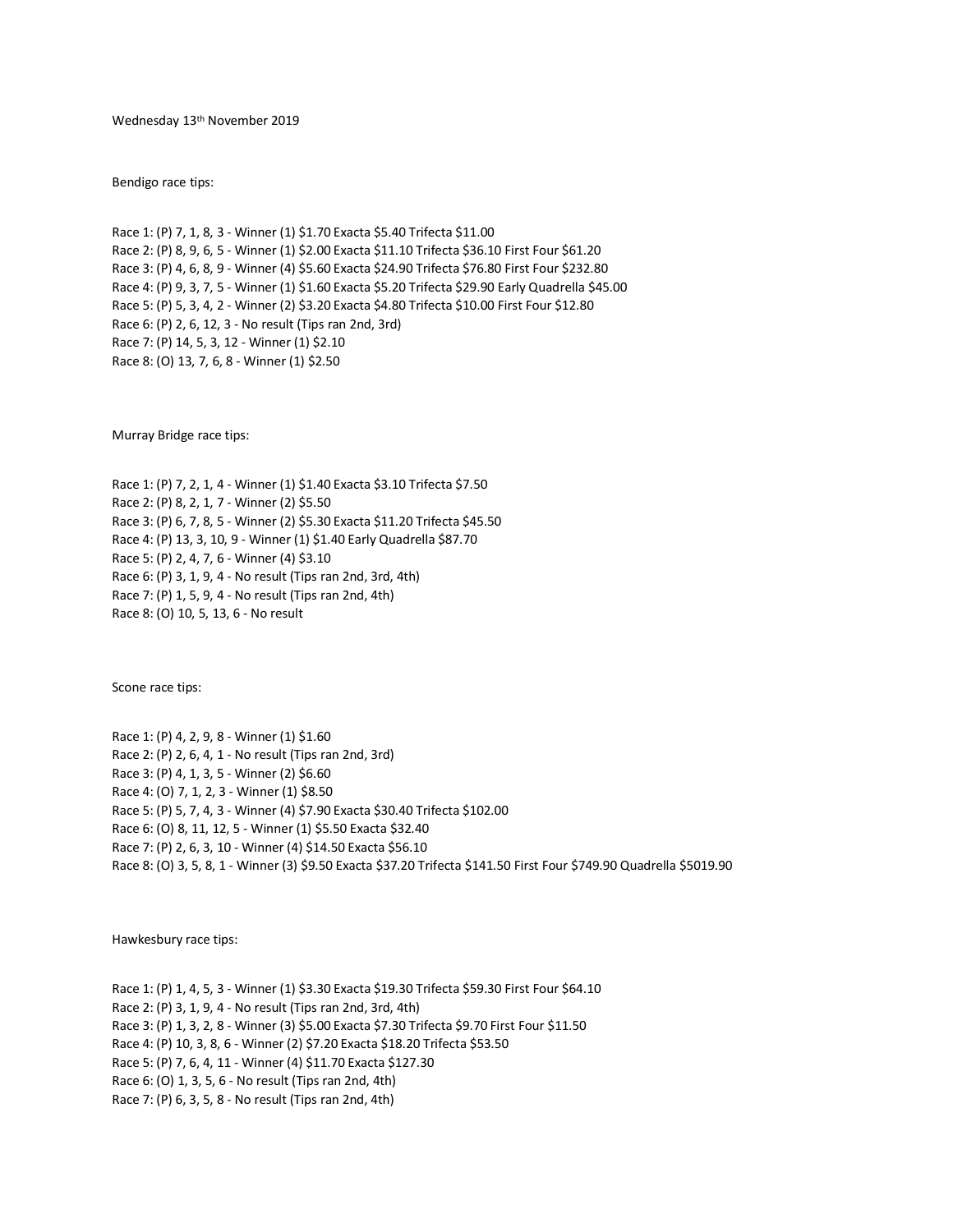## Race 8: (P) 4, 8, 6, 2 - No result (Tips ran 2nd, 3rd, 4th)

Doomben race tips:

Race 1: (P) 3, 6, 1, 4 - Winner (4) \$8.30 Exacta \$28.50 Race 2: (P) 11, 9, 5, 4 - Winner (1) \$1.40 Exacta \$8.40 Race 3: (P) 7, 2, 3, 8 - No result (Tips ran 2nd, 3rd) Race 4: (P) 4, 1, 6, 8 - Winner (1) \$4.00 Race 5: (O) 9, 1, 13, 11 - Winner (4) \$3.40 Race 6: (P) 2, 5, 1, 7 - Winner (1) \$2.30 Exacta \$9.90 Trifecta \$49.90 First Four \$324.40 Race 7: (P) 4, 3, 7, 5 - Winner (2) \$2.60 Exacta \$5.50 Trifecta \$23.60 First Four \$52.60 Quadrella \$90.90

Bunbury race tips:

Race 1: (P) 4, 7, 3, 2 - Winner (2) \$6.30 Race 2: (P) 1, 10, 4, 7 - No result (Tips ran 2nd, 4th) Race 3: (O) 6, 7, 10, 5 - No result (Tip ran 2nd) Race 4: (P) 9, 5, 4, 2 - Winner (2) \$2.50 Race 5: (O) 10, 11, 6, 1 - Winner (3) \$2.00 Race 6: (O) 1, 2, 5, 11 - Winner (2) \$3.80 Race 7: (O) 4, 6, 13, 2 - No result (Tip ran 2nd) Race 8: (O) 10, 3, 11, 7 - No result (Tips ran 2nd, 3rd)

Launceston race tips:

Race 1: (O) 1, 6, 10, 5 - Winner (2) \$7.10 Race 2: (P) 2, 5, 14, 13 - Winner (3) \$5.30 Race 3: (P) 1, 9, 11, 3 - Winner (3) \$16.50 Race 4: (P) 8, 1, 2, 9 - No result (Tips ran 3rd, 4th) Race 5: (P) 3, 4, 2, 7 - No result (Tips ran 3rd, 4th) Race 6: (P) 2, 5, 6, 4 - No result (Tips ran 2nd, 4th) Race 7: (P) 2, 5, 1, 6 - Winner (2) \$4.80 Exacta \$9.30 Race 8: (P) 1, 2, 3, 4 - Winner (2) \$2.80 Exacta \$4.80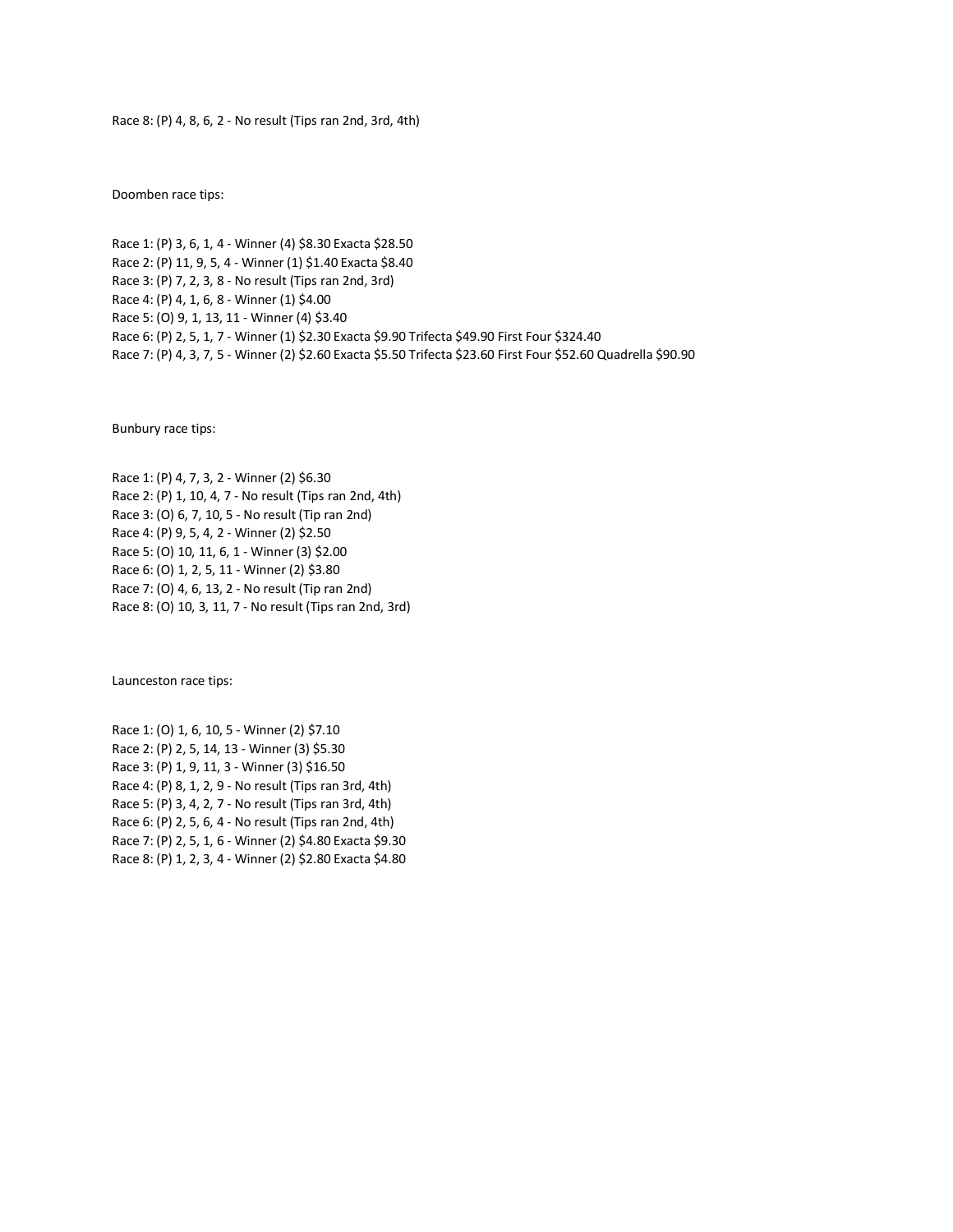Wednesday 6 th November 2019

Kyneton race tips:

Race 1: (P) 6, 4, 2, 1 - Winner (1) \$1.10 Race 2: (P) 7, 4, 5, 3 - Winner (3) \$12.60 Exacta \$47.90 Trifecta \$64.50 Race 3: (P) 5, 12, 11, 9 - Winner (2) \$2.00 Exacta \$7.80 Trifecta \$15.70 Race 4: (P) 4, 3, 5, 7 - Winner (1) \$3.50 Exacta \$15.40 Trifecta \$32.70 First Four \$87.50 Race 5: (P) 4, 1, 5, 2 - Winner (3) \$6.20 Exacta \$20.80 Early Quadrella \$1483.00 Race 6: (P) 11, 5, 2, 4 - Winner (1) \$3.40 Exacta \$25.90 Trifecta \$103.40 Race 7: (P) 5, 1, 8, 7 - Winner (4) \$5.90 Race 8: (P) 1, 3, 4, 5 - No result (Tips ran 2nd, 3rd, 4th) Race 9: (P) 5, 4, 8, 2 - Winner (4) \$6.10 Exacta \$19.90 Trifecta \$65.60 First Four \$279.60

Port Lincoln race tips:

Race 1: (P) 9, 2, 3, 5 - Winner (3) \$2.60 Exacta \$21.90 Race 2: (P) 4, 2, 3, 9 - Winner (1) \$2.60 Race 3: (P) 2, 3, 5, 9 - Winner (1) \$3.70 Exacta \$12.10 Race 4: (P) 4, 1, 10, 3 - Winner (2) \$3.20 Early Quadrella \$118.30 Race 5: (P) 1, 2, 4, 3 - Winner (2) \$2.20 Exacta \$19.40 Trifecta \$35.00 Race 6: (P) 2, 5, 1, 8 - No result (Tips ran 2nd, 3rd) Race 7: (P) 2, 4, 7, 6 - Winner (3) \$5.60 Race 8: (O) 5, 4, 10, 3 - No result (Tips ran 2nd, 4th)

Grafton race tips:

Race 1: (P) 1, 7, 3, 2 - No result (Tips ran 2nd, 4th) Race 2: (P) 3, 5, 6, 4 - Winner (3) \$7.00 Race 3: (P) 8, 6, 3, 9 - Winner (1) \$2.60 Exacta \$7.20 Trifecta \$11.10 First Four \$36.40 Race 4: (P) 2, 4, 11, 13 - Winner (1) \$9.30 Race 5: (P) 9, 1, 5, 8 - No result (Tips ran 2nd, 3rd, 4th) Race 6: (O) 2, 1, 11, 10 - No result (Tips ran 2nd, 3rd) Race 7: (O) 1, 10, 2, 14 - Winner (1) \$3.30 Exacta \$8.30 Race 8: (O) 6, 5, 4, 3 - No result (Tips ran 2nd, 3rd)

Launceston race tips:

Race 1: (O) 3, 12, 7, 15 - Winner (2) \$5.00 Exacta \$24.00 Trifecta \$108.80 Race 2: (P) 2, 5, 3, 7 - No result (Tips ran 2nd, 3rd, 4th) Race 3: (O) 1, 3, 5, 8 - No result (Tips ran 2nd, 4th) Race 4: (P) 4, 5, 3, 2 - Winner (2) \$3.20 Exacta \$7.20 Trifecta \$14.40 First Four \$26.50 Race 5: (O) 2, 8, 4, 9 - Winner (2) \$4.10 Race 6: (P) 3, 4, 5, 8 - Winner (1) \$3.50 Race 7: (O) 7, 2, 3, 5 - Winner (3) \$5.10 Exacta \$26.40 Race 8: (P) 1, 2, 6, 5 - No result (Tips ran 2nd, 4th) Race 9: (P) 4, 1, 3, 7 - Winner (2) \$3.70 Exacta \$5.90 Trifecta \$7.10 First Four \$10.80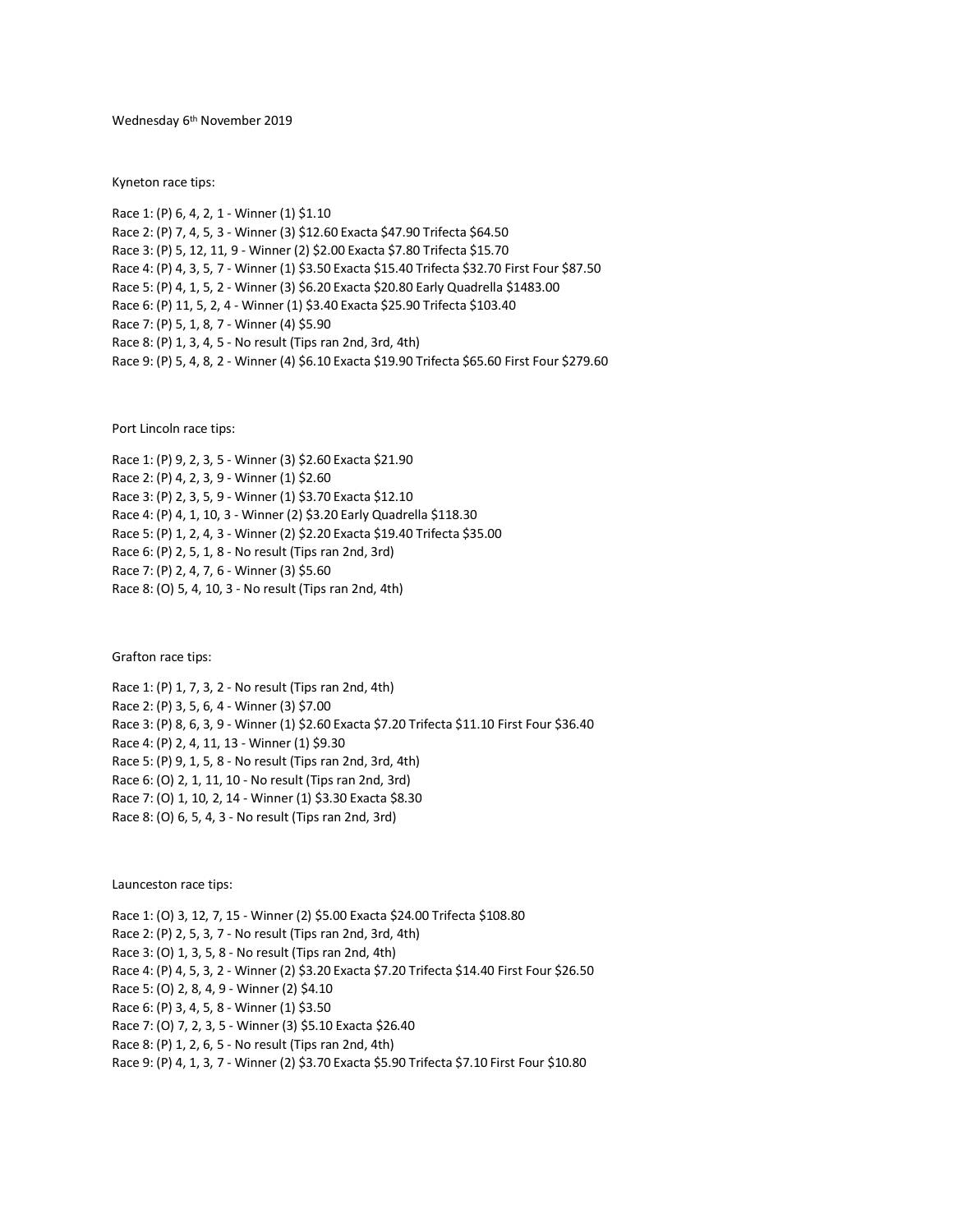Wednesday 30th October 2019

Bendigo race tips:

Race 1: (P) 6, 1, 4, 3 - Winner (1) \$1.50 Exacta \$7.90 Race 2: (P) 2, 7, 9, 3 - No result (Tips ran 3rd, 4th) Race 3: (P) 8, 1, 7, 11 - Winner (2) \$5.70 Exacta \$22.30 Race 4: (P) 12, 8, 6, 7 - Winner (1) \$4.10 Exacta \$29.60 Trifecta \$104.60 Race 5: (P) 2, 3, 4, 6 - No result (Tips ran 2nd, 3rd) Race 6: (P) 6, 9, 3, 4 - Winner (1) \$2.20 Race 7: (P) 9, 2, 3, 4 - Winner (1) \$2.60 Race 8: (O) 7, 5, 4, 11 - Winner (4) \$8.70 Exacta \$65.70 Race 9: (O) 1, 4, 12, 8 - Winner (3) \$7.60 Race 10: (O) 9, 10, 2, 5 - No result (Tips ran 2nd, 3rd, 4th)

Mount Gambier race tips:

Race 1: (P) 10, 12, 5, 11 - Winner (4) \$5.20 Race 2: (O) 9, 12, 8, 4 - Winner (3) \$11.30 Race 3: (P) 7, 4, 11, 10 - Winner (3) \$2.90 Exacta \$7.60 Race 4: (P) 2, 5, 8, 4 - Winner (1) \$2.60 Race 5: (O) 3, 7, 5, 10 - Winner (1) \$4.20 Early Quadrella \$1541.00 Race 6: (O) 4, 8, 1, 3 - No result (Tips ran 2nd, 3rd) Race 7: (O) 3, 5, 7, 12 - Winner (4) \$20.30 Race 8: (P) 5, 9, 1, 7 - Winner (4) \$9.60 Race 9: (O) 9, 7, 1, 13 - Winner (3) \$4.20

Hawkesbury race tips:

Race 1: (P) 3, 1, 2, 4 - Winner (1) \$2.30 Exacta \$4.90 Trifecta \$18.00 Race 2: (P) 2, 3, 1, 5 - Winner (1) \$2.70 Exacta \$5.10 Trifecta \$17.00 Race 3: (P) 4, 2, 3, 1 - Winner (2) \$5.90 Exacta \$32.00 Race 4: (P) 2, 6, 1, 5 - No result (Tips ran 2nd, 3rd, 4th) Race 5: (P) 3, 8, 9, 1 - Winner (3) \$6.10 Exacta \$21.70 Trifecta \$21.00 Race 6: (P) 1, 2, 7, 8 - Winner (1) \$2.00 Exacta \$4.00 Trifecta \$10.30 Race 7: (P) 3, 8, 1, 4 - No result (Tips ran 2nd, 4th) Race 8: (O) 4, 1, 3, 7 - Winner (1) \$2.50

Ipswich race tips:

Race 1: (P) 10, 5, 9, 3 - Winner (3) \$12.50 Exacta \$36.60 Trifecta \$156.40 First Four \$606.70 Race 2: (P) 3, 8, 5, 2 - Winner (1) \$1.40 Exacta \$7.90 Trifecta \$21.00 Race 3: (O) 4, 8, 5, 6 - Winner (1) \$6.70 Exacta \$28.60 Race 4: (P) 11, 13, 14, 9 - No result (Tip ran 2nd) Race 5: (P) 9, 1, 8, 4 - Winner (2) \$2.20 Exacta \$10.80 Race 6: (P) 1, 4, 6, 5 - Winner (1) \$2.00 Exacta \$5.30 Trifecta \$10.10 First Four \$15.90 Race 7: (O) 6, 5, 9, 10 - Winner (1) \$2.80 Exacta \$15.10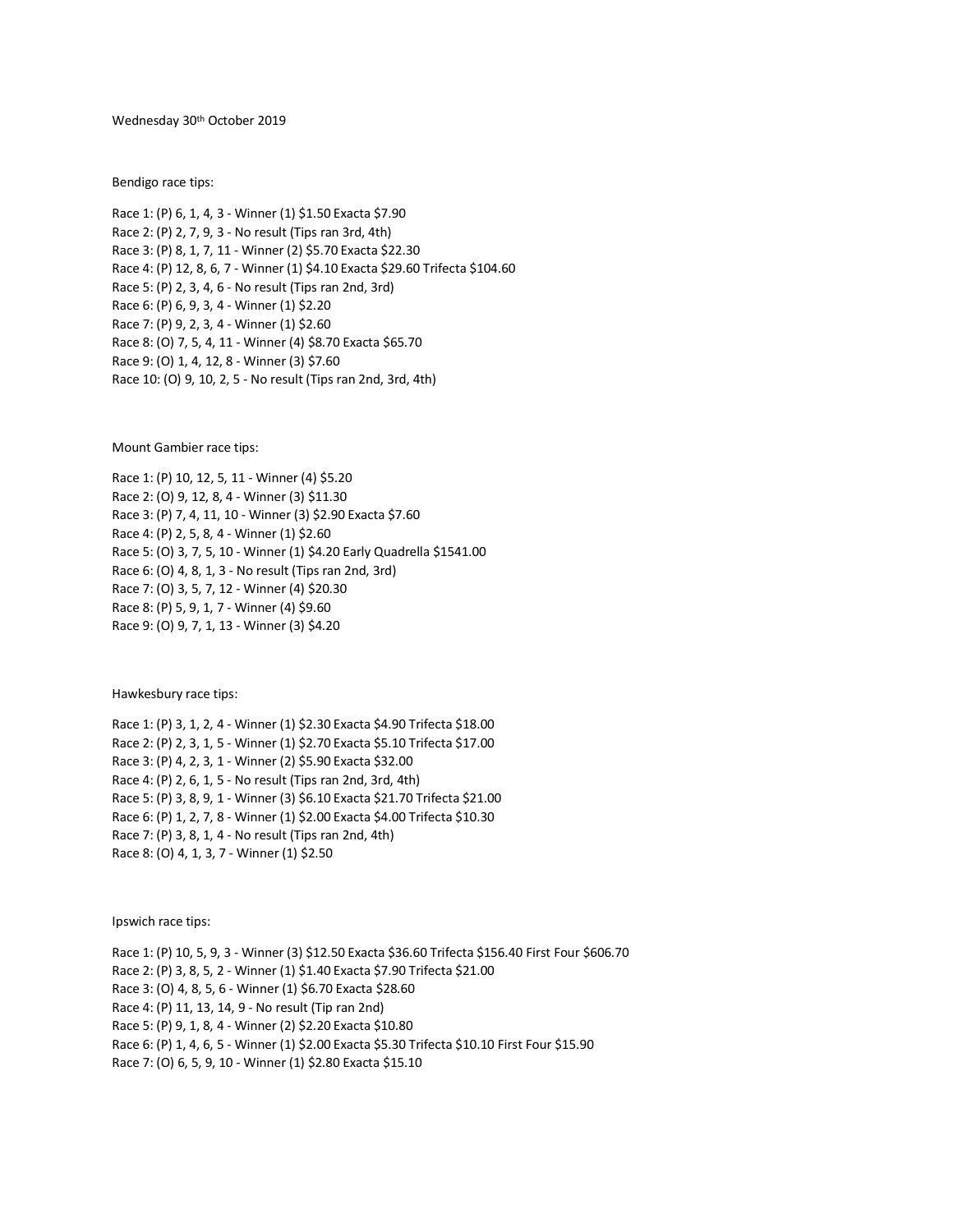Ascot race tips:

Race 1: (P) 1, 3, 4, 5 - Winner (1) \$4.00 Exacta \$12.50 Trifecta \$48.80 First Four \$83.30 Race 2: (O) 7, 8, 1, 2 - Winner (2) \$2.60 Exacta \$4.80 Race 3: (O) 13, 7, 12, 5 - No result (Tips ran 2nd, 3rd, 4th) Race 4: (P) 3, 1, 4, 7 - No result (Tips ran 2nd, 3rd, 4th) Race 5: (O) 9, 3, 7, 6 - No result (Tips ran 2nd, 4th) Race 6: (P) 6, 9, 4, 1 - Winner (3) \$3.60 Exacta \$11.70 Race 7: (O) 10, 12, 8, 11 - No result (Tips ran 2nd, 4th)

Launceston race tips:

Race 1: (O) 7, 3, 4, 1 - No result (Tips ran 2nd, 3rd) Race 2: (O) 11, 5, 7, 17 - Winner (1) \$7.10 Race 3: (P) 2, 5, 7, 3 - Winner (4) \$4.90 Exacta \$7.60 Trifecta \$89.50 Race 4: (P) 6, 2, 7, 9 - Winner (1) \$2.40 Exacta \$9.40 Trifecta \$41.10 Race 5: (P) 2, 8, 4, 5 - Winner (1) \$4.00 Race 6: (P) 3, 5, 2, 4 - Winner (3) \$2.00 Exacta \$17.30 Trifecta \$42.50 Race 7: (O) 6, 3, 9, 2 - No result (Tips ran 2nd, 3rd, 4th) Race 8: (P) 2, 1, 8, 4 - Winner (1) \$2.80 Exacta \$11.10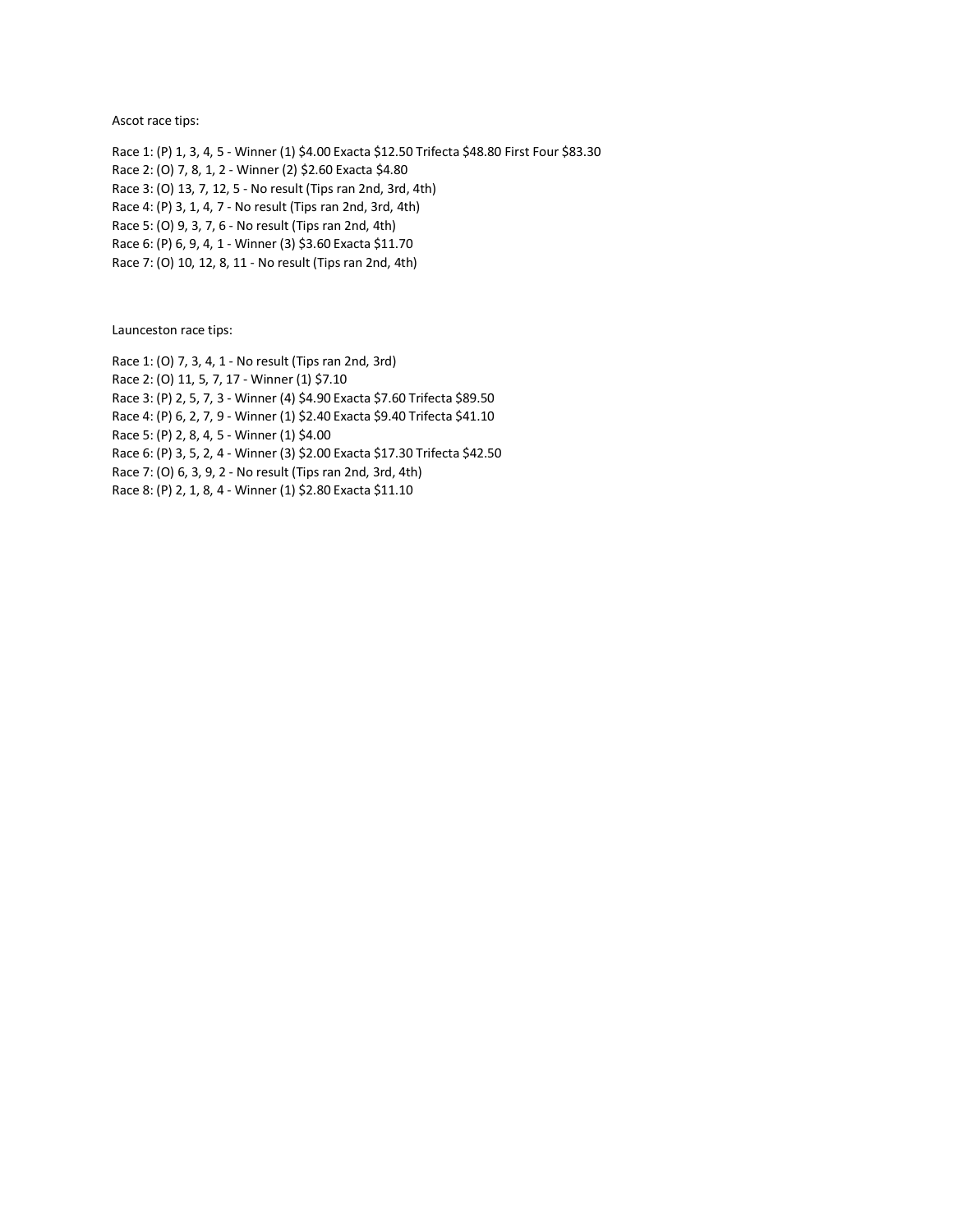Wednesday 23<sup>rd</sup> October 2019

Geelong race tips:

Race 1: (P) 2, 4, 6, 5 - Winner (1) \$2.40 Exacta \$6.30 Race 2: (P) 4, 6, 3, 7 - Winner (1) \$4.70 Exacta \$28.50 Race 3: (P) 4, 6, 5, 2 - Winner (1) \$2.70 Race 4: (P) 4, 6, 3, 1 - No result (Tips ran 3rd, 4th) Race 5: (P) 2, 1, 3, 5 - Winner (2) \$3.80 Exacta \$39.50 Trifecta \$52.10 Race 6: (P) 2, 8, 7, 6 - Winner (1) \$2.00 Exacta \$9.70 Trifecta \$20.70 Race 7: (P) 3, 8, 11, 10 - Winner (1) \$4.10 Exacta \$22.20 Race 8: (P) 4, 3, 2, 8 - Winner (3) \$6.40 Exacta \$29.20 Trifecta \$57.60 Race 9: (P) 3, 11, 7, 5 - Winner (2) \$3.80 Exacta \$9.50 Trifecta \$97.00 Quadrella \$281.30

Strathalbyn race tips:

Race 1: (P) 6, 2, 4, 5 - Winner (4) \$2.70 Exacta \$8.90 Trifecta \$25.70 Race 2: (P) 7, 4, 3, 9 - Winner (1) \$1.40 Race 3: (P) 8, 7, 1, 4 - Winner (1) \$1.60 Exacta \$6.60 Trifecta \$13.20 Race 4: (P) 5, 8, 7, 11 - No result (Tip ran 3rd) Race 5: (P) 3, 8, 1, 2 - Winner (3) \$3.50 Exacta \$7.40 Race 6: (O) 9, 11, 12, 6 - Winner (2) \$9.40 Exacta \$43.20 Race 7: (O) 3, 9, 4, 2 - Winner (4) \$5.40 Exacta \$32.40 Race 8: (P) 2, 1, 4, 7 - No result (Tips ran 2nd, 3rd)

Warwick Farm race tips:

Race 1: (P) 2, 5, 1, 10 - Winner (3) \$4.30 Race 2: (P) 4, 2, 1, 5 - Winner (3) \$2.80 Exacta \$8.60 Trifecta \$48.60 Race 3: (P) 4, 6, 2, 9 - Winner (1) \$2.60 Exacta \$18.10 Trifecta \$45.00 Race 4: (P) 1, 5, 6, 8 - Winner (3) \$17.30 Exacta \$50.10 Trifecta \$166.20 First Four \$515.30 Early Quadrella \$621.80 Race 5: (P) 3, 10, 7, 1 - Winner (2) \$3.50 Exacta \$8.80 Race 6: (P) 11, 3, 13, 10 - No result (Tips ran 2nd, 4th) Race 7: (P) 11, 10, 8, 5 - Winner (4) \$4.80

Doomben race tips:

Race 1: (P) 6, 1, 7, 3 - Winner (1) \$2.00 Exacta \$6.00 Race 2: (P) 8, 5, 9, 2 - Winner (1) \$3.90 Exacta \$21.40 Race 3: (P) 5, 12, 11, 13 - No result (Tip ran 2nd) Race 4: (P) 1, 4, 3, 5 - Winner (3) \$3.60 Race 5: (O) 5, 10, 4, 6 - Winner (2) \$5.30 Exacta \$29.00 Trifecta \$128.10 Race 6: (O) 6, 10, 1, 12 - No result (Tip ran 4th) Race 7: (O) 7, 8, 14, 10 - Winner (4) \$4.90 Exacta \$34.50 Trifecta \$86.70 First Four \$337.10

Ascot race tips: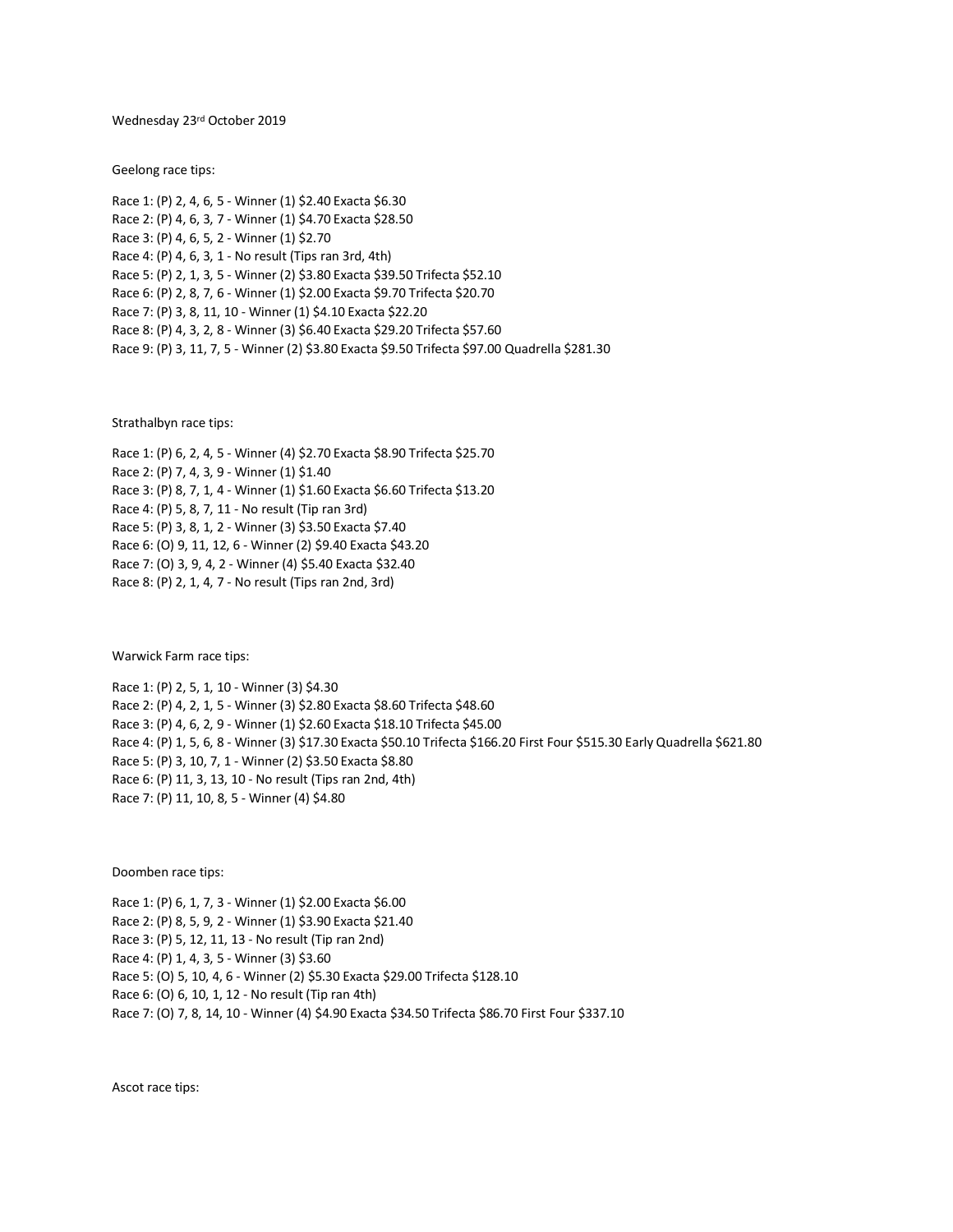Race 1: (P) 6, 3, 5, 4 - Winner (4) \$5.00 Exacta \$36.90

Race 2: (P) 2, 9, 7, 5 - Winner (2) \$4.10 Exacta \$35.80

Race 3: (P) 2, 9, 6, 5 - Winner (1) \$2.30 Exacta \$16.00

Race 4: (P) 11, 7, 1, 2 - Winner (1) \$1.80 Early Quadrella \$144.50

Race 5: (P) 8, 7, 4, 5 - No result (Tip ran 4th)

Race 6: (O) 4, 7, 2, 3 - No result (Tips ran 2nd, 3rd)

Race 7: (O) 4, 16, 10, 9 - No result (Tip ran 3rd)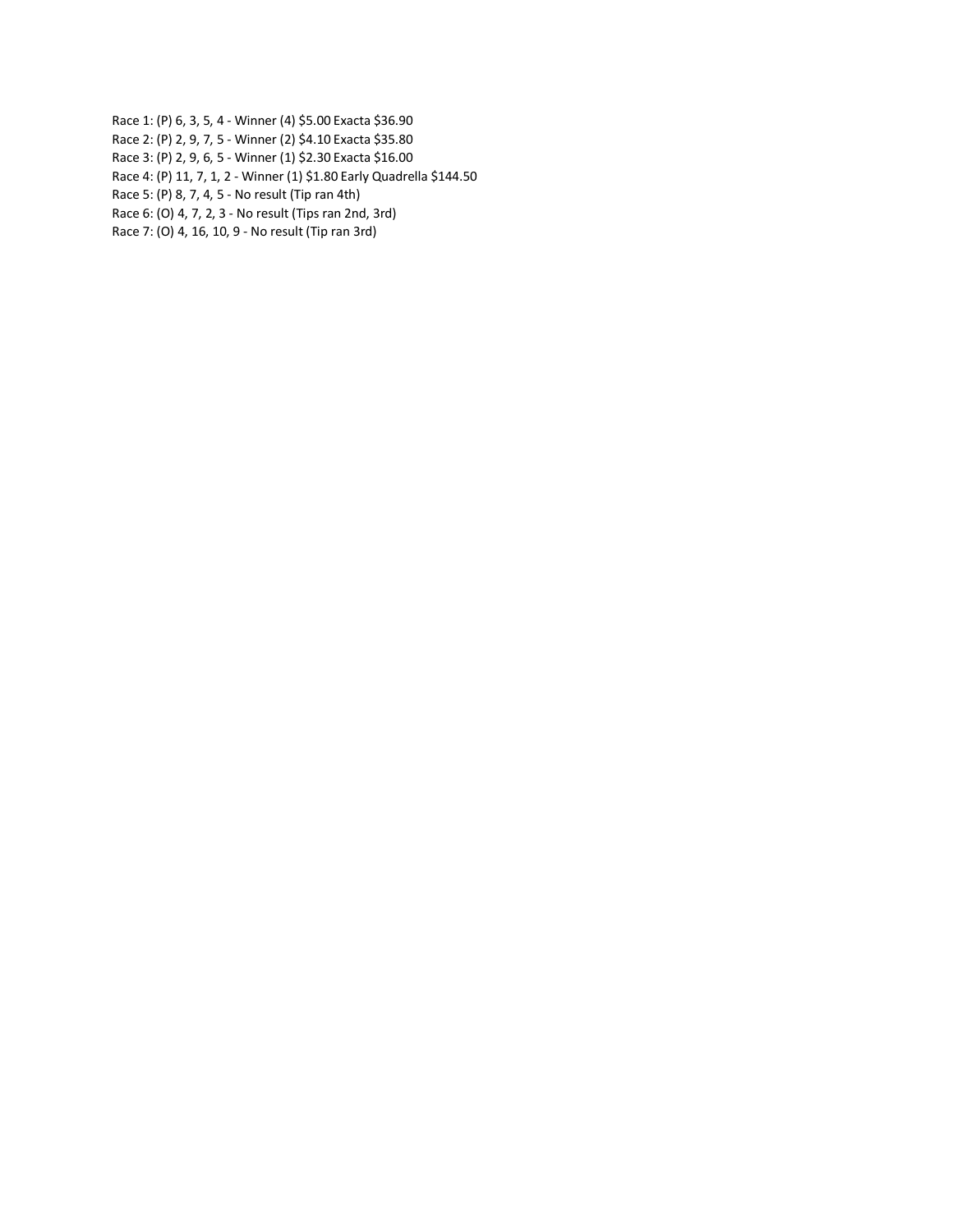Wednesday 16th October 2019

Warwick Farm race tips:

Race 1: (P) 1, 3, 4, 6 - Winner (1) \$3.30 Exacta \$11.20 Trifecta \$18.10 Race 2: (P) 7, 4, 5, 1 - Winner (4) \$4.00 Exacta \$18.30 Trifecta \$33.50 First Four \$67.00 Race 3: (P) 1, 6, 4, 2 - Winner (2) \$2.90 Exacta \$8.70 Race 4: (P) 4, 8, 3, 9 - Winner (3) \$5.60 Exacta \$34.10 Trifecta \$206.10 Early Quadrella \$249.90 Race 5: (P) 2, 3, 7, 8 - Winner (1) \$2.20 Exacta \$4.10 Race 6: (P) 4, 2, 5, 7 - Winner (4) \$4.90 Exacta \$9.80 Race 7: (O) 6, 2, 3, 5 - Winner (1) \$3.20 Exacta \$16.90 Race 8: (O) 2, 5, 11, 10 - Winner (1) \$7.50 Quadrella \$335.60

Caulfield race tips:

Race 1: (P) 2, 6, 4, 5 - Winner (1) \$1.70 Exacta \$8.10 Race 2: (P) 12, 7, 1, 11 - Winner (3) \$5.60 Race 3: (P) 6, 13, 1, 2 - Winner (1) \$3.60 Race 4: (P) 8, 11, 5, 4 - Winner (1) \$4.90 Exacta \$22.10 Early Quadrella \$125.10 Race 5: (P) 5, 1, 4, 2 - Winner (3) \$5.30 Exacta \$25.60 Trifecta \$75.50 First Four \$189.10 Race 6: (P) 4, 6, 9, 8 - Winner (2) \$4.50 Exacta \$21.70 Race 7: (O) 10, 1, 14, 11 - Winner (4) \$7.00 Race 8: (O) 4, 6, 11, 9 - No result (Tips ran 2nd, 3rd)

Port Lincoln race tips:

Race 1: (P) 2, 8, 9, 3 - Winner (3) \$5.60 Exacta \$10.10 Trifecta \$23.20 Race 2: (P) 3, 4, 7, 6 - Winner (3) \$2.10 Race 3: (P) 2, 1, 4, 6 - Winner (3) \$5.50 Exacta \$50.50 Trifecta \$153.30 Race 4: (P) 6, 4, 1, 2 - Winner (1) \$2.60 Exacta \$16.20 Early Quadrella \$235.10 Race 5: (P) 6, 1, 3, 2 - Winner (1) \$3.30 Exacta \$21.00 Race 6: (O) 3, 4, 7, 5 - Winner (2) \$6.90 Race 7: (P) 3, 2, 6, 1 - Winner (4) \$6.90 Exacta \$19.00 Trifecta \$50.90 Quadrella \$450.90

Doomben race tips:

Race 1: (P) 8, 6, 1, 5 - Winner (1) \$1.50 Exacta \$5.70 Trifecta \$25.30 Race 2: (P) 2, 6, 3, 1 - Winner (2) \$10.30 Exacta \$25.10 Race 3: (P) 1, 6, 3, 8 - Winner (1) \$1.70 Race 4: (P) 6, 7, 10, 9 - No result (Tips ran 2nd, 3rd, 4th) Race 5: (P) 2, 8, 5, 1 - No result (Tips ran 2nd, 3rd, 4th) Race 6: (P) 1, 5, 2, 7 - Winner (3) \$5.20 Exacta \$34.30 Trifecta \$105.30 First Four \$312.90 Race 7: (P) 4, 13, 7, 1 - No result (Tips ran 2nd, 3rd, 4th)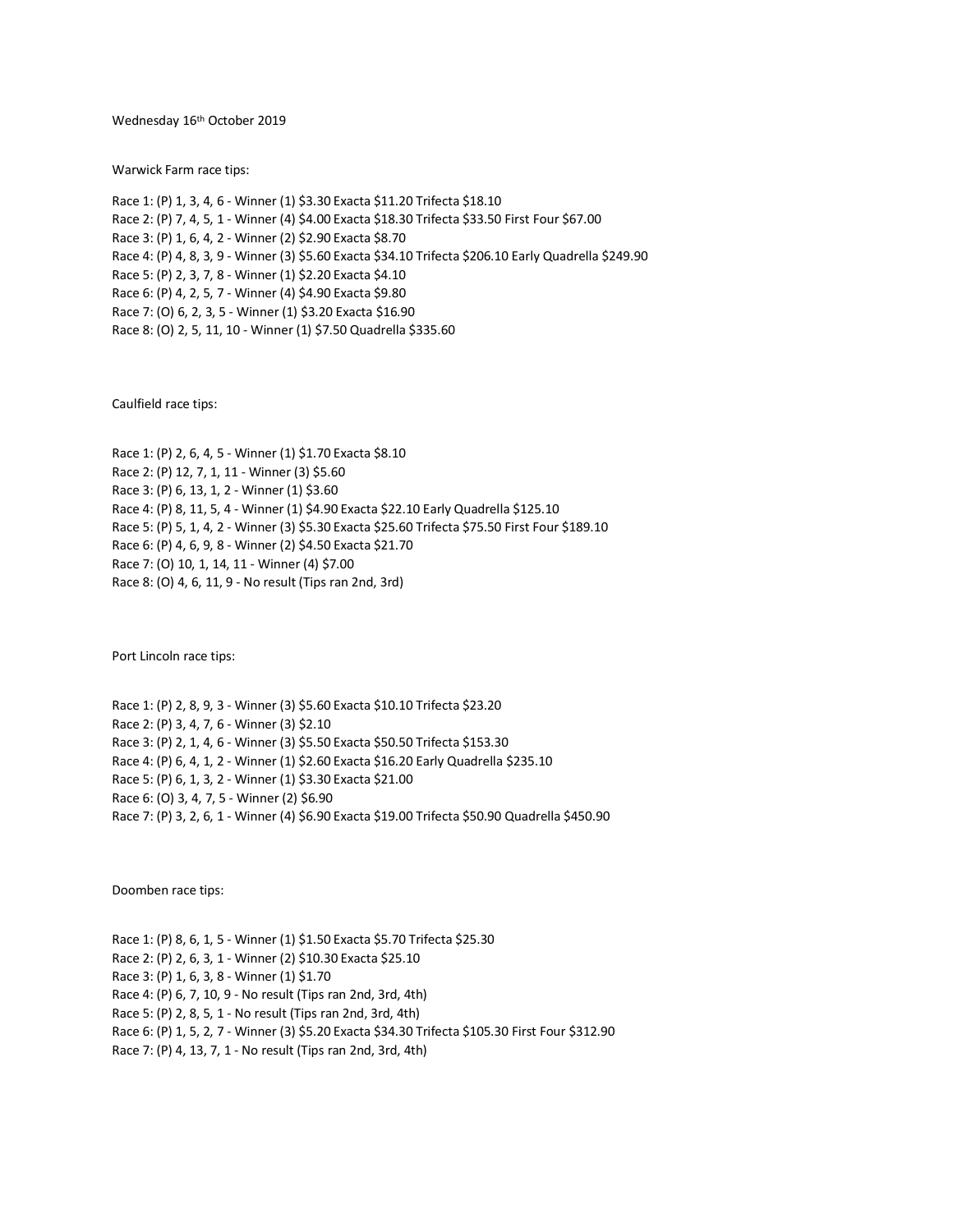Ascot race tips:

Race 1: (P) 12, 7, 8, 9 - No result (Tips ran 2nd, 3rd, 4th) Race 2: (P) 2, 6, 7, 1 - Winner (2) \$1.70 Exacta \$15.70 Trifecta \$40.10 First Four \$104.80 Race 3: (P) 1, 7, 3, 4 - Winner (1) \$1.30 Race 4: (P) 6, 7, 1, 4 - No result (Tips ran 3rd, 4th) Race 5: (P) 3, 4, 5, 1 - Winner (1) \$2.80 Exacta \$5.90 Trifecta \$22.40 First Four \$50.00 Race 6: (P) 8, 3, 1, 4 - Winner (1) \$1.30 Race 7: (O) 6, 1, 3, 7 - No result

Launceston race tips:

Race 1: (P) 8, 6, 3, 9 - Winner (1) \$2.70 Exacta \$6.20 Race 2: (P) 8, 10, 1, 15 - Winner (2) \$5.00 Race 3: (O) 6, 1, 4, 2 - Winner (2) \$2.00 Race 4: (P) 5, 3, 6, 2 - Winner (4) \$12.50 Early Quadrella \$580.50 Race 5: (P) 2, 1, 3, 7 - Winner (1) \$2.10 Exacta \$6.60 Trifecta \$26.30 First Four \$55.80 Race 6: (P) 1, 5, 6, 2 - Winner (1) \$1.60 Exacta \$3.60 Race 7: (P) 1, 3, 2, 6 - Winner (1) \$2.10 Race 8: (P) 2, 4, 6, 1 - No result (Tips ran 3rd, 4th)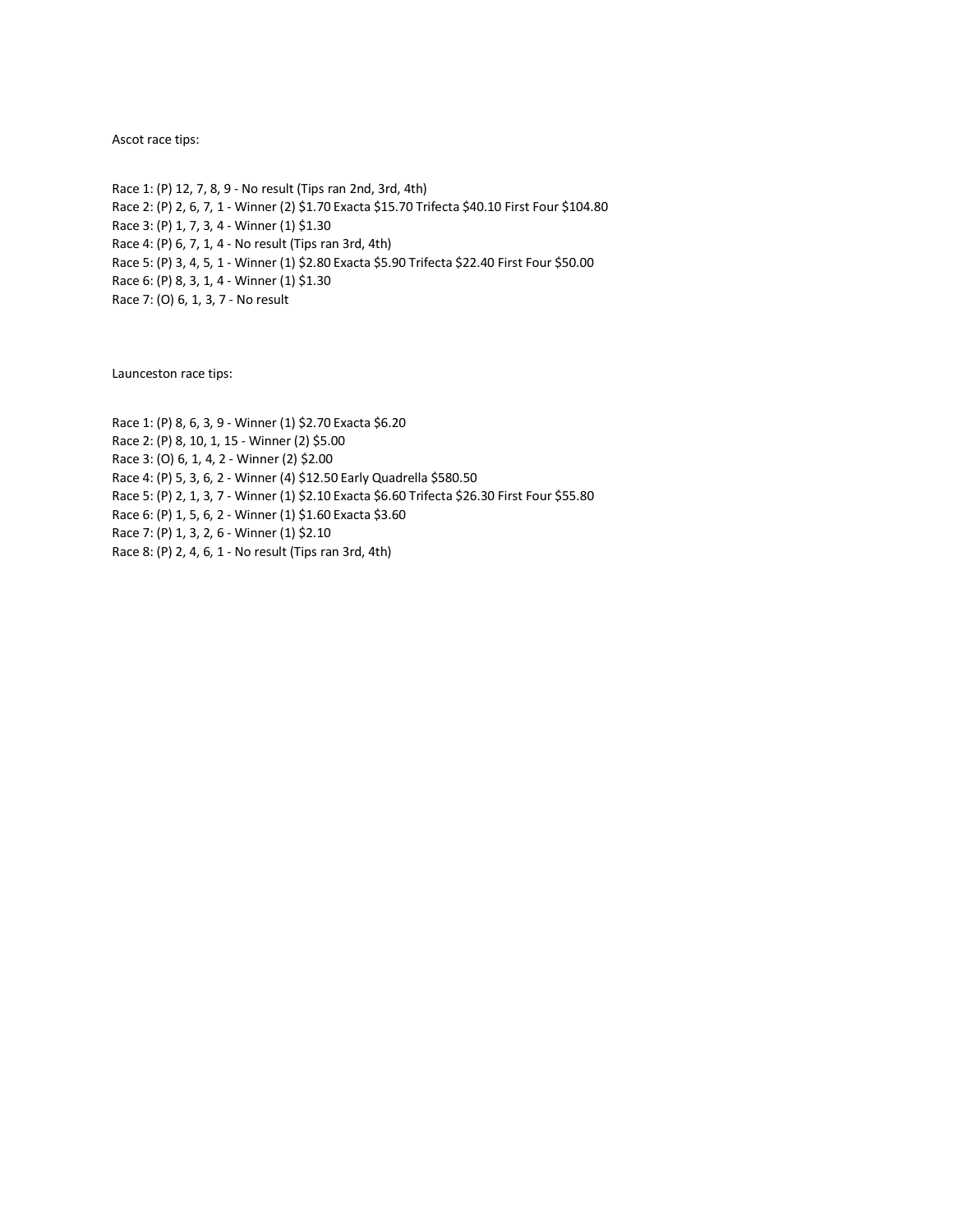Wednesday 9th October 2019

Bendigo race tips:

Race 1: (P) 6, 10, 8, 11 - No result (Tips ran 2nd, 4th) Race 2: (P) 2, 6, 1, 7 - Winner (2) \$4.90 Exacta \$52.30 Race 3: (P) 3, 4, 2, 5 - Winner (3) \$3.10 Exacta \$6.40 Trifecta \$18.30 First Four \$41.50 Race 4: (P) 4, 3, 2, 6 - Winner (2) \$4.50 Exacta \$9.40 Trifecta \$23.80 First Four \$73.80 Race 5: (P) 6, 4, 5, 3 - No result (Tips ran 2nd, 3rd, 4th) Race 6: (P) 7, 3, 2, 1 - Winner (2) \$3.30 Exacta \$6.90 Trifecta \$21.40 Race 7: (P) 11, 1, 12, 7 - No result (Tips ran 2nd, 3rd, 4th) Race 8: (O) 8, 1, 12, 3 - No result (Tip ran 4th)

Balaklava race tips:

Race 1: (P) 6, 3, 1, 4 - Winner (1) \$2.50 Exacta \$7.20 Trifecta \$10.50 First Four \$15.10 Race 2: (P) 6, 4, 2, 1 - Winner (2) \$2.90 Exacta \$10.10 Trifecta \$37.90 First Four \$97.80 Race 3: (P) 7, 3, 6, 8 - Winner (1) \$1.90 Exacta \$5.70 Race 4: (P) 3, 5, 7, 4 - Winner (3) \$12.10 Exacta \$51.30 Trifecta \$139.30 Early Quadrella \$289.20 Race 5: (P) 2, 11, 1, 8 - Winner (1) \$6.80 Exacta \$32.80 Trifecta \$85.30 Race 6: (P) 5, 9, 1, 2 - Winner (1) \$4.40 Race 7: (P) 6, 4, 7, 3 - Winner (2) \$5.10 Exacta \$23.00 Trifecta \$67.20 Race 8: (P) 2, 6, 9, 3 - No result (Tips ran 2nd, 4th)

Randwick race tips:

Race 1: (P) 1, 4, 7, 6 - Winner (3) \$5.80 Exacta \$8.50 Race 2: (P) 4, 8, 7, 1 - Winner (1) \$2.10 Race 3: (P) 2, 1, 8, 7 - Winner (1) \$2.50 Exacta \$6.70 Race 4: (P) 5, 1, 11, 10 - No result (Tips ran 2nd, 3rd, 4th) Race 5: (O) 9, 5, 7, 8 - No result (Tips ran 2nd, 3rd) Race 6: (O) 9, 6, 5, 2 - No result (Tips ran 2nd, 3rd, 4th) Race 7: (P) 10, 12, 1, 7 - No result Race 8: (P) 2, 12, 9, 3 - Winner (3) \$5.80 Exacta \$41.30

Ipswich race tips:

Race 1: (P) 2, 3, 1, 5 - Winner (1) \$3.80 Race 2: (P) 5, 2, 3, 4 - Winner (2) \$1.70 Exacta \$4.20 Trifecta \$3.80 First Four \$2.50 Race 3: (P) 2, 3, 1, 4 - No result (Tips ran 2nd, 3rd, 4th) Race 4: (P) 4, 3, 1, 5 - Winner (2) \$2.50 Exacta \$17.80 Trifecta \$23.20 Race 5: (P) 3, 2, 6, 4 - Winner (4) \$2.60 Exacta \$14.70 Trifecta \$43.00 Race 6: (P) 8, 7, 6, 4 - Winner (2) \$1.80 Exacta \$4.90 Trifecta \$9.60 First Four \$15.60 Race 7: (O) 5, 1, 9, 8 - No result (Tip ran 2nd) Race 8: (O) 12, 6, 10, 9 - Winner (2) \$4.30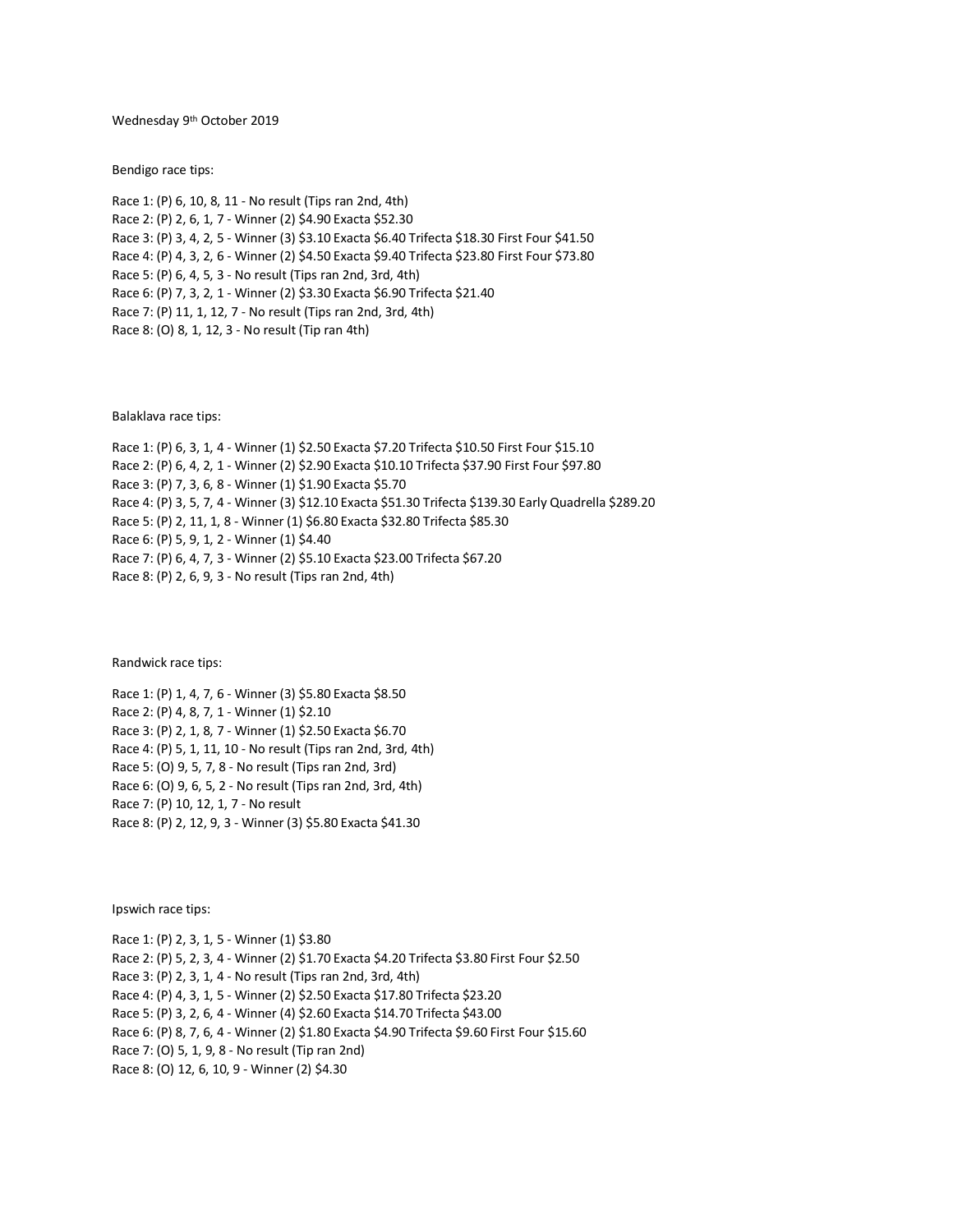Bunbury race tips:

Race 1: (P) 6, 3, 5, 4 - Winner (1) \$1.30 Exacta \$2.70 Trifecta \$7.30 Race 2: (P) 5, 6, 4, 7 - Winner (2) \$2.40

Race 3: (O) 9, 7, 4, 11 - Winner (1) \$2.10 Exacta \$13.00 Trifecta \$65.20

Race 4: (O) 7, 8, 9, 3 - Winner (1) \$1.70 Exacta \$6.30 Early Quadrella \$15.90

Race 5: (O) 8, 3, 1, 10 - Winner (3) \$4.40 Exacta \$10.40 Trifecta \$48.00 First Four \$385.70

Race 6: (O) 7, 9, 8, 6 - Winner (1) \$2.30 Exacta \$29.20 Trifecta \$118.10

Race 7: (O) 8, 9, 13, 12 - No result (Tips ran 2nd, 4th)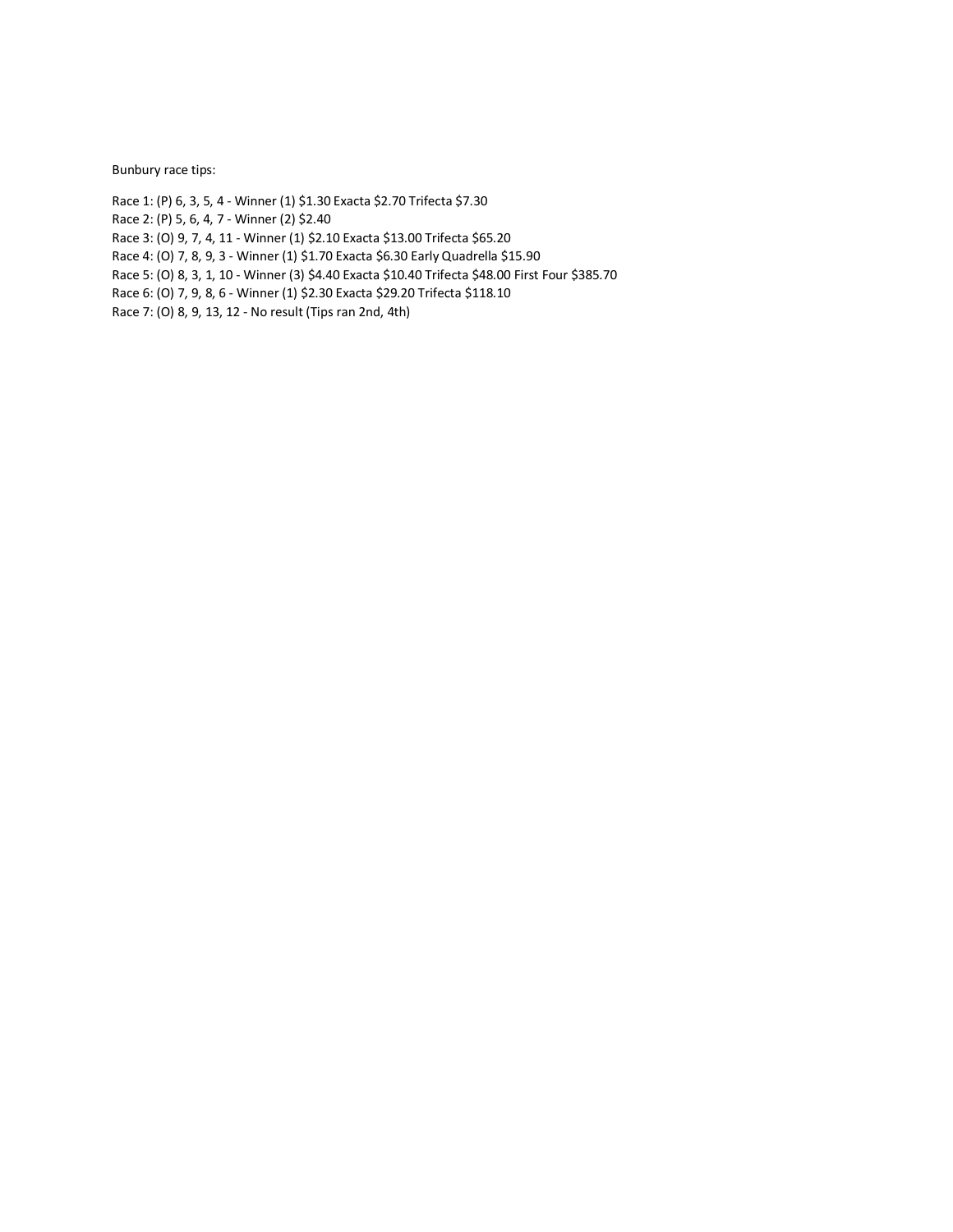# Wednesday 2nd October 2019

Ballarat race tips:

Race 1: (P) 9, 7, 6, 4 - Winner (2) \$3.70 Exacta \$15.10 Trifecta \$86.70 First Four \$195.30 Race 2: (P) 15, 2, 10, 8 - No result (Tips ran 2nd, 3rd) Race 3: (P) 4, 8, 7, 1 - Winner (1) \$2.50 Exacta \$6.80 Race 4: (P) 7, 1, 5, 6 - No result (Tips ran 3rd, 4th) Race 5: (P) 10, 1, 7, 11 - Winner (3) \$16.60 Exacta \$75.90 Trifecta \$177.20 Race 6: (P) 10, 9, 11, 5 - Winner (4) \$3.60 Exacta \$15.70 Race 7: (P) 1, 4, 3, 7 - Winner (3) \$4.00 Race 8: (O) 3, 9, 8, 6 - Winner (4) \$5.10 Quadrella \$2223.00

Ipswich race tips:

Race 1: (P) 6, 3, 1, 7 - Winner (3) \$4.60 Exacta \$20.80 Trifecta \$75.30 Race 2: (P) 5, 8, 7, 1 - Winner (1) \$2.00 Exacta \$10.90 Trifecta \$45.80 Race 3: (P) 1, 2, 3, 6 - Winner (2) \$3.60 Race 4: (P) 3, 12, 10, 11 - Winner (1) \$2.40 Early Quadrella \$128.20 Race 5: (P) 8, 3, 12, 2 - Winner (2) \$1.80 Exacta \$4.60 Trifecta \$22.50 Race 6: (P) 3, 6, 7, 1 - Winner (1) \$2.70 Exacta \$11.50 Trifecta \$20.90 First Four \$38.90 Race 7: (P) 1, 4, 6, 8 - Winner (1) \$3.60 Race 8: (P) 1, 4, 5, 2 - Winner (1) \$2.30 Quadrella \$41.10

Murray Bridge race tips:

Race 1: (P) 8, 4, 1, 5 - Winner (2) \$5.00 Race 2: (P) 6, 8, 9, 2 - Winner (3) \$4.00 Exacta \$7.50 Trifecta \$11.60 Race 3: (P) 6, 13, 2, 10 - No result (Tips ran 2nd, 3rd, 4th) Race 4: (O) 2, 9, 4, 3 - No result (Tips ran 2nd, 3rd) Race 5: (O) 4, 1, 2, 7 - Winner (1) \$2.40 Race 6: (P) 12, 6, 4, 2 - Winner (2) \$3.00 Race 7: (O) 3, 9, 12, 4 - No result (Tip ran 4th) Race 8: (O) 2, 12, 7, 10 - No result (Tips ran 2nd, 3rd)

Randwick race tips:

Race 1: (P) 1, 6, 7, 5 - Winner (1) \$1.70 Race 2: (P) 4, 6, 2, 3 - Winner (3) \$3.60 Exacta \$20.00 Race 3: (P) 2, 3, 1, 6 - Winner (2) \$3.30 Exacta \$22.30 Trifecta \$51.00 Race 4: (P) 4, 1, 7, 3 - Winner (1) \$1.60 Exacta \$10.40 Trifecta \$52.70 Early Quadrella \$70.40 Race 5: (P) 10, 6, 4, 3 - No result (Tip ran 3rd) Race 6: (O) 4, 10, 6, 11 - No result (Tips ran 2nd, 4th) Race 7: (P) 7, 3, 9, 1 - Winner (4) \$6.90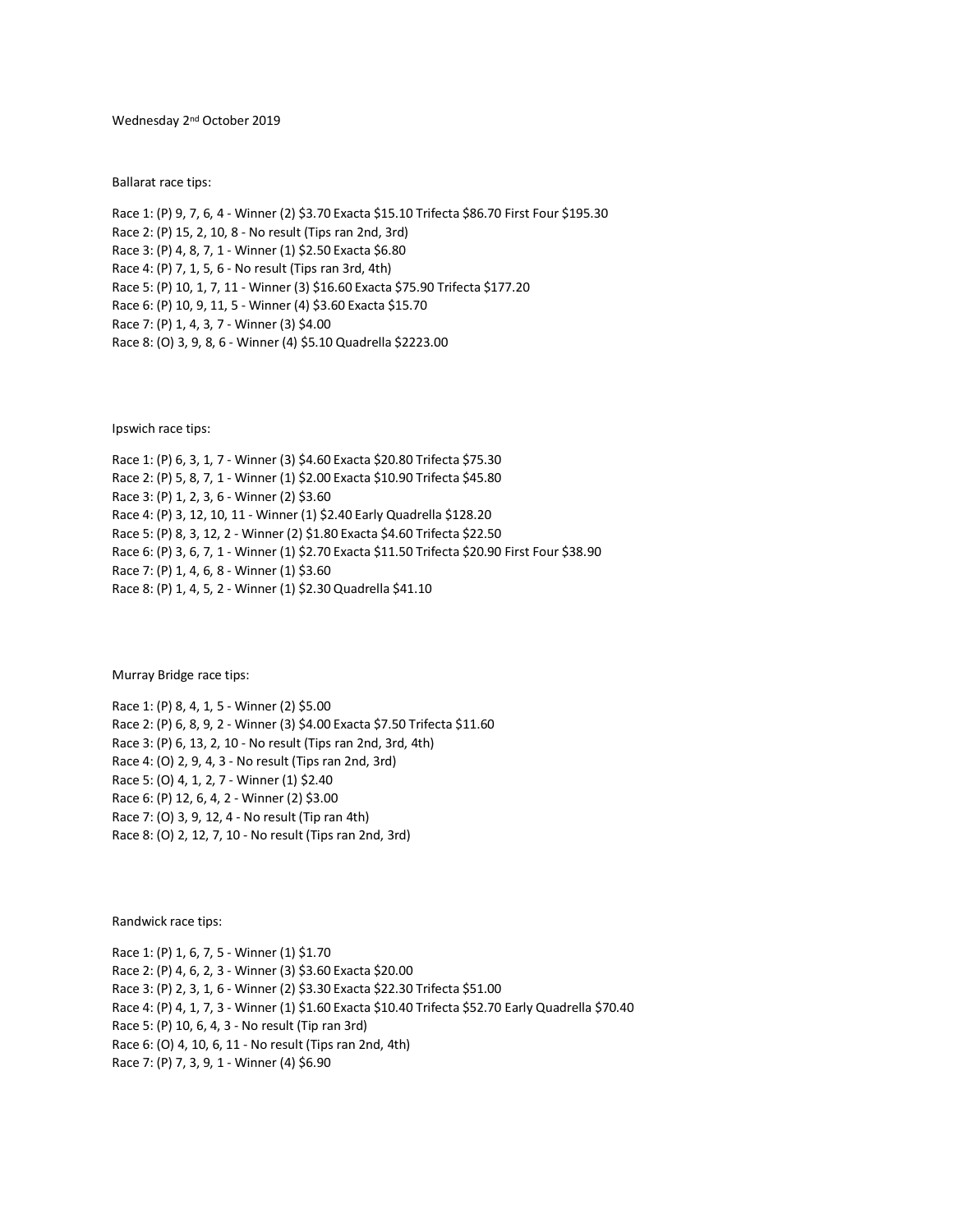Geraldton race tips:

Race 1: (P) 1, 3, 5, 2 - Winner (4) \$6.00 Exacta \$21.40 Race 2: (P) 6, 2, 3, 7 - Winner (2) \$2.90 Race 3: (P) 2, 4, 1, 5 - No result (Tips ran 3rd, 4th) Race 4: (P) 5, 1, 7, 2 - Winner (2) \$3.00 Exacta \$60.90 Race 5: (P) 7, 3, 9, 4 - Winner (4) \$13.40 Race 6: (P) 4, 1, 6, 5 - No result (Tip ran 2nd)

Race 7: (O) 4, 1, 10, 8 - No result (Tip ran 4th)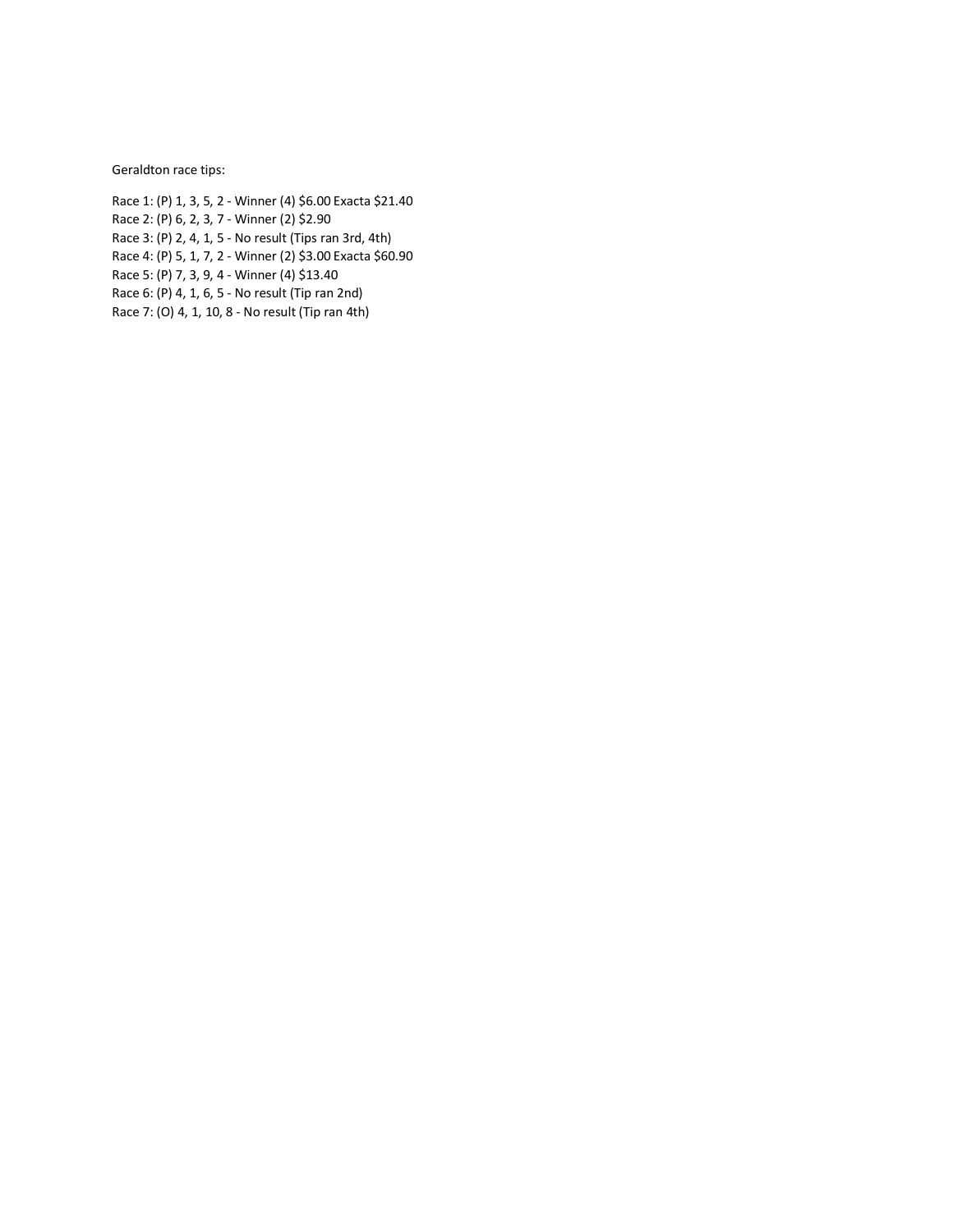Wednesday 25th September 2019

Strathalbyn race tips:

Race 1: (P) 5, 7, 2, 1 - Winner (1) \$3.10 Exacta \$8.30 Race 2: (P) 3, 2, 9, 7 - Winner (1) \$4.90 Race 3: (P) 3, 10, 8, 4 - Winner (2) \$5.30 Exacta \$12.00 Trifecta \$47.20 Race 4: (P) 3, 5, 10, 1 - No result (Tip ran 2nd) Race 5: (O) 7, 2, 9, 1 - Winner (4) \$5.50 Race 6: (P) 1, 2, 6, 4 - No result (Tips ran 2nd, 3rd) Race 7: (P) 5, 3, 6, 8 - Winner (4) \$3.60 Exacta \$28.60 Race 8: (O) 2, 6, 3, 12 - No result (Tip ran 2nd) Race 9: (O) 1, 6, 7, 11 - Winner (1) \$2.10

Canterbury race tips:

Race 1: (P) 3, 6, 2, 8 - Winner (2) \$2.30 Race 2: (P) 3, 4, 12, 6 - Winner (2) \$2.70 Race 3: (O) 4, 6, 2, 8 - No result (Tips ran 2nd, 3rd) Race 4: (P) 1, 2, 3, 6 - Winner (4) \$5.10 Exacta \$18.70 Trifecta \$80.50 Race 5: (P) 4, 7, 5, 9 - Winner (2) \$5.60 Race 6: (P) 2, 8, 10, 9 - No result (Tips ran 2nd, 4th) Race 7: (P) 11, 13, 16, 2 - Winner (2) \$3.00 Race 8: (O) 8, 11, 16, 5 - Winner (2) \$9.40 Exacta \$85.20

Flemington race tips:

Race 1: (P) 8, 3, 4, 7 - No result (Tips ran 3rd, 4th) Race 2: (P) 1, 4, 14, 3 - Winner (1) \$3.40 Race 3: (O) 2, 1, 7, 12 - No result (Tips ran 2nd, 3rd) Race 4: (P) 2, 4, 3, 9 - Winner (3) \$2.90 Exacta \$12.60 Trifecta \$41.50 First Four \$196.20 Race 5: (O) 4, 2, 7, 8 - Winner (4) \$6.60 Race 6: (O) 1, 3, 6, 8 - Winner (1) \$1.90 Race 7: (O) 8, 2, 1, 5 - Winner (1) \$7.00 Race 8: (O) 13, 6, 12, 4 - No result (Tip ran 4th)

Doomben race tips:

Race 1: (O) 3, 7, 11, 5 - No result (Tips ran 2nd, 3rd) Race 2: (P) 5, 2, 8, 7 - Winner (3) \$5.30 Race 3: (P) 4, 6, 13, 3 - Winner (1) \$2.30 Race 4: (O) 1, 7, 5, 3 - Winner (4) \$24.10 Exacta \$117.40 Race 5: (O) 8, 7, 4, 9 - Winner (3) \$4.40 Exacta \$28.50 Race 6: (O) 6, 5, 8, 10 - No result (Tips ran 2nd, 3rd)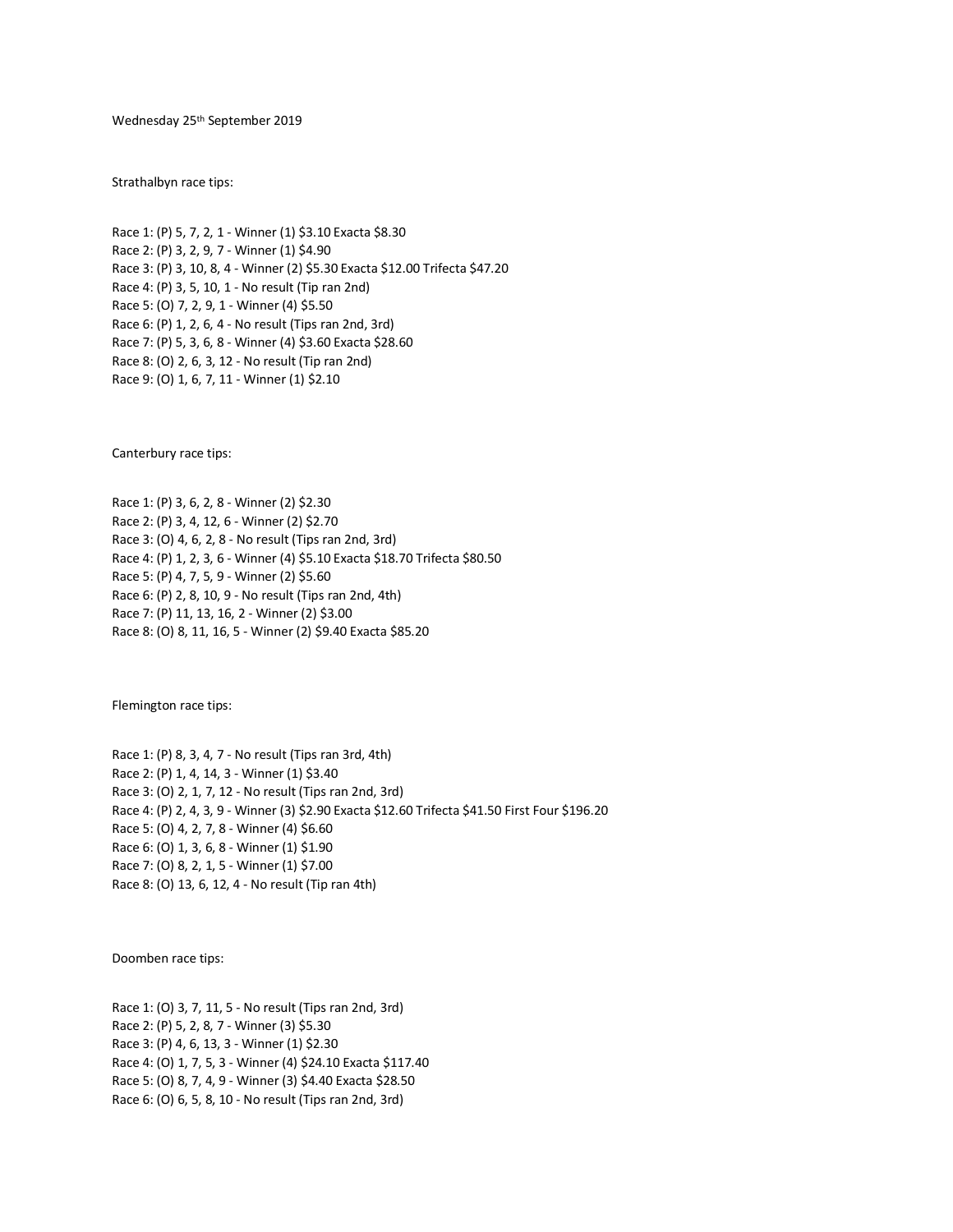Race 7: (O) 5, 11, 1, 8 - No result (Tips ran 2nd, 4th) Race 8: (O) 9, 5, 6, 2 - Winner (1) \$5.80

Belmont race tips:

Race 1: (P) 4, 8, 7, 1 - Winner (2) \$5.00 Exacta \$35.70 Trifecta \$62.90 Race 2: (P) 8, 5, 4, 7 - No result (Tips ran 2nd, 3rd, 4th) Race 3: (P) 1, 4, 3, 8 - Winner (1) \$2.70 Race 4: (O) 10, 2, 6, 5 - Winner (2) \$3.10 Race 5: (O) 1, 10, 5, 4 - Winner (3) \$3.70 Exacta \$11.10 Trifecta \$58.30 Race 6: (P) 9, 3, 6, 11 - No result (Tips ran 2nd, 3rd, 4th) Race 7: (O) 1, 7, 9, 10 - Winner (3) \$8.80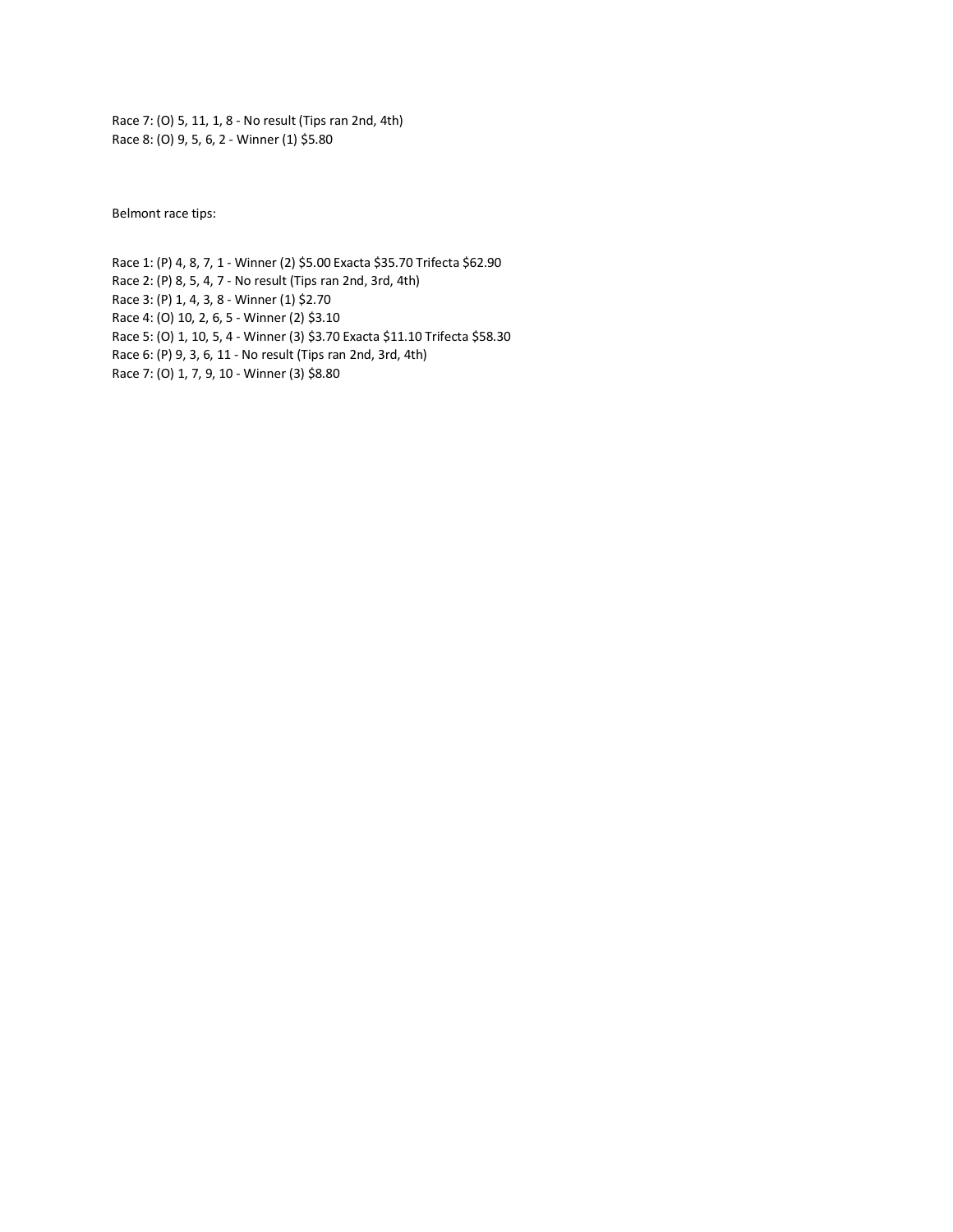Wednesday 18th September 2019

Gawler race tips:

Race 1: (P) 3, 1, 6, 5 - No result (Tips ran 2nd, 3rd, 4th) Race 2: (O) 9, 5, 2, 7 - No result (Tips ran 3rd, 4th) Race 3: (O) 4, 8, 10, 2 - No result (Tips ran 3rd, 4th) Race 4: (P) 6, 10, 4, 1 - No result (Tip ran 4th) Race 5: (P) 6, 1, 5, 3 - Winner (3) \$4.80 Exacta \$7.30 Trifecta \$24.00 First Four \$89.20 Race 6: (P) 4, 5, 10, 7 - Winner (3) \$7.40 Exacta \$18.00 Trifecta \$79.80 First Four \$277.00 Race 7: (P) 3, 2, 4, 1 - Winner (2) \$4.60 Exacta \$28.10 Trifecta \$98.70 Race 8: (P) 5, 4, 7, 1 - Winner (2) \$6.20 Exacta \$23.30 Trifecta \$78.60 Race 9: (O) 7, 9, 11, 3 - Winner (3) \$10.00 Exacta \$10.50 Quadrella \$4458.10

Cranbourne race tips:

Race 1: (P) 7, 12, 5, 1 - Winner (1) \$4.20 Race 2: (P) 13, 7, 11, 4 - Winner (1) \$2.50 Race 3: (O) 12, 5, 9, 8 - Winner (1) \$4.10 Race 4: (O) 2, 3, 7, 5 - Winner (2) \$5.70 Exacta \$27.70 Early Quadrella \$437.30 Race 5: (P) 5, 11, 3, 1 - Winner (4) \$6.70 Race 6: (O) 7, 8, 5, 11 - No result (Tips ran 3rd, 4th) Race 7: (P) 11, 3, 2, 5 - Winner (3) \$3.10 Race 8: (P) 10, 9, 6, 11 - No result (Tips ran 2nd, 3rd, 4th)

Doomben race tips:

Race 1: (P) 5, 4, 6, 3 - No result (Tips ran 2nd, 3rd) Race 2: (P) 5, 4, 3, 12 - No result (Tips ran 3rd, 4th) Race 3: (P) 3, 1, 6, 7 - Winner (2) \$3.40 Race 4: (P) 8, 3, 6, 9 - Winner (2) \$3.00 Race 5: (O) 5, 10, 4, 6 - Winner (4) \$4.10 Race 6: (P) 4, 3, 2, 6 - No result (Tips ran 2nd, 3rd) Race 7: (P) 3, 4, 7, 6 - Winner (1) \$3.20 Race 8: (O) 1, 8, 7, 13 - No result (Tip ran 2nd)

Warwick Farm race tips:

Race 1: (P) 2, 3, 8, 4 - No result (Tips ran 3rd, 4th) Race 2: (P) 5, 7, 4, 11 - Winner (3) \$3.50 Exacta \$11.00 Race 3: (P) 4, 2, 1, 3 - No result (Tips ran 2nd, 3rd, 4th) Race 4: (P) 6, 9, 3, 4 - Winner (1) \$2.40 Race 5: (O) 13, 10, 3, 15 - Winner (1) \$3.90 Race 6: (P) 6, 12, 8, 5 - Abandoned Race 7: (P) 6, 13, 2, 14 - Abandoned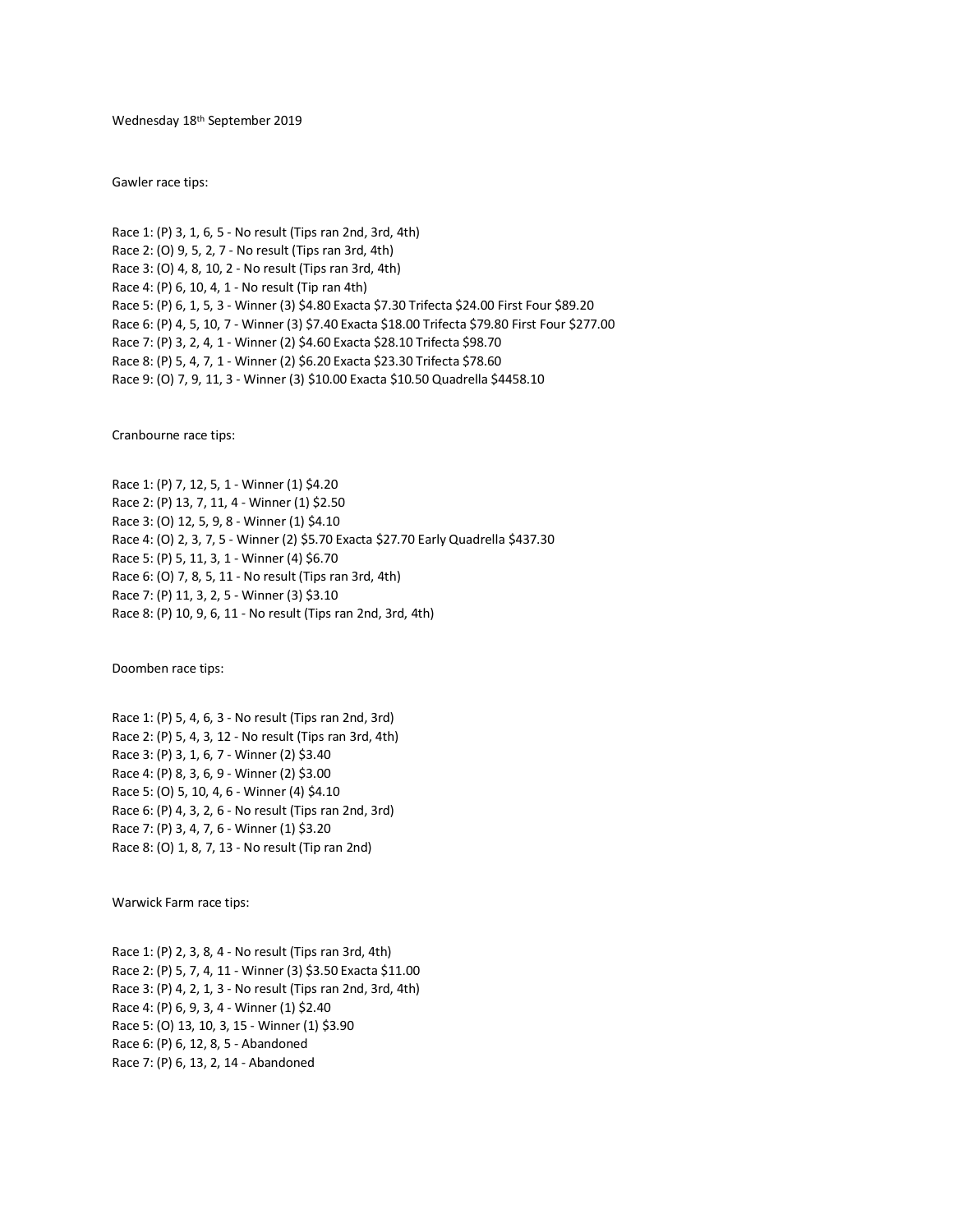Belmont race tips:

Race 1: (P) 6, 1, 2, 5 - Winner (1) \$2.10 Exacta \$9.60

Race 2: (P) 2, 5, 6, 3 - Winner (1) \$3.10 Exacta \$5.20 Trifecta \$12.60

- Race 3: (P) 4, 2, 1, 3 Winner (2) \$3.00 Exacta \$10.50 Trifecta \$23.30 First Four \$41.60
- Race 4: (P) 1, 3, 6, 2 Winner (3) \$5.30 Exacta \$23.30 Trifecta \$50.90 Early Quadrella \$148.10

Race 5: (P) 2, 3, 4, 6 - Winner (2) \$2.90

- Race 6: (P) 5, 3, 1, 7 No result (Tips ran 2nd, 4th)
- Race 7: (O) 2, 8, 3, 9 Winner (2) \$4.90 Exacta \$19.30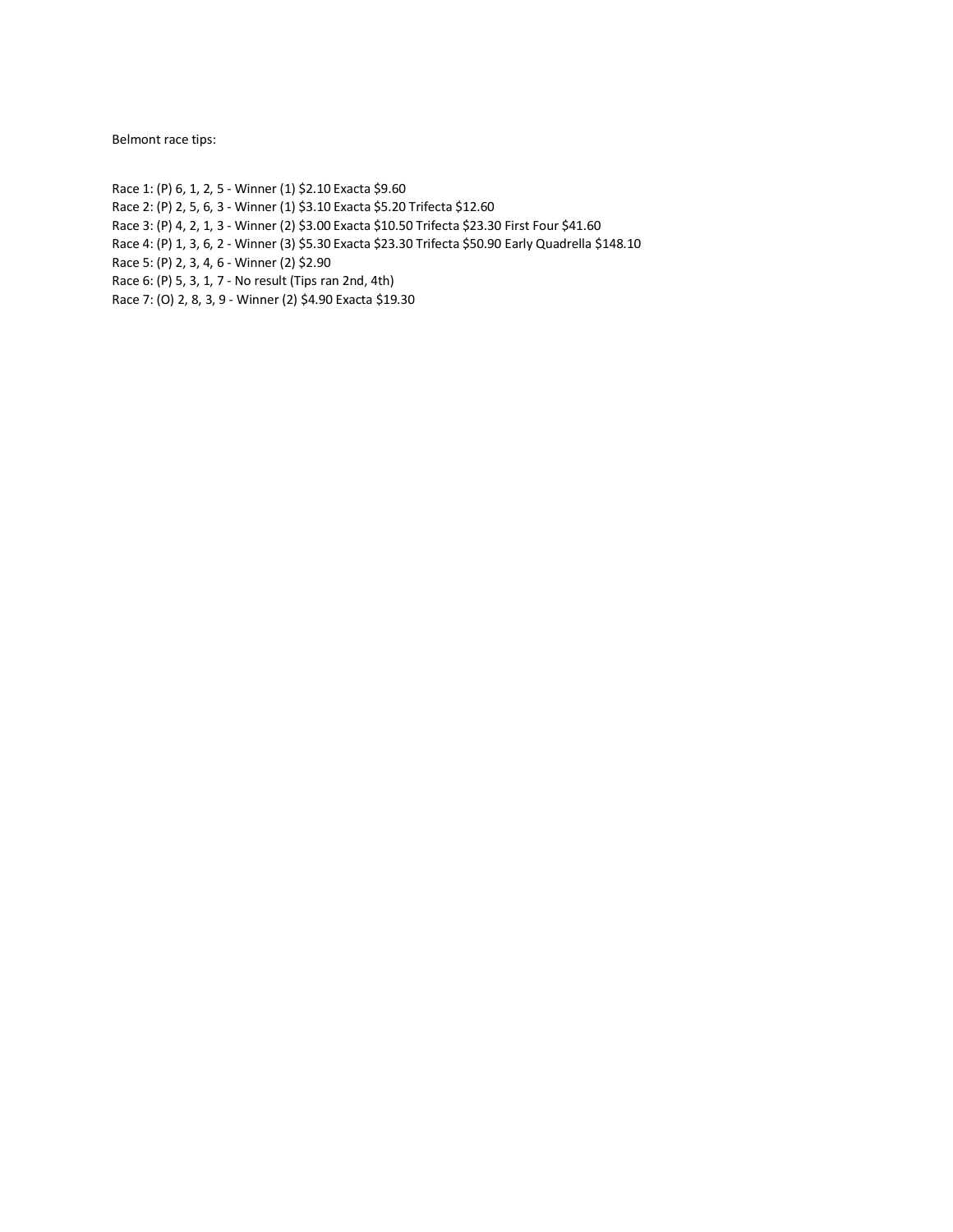### Wednesday 11th September 2019

Balaklava race tips:

Race 1: (P) 1, 6, 5, 8 - Winner (3) \$5.30 Exacta \$23.90 Trifecta \$185.00 First Four \$371.00 Race 2: (P) 8, 6, 7, 5 - Winner (3) \$9.80 Race 3: (P) 9, 5, 8, 4 - Winner (3) \$5.70 Race 4: (P) 2, 1, 5, 8 - Winner (1) \$1.30 Exacta \$8.60 Trifecta \$22.90 First Four \$46.50 Race 5: (P) 2, 4, 6, 9 - No result (Tips ran 2nd, 3rd) Race 6: (O) 5, 4, 7, 8 - Winner (1) \$8.40 Exacta \$45.90 Trifecta \$386.10 Race 7: (P) 7, 5, 2, 11 - Winner (3) \$4.70 Race 8: (O) 5, 1, 3, 10 - No result (Tips ran 2nd, 4th) Race 9: (O) 2, 8, 9, 1 - Winner (4) \$3.10

Bendigo race tips:

Race 1: (P) 11, 6, 7, 8 - Winner (3) \$3.50 Exacta \$8.90 Race 2: (P) 12, 4, 11, 9 - Winner (4) \$7.50 Exacta \$30.60 Race 3: (O) 12, 6, 4, 5 - Winner (2) \$3.80 Exacta \$21.90 Race 4: (P) 2, 1, 4, 6 - Winner (1) \$2.60 Race 5: (O) 8, 3, 15, 10 - Winner (1) \$2.20 Early Quadrella \$335.60 Race 6: (O) 6, 9, 5, 8 - Winner (3) \$3.60 Exacta \$32.40 Race 7: (O) 9, 7, 14, 8 - Winner (1) \$5.70 Race 8: (O) 3, 10, 4, 11 - Winner (2) \$4.10 Exacta \$16.70 Race 9: (O) 11, 1, 5, 8 - No result (Tips ran 2nd, 3rd)

Ipswich race tips:

Race 1: (P) 1, 2, 6, 3 - Winner (3) \$6.20 Exacta \$16.30 Trifecta \$36.90 Race 2: (P) 6, 5, 2, 4 - No result (Tips ran 2nd, 3rd, 4th) Race 3: (P) 8, 5, 7, 10 - Winner (2) \$2.60 Race 4: (P) 5, 6, 4, 7 - Winner (3) \$3.30 Exacta \$7.70 Race 5: (P) 1, 2, 6, 4 - Winner (1) \$2.70 Exacta \$6.10 Trifecta \$24.80 Race 6: (O) 3, 10, 6, 9 - Winner (4) \$8.80 Race 7: (P) 3, 1, 4, 6 - Winner (1) \$4.20 Race 8: (O) 1, 9, 2, 4 - Winner (1) \$5.20 Quadrella \$739.30

Canterbury race tips:

Race 1: (P) 8, 3, 6, 5 - Winner (3) \$3.20 Exacta \$11.50 Race 2: (P) 2, 4, 1, 3 - Winner (1) \$1.80 Exacta \$6.20 Trifecta \$12.80 Race 3: (O) 1, 10, 8, 4 - No result (Tip ran 2nd) Race 4: (P) 6, 5, 10, 1 - No result (Tips ran 2nd, 3rd, 4th) Race 5: (P) 7, 5, 10, 9 - Winner (2) \$3.60 Race 6: (P) 14, 1, 7, 8 - Winner (2) \$2.90 Exacta \$15.80 Race 7: (O) 12, 4, 7, 3 - Winner (2) \$8.10

Belmont race tips:

Race 1: (P) 8, 1, 4, 5 - Winner (3) \$4.20 Exacta \$25.40 Trifecta \$45.60 First Four \$129.80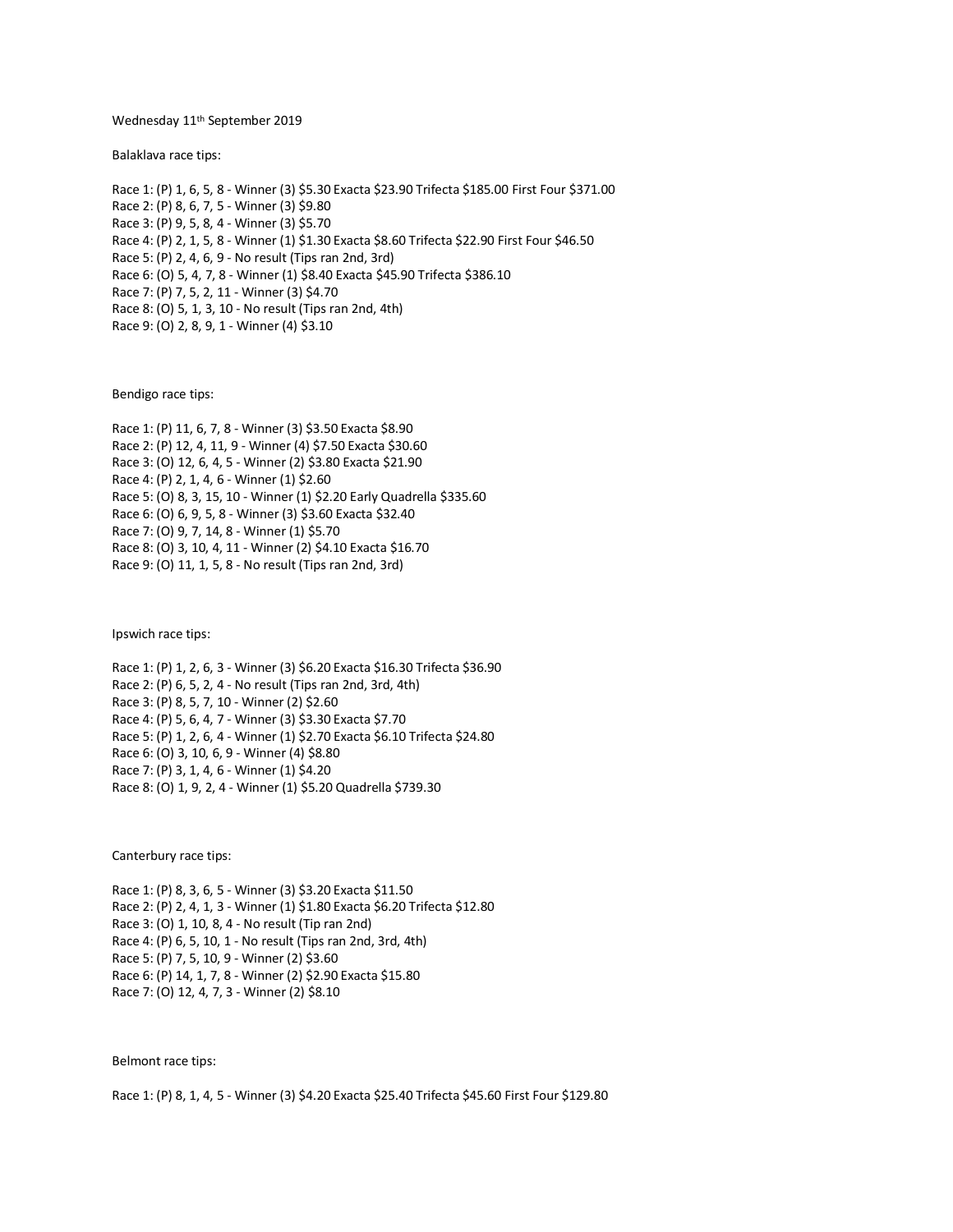Race 2: (P) 9, 3, 2, 4 - Winner (2) \$1.50 Exacta \$3.50

- Race 3: (P) 7, 3, 4, 10 No result (Tips ran 2nd, 4th)
- Race 4: (O) 8, 3, 5, 1 No result (Tip ran 2nd)
- Race 5: (P) 8, 3, 6, 7 Winner (3) \$5.30 Exacta \$23.50 Trifecta \$178.90
- Race 6: (P) 10, 6, 3, 1 No result (Tips ran 2nd, 3rd, 4th)
- Race 7: (O) 8, 10, 7, 5 Winner (1) \$5.80 Exacta \$65.80 Trifecta \$509.40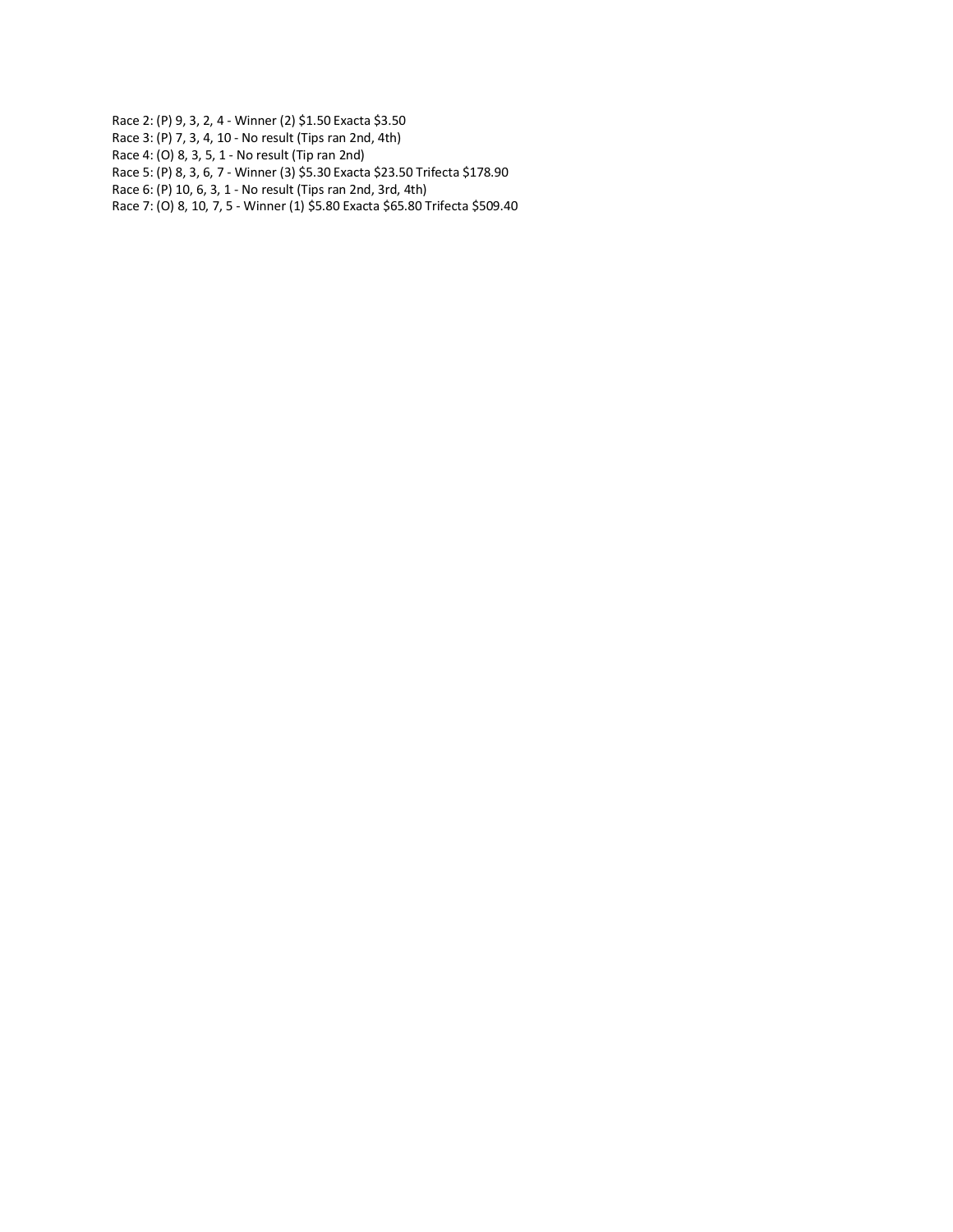### Wednesday 4th September 2019

Ipswich race tips:

Race 1: (P) 6, 4, 1, 3 - Winner (1) \$3.10 Exacta \$13.80 Trifecta \$18.10 First Four \$28.90 Race 2: (P) 2, 1, 8, 5 - No result (Tips ran 2nd, 3rd, 4th) Race 3: (P) 1, 5, 9, 2 - Winner (1) \$1.50 Exacta \$2.80 Trifecta \$13.40 First Four \$21.80 Race 4: (P) 4, 6, 3, 5 - Winner (3) \$15.70 Exacta \$179.00 Trifecta \$407.20 Race 5: (P) 1, 4, 9, 2 - No result (Tips ran 3rd, 4th) Race 6: (P) 5, 8, 6, 9 - Winner (2) \$3.10 Exacta \$11.70 Race 7: (P) 7, 4, 5, 1 - Winner (3) \$5.60 Race 8: (O) 9, 1, 12, 2 - Winner (1) \$1.60 Exacta \$6.70

Sandown race tips:

Race 1: (P) 10, 12, 9, 14 - Winner (1) \$3.30 Exacta \$12.30 Trifecta \$49.90 Race 2: (O) 7, 3, 13, 5 - Winner (4) \$8.80 Race 3: (P) 7, 5, 12, 14 - No result (Tips ran 2nd, 3rd) Race 4: (P) 1, 9, 5, 3 - No result (Tips ran 3rd, 4th) Race 5: (P) 15, 6, 14, 1 - Winner (2) \$5.80 Exacta \$25.90 Race 6: (O) 9, 2, 10, 12 - No result (Tips ran 3rd, 4th) Race 7: (P) 12, 13, 1, 3 - Winner (3) \$4.10 Exacta \$9.50 Race 8: (O) 3, 8, 1, 7 - Winner (2) \$2.70

Randwick race tips:

Race 1: (P) 2, 3, 1, 5 - Winner (3) \$6.90 Exacta \$20.30 Trifecta \$56.50 Race 2: (O) 10, 11, 7, 3 - Winner (3) \$5.40 Race 3: (P) 8, 7, 1, 6 - Winner (3) \$2.80 Exacta \$13.40 Trifecta \$87.50 First Four \$179.30 Race 4: (P) 1, 2, 6, 5 - No result (Tips ran 2nd, 4th) Race 5: (P) 3, 4, 5, 8 - Winner (1) \$8.10 Exacta \$35.40 Trifecta \$245.40 Race 6: (P) 2, 14, 8, 4 - Winner (1) \$2.20 Exacta \$25.40 Trifecta \$177.20 Race 7: (P) 6, 7, 11, 3 - Winner (3) \$2.70

Gawler race tips:

Race 1: (P) 6, 3, 7, 2 - Winner (2) \$5.50 Exacta \$54.40 Race 2: (P) 2, 1, 6, 5 - Winner (4) \$5.40 Exacta \$43.80 Race 3: (P) 2, 1, 7, 4 - Winner (1) \$2.00 Exacta \$9.10 Trifecta \$18.70 First Four \$67.30 Race 4: (O) 6, 8, 7, 3 - Winner (2) \$2.90 Exacta \$11.00 Early Quadrella \$563.40 Race 5: (O) 7, 10, 4, 5 - No result (Tips ran 3rd, 4th) Race 6: (O) 12, 7, 6, 3 - Winner (3) \$12.70 Exacta \$68.20 Race 7: (O) 8, 10, 3, 1 - No result (Tips ran 2nd, 3rd)

Belmont race tips:

Race 1: (P) 5, 4, 1, 2 - Winner (1) \$1.40 Exacta \$7.80 Trifecta \$34.70 First Four \$57.80 Race 2: (P) 10, 8, 6, 4 - Winner (3) \$9.00 Exacta \$25.90 Trifecta \$84.70 First Four \$196.80 Race 3: (O) 12, 1, 6, 11 - Winner (2) \$4.90 Race 4: (P) 9, 1, 8, 2 - Winner (1) \$3.20 Exacta \$8.50 Early Quadrella \$474.20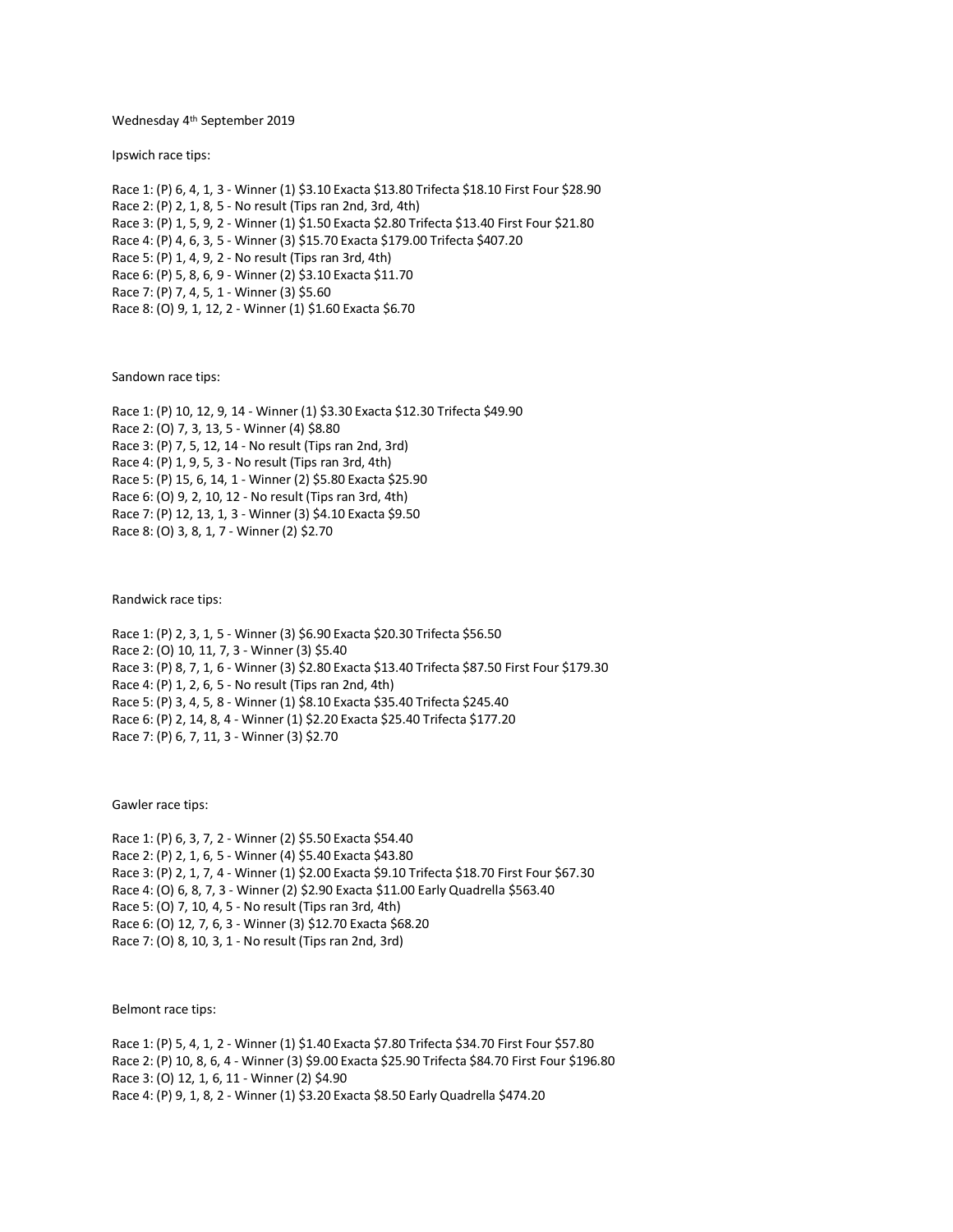Race 5: (P) 6, 11, 5, 3 - No result (Tips ran 3rd, 4th) Race 6: (O) 6, 3, 8, 2 - Winner (1) \$3.20 Race 7: (O) 1, 6, 10, 4 - Winner (1) \$1.60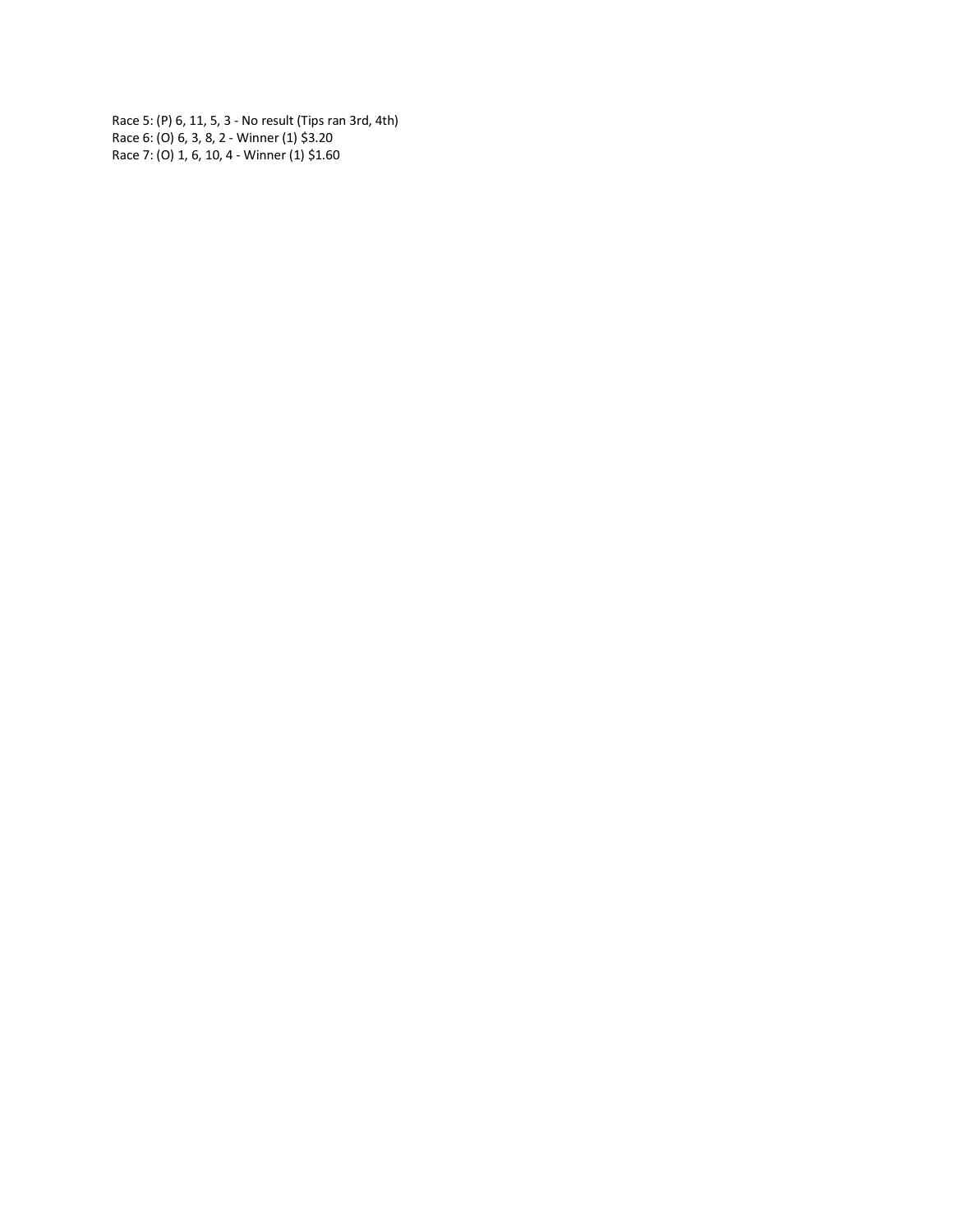### Wednesday 28th August 2019

Sunshine Coast race tips:

Race 1: (P) 10, 8, 7, 11 - Winner (1) \$3.10 Race 2: (P) 2, 6, 9, 4 - Winner (1) \$2.50 Race 3: (O) 6, 9, 5, 7 - Winner (2) \$2.80 Race 4: (P) 7, 2, 1, 5 - Winner (1) \$4.00 Early Quadrella \$99.20 Race 5: (P) 7, 3, 4, 5 - Winner (3) \$4.30 Race 6: (O) 6, 3, 10, 5 - Winner (2) \$3.40 Exacta \$12.20 Trifecta \$55.50 Race 7: (P) 2, 4, 1, 9 - No result (Tip ran 3rd) Race 8: (O) 3, 10, 5, 6 - No result (Tips ran 2nd, 4th)

Sandown race tips:

Race 1: (P) 8, 1, 5, 12 - Winner (3) \$4.30 Race 2: (P) 5, 4, 2, 3 - No result (Tips ran 2nd, 3rd) Race 3: (P) 6, 9, 3, 8 - No result (Tips ran 2nd, 4th) Race 4: (P) 11, 10, 7, 1 - No result (Tips ran 2nd, 3rd, 4th) Race 5: (P) 5, 6, 1, 9 - No result (Tip ran 3rd) Race 6: (O) 7, 9, 4, 10 - No result (Tip ran 2nd) Race 7: (O) 13, 8, 2, 9 - No result (Tip ran 2nd) Race 8: (O) 17, 10, 9, 11 - Winner (1) \$3.30

Murray Bridge race tips:

Race 1: (P) 3, 8, 1, 5 - Winner (1) \$1.60 Exacta \$11.50 Race 2: (P) 2, 8, 3, 1 - Winner (1) \$1.70 Exacta \$4.90 Race 3: (O) 3, 5, 13, 8 - Winner (4) \$9.70 Exacta \$103.70 Race 4: (P) 14, 10, 3, 12 - Winner (1) \$1.90 Exacta \$10.30 Trifecta \$35.70 Early Quadrella \$65.80 Race 5: (O) 3, 4, 14, 8 - Winner (2) \$2.40 Exacta \$9.50 Trifecta \$71.70 First Four \$300.20 Race 6: (O) 3, 12, 9, 5 - No result (Tips ran 2nd, 3rd, 4th) Race 7: (P) 7, 5, 8, 4 - Winner (2) \$5.90 Exacta \$20.30 Race 8: (O) 1, 17, 12, 4 - No result (Tip ran 2nd)

Warwick Farm race tips:

Race 1: (P) 2, 6, 5, 7 - Winner (1) \$2.60 Exacta \$20.20 Trifecta \$39.70 Race 2: (P) 12, 1, 7, 14 - Winner (3) \$4.30 Exacta \$17.60 Race 3: (P) 7, 8, 6, 3 - Winner (2) \$3.40 Exacta \$5.60 Trifecta \$23.10 First Four \$191.90 Race 4: (O) 4, 9, 12, 10 - Winner (3) \$7.50 Early Quadrella \$210.50 Race 5: (O) 12, 3, 7, 10 - Winner (3) \$6.00 Race 6: (O) 5, 1, 2, 13 - No result (Tip ran 2nd) Race 7: (O) 2, 16, 1, 10 - Winner (3) \$9.40 Exacta \$28.10

Belmont race tips:

Race 1: (P) 9, 8, 4, 1 - Winner (1) \$1.30 Race 2: (P) 4, 1, 5, 7 - Winner (1) \$1.70 Exacta \$2.50 Trifecta \$7.80 First Four \$20.10 Race 3: (P) 3, 6, 4, 2 - No result (Tips ran 2nd, 3rd)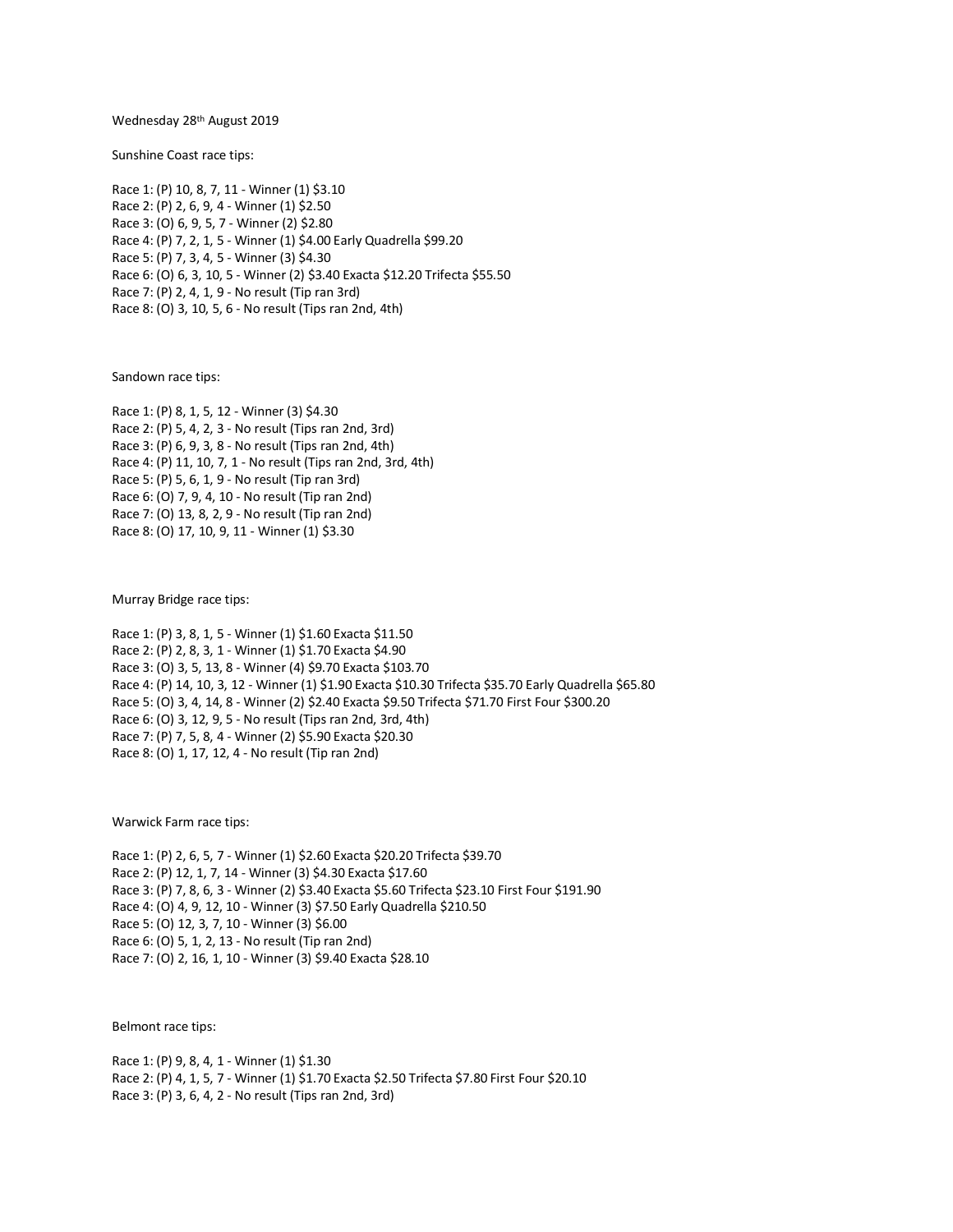Race 4: (P) 5, 3, 9, 4 - Winner (3) \$2.50 Exacta \$5.40 Race 5: (P) 1, 2, 6, 5 - Winner (1) \$1.30 Race 6: (O) 5, 2, 1, 6 - Winner (4) \$5.90 Exacta \$40.80 Race 7: (O) 1, 5, 9, 4 - No result (Tips ran 2nd, 4th)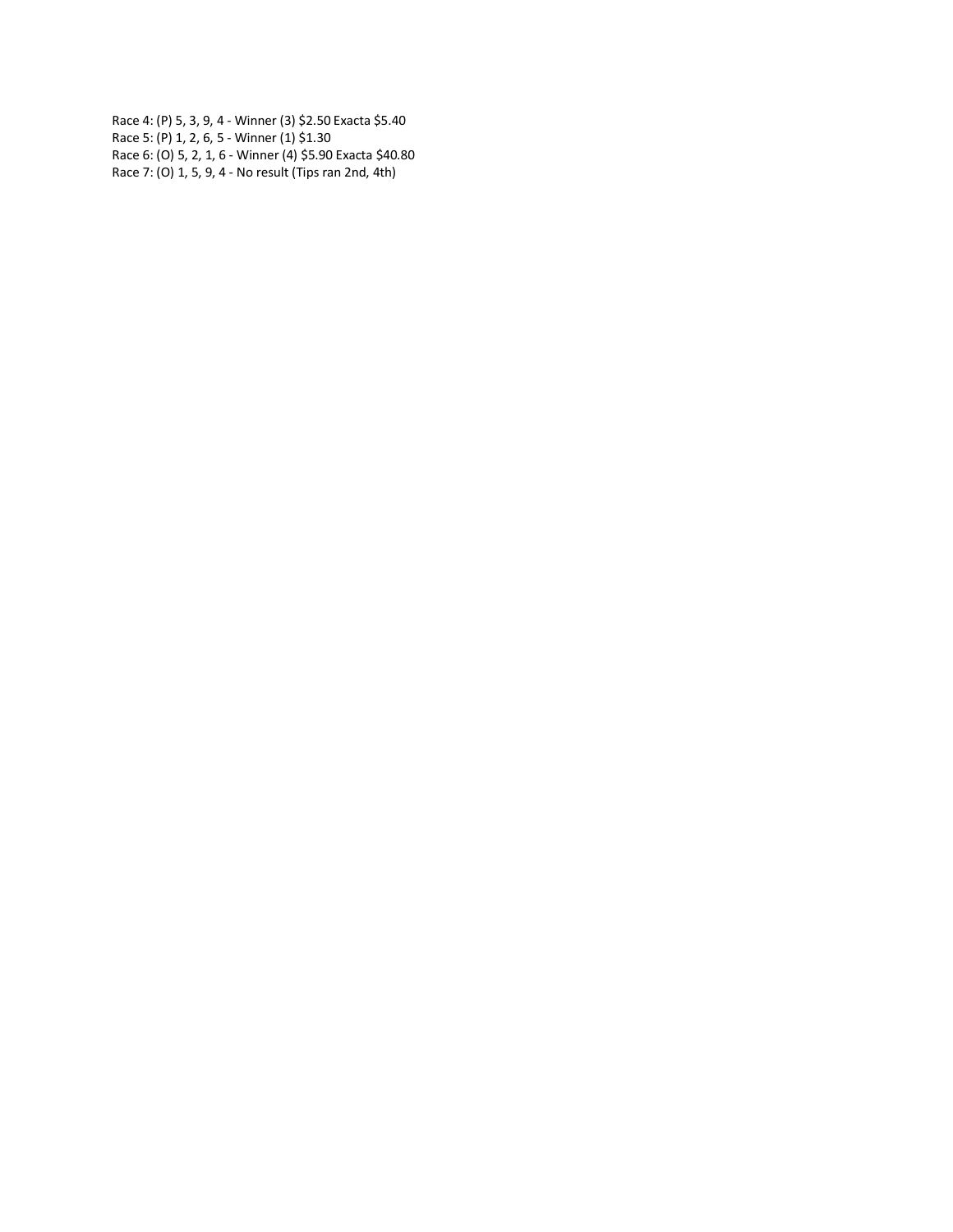### Wednesday 14th August 2019

Doomben race tips:

Race 1: (P) 2, 5, 3, 4 - Winner (2) \$2.50 Exacta \$16.10 Trifecta \$25.20 First Four \$22.00 Race 2: (P) 3, 6, 1, 5 - Winner (1) \$3.00 Race 3: (P) 3, 8, 2, 4 - Winner (2) \$2.70 Exacta \$7.70 Trifecta \$53.70 Race 4: (O) 6, 9, 2, 1 - Winner (4) \$5.40 Exacta \$13.40 Trifecta \$60.80 Early Quadrella \$249.70 Race 5: (O) 4, 2, 13, 9 - No result (Tips ran 2nd, 3rd) Race 6: (P) 5, 3, 4, 7 - No result (Tips ran 2nd, 3rd) Race 7: (P) 2, 9, 1, 7 - Winner (1) \$1.60 Exacta \$13.40 Trifecta \$59.40 Race 8: (P) 9, 4, 12, 1 - Winner (2) \$5.40 Exacta \$10.60

Sandown race tips:

Race 1: (P) 1, 6, 2, 5 - Winner (3) \$5.70 Exacta \$14.10 Race 2: (O) 4, 3, 11, 5 - No result (Tips ran 3rd, 4th) Race 3: (P) 10, 2, 9, 6 - Winner (4) \$8.10 Exacta \$23.10 Trifecta \$100.70 Race 4: (P) 12, 9, 2, 1 - No result (Tips ran 2nd, 3rd) Race 5: (O) 15, 10, 6, 3 - No result (Tip ran 2nd) Race 6: (O) 8, 5, 10, 6 - Winner (3) \$10.00 Exacta \$69.80 Trifecta \$479.10 First Four \$2190.00 Race 7: (P) 8, 11, 14, 3 - No result (Tips ran 2nd, 3rd) Race 8: (O) 9, 3, 5, 4 - Winner (2) \$5.80

Balaklava race tips:

Race 1: (P) 5, 6, 11, 1 - No result (Tips ran 2nd, 3rd) Race 2: (P) 5, 7, 4, 8 - Winner (1) \$1.60 Exacta \$12.70 Trifecta \$58.10 Race 3: (P) 10, 1, 5, 4 - Winner (3) \$2.90 Exacta \$9.30 Race 4: (P) 4, 7, 3, 5 - Winner (4) \$4.40 Exacta \$12.70 Race 5: (O) 9, 10, 8, 3 - Winner (4) \$6.60 Exacta \$79.60 Trifecta \$970.70 Race 6: (P) 6, 5, 2, 4 - Winner (1) \$2.50 Exacta \$25.80 Race 7: (P) 1, 2, 3, 4 - Winner (1) \$1.60 Exacta \$8.40 Trifecta \$31.20 First Four \$62.90 Race 8: (O) 12, 7, 3, 6 - No result (Tip ran 2nd)

Warwick Farm race tips:

Race 1: (P) 1, 7, 3, 6 - No result (Tip ran 2nd) Race 2: (P) 2, 3, 6, 7 - Winner (2) \$3.60 Exacta \$14.30 Trifecta \$57.10 Race 3: (O) 3, 8, 5, 6 - Winner (2) \$4.40 Exacta \$27.80 Race 4: (P) 6, 9, 1, 3 - Winner (1) \$2.40 Race 5: (O) 1, 10, 2, 5 - No result (Tips ran 2nd, 4th) Race 6: (O) 1, 15, 7, 8 - No result (Tip ran 3rd) Race 7: (O) 9, 1, 5, 3 - Winner (1) \$3.50 Exacta \$7.20

Belmont race tips:

Race 1: (P) 4, 5, 6, 3 - No result (Tips ran 3rd, 4th) Race 2: (P) 10, 6, 9, 5 - Winner (1) \$2.10 Race 3: (P) 4, 1, 7, 2 - No result (Tips ran 2nd, 4th) Race 4: (P) 2, 9, 7, 3 - Winner (4) \$6.90 Race 5: (O) 2, 7, 1, 4 - Winner (3) \$7.10 Exacta \$95.10 Race 6: (O) 1, 2, 6, 7 - Winner (1) \$2.00 Exacta \$3.10 Race 7: (P) 8, 7, 4, 9 - Winner (1) \$4.10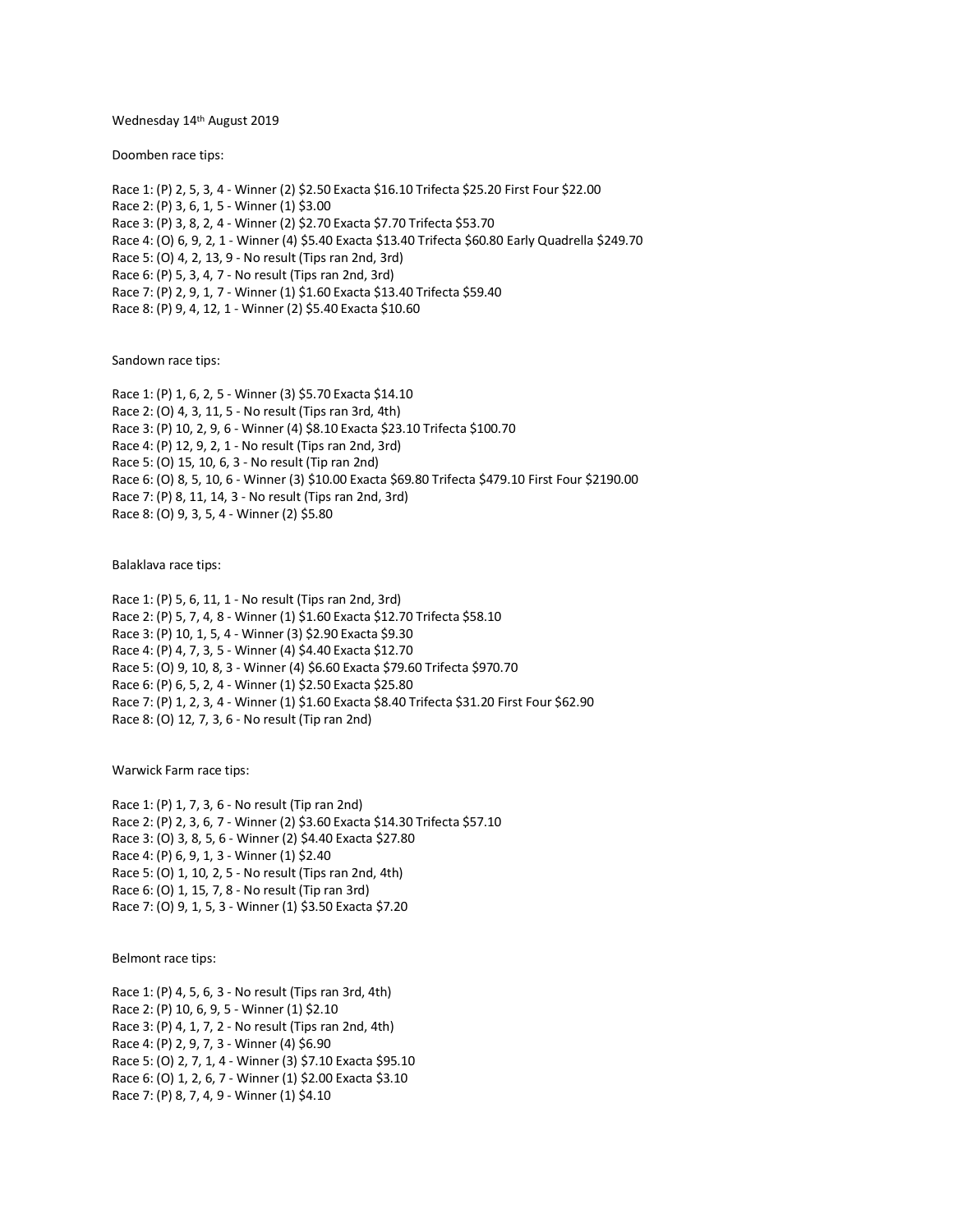Race 8: (O) 6, 3, 2, 10 - Winner (3) \$6.70 Quadrella \$486.50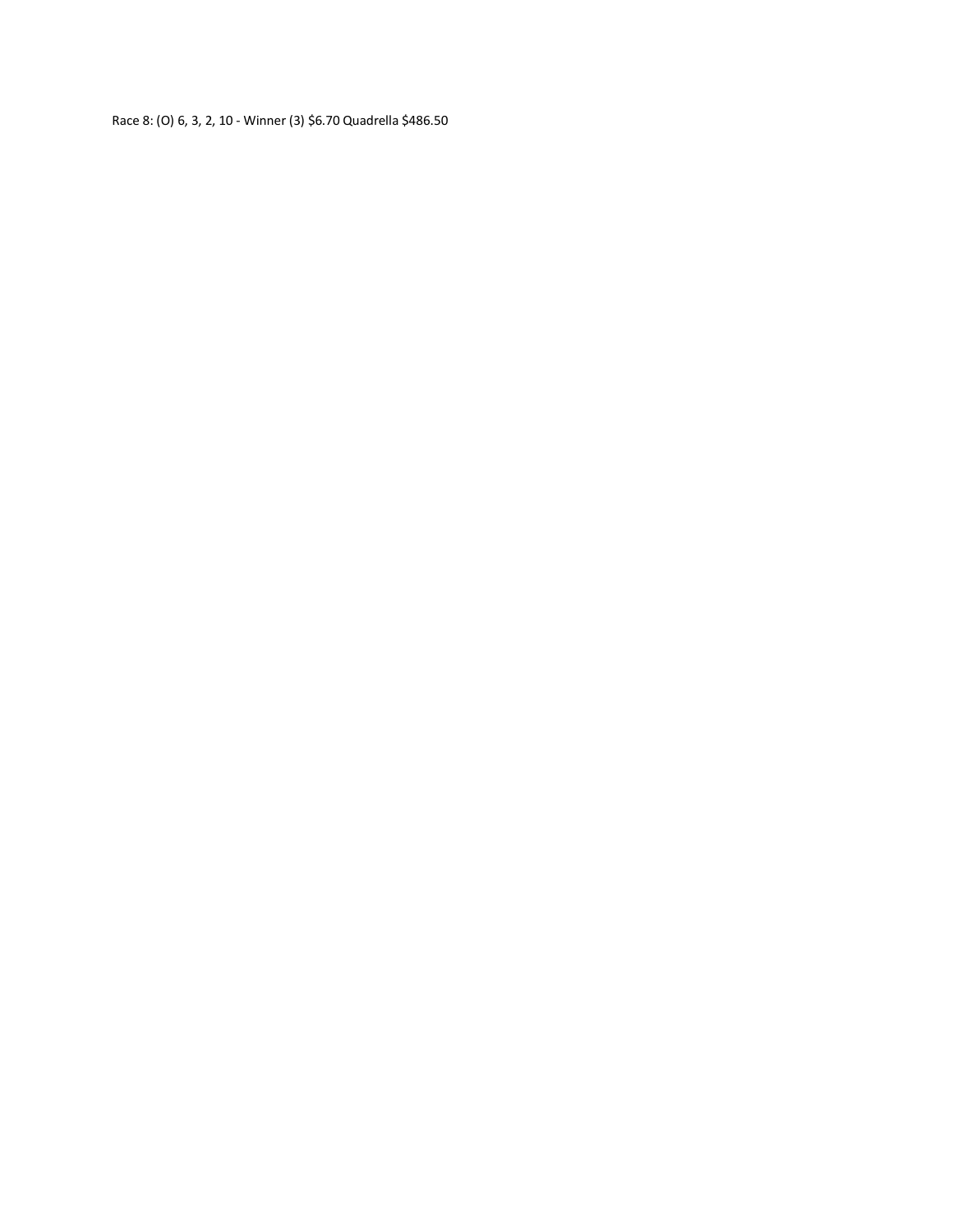#### Wednesday 7<sup>th</sup> August 2019

Ipswich race tips:

Race 1: (P) 1, 5, 7, 2 - Winner (1) \$1.50 Exacta \$5.10 Trifecta \$11.80 Race 2: (O) 3, 12, 8, 5 - Winner (3) \$6.70 Race 3: (P) 1, 4, 8, 5 - Winner (1) \$2.10 Exacta \$7.60 Race 4: (O) 2, 4, 3, 10 - Winner (1) \$2.60 Race 5: (O) 1, 14, 10, 3 - No result Race 6: (P) 11, 3, 5, 10 - Winner (1) \$2.40 Race 7: (P) 2, 4, 6, 1 - Winner (4) \$5.50 Race 8: (P) 5, 8, 6, 10 - Winner (1) \$4.80 Exacta \$33.60 Trifecta \$157.50 First Four \$600.10 Race 9: (O) 3, 15, 4, 7 - No result (Tip ran 3rd)

Cranbourne race tips:

Race 1: (P) 4, 7, 5, 1 - Winner (3) \$6.60 Exacta \$23.50 Trifecta \$70.40 Race 2: (P) 14, 15, 5, 12 - Winner (1) \$1.70 Exacta \$5.60 Trifecta \$16.20 First Four \$47.80 Race 3: (P) 4, 13, 7, 1 - Winner (1) \$2.30 Exacta \$12.00 Race 4: (P) 9, 2, 10, 1 - No result (Tips ran 3rd, 4th) Race 5: (O) 6, 5, 8, 7 - Winner (3) \$3.30 Race 6: (O) 9, 8, 11, 10 - Winner (3) \$2.30 Race 7: (P) 7, 9, 10, 3 - No result (Tip ran 2nd) Race 8: (O) 7, 5, 12, 14 - No result (Tips ran 2nd, 3rd)

Gawler race tips:

Race 1: (P) 3, 2, 1, 5 - Winner (4) \$3.80 Exacta \$9.70 Trifecta \$24.30 First Four \$32.60 Race 2: (P) 3, 5, 2, 4 - Winner (2) \$2.90 Race 3: (P) 7, 4, 6, 1 - Winner (4) \$3.50 Exacta \$6.00 Race 4: (P) 4, 2, 7, 9 - Winner (2) \$5.80 Early Quadrella \$684.70 Race 5: (O) 2, 9, 5, 13 - No result (Tips ran 3rd, 4th) Race 6: (P) 5, 1, 4, 7 - No result (Tips ran 2nd, 4th) Race 7: (P) 3, 6, 9, 10 - Winner (3) \$7.80 Exacta \$18.60 Race 8: (O) 6, 4, 3, 12 - No result (Tip ran 4th)

Canterbury race tips:

Race 1: (P) 4, 1, 2, 6 - Winner (3) \$6.20 Exacta \$16.30 Race 2: (P) 3, 4, 1, 8 - Winner (2) \$4.00 Race 3: (P) 4, 12, 7, 14 - Winner (2) \$1.40 Exacta \$4.50 Race 4: (P) 2, 4, 1, 6 - No result (Tips ran 2nd, 3rd, 4th) Race 5: (P) 2, 10, 4, 6 - Winner (4) \$4.10 Race 6: (P) 2, 6, 1, 11 - No result (Tips ran 2nd, 3rd, 4th) Race 7: (P) 1, 3, 4, 10 - No result (Tips ran 2nd, 3rd)

Belmont race tips:

Race 1: (P) 2, 1, 6, 3 - Winner (1) \$1.60 Exacta \$5.10 Race 2: (P) 6, 5, 8, 2 - No result (Tips ran 2nd, 3rd, 4th) Race 3: (P) 2, 1, 6, 9 - Winner (2) \$2.30 Exacta \$5.70 Race 4: (P) 4, 2, 1, 6 - Winner (1) \$4.30 Race 5: (P) 2, 3, 6, 9 - Winner (2) \$4.20 Race 6: (O) 5, 4, 2, 1 - Winner (1) \$10.30 Exacta \$28.50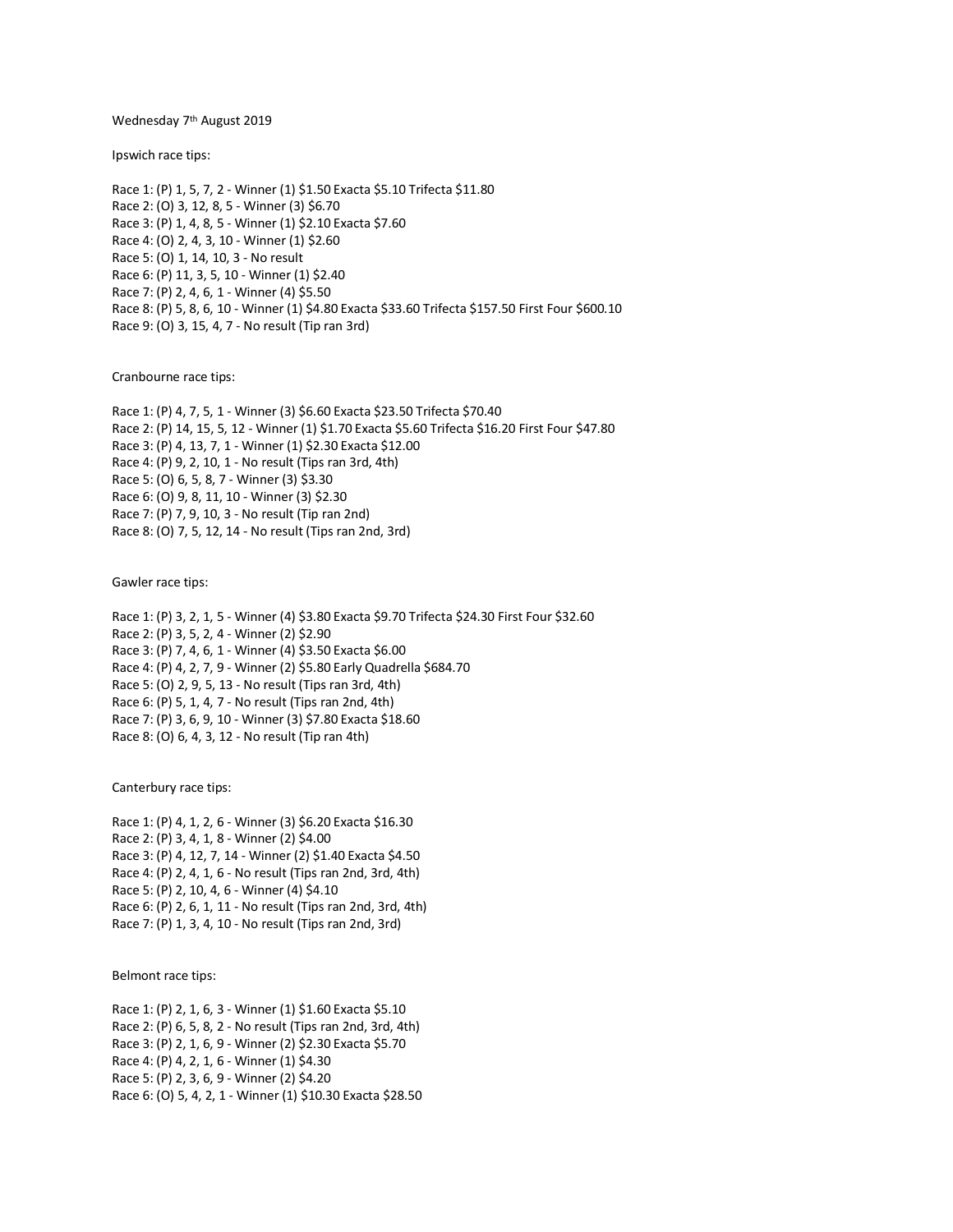Race 7: (P) 2, 5, 8, 4 - Winner (2) \$1.80 Exacta \$2.80 Quadrella \$490.00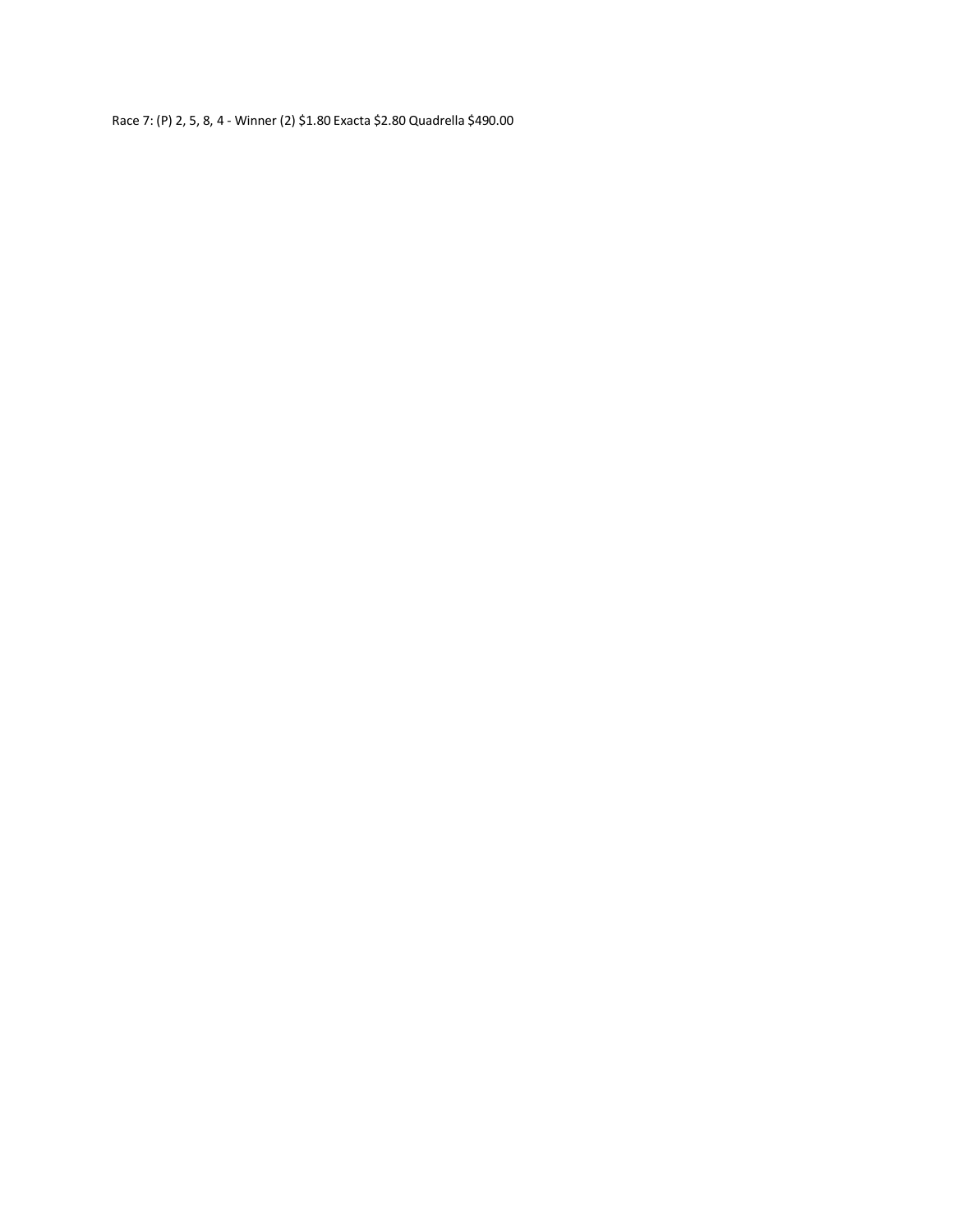Wednesday 31th July 2019

Sale race tips:

Race 1: (P) 10, 13, 8, 3 - No result (Tips ran 2nd, 3rd, 4th) Race 2: (P) 14, 10, 9, 1 - Winner (1) \$1.80 Exacta \$7.60 Trifecta \$19.70 Race 3: (P) 8, 12, 13, 10 - Winner (1) \$5.00 Race 4: (O) 2, 11, 7, 3 - Winner (1) \$2.20 Race 5: (P) 11, 14, 8, 7 - Winner (2) \$2.90 Exacta \$7.90 Race 6: (P) 4, 8, 5, 2 - Abandoned Race 7: (P) 3, 4, 9, 10 - Abandoned Race 8: (O) 5, 8, 10, 2 - Abandoned Race 9: (P) 13, 15, 7, 6 - Abandoned Race 10: (O) 1, 6, 7, 9 - Abandoned

Sunshine Coast race tips:

Race 1: (P) 3, 2, 5, 1 - Winner (2) \$2.30 Exacta \$9.20 Trifecta \$10.30 First Four \$15.80 Race 2: (P) 1, 9, 7, 8 - Winner (1) \$2.20 Exacta \$10.30 Trifecta \$27.50 First Four \$81.60 Race 3: (O) 7, 14, 15, 16 - No result (Tip ran 4th) Race 4: (P) 3, 1, 9, 7 - Winner (4) \$7.00 Exacta \$67.80 Race 5: (O) 9, 4, 3, 2 - Winner (4) \$2.30 Race 6: (P) 8, 5, 4, 3 - Winner (1) \$4.00 Race 7: (P) 1, 10, 2, 7 - Winner (1) \$2.70 Exacta \$14.70 Trifecta \$53.30 First Four \$123.70 Race 8: (O) 6, 8, 9, 1 - No result (Tip ran 2nd)

Morphettville race tips:

Race 1: (P) 2, 6, 7, 1 - Winner (2) \$3.50 Exacta \$8.50 Trifecta \$38.20 Race 2: (P) 5, 4, 6, 7 - Winner (1) \$1.90 Exacta \$4.00 Race 3: (P) 2, 1, 5, 6 - Winner (1) \$3.70 Race 4: (P) 3, 9, 7, 8 - Winner (2) \$5.10 Exacta \$18.70 Early Quadrella \$180.00 Race 5: (P) 3, 7, 4, 2 - Winner (2) \$4.00 Exacta \$36.20 Race 6: (P) 6, 5, 7, 2 - Winner (3) \$4.70 Exacta \$9.90 Trifecta \$32.30 First Four \$103.70 Race 7: (P) 7, 3, 6, 5 - No result (Tip ran 3rd) Race 8: (O) 4, 6, 2, 7 - No result (Tips ran 3rd, 4th)

Warwick Farm race tips:

Race 1: (P) 9, 6, 4, 5 - Winner (1) \$1.50 Exacta \$7.00 Race 2: (P) 6, 5, 3, 2 - Winner (2) \$2.50 Exacta \$7.10 Trifecta \$23.80 First Four \$73.50 Race 3: (P) 8, 5, 9, 4 - Winner (1) \$3.40 Exacta \$21.10 Race 4: (P) 3, 10, 2, 7 - Winner (1) \$2.50 Early Quadrella \$42.40 Race 5: (O) 1, 6, 2, 3 - Winner (4) \$3.20 Exacta \$17.90 Trifecta \$146.10 First Four \$356.40 Race 6: (P) 3, 11, 7, 1 - Winner (3) \$3.90 Exacta \$13.00 Trifecta \$31.80 Race 7: (O) 4, 10, 2, 5 - No result (Tips ran 2nd, 3rd)

Darwin race tips:

Race 1: (P) 2, 3, 1, 4 - Winner (1) \$6.70 Exacta \$7.50 Trifecta \$37.50 First Four \$175.00 Race 2: (P) 9, 5, 11, 10 - Winner (1) \$2.60 Race 3: (P) 1, 3, 4, 6 - Winner (3) \$4.60 Exacta \$11.60 Race 4: (O) 10, 3, 4, 5 - Winner (3) \$3.10 Early Quadrella \$128.80 Race 5: (O) 9, 6, 1, 5 - No result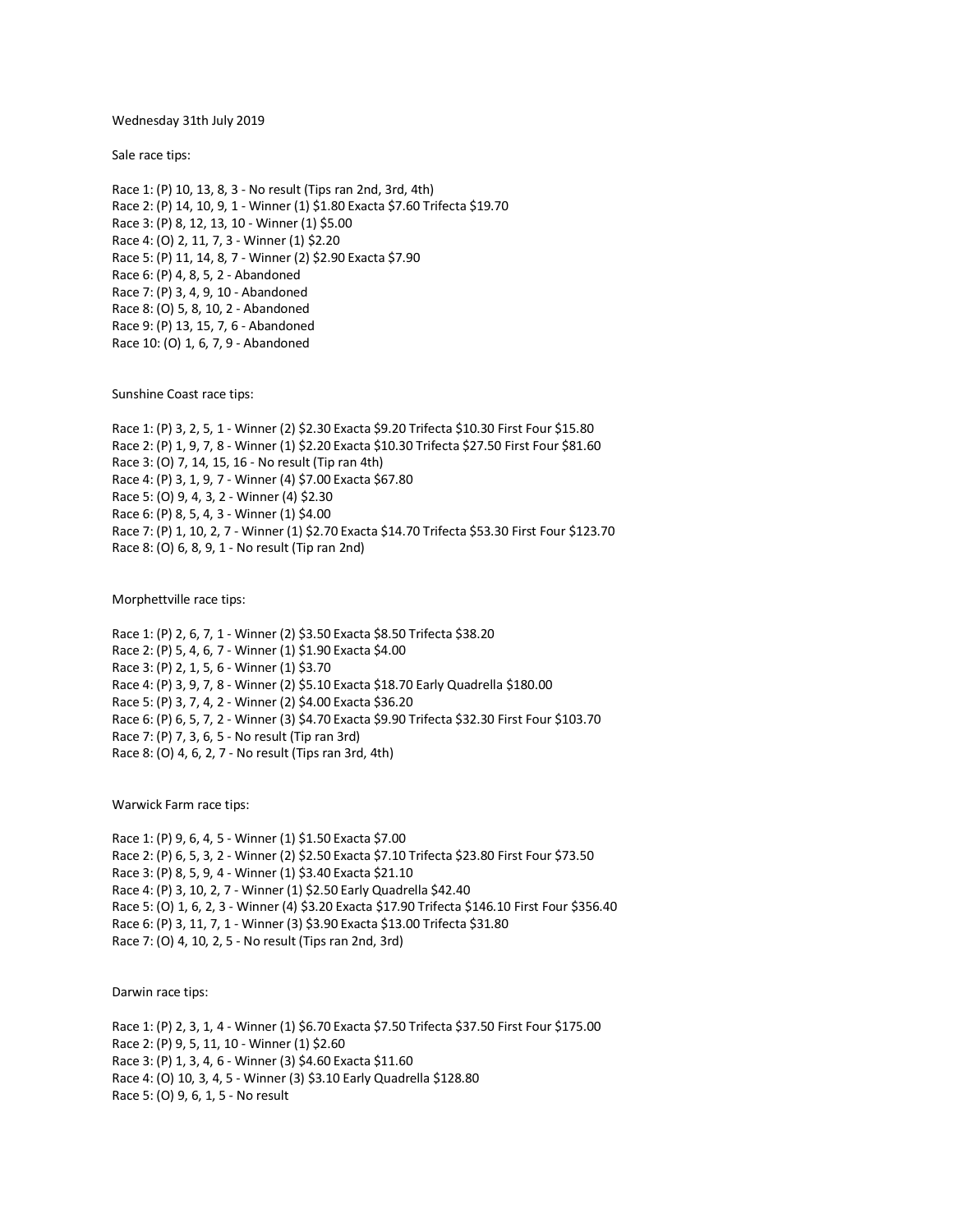Race 6: (P) 5, 3, 6, 9 - Winner (1) \$3.80 Exacta \$13.70

Belmont race tips:

Race 1: (P) 3, 9, 5, 4 - Winner (2) \$7.40 Exacta \$34.00 Race 2: (P) 4, 2, 7, 1 - Winner (1) \$5.40 Exacta \$16.60 Trifecta \$46.50 Race 3: (P) 12, 1, 11, 8 - No result (Tips ran 2nd, 3rd, 4th) Race 4: (O) 9, 2, 7, 10 - No result (Tips ran 2nd, 4th) Race 5: (O) 4, 1, 9, 11 - Winner (2) \$6.50 Exacta \$29.50 Race 6: (O) 5, 2, 8, 12 - Winner (2) \$5.30 Race 7: (O) 8, 7, 4, 3 - Winner (1) \$1.90 Exacta \$30.60 Race 8: (P) 2, 7, 5, 11 - Winner (3) \$7.50 Exacta \$24.30 Trifecta \$99.80 Quadrella \$492.00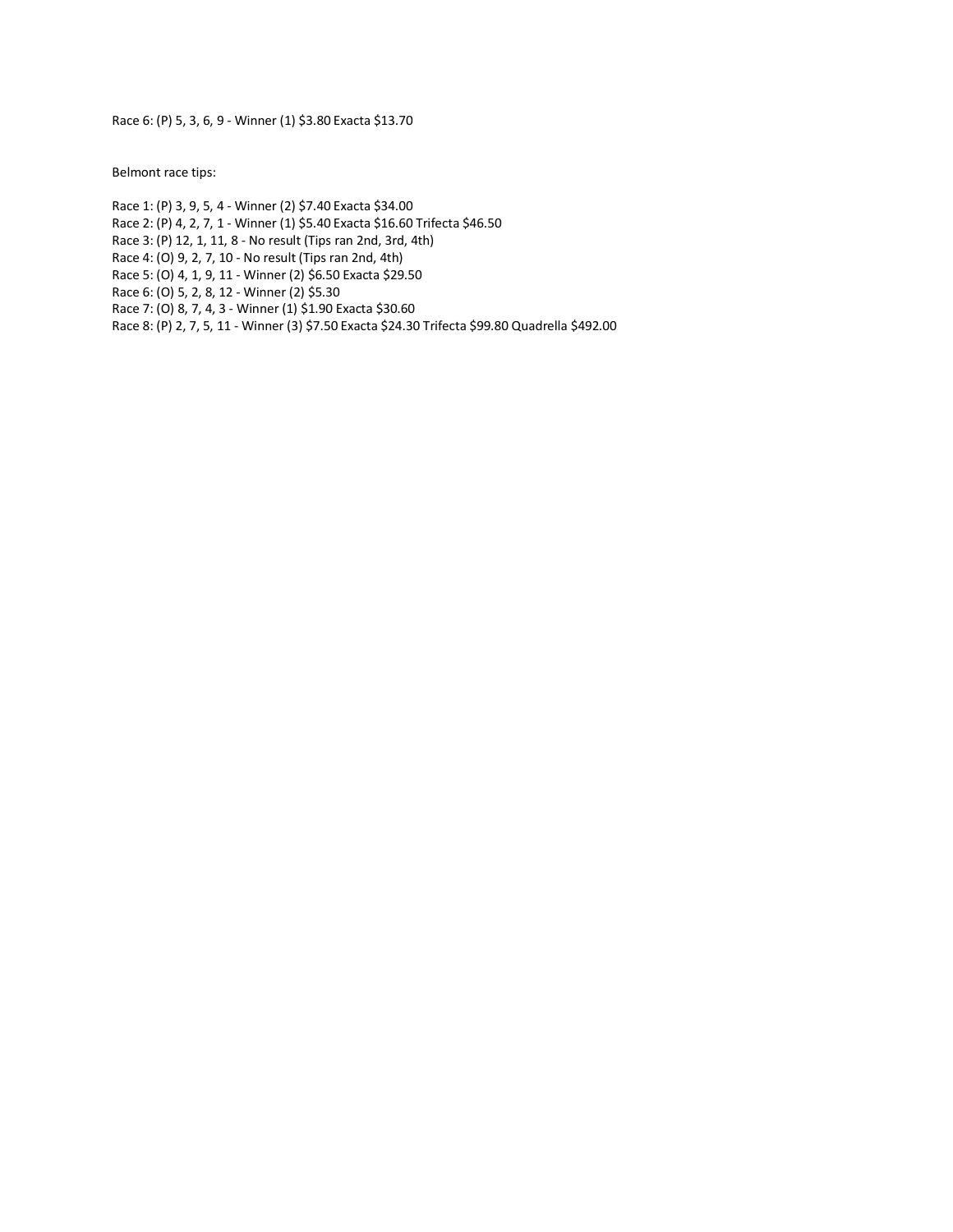Wednesday 24th July 2019

Doomben race tips:

Race 1: (P) 7, 3, 5, 2 - No result (Tips ran 2nd, 4th) Race 2: (P) 4, 5, 3, 7 - Winner (2) \$4.60 Exacta \$6.10 Trifecta \$9.20 Race 3: (P) 3, 2, 6, 7 - Winner (1) \$1.40 Exacta \$6.90 Race 4: (O) 7, 12, 8, 2 - No result (Tips ran 2nd, 3rd) Race 5: (P) 3, 5, 9, 12 - No result (Tips ran 2nd, 3rd, 4th) Race 6: (P) 7, 1, 6, 3 - Winner (3) \$6.00 Exacta \$28.50 Race 7: (P) 2, 1, 11, 5 - No result (Tips ran 3rd, 4th) Race 8: (P) 4, 3, 2, 5 - Winner (2) \$2.80 Race 9: (P) 7, 1, 5, 4 - Winner (4) \$6.90 Exacta \$24.60 Trifecta \$145.10

Sandown race tips:

Race 1: (P) 1, 8, 5, 4 - Winner (2) \$2.60 Exacta \$10.70 Trifecta \$14.50 First Four \$22.90 Race 2: (P) 2, 9, 1, 4 - Winner (3) \$7.80 Exacta \$19.90 Race 3: (P) 4, 1, 2, 7 - Winner (2) \$8.00 Exacta \$69.70 Trifecta \$93.50 First Four \$305.80 Race 4: (O) 3, 9, 5, 6 - No result (Tip ran 3rd) Race 5: (P) 1, 11, 2, 6 - No result (Tips ran 2nd, 4th) Race 6: (O) 4, 7, 8, 3 - No result (Tips ran 3rd, 4th) Race 7: (P) 3, 6, 8, 5 - Winner (2) \$5.20 Exacta \$17.30 Race 8: (O) 5, 9, 10, 12 - Winner (4) \$8.40 Exacta \$32.30

Murray Bridge race tips:

Race 1: (P) 6, 10, 2, 5 - Winner (1) \$1.10 Race 2: (P) 14, 3, 7, 10 - Winner (1) \$1.10 Exacta \$3.00 Race 3: (O) 8, 5, 11, 4 - Winner (1) \$1.80 Exacta \$16.60 Race 4: (O) 4, 9, 12, 15 - Winner (4) \$9.40 Early Quadrella \$35.40 Race 5: (O) 4, 7, 5, 16 - Winner (1) \$4.30 Exacta \$51.70 Trifecta \$506.80 Race 6: (O) 6, 11, 14, 2 - Winner (1) \$2.20 Exacta \$10.20 Trifecta \$56.00 Race 7: (O) 7, 4, 3, 8 - No result (Tips ran 2nd, 4th) Race 8: (O) 1, 2, 10, 16 - No result (Tips ran 2nd, 4th)

Canterbury race tips:

Race 1: (P) 1, 10, 6, 3 - Winner (2) \$2.40 Exacta \$5.30 Race 2: (P) 2, 3, 11, 9 - No result (Tip ran 3rd) Race 3: (P) 8, 5, 10, 4 - Winner (3) \$6.80 Exacta \$24.30 Trifecta \$124.80 Race 4: (P) 8, 12, 7, 5 - Winner (2) \$3.60 Exacta \$7.50 Race 5: (P) 2, 12, 8, 10 - Winner (1) \$2.00 Exacta \$19.50 Trifecta \$58.50 Race 6: (O) 11, 2, 7, 5 - No result (Tips ran 3rd, 4th) Race 7: (O) 6, 1, 8, 9 - Winner (1) \$3.00 Exacta \$12.70

Belmont race tips:

Race 1: (P) 2, 6, 1, 3 - Winner (3) \$2.80 Exacta \$11.90 Race 2: (P) 8, 5, 4, 6 - Winner (4) \$7.90 Race 3: (O) 3, 12, 5, 11 - No result (Tip ran 4th) Race 4: (P) 4, 1, 2, 3 - Winner (1) \$2.40 Race 5: (P) 2, 3, 4, 8 - No result (Tip ran 3rd) Race 6: (P) 7, 1, 4, 3 - Winner (1) \$2.60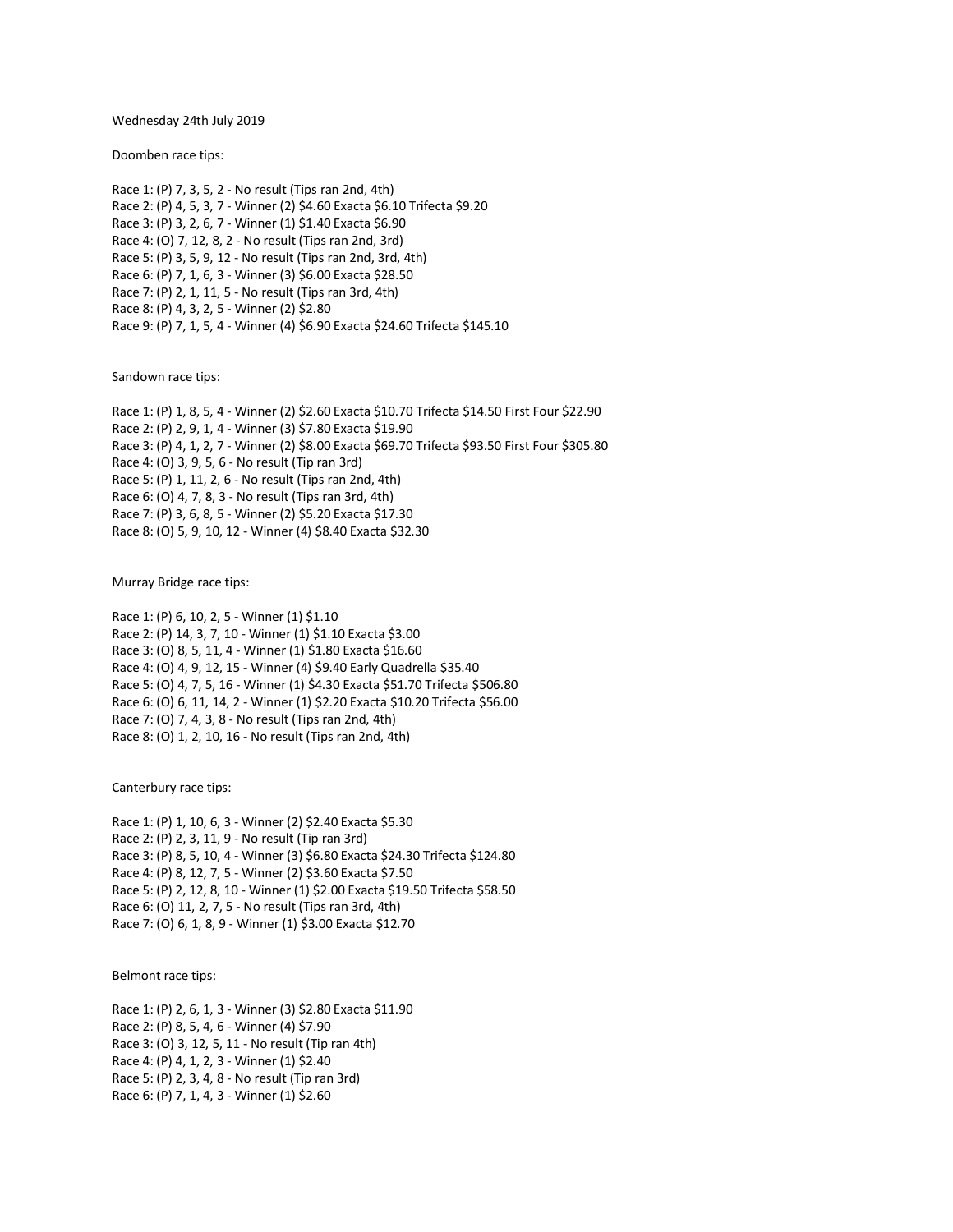Race 7: (P) 8, 2, 9, 5 - Winner (1) \$4.50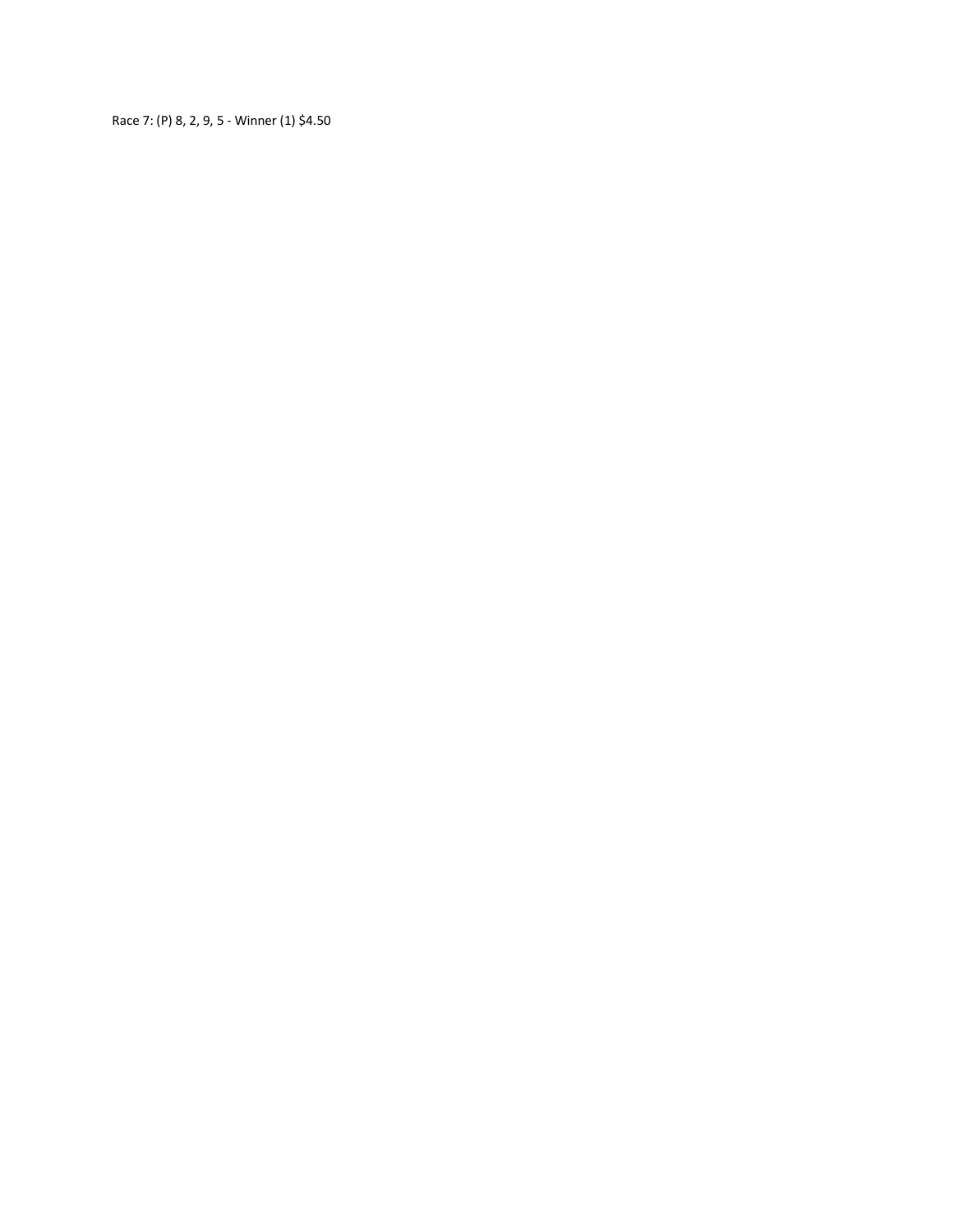#### Wednesday 17th July 2019

Cranbourne race tips:

Race 1: (P) 8, 2, 13, 3 - Winner (1) \$2.30 Race 2: (O) 4, 5, 12, 14 - No result (Tips ran 2nd, 4th) Race 3: (P) 4, 3, 1, 5 - No result (Tips ran 3rd, 4th) Race 4: (O) 1, 5, 9, 6 - Winner (2) \$7.40 Exacta \$29.10 Race 5: (O) 2, 4, 3, 11 - No result (Tips ran 2nd, 4th) Race 6: (O) 5, 10, 13, 4 - Winner (1) \$5.10 Exacta \$28.40 Race 7: (O) 2, 11, 1, 7 - Winner (1) \$3.90 Race 8: (P) 8, 4, 15, 7 - Winner (3) \$4.90

Sunshine Coast race tips:

Race 1: (P) 8, 2, 4, 3 - No result (Tips ran 3rd, 4th) Race 2: (P) 1, 4, 7, 3 - Winner (2) \$2.90 Exacta \$5.50 Trifecta \$26.80 Race 3: (O) 12, 1, 3, 14 - No result (Tips ran 2nd, 3rd) Race 4: (P) 6, 3, 4, 8 - Winner (4) \$7.60 Exacta \$40.30 Race 5: (P) 8, 6, 5, 7 - Winner (3) \$9.50 Exacta \$37.10 Race 6: (P) 1, 5, 4, 2 - Winner (1) \$4.70 Exacta \$25.10 Trifecta \$55.60 Race 7: (O) 3, 8, 4, 10 - Winner (2) \$5.50 Exacta \$23.20 Race 8: (O) 8, 14, 3, 2 - Winner (2) \$3.00 Quadrella \$877.30

Warwick Farm race tips:

Race 1: (P) 3, 1, 7, 9 - Winner (3) \$4.70 Exacta \$8.70 Trifecta \$13.70 Race 2: (P) 8, 3, 10, 9 - No result (Tips ran 2nd, 3rd, 4th) Race 3: (P) 2, 7, 8, 1 - Winner (1) \$2.20 Race 4: (P) 1, 6, 7, 9 - Winner (2) \$7.30 Exacta \$27.90 Trifecta \$111.20 Race 5: (O) 2, 6, 5, 13 - No result (Tip ran 3rd) Race 6: (P) 5, 7, 9, 1 - Winner (1) \$2.90 Exacta \$13.10 Trifecta \$23.30 Race 7: (O) 8, 5, 4, 10 - No result (Tips ran 2nd, 4th)

Balaklava race tips:

Race 1: (P) 1, 5, 4, 6 - Winner (2) \$2.70 Race 2: (P) 1, 7, 2, 8 - Winner (2) \$3.50 Exacta \$21.70 Race 3: (P) 4, 9, 1, 7 - No result (Tips ran 2nd, 4th) Race 4: (P) 8, 9, 6, 5 - Winner (1) \$3.40 Exacta \$31.90 Trifecta \$162.00 Race 5: (P) 7, 11, 3, 8 - Winner (1) \$2.20 Exacta \$8.20 Race 6: (P) 2, 7, 4, 3 - Winner (2) \$6.40 Exacta \$17.60 Race 7: (P) 4, 11, 8, 10 - No result (Tips ran 2nd, 3rd, 4th) Race 8: (O) 9, 1, 11, 10 - No result

Darwin race tips:

Race 1: (P) 7, 4, 1, 3 - Winner (2) \$7.60 Exacta \$57.80 Race 2: (P) 4, 8, 2, 10 - Winner (4) \$5.70 Race 3: (P) 2, 6, 1, 3 - Winner (3) \$4.30 Exacta \$53.60 Trifecta \$282.60 First Four \$947.70 Race 4: (O) 4, 1, 11, 5 - Winner (4) \$11.70 Early Quadrella \$645.60 Race 5: (O) 7, 8, 1, 6 - Winner (3) \$3.50 Race 6: (P) 5, 2, 8, 3 - No result (Tips ran 2nd, 3rd)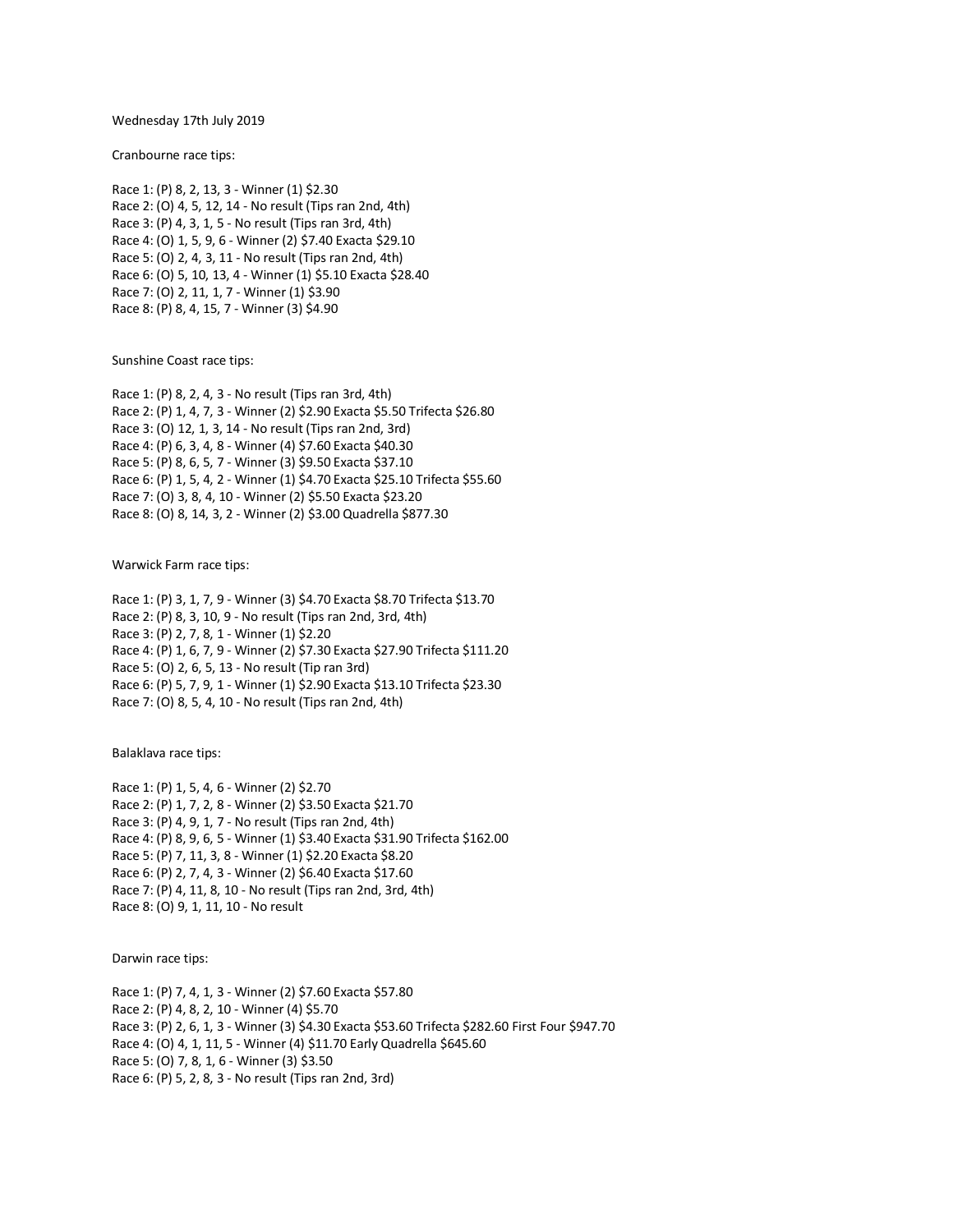Belmont race tips:

Race 1: (P) 7, 2, 10, 6 - Winner (2) \$2.10

Race 2: (P) 5, 2, 3, 10 - Winner (2) \$4.50 Exacta \$13.50

Race 3: (O) 3, 9, 5, 2 - No result (Tip ran 4th)

Race 4: (P) 8, 2, 9, 1 - Winner (3) \$9.30

Race 5: (P) 1, 5, 3, 7 - Winner (1) \$2.10 Exacta \$6.20 Trifecta \$44.60

Race 6: (O) 11, 2, 10, 9 - Winner (1) \$3.10 Exacta \$17.20 Trifecta \$237.90

Race 7: (O) 10, 4, 9, 12 - No result (Tips ran 2nd, 3rd)

Race 8: (O) 4, 8, 6, 1 - Winner (4) \$5.50 Exacta \$21.80 Trifecta \$53.60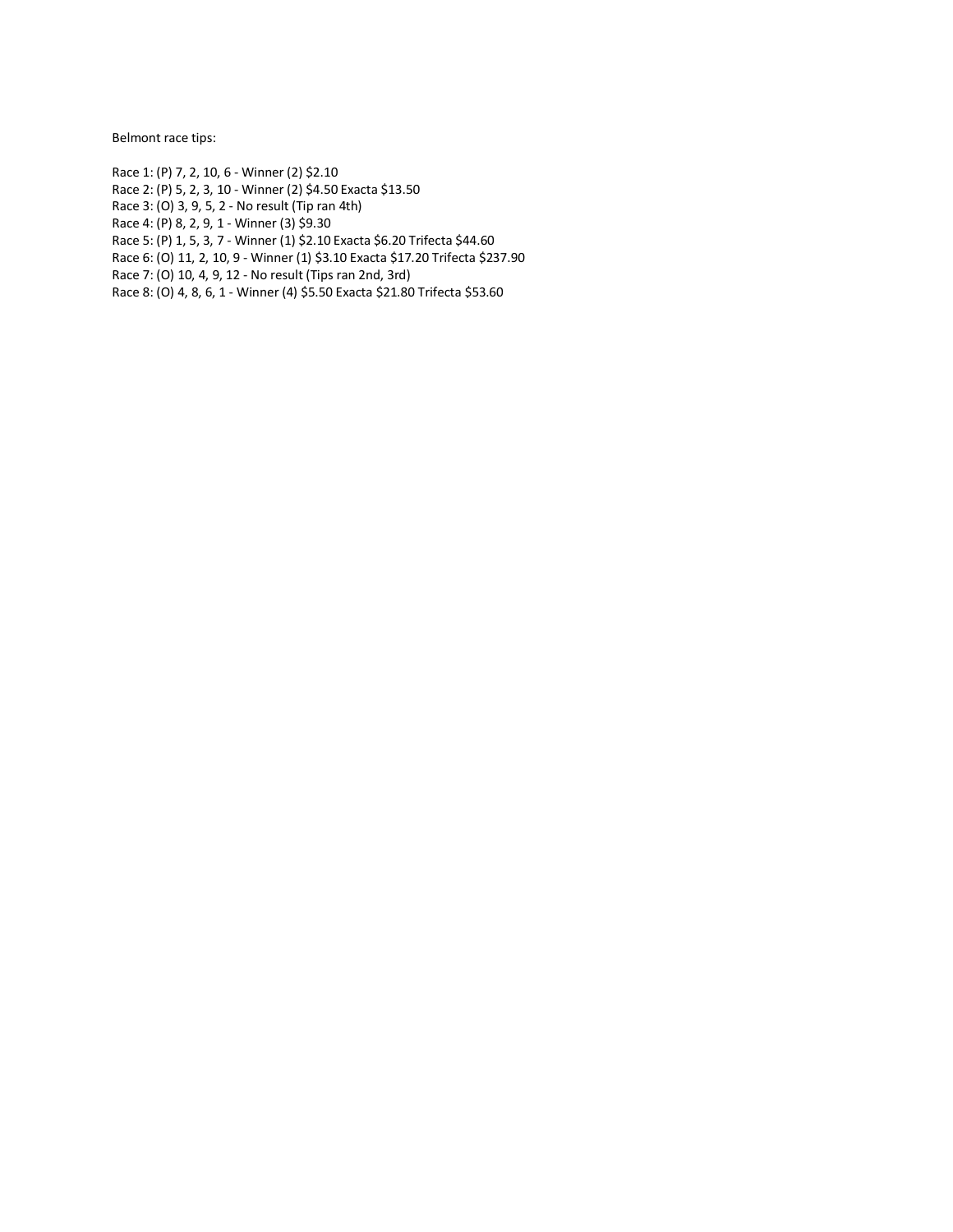Wednesday 10th July 2019

Doomben race tips:

Race 1: (P) 4, 2, 5, 1 - Winner (3) \$3.40 Exacta \$32.40 Trifecta \$120.90 First Four \$209.70 Race 2: (P) 1, 3, 6, 4 - Winner (1) \$1.60 Race 3: (P) 3, 7, 2, 9 - No result (Tips ran 3rd, 4th) Race 4: (P) 3, 4, 7, 10 - Winner (3) \$8.20 Exacta \$26.80 Race 5: (O) 2, 8, 7, 1 - Winner (2) \$3.60 Exacta \$12.30 Trifecta \$28.90 First Four \$106.60 Race 6: (O) 5, 8, 1, 6 - Winner (4) \$8.00 Race 7: (P) 9, 10, 4, 14 - Winner (1) \$1.70 Race 8: (P) 7, 1, 11, 3 - No result (Tip ran 4th) Race 9: (O) 8, 4, 5, 3 - Winner (2) \$4.70 Exacta \$10.00

Sandown race tips:

Race 1: (P) 4, 5, 8, 1 - No result (Tips ran 2nd, 3rd, 4th) Race 2: (P) 2, 1, 7, 5 - Winner (3) \$6.70 Race 3: (P) 2, 5, 1, 8 - Winner (4) \$4.50 Race 4: (P) 6, 3, 1, 4 - Winner (1) \$1.70 Race 5: (O) 5, 8, 9, 7 - No result (Tips ran 2nd, 3rd) Race 6: (O) 11, 6, 8, 3 - No result (Tips ran 2nd, 3rd) Race 7: (P) 8, 2, 4, 1 - Winner (3) \$2.70 Exacta \$23.80 Race 8: (P) 9, 8, 4, 14 - Winner (3) \$4.30 Exacta \$36.10

Grafton race tips:

Race 1: (P) 6, 2, 1, 5 - Winner (1) \$1.80 Exacta \$8.20 Trifecta \$20.60 Race 2: (P) 2, 1, 10, 6 - Winner (1) \$1.50 Exacta \$6.50 Race 3: (P) 1, 3, 6, 7 - No result (Tip ran 2nd) Race 4: (P) 2, 6, 7, 9 - Winner (1) \$4.30 Race 5: (O) 14, 4, 2, 9 - Winner (1) \$2.20 Exacta \$10.00 Trifecta \$100.20 First Four \$996.30 Race 6: (P) 1, 4, 10, 8 - Winner (2) \$3.10 Exacta \$3.20 Trifecta \$16.70 Race 7: (O) 6, 9, 8, 1 - No result Race 8: (O) 1, 2, 7, 3 - Winner (1) \$1.60

Morphettville race tips:

Race 1: (P) 11, 5, 4, 1 - Winner (1) \$2.00 Exacta \$11.50 Trifecta \$31.30 Race 2: (P) 1, 2, 5, 8 - No result (Tips ran 2nd, 3rd, 4th) Race 3: (P) 6, 4, 2, 3 - Winner (2) \$2.60 Exacta \$14.90 Race 4: (P) 3, 1, 9, 5 - Winner (3) \$2.70 Exacta \$13.20 Race 5: (O) 11, 12, 6, 16 - No result (Tips ran 3rd, 4th) Race 6: (P) 2, 5, 1, 3 - No result (Tips ran 2nd, 4th) Race 7: (P) 7, 6, 4, 1 - Winner (4) \$2.90 Exacta \$16.60 Race 8: (O) 9, 6, 8, 5 - No result (Tip ran 2nd)

Warwick Farm race tips:

Race 1: (P) 1, 3, 6, 5 - Winner (2) \$2.30 Exacta \$9.20 Trifecta \$32.40 Race 2: (P) 7, 1, 6, 5 - Winner (1) \$2.20 Exacta \$5.50 Trifecta \$12.50 Race 3: (P) 4, 5, 3, 2 - Winner (3) \$6.10 Exacta \$66.90 Trifecta \$78.10 First Four \$129.70 Race 4: (P) 6, 1, 9, 2 - No result (Tips ran 2nd, 3rd) Race 5: (O) 2, 7, 8, 3 - Winner (1) \$7.60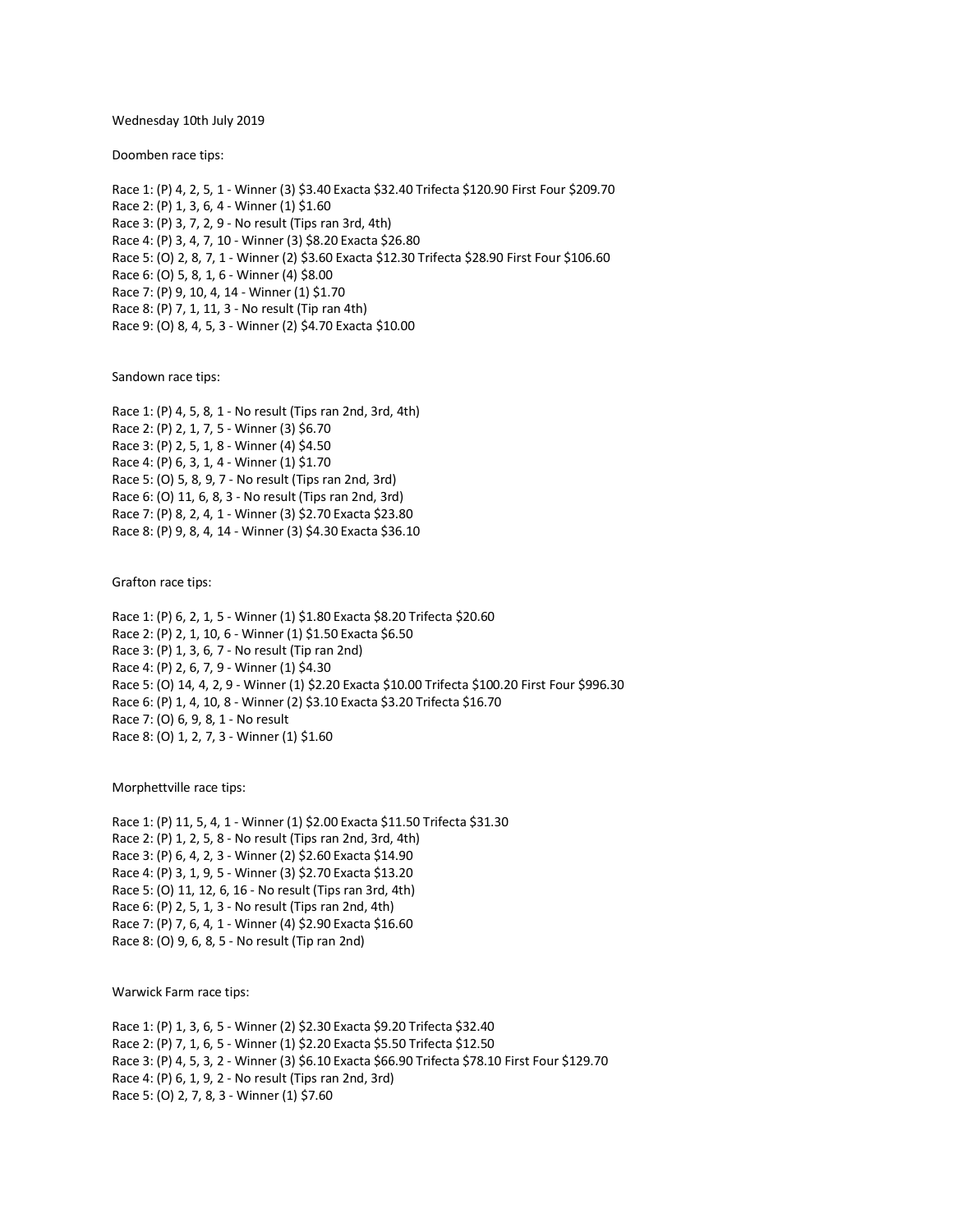Race 6: (P) 10, 6, 3, 2 - Winner (1) \$2.60 Exacta \$10.90 Race 7: (P) 4, 11, 8, 1 - Winner (2) \$3.40 Exacta \$20.00 Trifecta \$52.10

Belmont race tips:

- Race 1: (P) 2, 6, 1, 5 Winner (2) \$3.80 Exacta \$6.60
- Race 2: (O) 10, 11, 3, 2 Winner (4) \$6.30
- Race 3: (P) 3, 12, 6, 2 Winner (4) \$15.80 Exacta \$67.30 Trifecta \$397.80 First Four \$1042.30
- Race 4: (O) 5, 2, 9, 3 Winner (1) \$4.40
- Race 5: (O) 7, 6, 8, 5 Winner (1) \$3.20 Exacta \$11.30 Trifecta \$130.10 First Four \$736.80
- Race 6: (O) 3, 10, 2, 5 Winner (1) \$3.70 Early Quadrella \$1254.80
- Race 7: (O) 7, 4, 6, 2 Winner (4) \$3.00
- Race 8: (O) 7, 3, 11, 2 No result (Tip ran 2nd)
- Race 9: (O) 6, 3, 2, 10 No result (Tips ran 2nd, 3rd)
- Race 10: (O) 5, 9, 11, 8 No result (Tip ran 4th)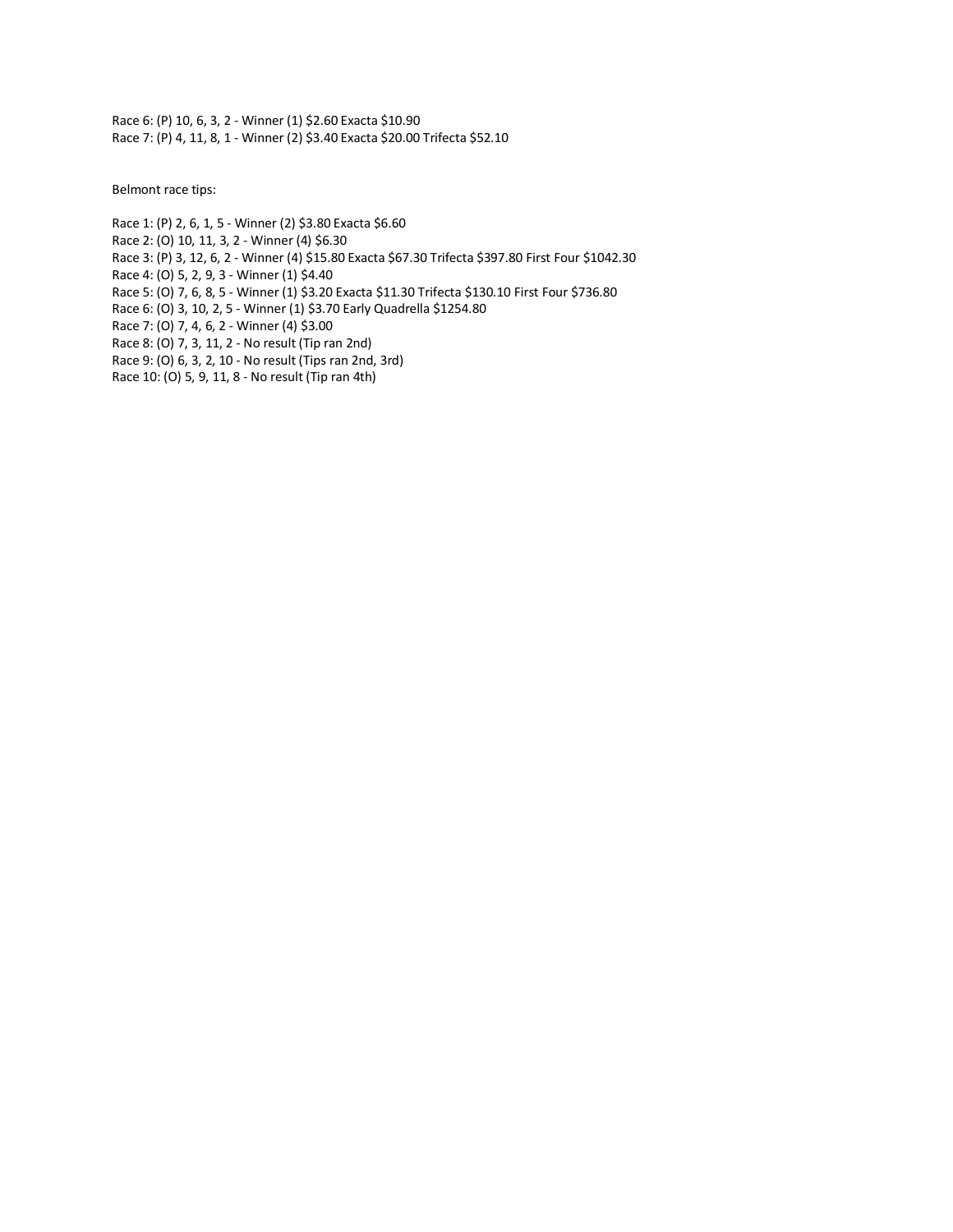Wednesday 3rd July 2019

Ipswich race tips:

Race 1: (P) 4, 6, 3, 5 - Winner (4) \$6.10 Exacta \$22.10 Trifecta \$42.70 Race 2: (P) 8, 5, 7, 1 - Winner (1) \$1.90 Exacta \$27.10 Trifecta \$86.00 First Four \$122.50 Race 3: (P) 2, 8, 3, 4 - Winner (1) \$1.90 Exacta \$8.00 Trifecta \$19.00 First Four \$42.70 Race 4: (P) 5, 2, 7, 9 - No result (Tips ran 2nd, 3rd, 4th) Race 5: (P) 4, 1, 11, 5 - Winner (2) \$3.70 Exacta \$12.30 Race 6: (P) 5, 3, 6, 2 - No result (Tips ran 2nd, 3rd, 4th) Race 7: (P) 7, 5, 2, 13 - Winner (4) \$9.10 Exacta \$44.70 Race 8: (P) 10, 11, 4, 9 - Winner (2) \$1.40 Exacta \$6.70 Trifecta \$35.00

Sandown race tips:

Race 1: (P) 2, 3, 4, 7 - No result (Tips ran 2nd, 3rd) Race 2: (P) 3, 9, 6, 4 - Winner (1) \$1.80 Race 3: (P) 9, 5, 2, 1 - No result (Tips ran 2nd, 3rd, 4th) Race 4: (P) 9, 2, 1, 4 - No result (Tips ran 2nd, 3rd, 4th) Race 5: (P) 6, 4, 2, 1 - Winner (3) \$5.30 Race 6: (P) 9, 6, 5, 7 - Winner (3) \$3.90 Exacta \$19.40 Trifecta \$105.50 First Four \$352.40 Race 7: (O) 12, 9, 6, 14 - Winner (3) \$4.70 Race 8: (P) 4, 6, 2, 3 - Winner (3) \$6.80 Exacta \$23.40 Trifecta \$107.00 First Four \$369.50 Quadrella \$739.90

Canberra race tips:

Race 1: (P) 4, 9, 5, 2 - Winner (3) \$2.90 Exacta \$22.90 Trifecta \$65.50 First Four \$147.30 Race 2: (P) 5, 1, 4, 3 - No result (Tip ran 3rd) Race 3: (O) 3, 2, 8, 1 - Winner (3) \$8.60 Exacta \$26.30 Trifecta \$129.60 Race 4: (P) 1, 3, 8, 6 - Winner (1) \$2.00 Race 5: (O) 5, 13, 1, 2 - Winner (2) \$4.60 Exacta \$17.90 Trifecta \$67.00 Race 6: (O) 14, 5, 3, 4 - Winner (4) \$1.90 Race 7: (P) 8, 1, 6, 10 - Winner (3) \$3.20 Exacta \$15.20 Race 8: (O) 11, 8, 12, 7 - No result

Canterbury race tips:

Race 1: (P) 4, 7, 2, 1 - No result (Tips ran 2nd, 3rd) Race 2: (P) 7, 2, 10, 3 - Winner (2) \$4.00 Exacta \$9.40 Race 3: (P) 1, 2, 13, 3 - Winner (2) \$8.30 Race 4: (P) 3, 10, 11, 5 - Winner (1) \$1.60 Exacta \$7.10 Race 5: (P) 11, 4, 7, 9 - Winner (2) \$7.20 Exacta \$36.40 Race 6: (O) 16, 15, 5, 10 - Winner (3) \$4.30 Race 7: (P) 5, 7, 2, 9 - No result (Tips ran 2nd, 3rd)

Gawler race tips:

Race 1: (P) 3, 5, 4, 1 - Winner (2) \$3.90 Exacta \$11.60 Trifecta \$36.60 Race 2: (P) 6, 4, 1, 2 - Winner (1) \$4.00 Exacta \$18.40 Trifecta \$116.50 Race 3: (P) 7, 1, 6, 2 - Winner (1) \$2.90 Race 4: (P) 4, 12, 11, 10 - Winner (2) \$2.60 Exacta \$18.20 Trifecta \$48.50 First Four \$140.10 Early Quadrella \$295.20 Race 5: (P) 1, 10, 2, 3 - Winner (1) \$1.40 Race 6: (P) 1, 5, 12, 2 - No result (Tips ran 2nd, 4th)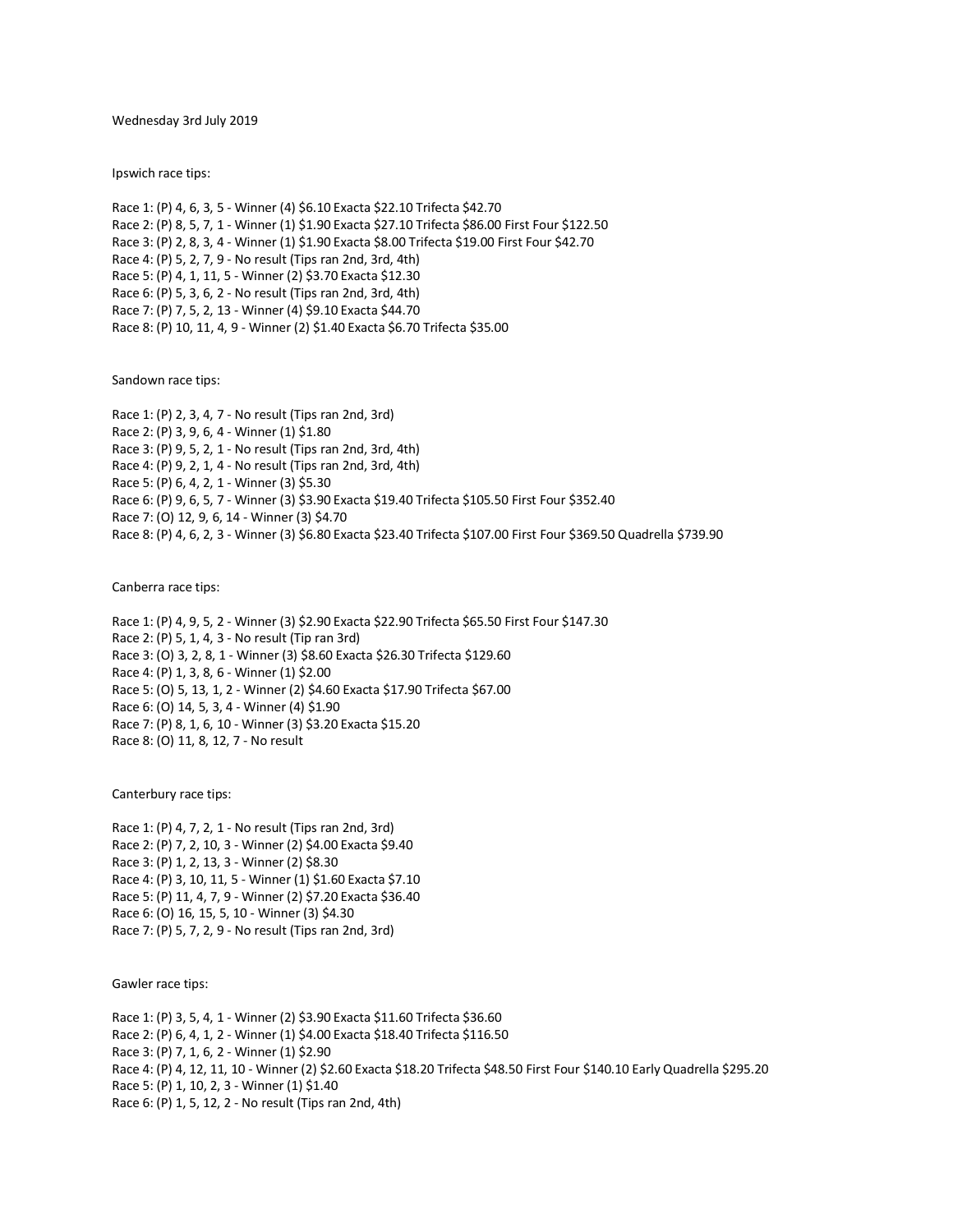Race 7: (O) 7, 14, 2, 11 - Winner (2) \$4.70

Belmont race tips:

- Race 1: (O) 10, 2, 6, 1 Winner (1) \$7.80 Exacta \$40.70 Trifecta \$87.70
- Race 2: (P) 14, 9, 6, 3 No result (Tip ran 2nd)
- Race 3: (P) 8, 6, 1, 9 Winner (2) \$2.60 Exacta \$11.50
- Race 4: (\*) 5, 6, 1, 4 No result (Tips ran 2nd, 3rd, 4th)
- Race 5: (P) 9, 2, 5, 1 Winner (1) \$6.30 Exacta \$26.50 Trifecta \$76.40
- Race 6: (P) 5, 6, 14, 8 Winner (2) \$11.80 Exacta \$71.40
- Race 7: (O) 1, 12, 9, 7 Winner (2) \$2.60 Exacta \$8.20 Trifecta \$57.50
- Race 8: (P) 2, 10, 8, 1 No result (Tips ran 2nd, 4th)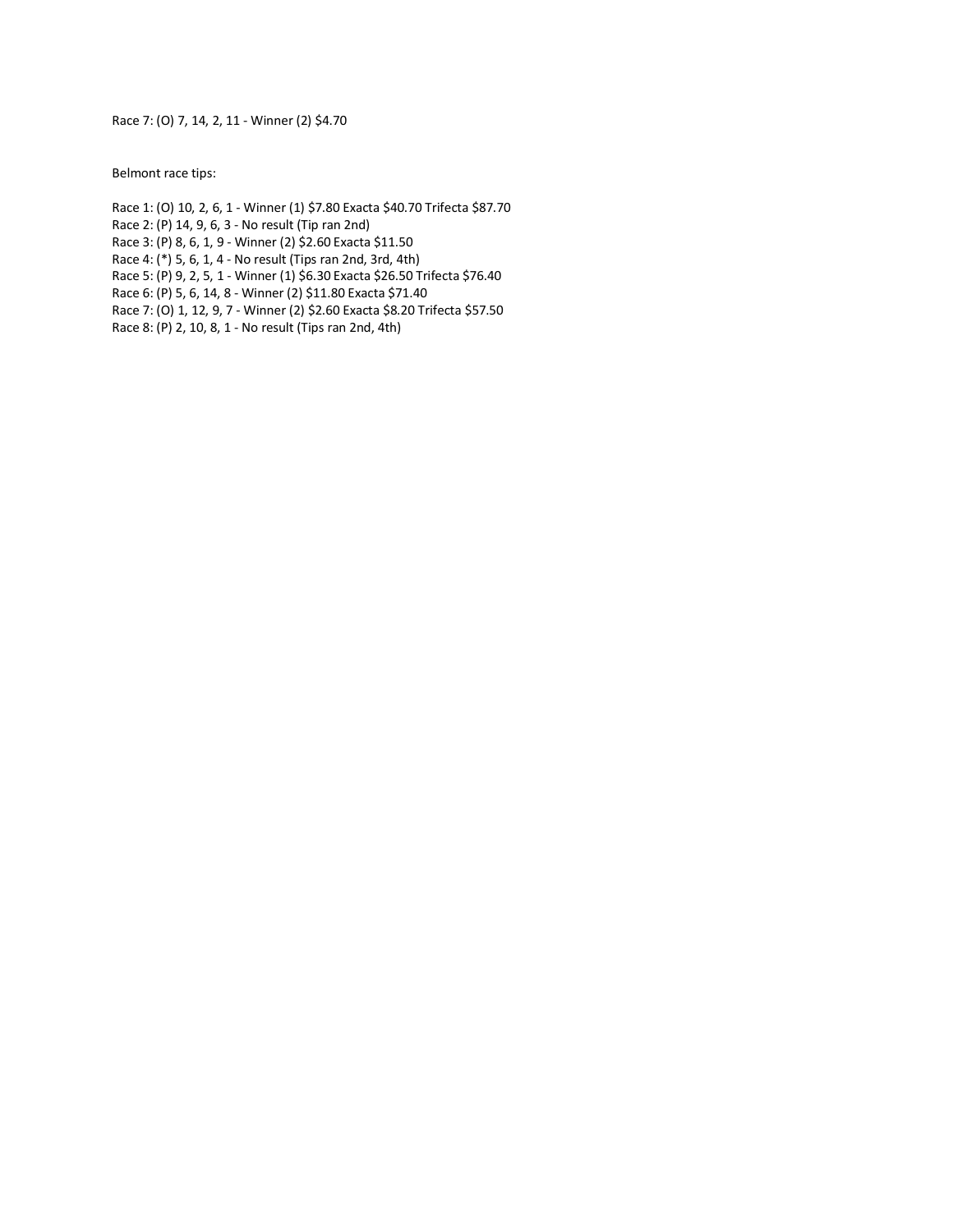### Wednesday 26th June 2019

#### **Results summary for 26 Jun 2019**

No Specials to report Top Selection Strike Rate - 19.51% - 8 from 41 selections Top 2 Selections Strike Rate - 36.59% - 15 from 41 selections Total Strike Rate - 63.41% - 26 from 41 selections Exacta Strike Rate - 34.15% - 14 from 41 selections Trifecta Strike Rate - 17.07% - 7 from 41 selections

# **Best Selections**

Best Top Selection Win - \$10.10 Best Top 2 Selections Win - \$10.10 Best Win - All Selections - \$19.80 Best Exacta - \$101.40 Best Trifecta - \$67.80 Best First Four - nil Best Quadrella - nil

# **Selections for 26 Jun 2019**

Eagle Farm race tips

Race 1: (O) 2, 12, 3, 9 - Winner (3) \$3.90 Race 2: (P) 5, 3, 1, 9 - No result Race 3: (O) 12, 11, 7, 2 - Winner (1) \$5.90 Race 4: (P) 4, 9, 11, 7 - No result Race 5: (P) 10, 8, 4, 1 - Winner (1) \$1.90 Exacta \$10.00 Race 6: (P) 5, 4, 6, 3 - Winner (1) \$2.60 Race 7: (P) 1, 9, 10, 8 - Winner (2) \$4.60 Exacta \$15.50 Trifecta \$36.70 Race 8: (O) 4, 6, 2, 5 - No result Race 9: (O) 11, 1, 6, 13 - Winner (2) \$2.80 Exacta \$17.70 Trifecta \$67.80

Gawler race tips

Race 1: (O) 4, 5, 8, 2 - Winner (4) \$8.40 Race 2: (P) 5, 7, 10, 4 - Winner (1) \$2.10 Exacta \$11.90 Trifecta \$27.50 Race 3: (P) 8, 11, 10, 1 - Winner (3) \$19.80 Exacta \$78.00 Race 4: (P) 4, 5, 1, 3 - Winner (3) \$2.90 Race 5: (O) 4, 1, 2, 7 - Winner (3) \$13.40 Exacta \$101.40 Race 6: (O) 8, 5, 7, 4 - No result Race 7: (O) 5, 2, 1, 6 - No result Race 8: (P) 10, 8, 1, 5 - No result Race 9: (P) 2, 10, 3, 8 - Winner (2) \$5.10 Exacta \$25.60

Sandown Hillside race tips

Race 1: (P) 6, 9, 2, 7 - Winner (4) \$6.50 Exacta \$30.30 Trifecta \$57.10 Race 2: (P) 2, 6, 5, 1 - Winner (2) \$3.10 Exacta \$15.20 Race 3: (O) 5, 7, 2, 4 - No result Race 4: (O) 10, 2, 7, 11 - Winner (1) \$10.10 Exacta \$42.90 Race 5: (O) 5, 11, 9, 6 - No result Race 6: (P) 3, 8, 4, 9 - No result Race 7: (O) 11, 17, 1, 4 - Winner (4) \$8.80 Race 8: (O) 4, 6, 2, 3 - Winner (4) \$7.00 Exacta \$19.20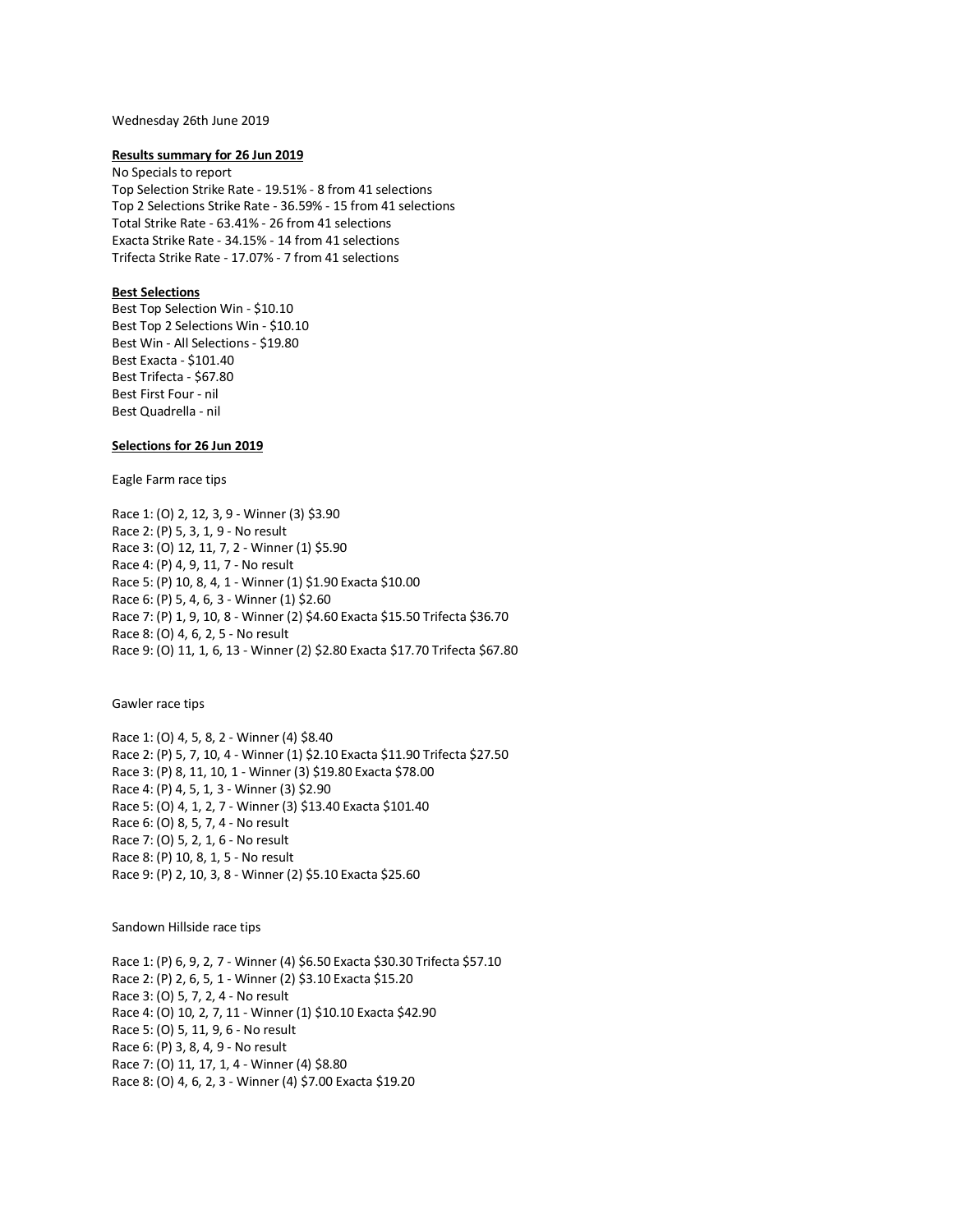Randwick Kensington race tips

Race 1: (P) 4, 2, 3, 8 - Winner (4) \$4.00 Race 2: (P) 3, 1, 4, 6 - Winner (2) \$2.50 Exacta \$9.70 Trifecta \$38.90 Race 3: (P) 6, 4, 5, 2 - Winner (1) \$2.30 Exacta \$7.60 Trifecta \$18.00 Race 4: (O) 9, 1, 12, 8 - No result Race 5: (O) 9, 5, 10, 1 - Winner (2) \$2.60 Race 6: (P) 1, 5, 6, 3 - No result Race 7: (O) 5, 7, 1, 4 - No result

Belmont race tips

Race 1: (O) 1, 2, 3, 7 - Winner (3) \$4.70 Exacta \$15.10 Trifecta \$52.80 Race 2: (O) 14, 12, 4, 5 - No result Race 3: (O) 1, 2, 4, 5 - Winner (1) \$2.70 Race 4: (P) 5, 2, 9, 1 - No result Race 5: (O) 8, 3, 6, 9 - No result Race 6: (O) 3, 7, 13, 6 - Winner (2) \$3.20 Race 7: (O) 11, 8, 1, 12 - Winner (4) \$17.40 Race 8: (O) 12, 7, 4, 1 - Winner (1) \$2.80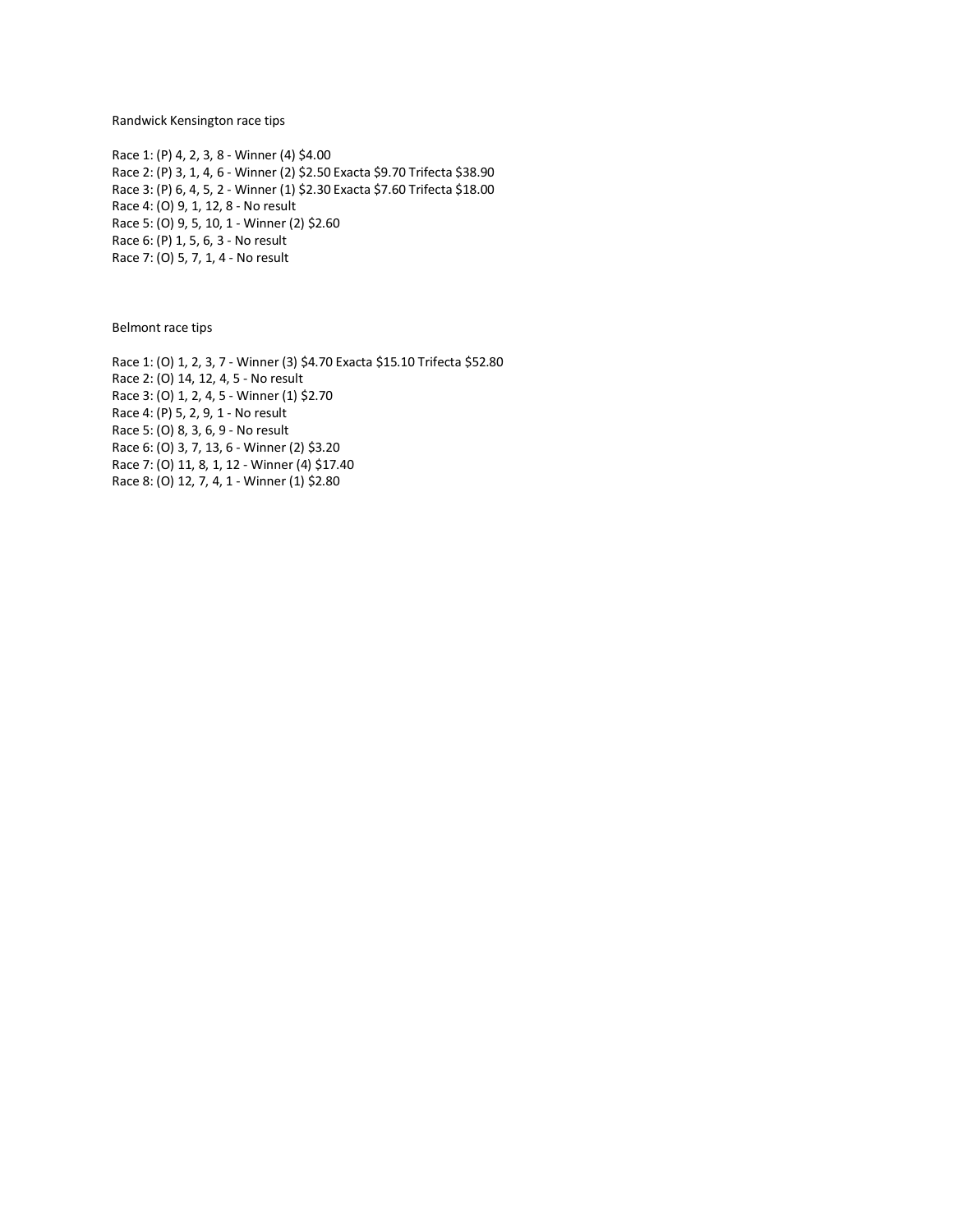Wednesday 19th June 2019

### **Results summary for 19 Jun 2019**

Top Special (\*) Selection Strike Rate - 50.00% - 1 from 2 selections Top Selection Strike Rate - 25.64% - 10 from 39 selections Top 2 Selections Strike Rate - 43.59% - 17 from 39 selections Total Strike Rate - 64.10% - 25 from 39 selections Exacta Strike Rate - 25.64% - 10 from 39 selections Trifecta Strike Rate - 15.38% - 6 from 39 selections

# **Best Selections**

Best Top Selection Win - \$5.00 Best Top 2 Selections Win - \$9.70 Best Win - All Selections - \$14.50 Best Exacta - \$72.80 Best Trifecta - \$246.10 Best First Four - \$1121.40 Best Quadrella - \$4952.30

# **Selections for 19 Jun 2019**

Doomben race tips: Race 1: (P) 3, 1, 4, 9 - Winner (3) \$2.70 Race 2: (O) 1, 9, 8, 6 - No result (Tip ran 2nd) Race 3: (O) 12, 5, 8, 6 - Winner (1) \$3.40 Race 4: (P) 11, 7, 10, 4 - No result (Tips ran 2nd, 3rd) Race 5: (O) 1, 5, 8, 9 - Winner (4) \$10.90 Exacta \$35.70 Trifecta \$88.70 Race 6: (P) 12, 7, 6, 4 - Winner (1) \$1.60 Exacta \$24.70 Race 7: (O) 4, 1, 6, 9 - Winner (2) \$3.60 Race 8: (O) 2, 4, 8, 7 - No result (Tips ran 2nd, 3rd) Race 9: (O) 3, 8, 12, 7 - No result (Tip ran 2nd)

Sandown race tips: Race 1: (O) 6, 1, 7, 10 - Winner (1) \$3.30 Exacta \$15.90 Trifecta \$65.00 Race 2: (O) 2, 5, 3, 9 - Winner (2) \$4.10 Race 3: (O) 5, 9, 11, 4 - Winner (2) \$3.40 Race 4: (P) 5, 4, 1, 8 - Winner (1) \$3.40 Early Quadrella \$348.60 Race 5: (O) 8, 13, 1, 11 - Winner (4) \$3.50 Race 6: (O) 6, 2, 1, 11 - Winner (3) \$14.50 Exacta \$54.40 Race 7: (O) 10, 3, 4, 6 - Winner (2) \$3.90 Exacta \$26.60 Trifecta \$96.40 Race 8: (O) 12, 6, 2, 7 - No result (Tips ran 3rd, 4th)

Balaklava race tips: Race 1: (\*) 7, 2, 1, 6 - Winner (1) \$1.04 Race 2: (P) 3, 2, 4, 7 - Winner (1) \$1.70 Race 3: (O) 4, 9, 10, 2 - No result (Tips ran 3rd, 4th) Race 4: (O) 11, 10, 6, 5 - Winner (4) \$5.70 Exacta \$19.00 Race 5: (O) 1, 12, 11, 8 - No result (Tip ran 2nd) Race 6: (O) 2, 7, 1, 6 - No result (Tips ran 2nd, 3rd) Race 7: (P) 2, 9, 5, 7 - No result (Tips ran 2nd, 3rd) Race 8: (O) 2, 13, 12, 8 - No result (Tips ran 2nd, 3rd)

Canterbury race tips: Race 1: (P) 7, 1, 8, 2 - Winner (3) \$9.60 Exacta \$72.80 Trifecta \$194.20 First Four \$398.70 Race 2: (O) 14, 12, 1, 7 - No result (Tips ran 3rd, 4th)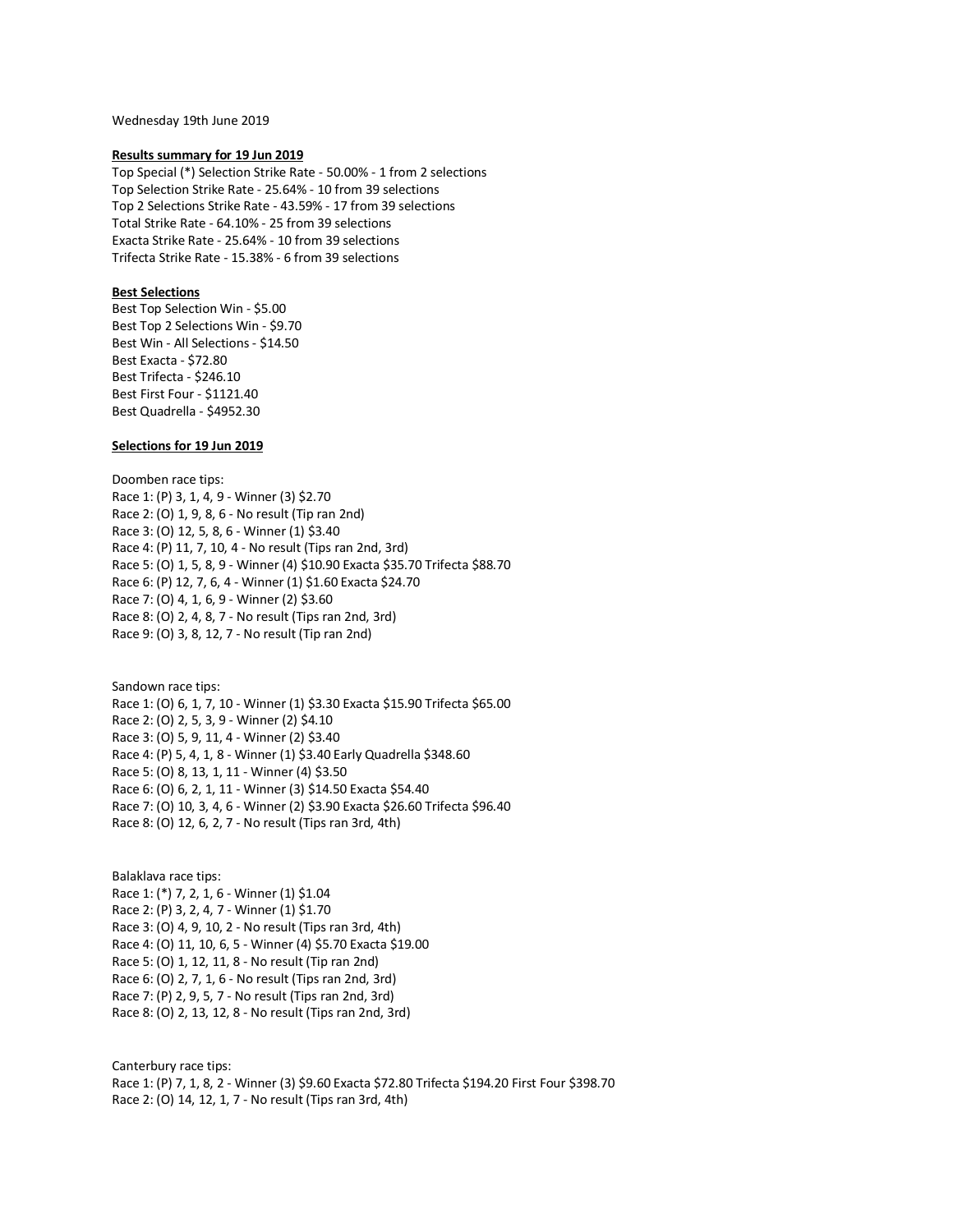Race 3: (O) 4, 2, 11, 5 - Winner (1) \$5.00 Exacta \$21.00 Trifecta \$246.10 First Four \$1121.40 Race 4: (O) 7, 6, 1, 10 - No result Race 5: (P) 4, 1, 7, 2 - Winner (3) \$7.30 Exacta \$46.20 Trifecta \$60.90 Race 6: (P) 5, 2, 8, 4 - Winner (1) \$2.30 Race 7: (O) 8, 10, 7, 6 - No result (Tips ran 3rd, 4th)

Belmont race tips: Race 1: (P) 2, 7, 6, 1 - No result Race 2: (P) 9, 3, 7, 2 - Winner (1) \$2.60 Exacta \$10.60 Race 3: (O) 6, 1, 11, 12 - Winner (1) \$2.70 Race 4: (O) 12, 3, 10, 14 - Winner (2) \$9.70 Race 5: (O) 2, 5, 11, 3 - Winner (2) \$8.60 Race 6: (O) 12, 10, 13, 6 - Winner (3) \$9.50 Race 7: (\*) 6, 1, 11, 12 - Winner (2) \$4.50 Quadrella \$4952.30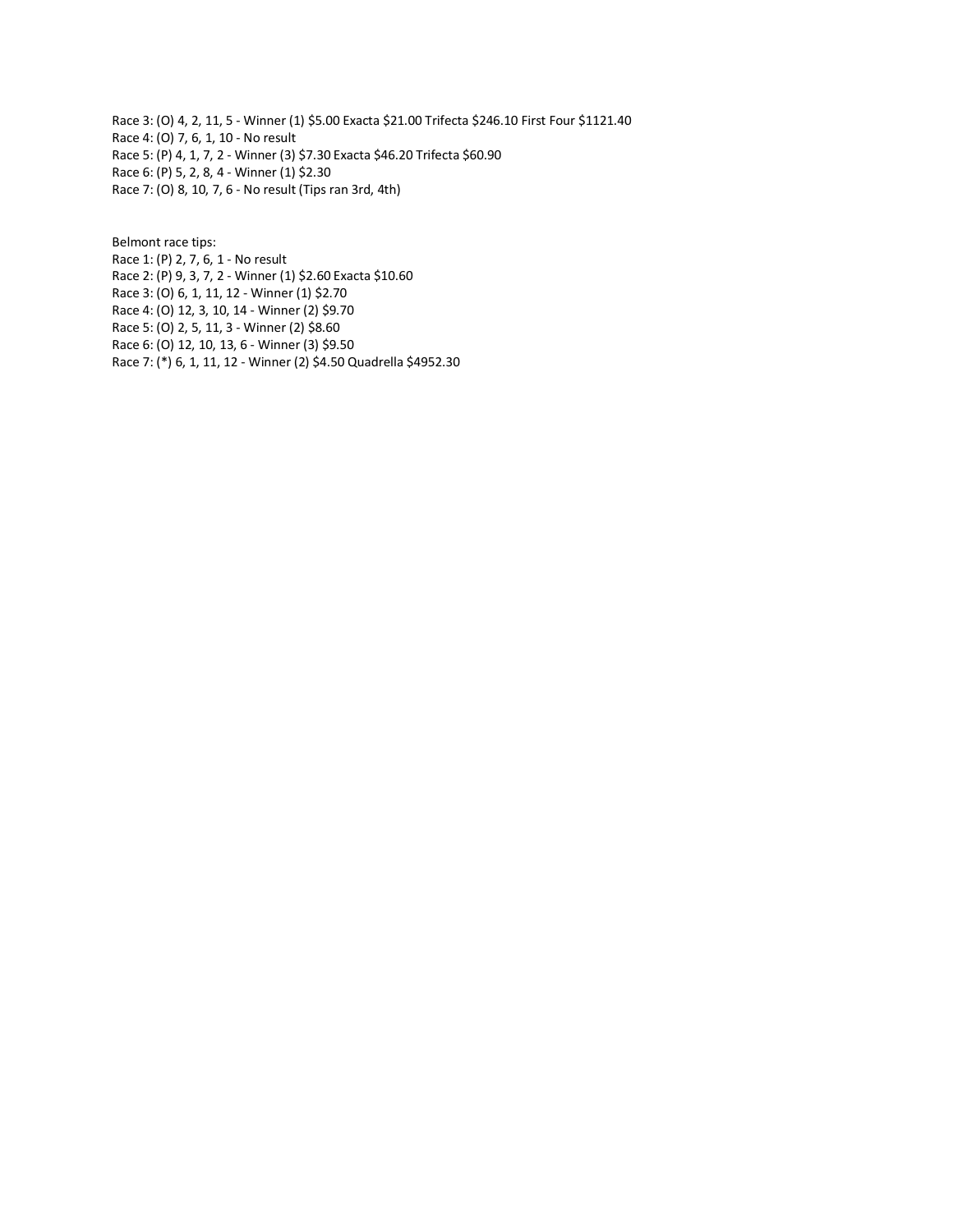### Wednesday 12th June 2019

#### **Results summary for 12 Jun 2019**

No Specials to report Top Selection Strike Rate - 34.38% - 11 from 32 selections Top 2 Selections Strike Rate - 50.00% - 16 from 32 selections Total Strike Rate - 71.88% - 23 from 32 selections Exacta Strike Rate - 46.88% - 15 from 32 selections Trifecta Strike Rate - 21.88% - 7 from 32 selections

# **Best Selections**

Best Top Selection Win - \$5.30 Best Top 2 Selections Win - \$5.30 Best Win - All Selections - \$7.80 Best Exacta - \$74.10 Best Trifecta - \$310.40 Best First Four - \$200.20 Best Quadrella - \$268.30

# **Selections for 12 Jun 2019**

Doomben race tips:

Race 1: (P) 6, 2, 5, 3 - Winner (1) \$3.00 Exacta \$5.70 Trifecta \$14.40 First 4 \$32.20 Race 2: (P) 1, 2, 10, 7 - No result Race 3: (P) 3, 8, 1, 6 - Winner (1) \$1.60 Race 4: (P) 13, 4, 12, 14 - Winner (1) \$1.50 Exacta \$3.90 Race 5: (P) 9, 2, 7, 4 - Winner (2) \$2.40 Exacta \$4.40 Race 6: (O) 11, 5, 13, 9 - Winner (4) \$3.20 Exacta \$8.20 Race 7: (P) 9, 7, 10, 8 - Winner (2) \$2.80 Exacta \$10.10 Trifecta \$25.40 First 4 \$200.20 Race 8: (O) 5, 1, 2, 6 - Winner (4) \$6.50 Quadrella \$195.90

Sale race tips:

Race 1: (O) 5, 1, 11, 6 - No result Race 2: (P) 5, 4, 13, 3 - Winner (2) \$3.00 Race 3: (P) 2, 4, 6, 7 - No result Race 4: (O) 2, 9, 1, 4 - No result Race 5: (O) 6, 8, 3, 4 - No result Race 6: (O) 1, 8, 11, 7 - Winner (1) \$3.30 Race 7: (O) 9, 11, 3, 2 - No result Race 8: (O) 7, 11, 16, 12 - Winner (2) \$4.70 Exacta \$24.30 Trifecta \$114.90

Warwick Farm race tips:

Race 1: (P) 7, 1, 3, 2 - Winner (4) \$3.80 Exacta \$6.70 Race 2: (P) 5, 2, 7, 4 - Winner (1) \$3.30 Exacta \$18.00 Race 3: (P) 2, 7, 1, 8 - Winner (1) \$2.00 Exacta \$3.80 Race 4: (P) 2, 3, 4, 6 - Winner (4) \$7.80 Exacta \$74.10 Trifecta \$310.40 Early Quadrella \$268.30 Race 5: (P) 5, 4, 7, 2 - Winner (1) \$4.00 Exacta \$15.90 Trifecta \$27.50 Race 6: (P) 2, 7, 8, 9 - Winner (1) \$3.50 Race 7: (P) 3, 7, 5, 10 - No result

Strathalbyn race tips:

Race 1: (),,, - Abandoned Race 2: (),,, - Abandoned Race 3: (),,, - Abandoned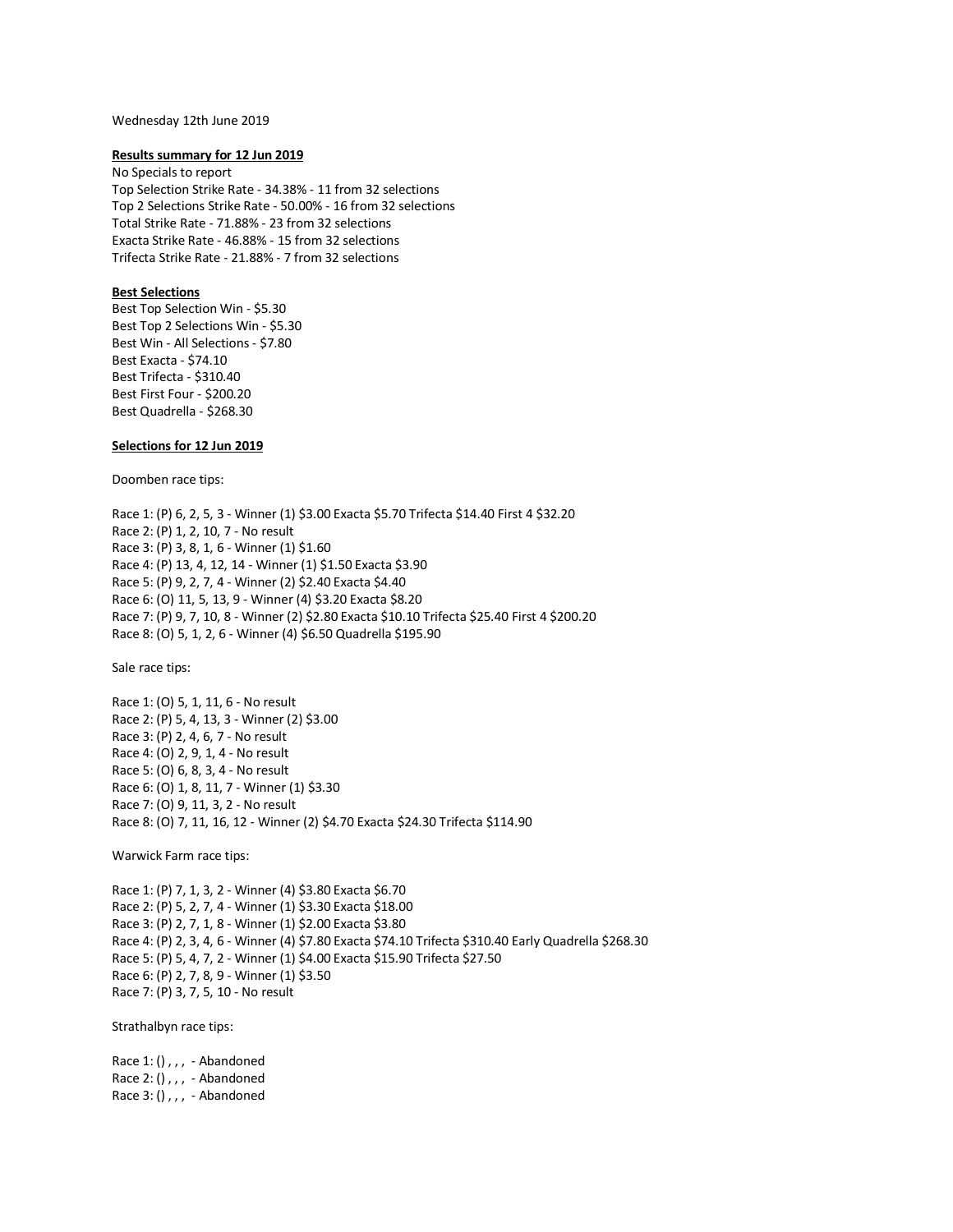Race 4: (),,, - Abandoned Race 5: (),  $, \,$  - Abandoned Race  $6: ()$ ,,, - Abandoned Race 7: (),,, - Abandoned Race 8: (),,, - Abandoned

Belmont race tips:

Race 1: (O) 10, 3, 5, 1 - Winner (1) \$5.30 Exacta \$20.00 Trifecta \$61.50 Race 2: (P) 7, 4, 5, 9 - Winner (1) \$2.10 Exacta \$4.40 Race 3: (P) 2, 1, 9, 5 - Winner (4) \$2.50 Exacta \$36.50 Trifecta \$69.80 Race 4: (O) 17, 10, 15, 3 - Winner (4) \$2.10 Race 5: (P) 5, 2, 9, 3 - Winner (2) \$3.40 Early Quadrella \$47.80 Race 6: (P) 9, 1, 7, 6 - Winner (4) \$3.50 Exacta \$36.40 Race 7: (P) 6, 1, 8, 4 - Winner (1) \$4.60 Race 8: (O) 2, 7, 9, 8 - No result Race 9: (O) 12, 14, 2, 9 - No result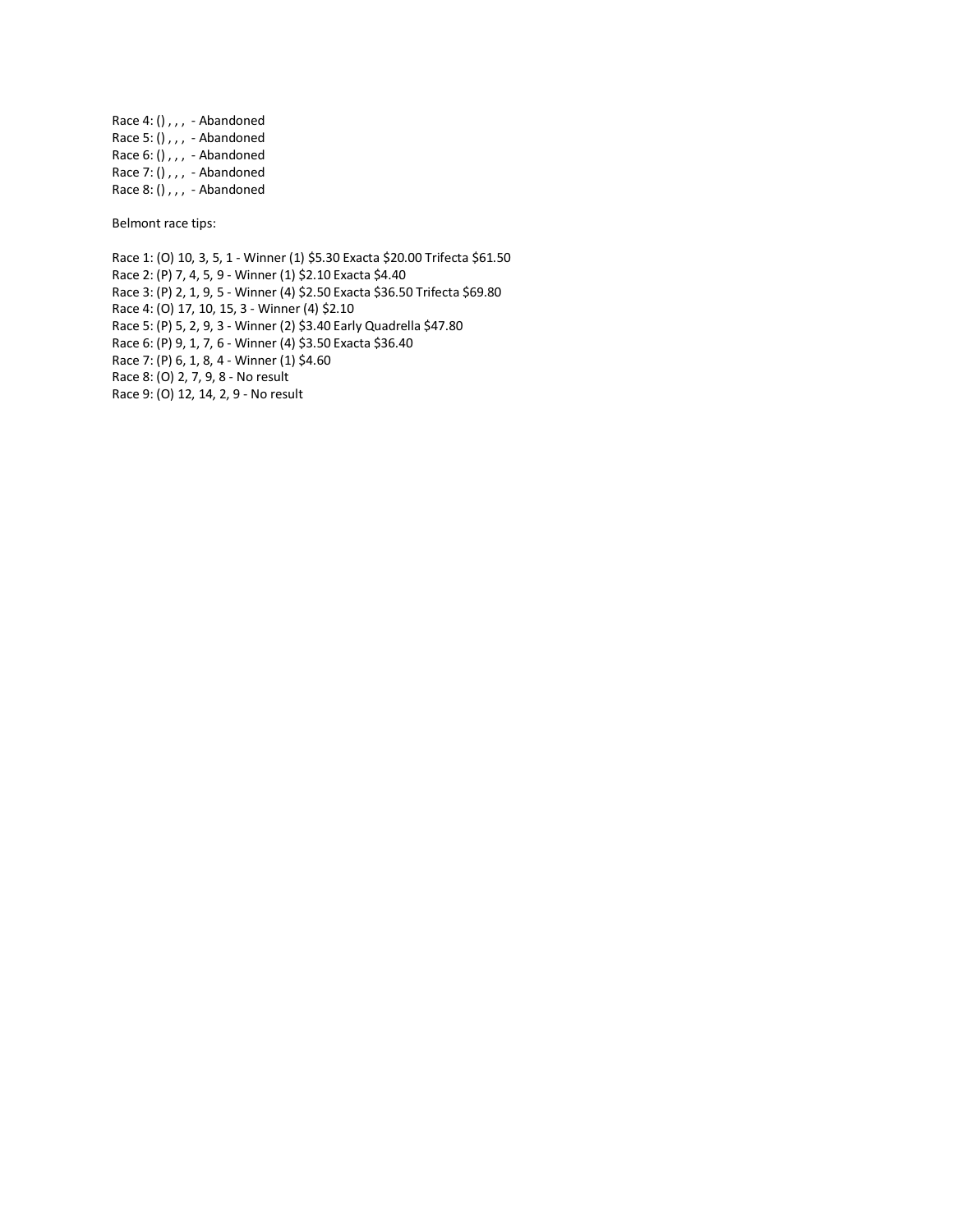Wednesday 5th June 2019

### **Results summary for 05 Jun 2019**

Top Special (\*) Selection Strike Rate - 100.00% - 1 from 1 selections Top Selection Strike Rate - 36.84% - 14 from 38 selections Top 2 Selections Strike Rate - 42.11% - 16 from 38 selections Total Strike Rate - 68.42% - 26 from 38 selections Exacta Strike Rate - 31.58% - 12 from 38 selections Trifecta Strike Rate - 10.53% - 4 from 38 selections

# **Best Selections**

Best Top Selection Win - \$4.60 Best Top 2 Selections Win - \$5.40 Best Win - All Selections - \$7.40 Best Exacta - \$41.30 Best Trifecta - \$221.20 Best First Four - \$814.40 Best Quadrella - \$516.50

# **Selections for 05 Jun 2019**

Doomben race tips:

Race 1: (P) 4, 3, 10, 7 - Winner (1) \$3.20 Race 2: (P) 8, 7, 4, 3 - Winner (1) \$2.60 Race 3: (O) 14, 12, 7, 15 - Winner (3) \$2.30 Race 4: (O) 4, 10, 8, 11 - No result Race 5: (O) 2, 5, 12, 11 - Winner (4) \$7.40 Race 6: (P) 1, 2, 6, 12 - Winner (1) \$3.40 Race 7: (O) 6, 3, 12, 4 - Winner (3) \$2.40 Race 8: (O) 11, 4, 12, 7 - Winner (1) \$3.20 Exacta \$18.30 Quadrella \$516.50

Sandown Lakeside race tips:

Race 1: (O) 2, 12, 7, 11 - Winner (1) \$4.60 Race 2: (O) 1, 3, 2, 15 - No result Race 3: (O) 7, 3, 5, 18 - Winner (4) \$4.70 Race 4: (O) 8, 2, 4, 5 - Winner (1) \$4.00 Race 5: (O) 10, 8, 2, 1 - No result Race 6: (O) 13, 10, 5, 2 - Winner (1) \$2.50 Exacta \$38.50 Race 7: (O) 4, 3, 9, 14 - No result Race 8: (O) 12, 15, 10, 1 - No result

Gawler race tips:

Race 1: (P) 5, 7, 1, 6 - No result Race 2: (P) 2, 1, 7, 6 - Winner (2) \$5.40 Exacta \$6.70 Race 3: (O) 6, 4, 1, 2 - No result Race 4: (P) 3, 2, 7, 8 - Winner (1) \$1.20 Exacta \$3.80 Trifecta \$42.40 Race 5: (P) 5, 4, 3, 8 - No result Race 6: (P) 3, 1, 2, 6 - Winner (3) \$5.30 Exacta \$10.70 Trifecta \$65.90 First 4 \$204.80 Race 7: (O) 6, 5, 2, 1 - Winner (4) \$3.60 Exacta \$41.30 Race 8: (P) 4, 8, 7, 11 - No result

Canterbury Park race tips: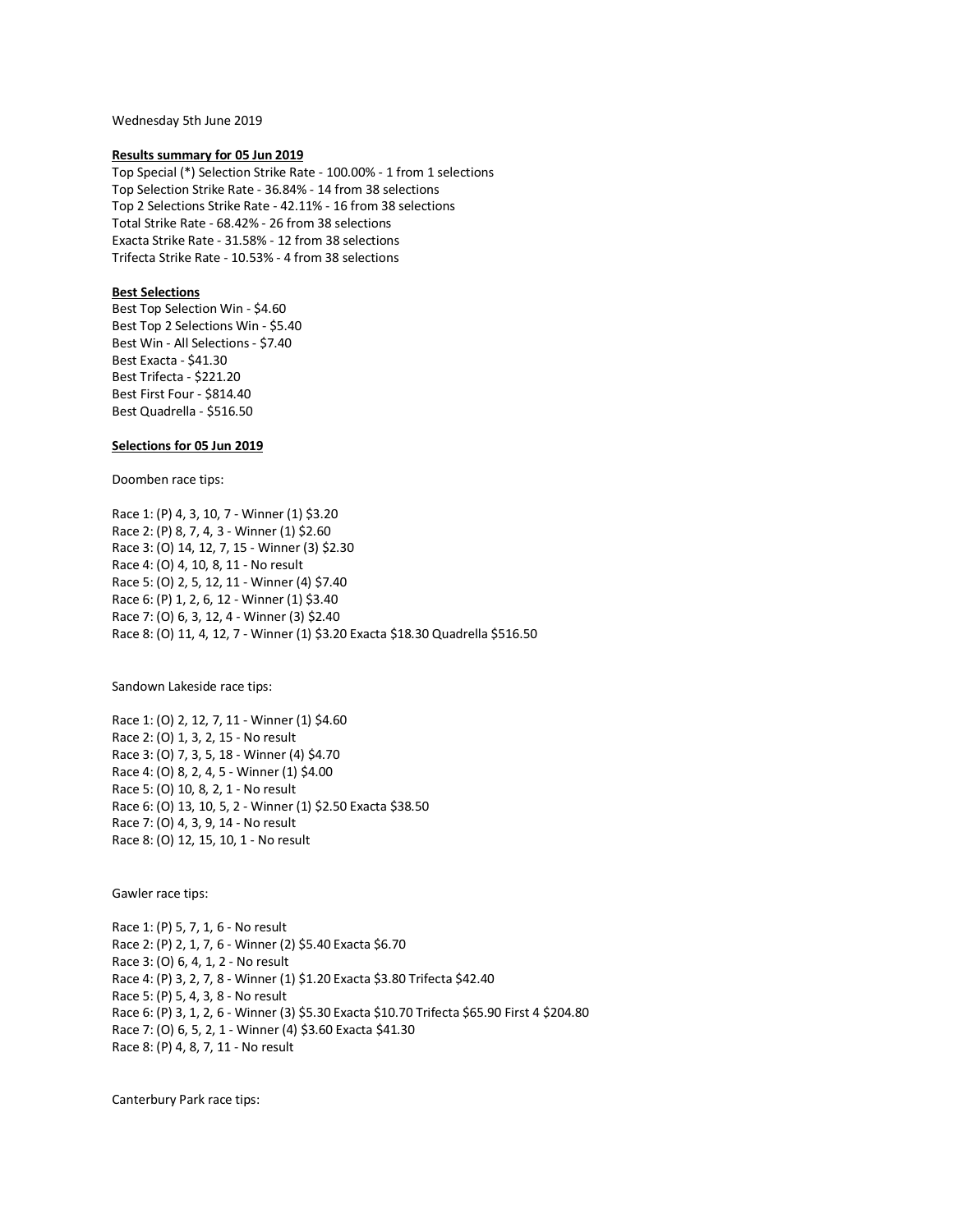Race 1: (\*) 1, 5, 3, 4 - Winner (1) \$1.20 Race 2: (P) 1, 2, 12, 9 - Winner (1) \$2.60 Race 3: (P) 10, 7, 9, 4 - Winner (1) \$1.90 Exacta \$5.30 Race 4: (O) 3, 7, 11, 4 - Winner (1) \$3.00 Race 5: (P) 9, 4, 1, 3 - Winner (4) \$4.30 Race 6: (O) 9, 11, 7, 1 - No result Race 7: (O) 8, 9, 4, 2 - Winner (4) \$3.00 Exacta \$10.70

Belmont race tips:

Race 1: (P) 1, 2, 7, 3 - No result Race 2: (P) 1, 2, 4, 6 - Winner (2) \$2.90 Exacta \$12.70 Race 3: (O) 11, 12, 4, 10 - Winner (3) \$4.90 Race 4: (P) 4, 3, 1, 2 - Winner (3) \$3.50 Exacta \$11.90 Trifecta \$13.30 Race 5: (O) 1, 4, 10, 7 - No result Race 6: (P) 6, 12, 2, 5 - Winner (1) \$2.20 Exacta \$11.70 Race 7: (P) 4, 10, 9, 11 - Winner (1) \$3.80 Exacta \$26.30 Trifecta \$221.20 First 4 \$814.40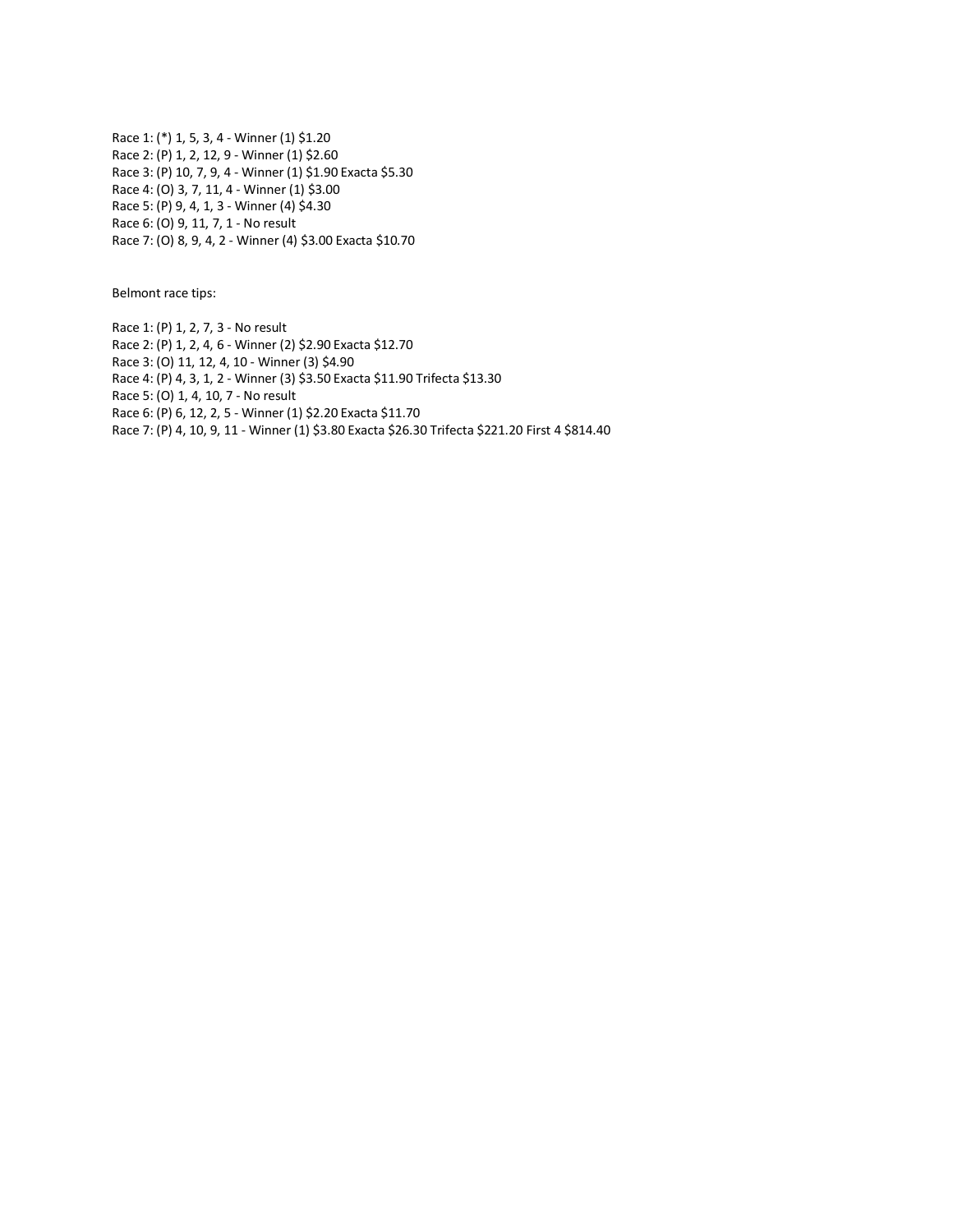Wednesday 29th May 2019

### **Results summary for 29 May 2019**

Top Special (\*) Selection Strike Rate - 100.00% - 1 from 1 selections Top Selection Strike Rate - 28.21% - 11 from 39 selections Top 2 Selections Strike Rate - 46.15% - 18 from 39 selections Total Strike Rate - 74.36% - 29 from 39 selections Exacta Strike Rate - 46.15% - 18 from 39 selections Trifecta Strike Rate - 30.77% - 12 from 39 selections

# **Best Selections**

Best Top Selection Win - \$5.60 Best Top 2 Selections Win - \$5.60 Best Win - All Selections - \$12.80 Best Exacta - \$47.70 Best Trifecta - \$341.00 Best First Four - \$744.20 Best Quadrella - \$967.10

# **Selections for 29 May 2019**

Ipswich race tips:

Race 1: (P) 2, 1, 6, 5 - No result Race 2: (O) 7, 6, 2, 3 - Winner (3) \$6.50 Race 3: (O) 1, 5, 10, 3 - Winner (4) \$12.80 Race 4: (P) 3, 1, 2, 8 - Winner (2) \$3.00 Race 5: (P) 7, 2, 1, 6 - Winner (3) \$6.20 Race 6: (P) 3, 9, 5, 7 - Winner (1) \$5.60 Race 7: (O) 9, 6, 4, 2 - Winner (3) \$4.60 Exacta \$38.40 Race 8: (P) 8, 7, 9, 4 - Winner (3) \$2.20 Exacta \$24.60 Trifecta \$59.40 First 4 \$199.60 Quadrella \$967.10

Sale race tips:

Race 1: (P) 4, 9, 7, 3 - Winner (1) \$2.10 Exacta \$4.40 Race 2: (P) 5, 1, 10, 3 - Winner (1) \$4.10 Exacta \$16.90 Race 3: (P) 1, 12, 2, 8 - Winner (3) \$2.20 Exacta \$24.20 Race 4: (O) 4, 9, 3, 5 - Winner (3) \$6.90 Exacta \$47.70 Trifecta \$121.70 Race 5: (O) 13, 8, 11, 9 - Winner (1) \$4.30 Exacta \$44.30 Race 6: (P) 2, 4, 9, 10 - Winner (1) \$2.40 Exacta \$13.80 Trifecta \$50.70 First 4 \$139.60 Race 7: (O) 3, 2, 8, 1 - No result Race 8: (O) 12, 10, 8, 11 - Winner (2) \$3.50

Balaklava race tips:

Race 1: (P) 1, 5, 4, 2 - Winner (2) \$1.90 Exacta \$4.70 Trifecta \$11.60 Race 2: (P) 3, 1, 4, 6 - Winner (1) \$1.60 Race 3: (P) 5, 1, 2, 3 - Winner (2) \$1.60, Late Scratching #5 Race 4: (P) 10, 1, 9, 2 - No result Race 5: (O) 6, 13, 4, 11 - Winner (2) \$4.60 Race 6: (O) 6, 4, 12, 7 - No result Race 7: (O) 3, 8, 2, 1 - Winner (1) \$4.20 Race 8: (O) 3, 8, 2, 7 - No result

Warwick Farm race tips: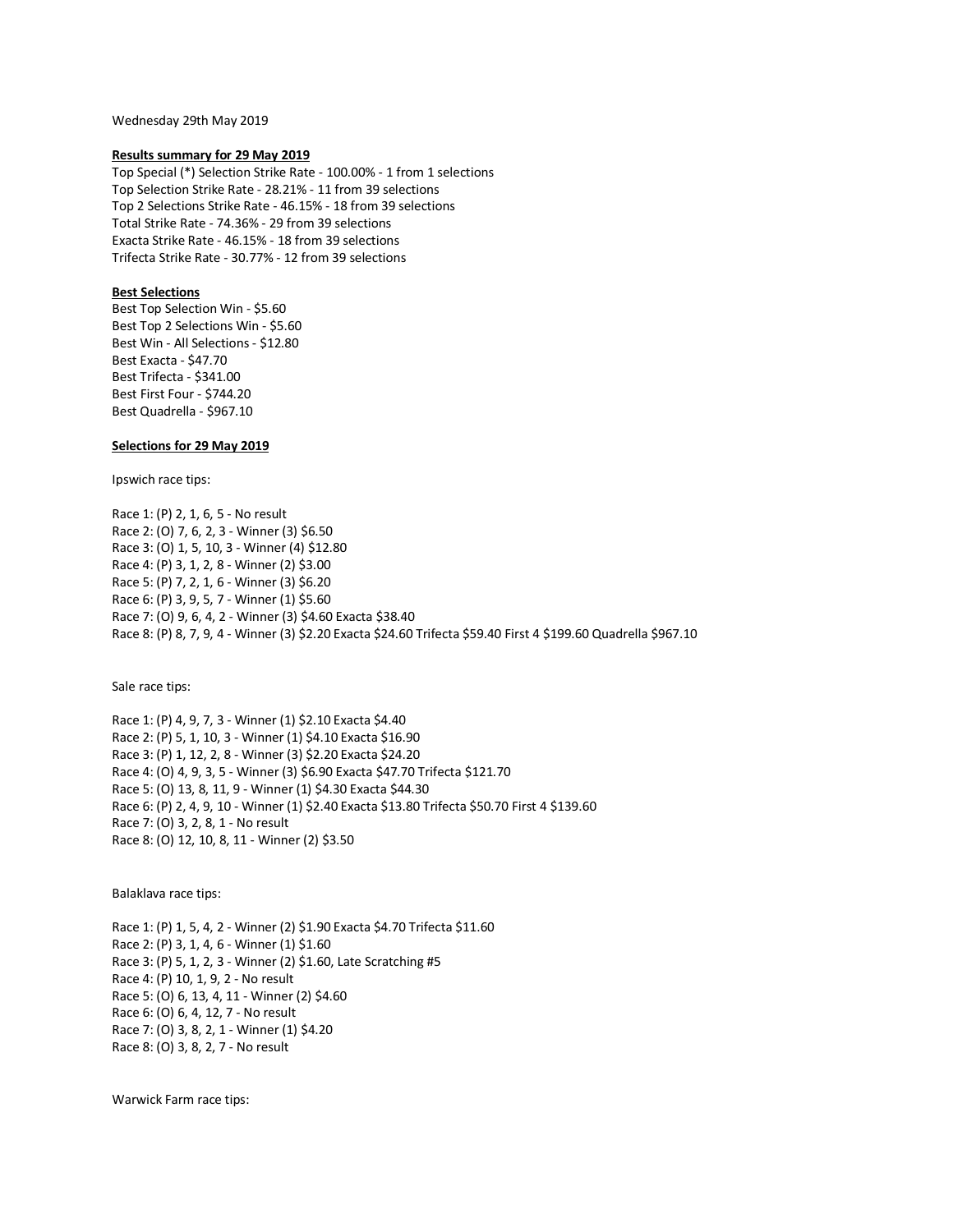Race 1: (\*) 1, 5, 3, 2 - Winner (1) \$1.70 Exacta \$3.70 Trifecta \$7.80 First 4 \$8.20 Race 2: (P) 6, 1, 13, 5 - No result Race 3: (P) 3, 2, 8, 6 - Winner (2) \$1.70 Exacta \$2.30 Trifecta \$9.90 Race 4: (P) 6, 10, 9, 7 - No result Race 5: (P) 14, 1, 3, 2 - Winner (1) \$3.60 Exacta \$17.90 Trifecta \$96.70 First 4 \$396.00 Race 6: (P) 7, 5, 2, 9 - No result

Race 7: (P) 11, 5, 13, 17 - Winner (3) \$4.00 Exacta \$24.30 Trifecta \$75.90

Belmont race tips:

Race 1: (P) 5, 7, 4, 3 - Winner (3) \$4.70 Exacta \$10.60 Trifecta \$27.10

Race 2: (O) 11, 4, 5, 9 - No result

Race 3: (P) 2, 3, 4, 8 - Winner (1) \$2.40 Exacta \$11.00 Trifecta \$42.40

Race 4: (P) 1, 7, 6, 3 - Winner (3) \$2.20 Exacta \$8.90 Trifecta \$31.10

Race 5: (P) 2, 8, 7, 6 - Winner (1) \$1.90

Race 6: (P) 4, 1, 3, 5 - Winner (3) \$2.30 Exacta \$7.00

Race 7: (P) 13, 4, 2, 1 - Winner (2) \$3.70 Exacta \$21.60 Trifecta \$341.00 First 4 \$744.20

Race 8: (O) 1, 12, 4, 13 - No result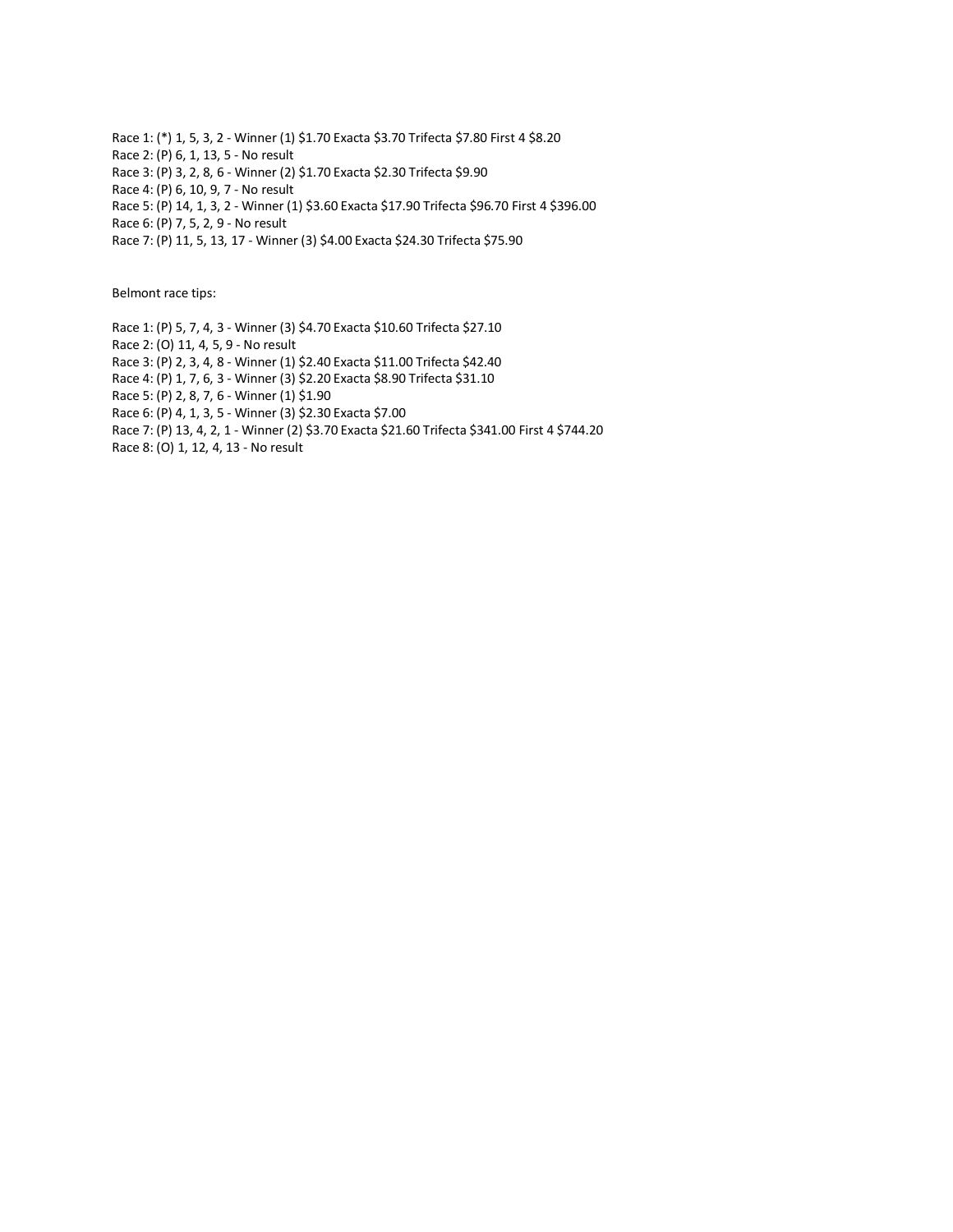Wednesday 22nd May 2019

### **Results summary for 22 May 2019**

Top Special (\*) Selection Strike Rate - 100.00% - 1 from 1 selections Top Selection Strike Rate - 36.59% - 15 from 41 selections Top 2 Selections Strike Rate - 58.54% - 24 from 41 selections Total Strike Rate - 80.49% - 33 from 41 selections Exacta Strike Rate - 56.10% - 23 from 41 selections Trifecta Strike Rate - 29.27% - 12 from 41 selections

# **Best Selections**

Best Top Selection Win - \$6.90 Best Top 2 Selections Win - \$23.10 Best Win - All Selections - \$23.10 Best Exacta - \$77.70 Best Trifecta - \$296.70 Best First Four - \$1172.20 Best Quadrella - \$823.90

# **Selections for 22 May 2019**

Gold Coast race tips:

Race 1: (P) 1, 5, 3, 6 - Winner (3) \$4.00 Exacta \$11.70 Trifecta \$29.90 Race 2: (P) 3, 1, 5, 8 - Winner (2) \$2.30 Exacta \$12.50 Trifecta \$28.30 First 4 \$24.00 Race 3: (O) 9, 6, 10, 11 - Winner (2) \$23.10 Race 4: (P) 5, 3, 1, 7 - No result, Late Scratching #5 Race 5: (O) 7, 1, 2, 8 - Winner (2) \$4.10 Exacta \$16.90 Race 6: (P) 1, 9, 2, 11 - Winner (1) \$2.20 Exacta \$13.00 Trifecta \$29.60 Race 7: (P) 9, 3, 6, 2 - Winner (2) \$1.80 Exacta \$8.70 Race 8: (P) 6, 2, 9, 1 - Winner (3) \$17.90 Exacta \$77.70 Trifecta \$290.80 First 4 \$1172.20 Race 9: (P) 11, 5, 6, 1 - Winner (2) \$6.90 Quadrella \$823.90

Ballarat race tips:

Race 1: (P) 3, 2, 5, 4 - Winner (4) \$11.20 Exacta \$63.00 Trifecta \$128.30 First 4 \$233.20 Race 2: (P) 8, 2, 1, 4 - Winner (4) \$9.50 Exacta \$29.40 Trifecta \$296.70 Race 3: (P) 5, 7, 9, 11 - No result Race 4: (P) 2, 1, 4, 3 - Winner (4) \$4.20 Exacta \$12.90 Trifecta \$31.20 First 4 \$60.60 Race 5: (P) 9, 6, 4, 3 - Winner (1) \$1.90 Exacta \$3.30 Race 6: (P) 2, 10, 8, 11 - Winner (2) \$3.30 Exacta \$17.50 Race 7: (P) 12, 1, 2, 5 - No result Race 8: (P) 6, 4, 5, 10 - Winner (2) \$2.00 Exacta \$6.70

Gawler race tips:

Race 1: (P) 3, 1, 2, 6 - Winner (1) \$1.70 Race 2: (P) 2, 5, 1, 6 - Winner (1) \$1.60 Exacta \$6.50 Trifecta \$9.10 First 4 \$6.20 Race 3: (P) 7, 6, 3, 5 - Winner (1) \$1.90 Race 4: (P) 6, 3, 9, 10 - Winner (4) \$9.70 Race 5: (P) 3, 5, 8, 1 - Winner (3) \$4.00 Exacta \$28.70 Race 6: (O) 10, 7, 9, 2 - No result Race 7: (P) 2, 1, 5, 10 - No result Race 8: (O) 5, 6, 3, 11 - No result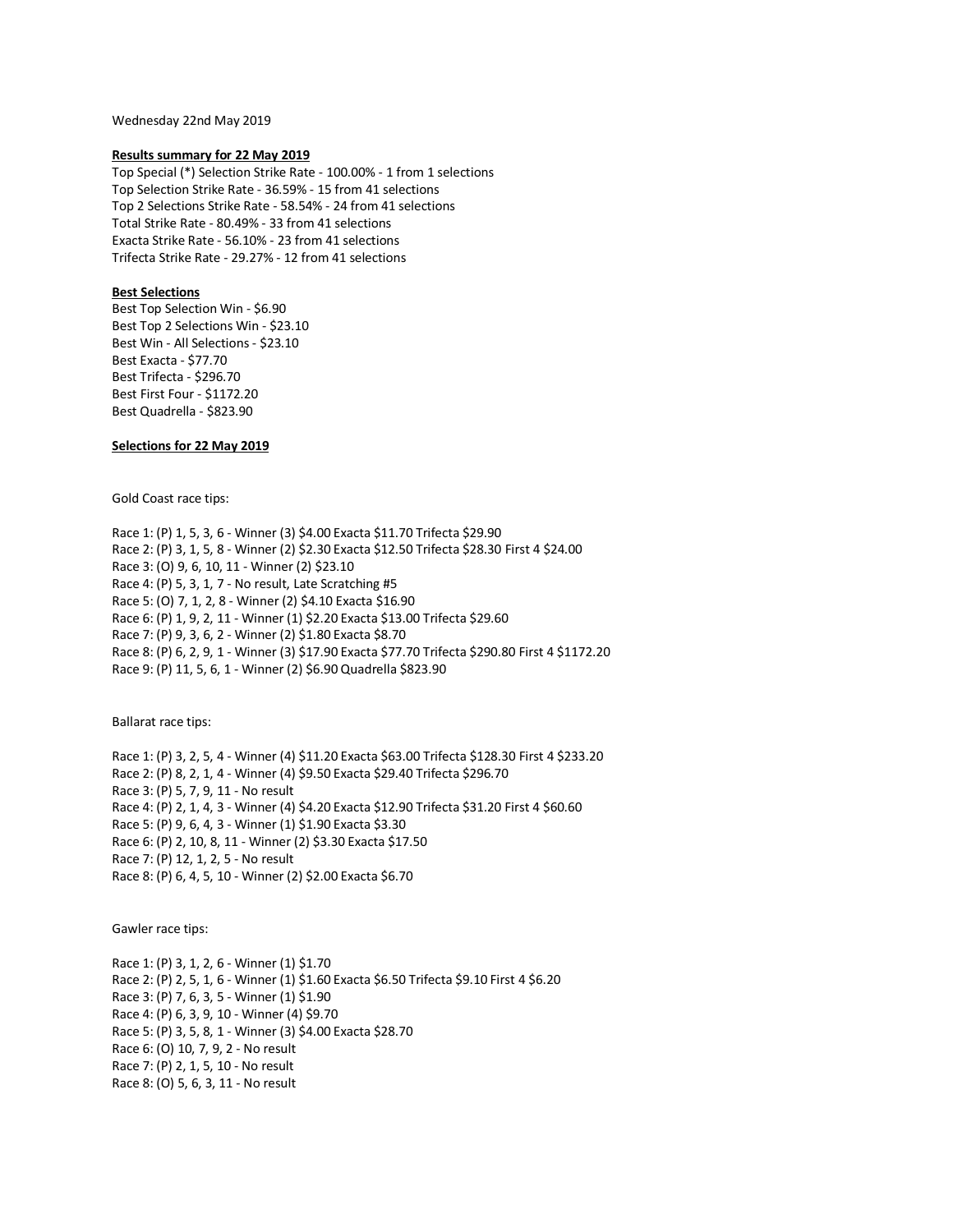Canterbury Park race tips:

Race 1: (P) 3, 2, 1, 10 - Winner (2) \$2.40 Exacta \$6.40 Race 2: (P) 2, 7, 1, 12 - Winner (1) \$2.10 Exacta \$10.10 Trifecta \$95.20 Race 3: (P) 4, 7, 6, 3 - Winner (1) \$3.20 Exacta \$18.00 Trifecta \$37.60 Race 4: (P) 9, 4, 2, 1 - Winner (4) \$5.20 Exacta \$36.60 Race 5: (P) 9, 2, 3, 5 - Winner (1) \$3.20 Race 6: (P) 6, 8, 4, 7 - Winner (1) \$2.30 Race 7: (P) 12, 10, 5, 2 - Winner (1) \$3.60 Quadrella \$199.10

Pinjarra Park race tips:

Race 1: (O) 6, 1, 9, 4 - Winner (1) \$6.90 Exacta \$26.20 Trifecta \$74.60 Race 2: (P) 12, 11, 1, 4 - Winner (1) \$1.60 Exacta \$5.40 Race 3: (P) 6, 5, 10, 4 - Winner (1) \$1.40 Exacta \$7.10 Trifecta \$22.60 First 4 \$59.60 Race 4: (P) 3, 7, 1, 8 - Winner (2) \$4.20 Race 5: (P) 7, 4, 5, 3 - Winner (1) \$2.00 Race 6: (P) 5, 2, 12, 4 - Winner (4) \$4.60 Exacta \$14.70 Race 7: (\*) 7, 4, 1, 2 - Winner (1) \$1.40 Exacta \$2.10 Race 8: (O) 9, 3, 10, 12 - No result Race 9: (O) 4, 5, 8, 7 - No result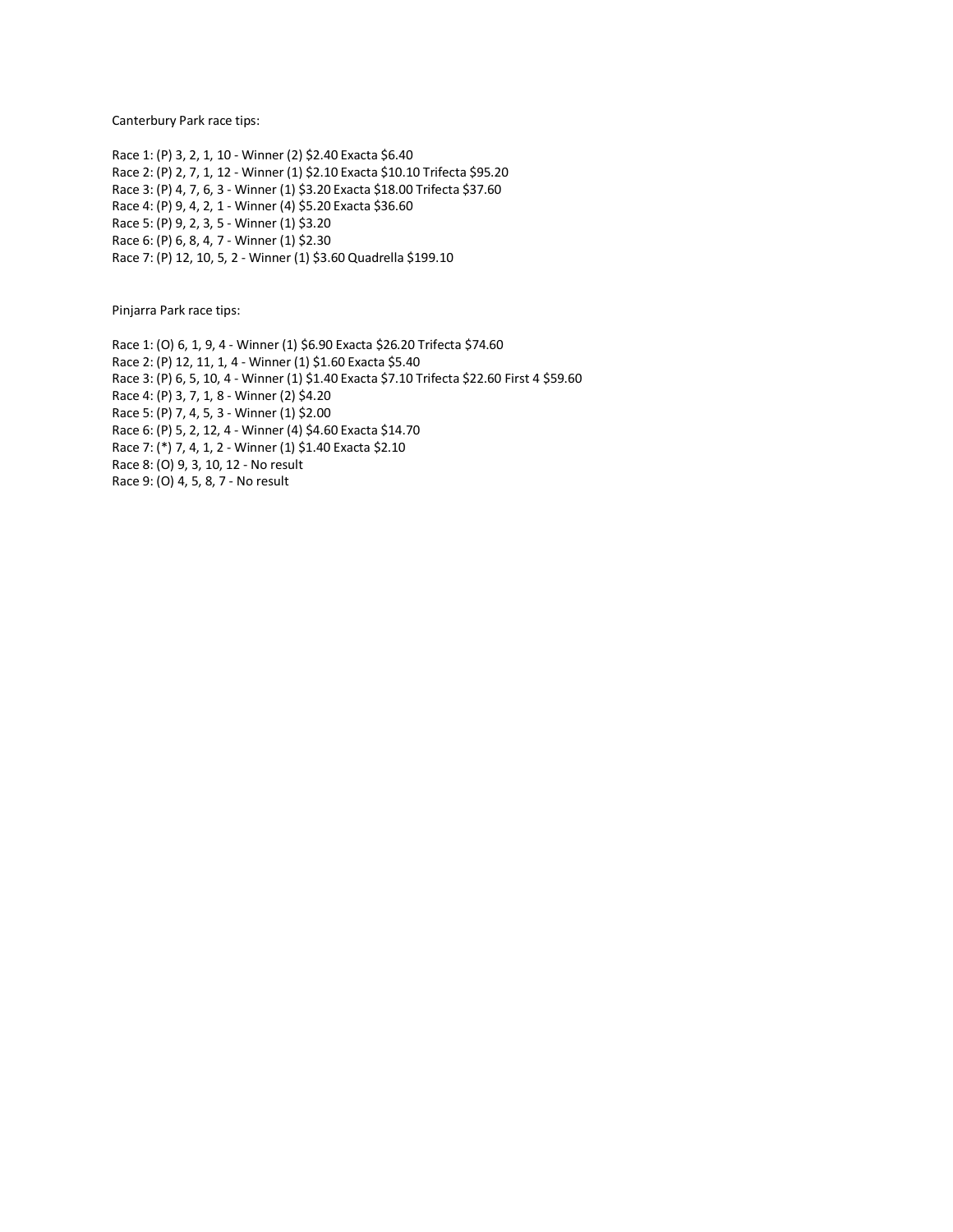Wednesday 15th May 2019

## **Results summary for 15 May 2019**

Top Special (\*) Selection Strike Rate - 50.00% - 1 from 2 selections Top Selection Strike Rate - 34.21% - 13 from 38 selections Top 2 Selections Strike Rate - 57.89% - 22 from 38 selections Total Strike Rate - 89.47% - 34 from 38 selections Exacta Strike Rate - 63.16% - 24 from 38 selections Trifecta Strike Rate - 18.42% - 7 from 38 selections

# **Best Selections**

Best Top Selection Win - \$4.70 Best Top 2 Selections Win - \$11.20 Best Win - All Selections - \$18.70 Best Exacta - \$77.50 Best Trifecta - \$200.20 Best First Four - \$332.00 Best Quadrella - \$1261.40

# **Selections for 15 May 2019**

Sandown Hillside race tips:

Race 1: (P) 1, 9, 12, 3 - Winner (2) \$3.20 Exacta \$5.50 Trifecta \$22.10 First 4 \$61.40 Race 2: (P) 4, 1, 8, 3 - Winner (3) \$2.90 Exacta \$31.20 Trifecta \$179.70 Race 3: (P) 8, 3, 17, 1 - Winner (3) \$18.70 Race 4: (P) 10, 4, 2, 6 - Winner (1) \$2.00 Early Quadrella \$523.30 Race 5: (O) 14, 12, 6, 7 - No result Race 6: (O) 11, 1, 9, 8 - Winner (2) \$4.40 Exacta \$37.90 Race 7: (P) 10, 14, 11, 9 - No result Race 8: (P) 10, 8, 2, 3 - Winner (1) \$2.70 Exacta \$12.50

Sunshine Coast race tips:

Race 1: (P) 3, 4, 5, 7 - Winner (1) \$2.40 Race 2: (P) 1, 5, 3, 2 - Winner (1) \$1.70 Race 3: (P) 6, 7, 10, 5 - Winner (3) \$2.40 Exacta \$5.10 Race 4: (P) 3, 6, 4, 8 - Winner (1) \$1.90 Exacta \$6.50 Early Quadrella \$14.90 Race 5: (P) 4, 5, 1, 6 - Winner (2) \$7.50 Exacta \$35.40 Trifecta \$137.80 Race 6: (P) 7, 10, 1, 8 - Winner (2) \$2.60 Exacta \$17.60 Race 7: (P) 4, 9, 2, 14 - Winner (4) \$7.60 Race 8: (O) 2, 9, 17, 11 - Winner (1) \$4.70 Exacta \$36.80 Quadrella \$1133.40

Murray Bridge race tips:

Race 1: (P) 4, 3, 1, 6 - Winner (1) \$2.00 Exacta \$3.90 Race 2: (P) 4, 6, 9, 3 - Winner (1) \$1.90 Exacta \$8.20 Trifecta \$27.10 Race 3: (P) 3, 5, 10, 9 - Winner (4) \$10.80 Exacta \$38.90 Trifecta \$173.80 Race 4: (P) 5, 1, 6, 3 - Winner (1) \$1.60 Exacta \$3.40 Early Quadrella \$178.30 Race 5: (P) 5, 7, 3, 2 - Winner (2) \$3.20 Exacta \$13.60 Race 6: (P) 2, 6, 5, 1 - Winner (1) \$4.60 Exacta \$28.30 Race 7: (P) 7, 1, 6, 3 - Winner (2) \$4.00 Exacta \$13.60 Race 8: (P) 5, 1, 7, 10 - Winner (4) \$8.80 Exacta \$36.20 Trifecta \$200.20 Quadrella \$1261.40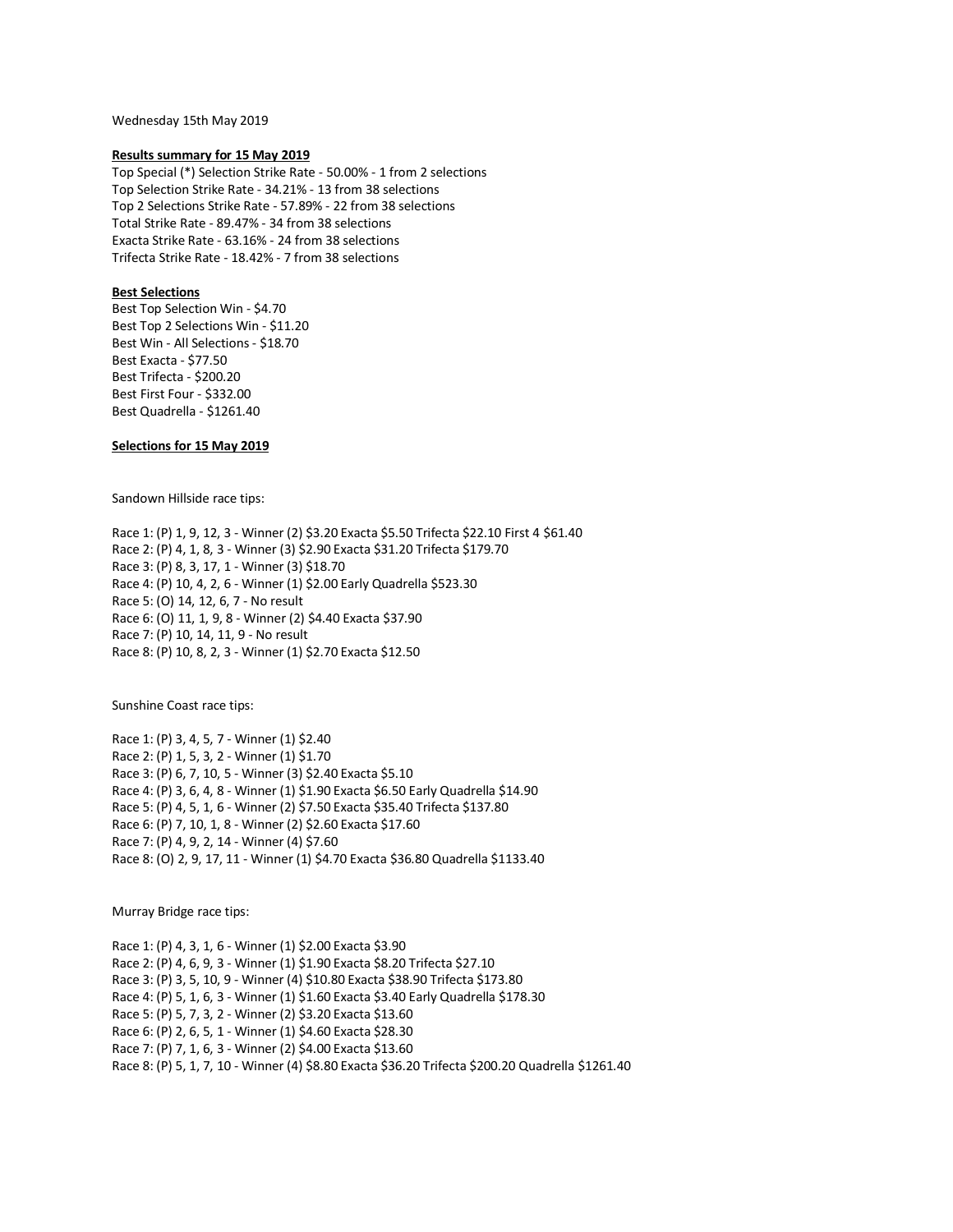Warwick Farm race tips:

Race 1: (O) 5, 2, 13, 3 - Winner (2) \$11.20 Exacta \$77.50 Race 2: (P) 6, 3, 2, 1 - Winner (3) \$3.20 Exacta \$11.30 Race 3: (P) 2, 5, 8, 4 - No result Race 4: (O) 1, 9, 3, 4 - No result Race 5: (O) 4, 3, 6, 10 - Winner (4) \$8.30 Race 6: (P) 10, 6, 12, 4 - Winner (1) \$3.80 Exacta \$15.80 Trifecta \$69.30 First 4 \$332.00 Race 7: (\*) 5, 10, 1, 11 - Winner (3) \$8.20

Ascot race tips:

Race 1: (\*) 1, 6, 3, 4 - Winner (1) \$1.80 Exacta \$7.30 Race 2: (P) 1, 8, 4, 2 - Winner (4) \$4.30 Exacta \$47.60 Race 3: (P) 6, 1, 5, 4 - Winner (2) \$2.20 Race 4: (O) 7, 5, 4, 11 - Winner (3) \$3.70 Early Quadrella \$122.10 Race 5: (P) 7, 2, 8, 1 - Winner (4) \$3.50 Race 6: (P) 5, 1, 3, 7 - Winner (1) \$2.80 Exacta \$11.20 Race 7: (O) 9, 5, 4, 1 - Winner (2) \$4.60 Exacta \$17.20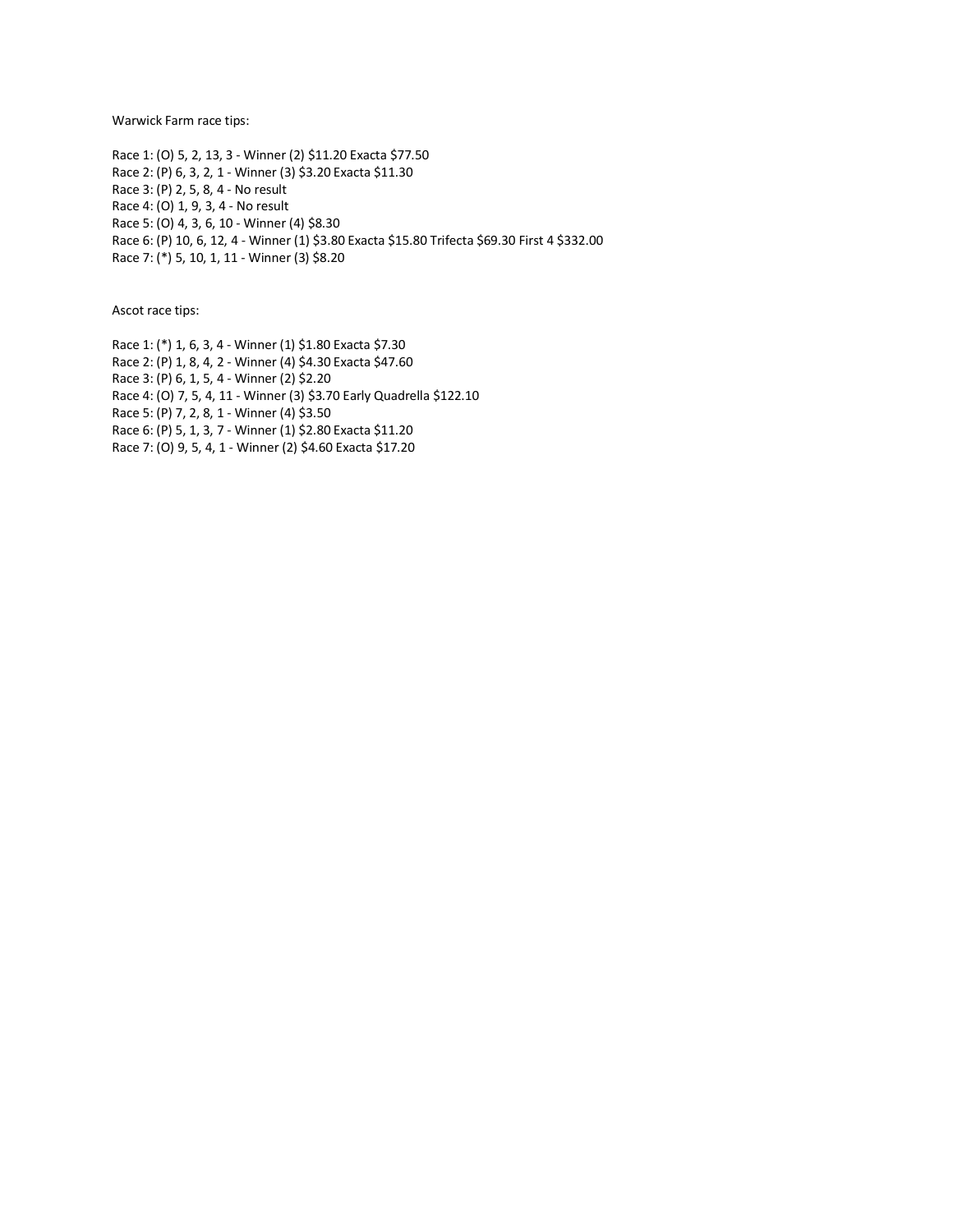## Wednesday 8th May 2019

### **Results summary for 08 May 2019**

No Specials to report Top Selection Strike Rate - 35.56% - 16 from 45 selections Top 2 Selections Strike Rate - 57.78% - 26 from 45 selections Total Strike Rate - 68.89% - 31 from 45 selections Exacta Strike Rate - 28.89% - 13 from 45 selections Trifecta Strike Rate - 15.56% - 7 from 45 selections

# **Best Selections**

Best Top Selection Win - \$6.70 Best Top 2 Selections Win - \$7.50 Best Win - All Selections - \$9.90 Best Exacta - \$40.00 Best Trifecta - \$139.60 Best First Four - nil Best Quadrella - \$2186.10

# **Selections for 08 May 2019**

Gold Coast race tips:

Race 1: (O) 1, 4, 5, 9 - Winner (2) \$2.90 Race 2: (O) 7, 3, 2, 11 - No result Race 3: (O) 6, 15, 14, 9 - Winner (2) \$3.20 Race 4: (O) 7, 14, 3, 15 - No result Race 5: (P) 5, 10, 1, 2 - No result Race 6: (P) 1, 10, 3, 11 - Winner (1) \$3.60 Exacta \$16.00 Race 7: (O) 4, 5, 6, 7 - Winner (3) \$2.90 Race 8: (\*) 2, 4, 3, 5 - No result, Late Scratching #2

Sandown Hillside race tips:

Race 1: (O) 1, 5, 3, 8 - No result Race 2: (O) 4, 12, 6, 9 - Winner (2) \$5.60 Exacta \$14.00 Race 3: (O) 3, 1, 7, 10 - Winner (1) \$3.00 Race 4: (P) 10, 4, 8, 2 - Winner (2) \$3.60 Race 5: (O) 9, 2, 10, 1 - Winner (1) \$2.90 Race 6: (P) 2, 4, 1, 3 - Winner (3) \$9.90 Race 7: (P) 1, 4, 6, 7 - Winner (3) \$5.20 Exacta \$29.50 Trifecta \$139.60 Race 8: (O) 3, 6, 7, 15 - Winner (1) \$6.70 Quadrella \$2186.10

Canberra race tips:

Race 1: (P) 2, 3, 1, 4 - No result Race 2: (O) 4, 2, 9, 11 - Winner (2) \$4.90 Race 3: (P) 3, 5, 7, 2 - Winner (1) \$4.80 Race 4: (P) 6, 4, 9, 2 - Winner (1) \$1.70 Exacta \$11.30 Race 5: (O) 3, 4, 14, 6 - Winner (4) \$3.60 Race 6: (O) 3, 8, 6, 9 - No result Race 7: (O) 7, 4, 3, 6 - No result

Balaklava race tips: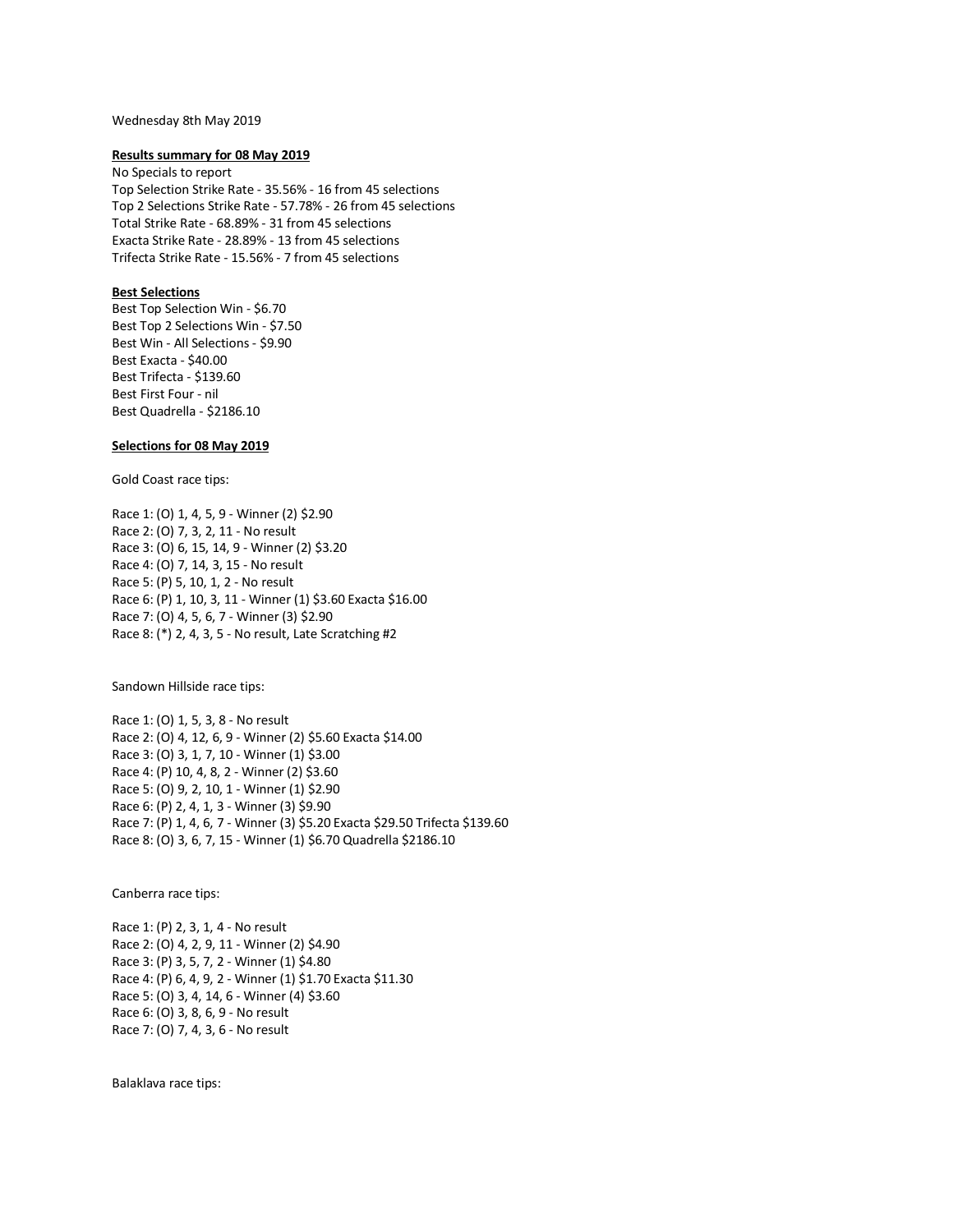Race 1: (P) 3, 8, 1, 4 - Winner (2) \$2.50 Exacta \$4.50 Trifecta \$38.80 Race 2: (P) 1, 6, 3, 7 - No result Race 3: (P) 5, 6, 8, 1 - No result Race 4: (P) 4, 1, 5, 2 - Winner (2) \$7.50 Exacta \$40.00 Trifecta \$111.60 Race 5: (O) 12, 6, 7, 8 - Winner (1) \$2.00 Exacta \$7.50 Trifecta \$13.70 Race 6: (P) 6, 4, 2, 3 - Winner (1) \$4.30 Race 7: (P) 3, 4, 2, 1 - Winner (1) \$1.80 Race 8: (O) 6, 4, 13, 9 - Winner (1) \$2.10 Quadrella \$46.60

Canterbury Park race tips:

Race 1: (P) 2, 7, 8, 3 - No result Race 2: (O) 4, 11, 9, 15 - Winner (1) \$3.30 Race 3: (P) 4, 2, 3, 5 - Winner (2) \$2.30 Exacta \$8.50 Trifecta \$18.00 Race 4: (O) 6, 2, 4, 8 - Winner (4) \$7.40 Race 5: (P) 2, 8, 1, 7 - Winner (1) \$2.50 Exacta \$14.90 Race 6: (P) 4, 5, 7, 2 - Winner (1) \$1.80 Race 7: (P) 9, 7, 11, 2 - Winner (1) \$2.30 Quadrella \$100.50

Ascot race tips:

Race 1: (O) 14, 1, 3, 2 - Winner (1) \$2.60 Exacta \$10.50 Race 2: (P) 6, 4, 7, 3 - Winner (2) \$1.60 Exacta \$3.80 Trifecta \$8.60 Race 3: (O) 2, 11, 5, 10 - No result Race 4: (P) 3, 7, 9, 1 - Winner (1) \$1.50 Exacta \$4.20 Trifecta \$40.90 Race 5: (O) 9, 2, 11, 1 - Winner (2) \$5.10 Race 6: (P) 1, 4, 13, 2 - No result Race 7: (O) 7, 3, 2, 10 - No result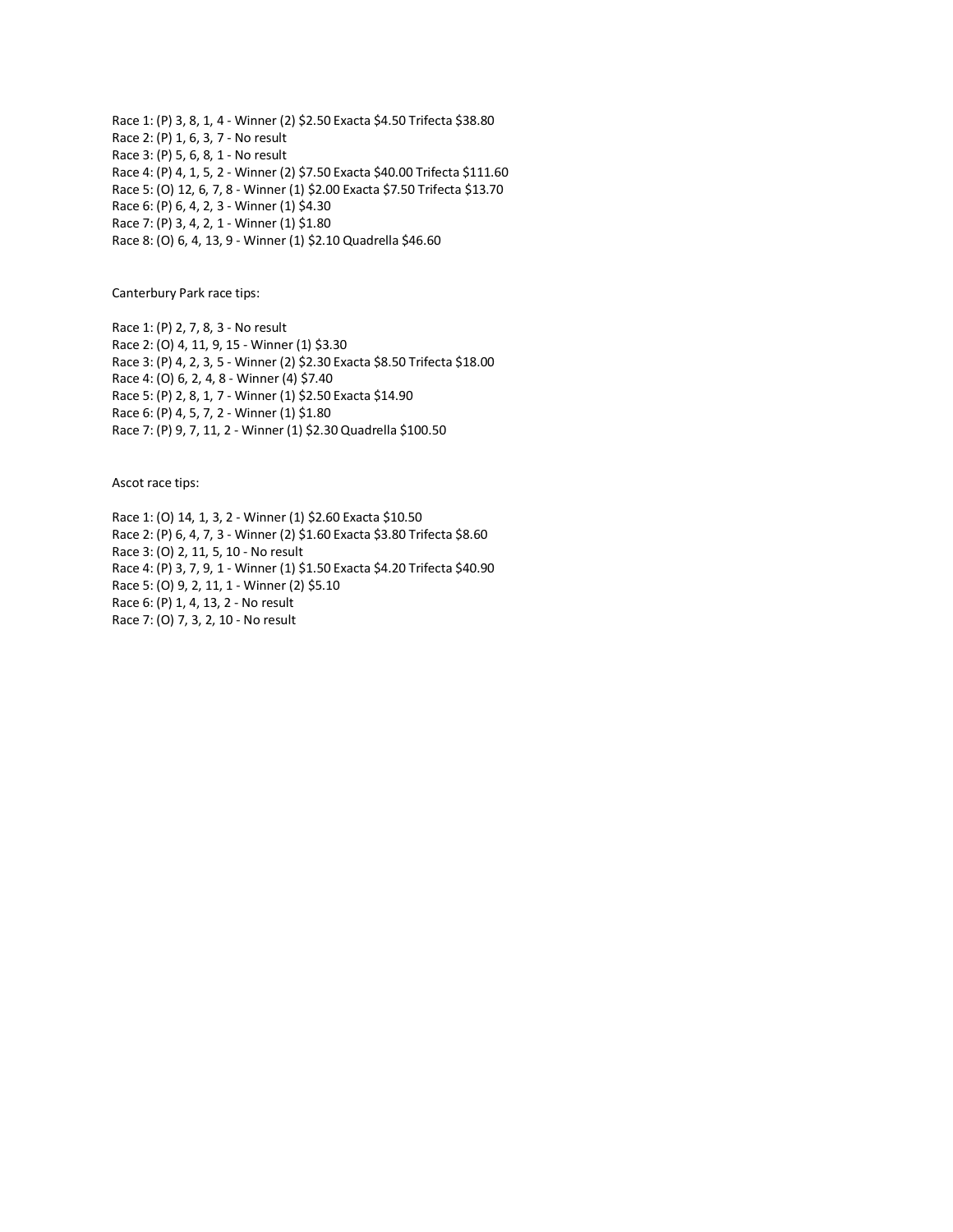Wednesday 1st May 2019

## **Results summary for 01 May 2019**

Top Special (\*) Selection Strike Rate - 50.00% - 1 from 2 selections Top Selection Strike Rate - 25.00% - 10 from 40 selections Top 2 Selections Strike Rate - 55.00% - 22 from 40 selections Total Strike Rate - 77.50% - 31 from 40 selections Exacta Strike Rate - 50.00% - 20 from 40 selections Trifecta Strike Rate - 25.00% - 10 from 40 selections

# **Best Selections**

Best Top Selection Win - \$11.10 Best Top 2 Selections Win - \$14.60 Best Win - All Selections - \$55.50 Best Exacta - \$190.20 Best Trifecta - \$694.80 Best First Four - \$168.40 Best Quadrella - \$9291.30

# **Selections for 01 May 2019**

Warrnambool race tips:

Race 1: (P) 3, 11, 1, 10 - Winner (3) \$3.00 Exacta \$7.60 Trifecta \$30.70 Race 2: (O) 3, 2, 4, 12 - Winner (2) \$4.60 Exacta \$31.00 Race 3: (O) 14, 11, 7, 1 - Winner (3) \$3.30 Exacta \$15.40 Race 4: (P) 5, 9, 1, 10 - Winner (4) \$55.50 Exacta \$190.20 Trifecta \$694.80 Race 5: (P) 1, 7, 6, 2 - Winner (2) \$8.40 Exacta \$62.80 Trifecta \$226.20 Race 6: (P) 6, 7, 2, 3 - Winner (2) \$3.10 Early Quadrella \$9291.30 Race 7: (P) 4, 3, 5, 8 - Winner (1) \$2.00 Exacta \$7.80 Race 8: (O) 7, 10, 6, 4 - No result Race 9: (O) 5, 12, 17, 8 - No result Race 10: (P) 14, 10, 8, 9 - Winner (4) \$5.20 Exacta \$19.80 Trifecta \$57.30

Eagle Farm race tips:

Race 1: (P) 6, 4, 7, 2 - Winner (2) \$3.60 Race 2: (P) 4, 2, 6, 5 - Winner (1) \$11.10 Race 3: (O) 8, 1, 5, 3 - Winner (2) \$3.00 Exacta \$16.10 Trifecta \$36.90 First 4 \$168.40 Race 4: (O) 4, 5, 12, 6 - Winner (2) \$12.80 Exacta \$38.80 Early Quadrella \$2214.40 Race 5: (O) 7, 8, 9, 2 - No result Race 6: (P) 1, 10, 5, 3 - Winner (2) \$2.90 Race 7: (O) 10, 7, 2, 3 - No result Race 8: (O) 3, 1, 6, 4 - Winner (2) \$2.90

Strathalbyn race tips:

Race 1: (P) 8, 3, 4, 11 - Winner (1) \$2.00 Exacta \$17.40 Race 2: (P) 3, 10, 6, 9 - Winner (2) \$7.40 Exacta \$24.20 Race 3: (P) 4, 1, 5, 10 - Winner (1) \$3.10 Exacta \$10.90 Race 4: (P) 4, 1, 2, 3 - Winner (1) \$3.60 Exacta \$12.20 Trifecta \$36.70 Early Quadrella \$246.90 Race 5: (O) 8, 4, 2, 5 - Winner (4) \$2.60 Race 6: (O) 7, 8, 4, 5 - Winner (3) \$3.40 Race 7: (P) 4, 8, 7, 12 - No result Race 8: (O) 7, 10, 3, 8 - No result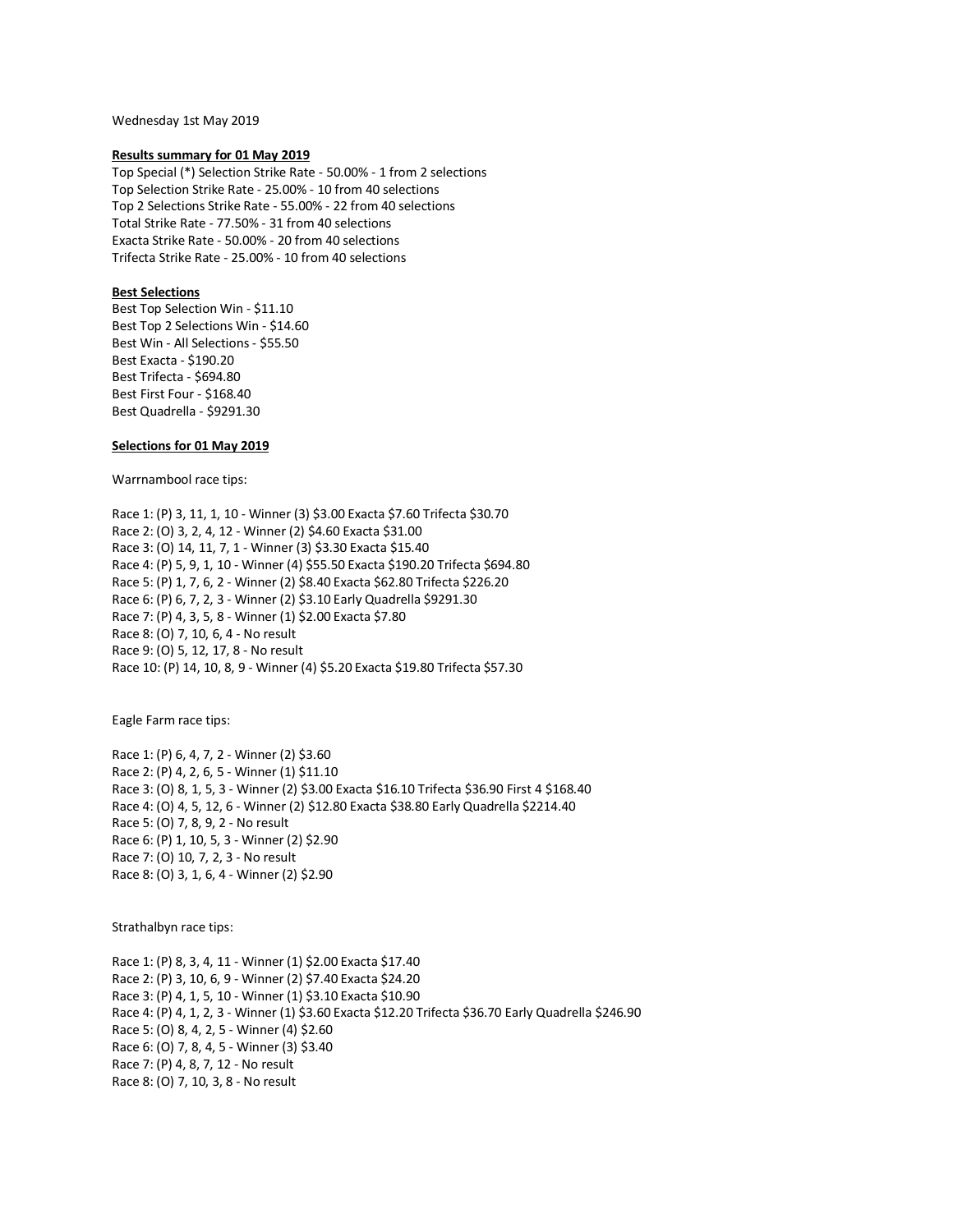Warwick Farm race tips:

Race 1: (P) 1, 2, 5, 9 - Winner (1) \$1.70 Exacta \$5.30 Race 2: (P) 2, 1, 3, 6 - Winner (3) \$4.80 Exacta \$19.30 Trifecta \$33.80 Race 3: (P) 2, 4, 1, 9 - No result Race 4: (\*) 3, 7, 6, 1 - Winner (1) \$1.30 Race 5: (\*) 2, 6, 4, 8 - Winner (3) \$19.40 Exacta \$51.30 Race 6: (P) 2, 6, 4, 7 - Winner (4) \$5.40 Exacta \$37.00 Race 7: (P) 2, 1, 3, 8 - Winner (2) \$3.20 Exacta \$16.80 Trifecta \$66.70 First 4 \$147.60 Quadrella \$1392.00

Ascot race tips:

Race 1: (P) 1, 6, 3, 4 - Winner (2) \$14.60 Race 2: (O) 2, 7, 9, 11 - Winner (1) \$6.70 Race 3: (O) 1, 9, 7, 10 - Winner (1) \$1.90 Exacta \$9.70 Trifecta \$82.30 Race 4: (P) 1, 5, 3, 4 - Winner (1) \$3.90 Exacta \$5.40 Trifecta \$34.10 Early Quadrella \$869.70 Race 5: (O) 5, 8, 11, 3 - Winner (2) \$7.30 Race 6: (P) 1, 4, 2, 5 - No result Race 7: (O) 4, 7, 2, 8 - No result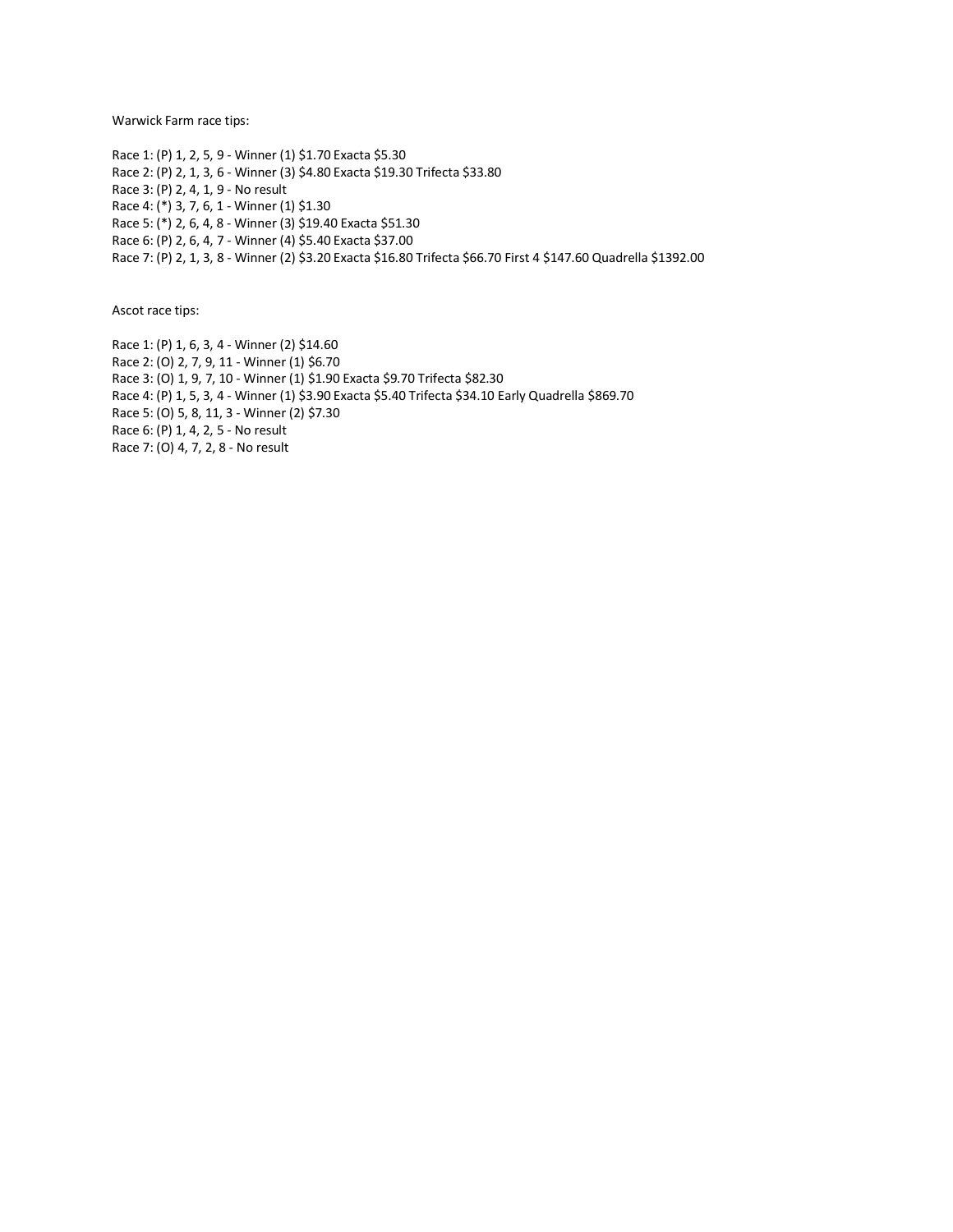#### Wednesday 24th April 2019

### **Results summary for 24 Apr 2019**

No Specials to report Top Selection Strike Rate - 33.33% - 16 from 48 selections Top 2 Selections Strike Rate - 62.50% - 30 from 48 selections Total Strike Rate - 77.08% - 37 from 48 selections Exacta Strike Rate - 39.58% - 19 from 48 selections Trifecta Strike Rate - 22.92% - 11 from 48 selections

# **Best Selections**

Best Top Selection Win - \$4.90 Best Top 2 Selections Win - \$9.00 Best Win - All Selections - \$12.90 Best Exacta - \$98.70 Best Trifecta - \$426.40 Best First Four - \$1159.60 Best Quadrella - \$3593.90

# **Selections for 24 Apr 2019**

Ipswich race tips:

Race 1: (P) 12, 5, 6, 16 - Tips not posted prior to race commencement due to website provider being offline Race 2: (P) 8, 14, 12, 1 - Winner (1) \$2.20 Exacta \$6.10 Trifecta \$25.40 First 4 \$146.40 Race 3: (P) 12, 7, 9, 11 - No result Race 4: (O) 3, 8, 13, 9 - Winner (4) \$6.90 Race 5: (P) 11, 4, 6, 7 - No result Race 6: (P) 13, 5, 10, 3 - Winner (2) \$2.70 Race 7: (P) 3, 13, 11, 10 - Winner (2) \$2.10 Exacta \$4.30 Race 8: (P) 5, 3, 7, 14 - Winner (2) \$8.40 Exacta \$14.50

Wyong race tips:

Race 1: (P) 6, 4, 5, 2 - Winner (1) \$2.60 Exacta \$9.20 Race 2: (O) 6, 2, 4, 10 - Winner (2) \$3.90 Race 3: (P) 5, 3, 2, 1 - Winner (2) \$3.20 Exacta \$13.40 Trifecta \$33.30 Race 4: (P) 1, 4, 2, 5 - Winner (1) \$2.50 Exacta \$4.80 Trifecta \$20.00 Race 5: (P) 9, 5, 2, 1 - Winner (1) \$3.90 Race 6: (P) 7, 2, 1, 4 - No result Race 7: (P) 2, 5, 3, 4 - No result Race 8: (P) 4, 6, 1, 3 - No result

Wangaratta race tips:

Race 1: (P) 5, 8, 7, 3 - Winner (3) \$3.60 Race 2: (P) 10, 6, 4, 3 - Winner (1) \$2.80 Race 3: (O) 6, 11, 12, 9 - No result Race 4: (P) 8, 4, 11, 6 - Winner (2) \$2.00 Race 5: (P) 5, 4, 3, 8 - Winner (1) \$2.50 Exacta \$20.90 Trifecta \$42.60 First 4 \$176.40 Race 6: (O) 7, 2, 6, 4 - Winner (2) \$2.40 Exacta \$22.90 Race 7: (P) 7, 10, 3, 4 - Winner (2) \$9.00 Race 8: (O) 6, 11, 9, 3 - No result

Geraldton race tips: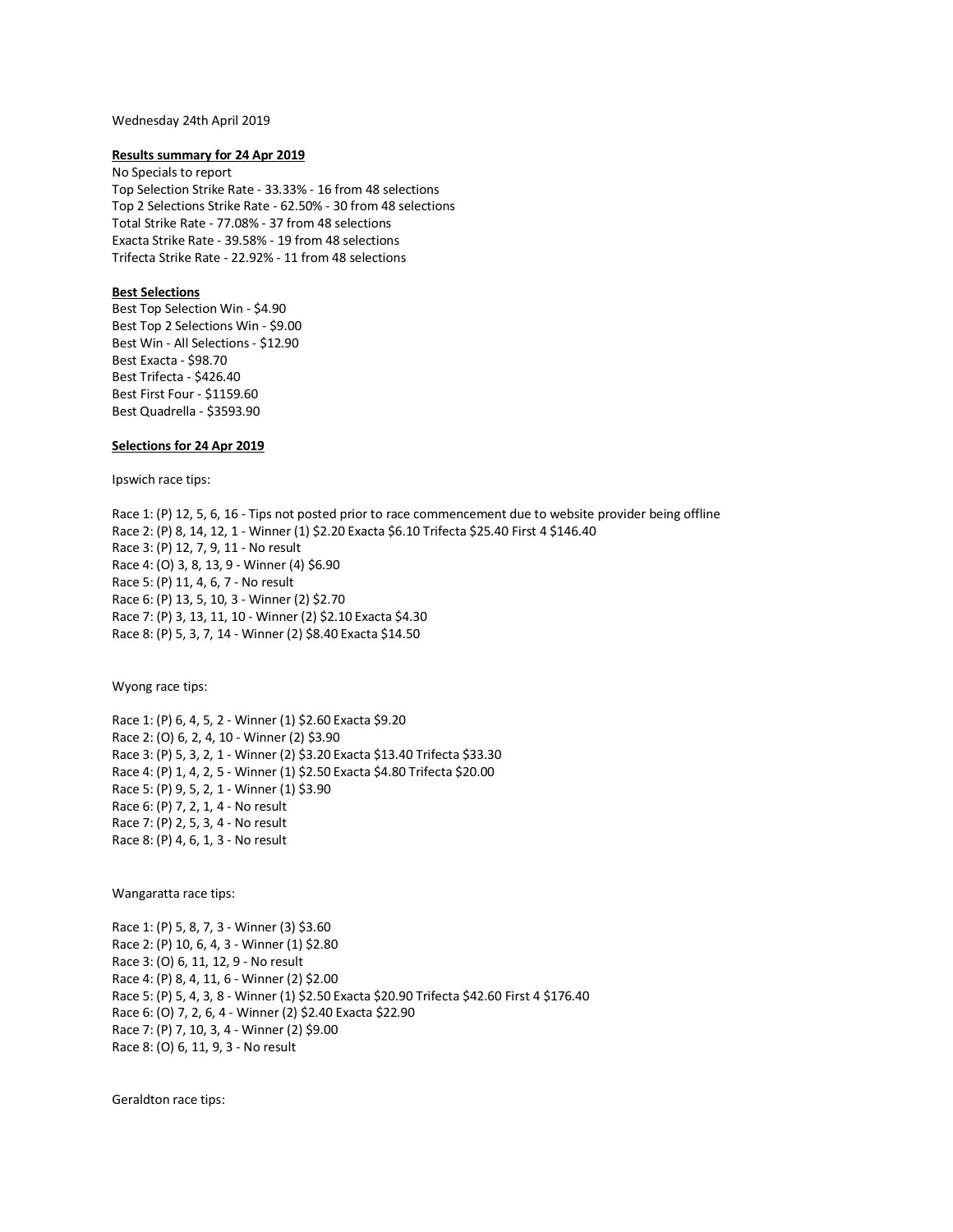Race 1: (P) 1, 3, 6, 5 - Winner (2) \$2.40 Exacta \$3.40 Race 2: (P) 8, 5, 7, 3 - Winner (1) \$2.10 Race 3: (P) 8, 1, 7, 2 - Winner (1) \$1.30 Exacta \$3.40 Trifecta \$9.20 First 4 \$21.20 Race 4: (P) 3, 2, 7, 1 - No result Race 5: (P) 2, 6, 3, 1 - Winner (1) \$2.70 Race 6: (P) 4, 6, 5, 7 - Winner (1) \$3.00 Race 7: (P) 3, 9, 2, 1 - No result Race 8: (O) 9, 4, 5, 10 - No result

Launceston race tips:

Race 1: (P) 12, 2, 6, 5 - Winner (4) \$12.90 Exacta \$36.90 Trifecta \$119.10 Race 2: (O) 3, 2, 1, 9 - Winner (3) \$5.30 Race 3: (O) 6, 7, 10, 5 - Winner (4) \$8.80 Exacta \$98.70 Trifecta \$426.40 First 4 \$1159.60 Race 4: (O) 9, 4, 2, 12 - Winner (1) \$4.40 Early Quadrella \$3593.90 Race 5: (P) 2, 5, 10, 1 - Winner (2) \$4.10 Race 6: (O) 6, 2, 8, 9 - Winner (1) \$4.90 Race 7: (P) 2, 1, 8, 6 - No result Race 8: (P) 2, 3, 5, 4 - Winner (2) \$4.60 Exacta \$42.10

Pakenham race tips:

Race 1: (P) 1, 2, 4, 7 - Winner (2) \$4.70 Race 2: (O) 9, 1, 5, 2 - Winner (1) \$3.00 Race 3: (P) 9, 8, 3, 6 - Winner (1) \$2.60 Exacta \$15.00 Trifecta \$48.10 Race 4: (P) 5, 6, 1, 4 - Winner (2) \$4.40 Exacta \$35.50 Trifecta \$132.50 Early Quadrella \$342.90 Race 5: (P) 1, 4, 6, 2 - Winner (1) \$2.20 Race 6: (P) 6, 1, 7, 8 - Winner (3) \$4.50 Exacta \$14.70 Trifecta \$92.90 Race 7: (P) 2, 5, 8, 1 - Winner (2) \$2.90 Exacta \$20.90 Trifecta \$89.90 Race 8: (P) 7, 11, 10, 6 - Winner (1) \$4.10 Exacta \$29.40 Quadrella \$111.20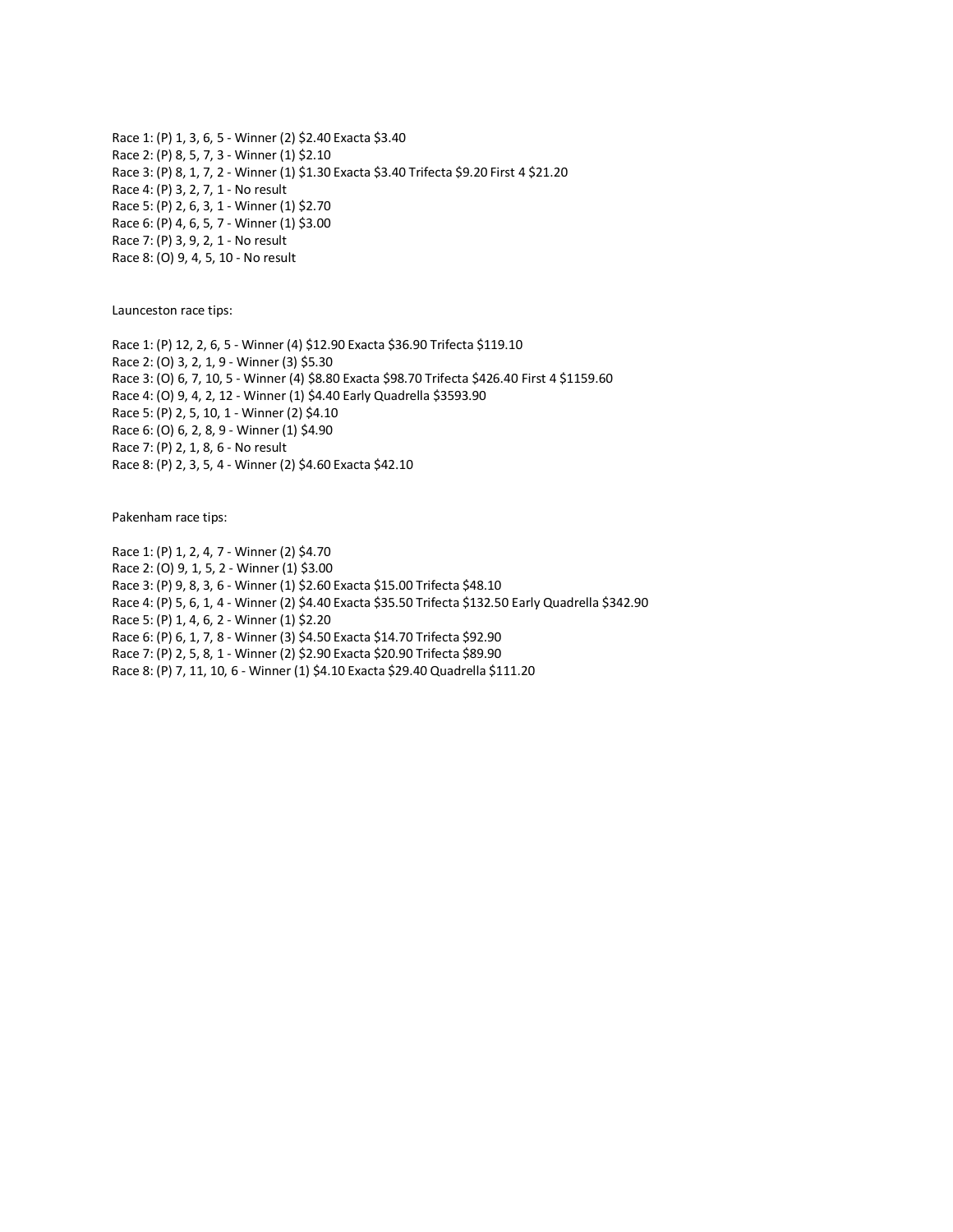Wednesday 17th April 2019

### **Results summary for 17 Apr 2019**

Top Special (\*) Selection Strike Rate - 50.00% - 1 from 2 selections Top Selection Strike Rate - 39.13% - 18 from 46 selections Top 2 Selections Strike Rate - 60.87% - 28 from 46 selections Total Strike Rate - 78.26% - 36 from 46 selections Exacta Strike Rate - 65.22% - 30 from 46 selections Trifecta Strike Rate - 34.78% - 16 from 46 selections

# **Best Selections**

Best Top Selection Win - \$5.10 Best Top 2 Selections Win - \$8.10 Best Win - All Selections - \$13.80 Best Exacta - \$64.10 Best Trifecta - \$134.70 Best First Four - \$205.00 Best Quadrella - \$206.90

# **Selections for 17 Apr 2019**

Geelong race tips:

Race 1: (P) 1, 2, 3, 6 - Winner (1) \$2.10 Exacta \$8.30 Trifecta \$15.30 Race 2: (P) 6, 3, 5, 7 - Winner (1) \$2.20 Exacta \$11.90 Trifecta \$15.10 Race 3: (P) 1, 7, 8, 5 - Winner (3) \$4.70 Exacta \$23.10 Trifecta \$57.00 Race 4: (O) 4, 10, 5, 3 - Winner (1) \$2.60 Exacta \$8.80 Trifecta \$41.10 Race 5: (P) 6, 1, 4, 2 - Winner (1) \$2.50 Exacta \$4.90 Trifecta \$13.60 Early Quadrella \$153.80 Race 6: (O) 4, 11, 9, 8 - Winner (2) \$3.90 Race 7: (P) 3, 6, 4, 7 - Winner (2) \$4.10 Exacta \$14.10 Trifecta \$47.80 First 4 \$205.00 Race 8: (O) 6, 2, 3, 8 - Winner (1) \$5.10 Exacta \$42.30 Race 9: (P) 2, 11, 3, 5 - Winner (1) \$1.40 Exacta \$10.70 Quadrella \$206.90

Ipswich race tips:

Race 1: (P) 6, 2, 9, 8 - Winner (1) \$3.00 Exacta \$38.30 Race 2: (O) 12, 2, 9, 11 - No result Race 3: (O) 3, 4, 1, 5 - No result Race 4: (P) 1, 4, 5, 9 - Winner (3) \$9.00 Exacta \$64.10 Race 5: (P) 7, 2, 9, 8 - No result Race 6: (\*) 3, 5, 4, 6 - Winner (1) \$1.70 Exacta \$9.90 Race 7: (O) 9, 7, 5, 4 - No result Race 8: (P) 11, 9, 12, 3 - Winner (1) \$1.40 Exacta \$8.80 Trifecta \$54.60

Warwick Farm race tips:

Race 1: (P) 5, 7, 4, 6 - Winner (1) \$1.90 Race 2: (O) 1, 13, 2, 11 - Winner (1) \$2.40 Race 3: (P) 5, 6, 4, 1 - Winner (2) \$2.60 Exacta \$13.00 Trifecta \$27.60 Race 4: (O) 6, 2, 5, 10 - No result Race 5: (P) 10, 2, 4, 1 - Winner (2) \$8.10 Exacta \$29.80 Trifecta \$50.30 First 4 \$172.20 Race 6: (O) 2, 7, 11, 4 - Winner (2) \$4.80 Exacta \$14.90 Race 7: (O) 6, 3, 1, 7 - No result Late Scratching - #1 Race 8: (O) 6, 13, 8, 11 - No result

Murray Bridge race tips: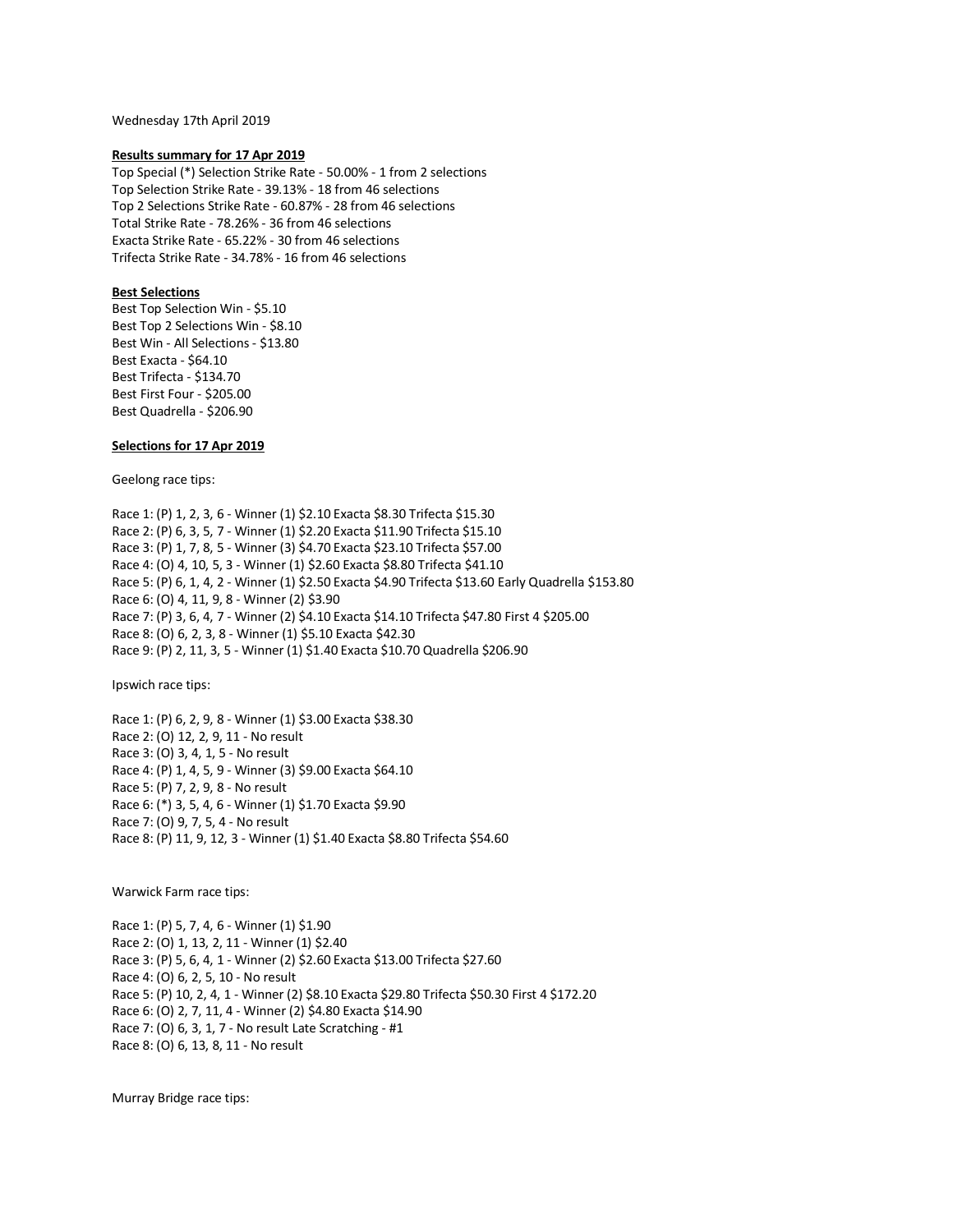Race 1: (P) 6, 3, 1, 5 - Winner (1) \$1.50 Exacta \$2.30 Race 2: (P) 4, 5, 8, 6 - Winner (3) \$13.80 Exacta \$44.80 Race 3: (P) 5, 2, 3, 1 - Winner (1) \$1.70 Race 4: (P) 6, 8, 3, 9 - Winner (3) \$1.90 Exacta \$8.60 Early Quadrella \$197.30 Race 5: (P) 3, 1, 2, 5 - No result Race 6: (P) 1, 9, 4, 8 - Winner (1) \$3.00 Exacta \$15.90 Trifecta \$70.40 Race 7: (\*) 8, 1, 4, 7 - Winner (2) \$7.00 Race 8: (O) 6, 5, 4, 1 - Winner (1) \$2.20 Exacta \$14.70 Trifecta \$45.70

Pinjarra Park race tips:

Race 1: (P) 3, 4, 1, 7 - Winner (1) \$3.50 Exacta \$12.00 Trifecta \$13.40 First 4 \$75.40 Race 2: (P) 4, 2, 3, 6 - Winner (2) \$4.90 Exacta \$7.80 Race 3: (P) 4, 5, 9, 10 - Winner (2) \$2.60 Race 4: (O) 5, 6, 8, 3 - Winner (1) \$3.10 Exacta \$10.10 Early Quadrella \$197.60 Race 5: (P) 6, 8, 4, 7 - Winner (3) \$3.00 Exacta \$10.50 Trifecta \$25.70 Race 6: (P) 2, 4, 8, 5 - Winner (2) \$4.40 Exacta \$39.70 Trifecta \$134.70 Race 7: (P) 7, 3, 1, 9 - Winner (3) \$4.60 Exacta \$21.60 Race 8: (O) 4, 5, 9, 11 - No result

Darwin race tips:

Race 1: (P) 4, 3, 2, 1 - Winner (2) \$3.20 Exacta \$46.50 Race 2: (P) 1, 2, 6, 3 - Winner (4) \$4.60 Exacta \$39.80 Trifecta \$70.00 First 4 \$154.00 Race 3: (P) 3, 2, 1, 5 - Winner (1) \$1.70 Exacta \$2.50 Trifecta \$16.20 First 4 \$48.80 Race 4: (P) 5, 7, 6, 8 - No result Race 5: (P) 1, 5, 3, 4 - Winner (4) \$2.00 Exacta \$3.10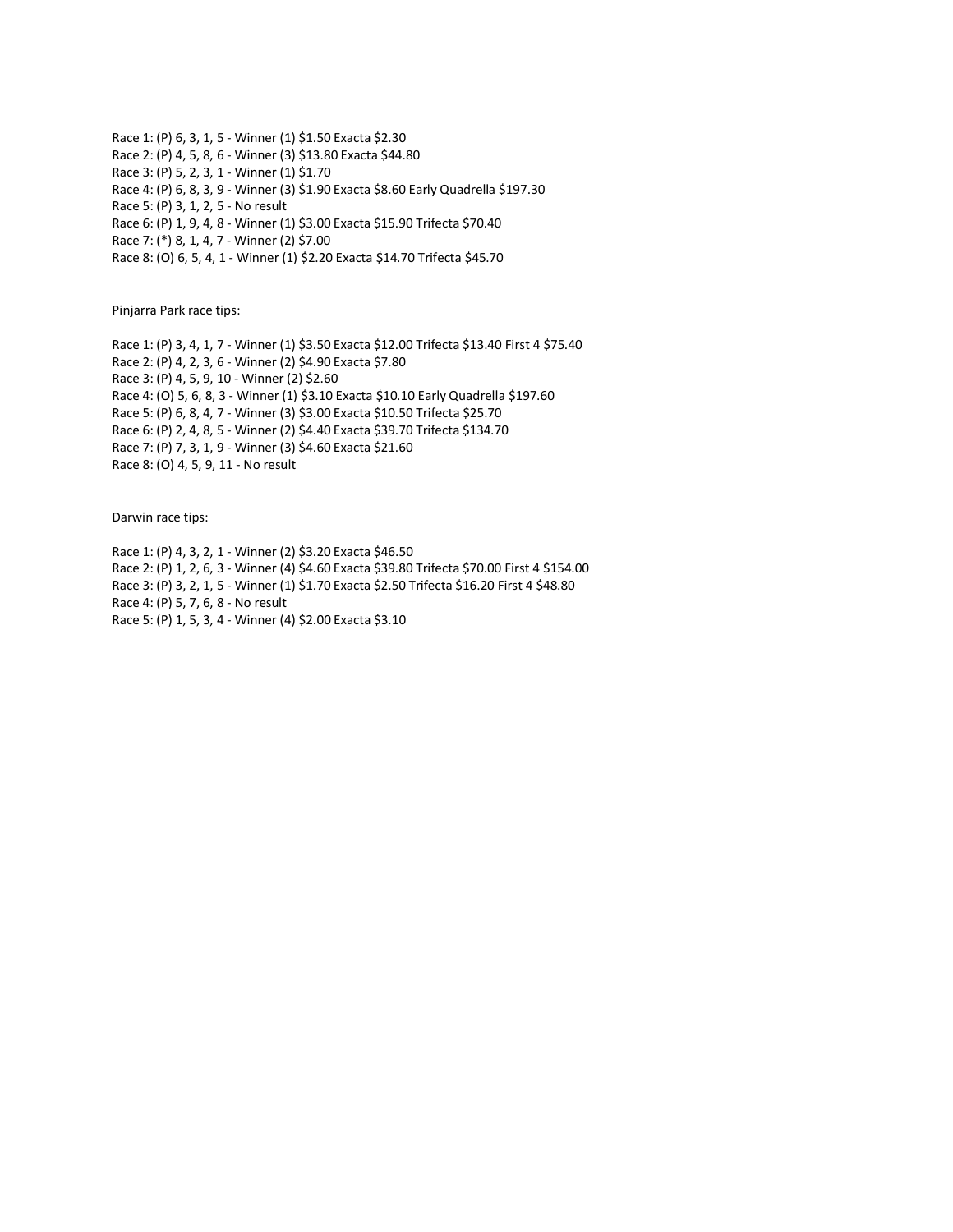Wednesday 10th April

### **Results summary for 10 Apr 2019**

Top Special (\*) Selection Strike Rate - 50.00% - 1 from 2 selections Top Selection Strike Rate - 28.95% - 11 from 38 selections Top 2 Selections Strike Rate - 55.26% - 21 from 38 selections Total Strike Rate - 78.95% - 30 from 38 selections Exacta Strike Rate - 42.11% - 16 from 38 selections Trifecta Strike Rate - 15.79% - 6 from 38 selections

# **Best Selections**

Best Top Selection Win - \$9.40 Best Top 2 Selections Win - \$13.90 Best Win - All Selections - \$16.10 Best Exacta - \$53.40 Best Trifecta - \$134.00 Best First Four - \$332.60 Best Quadrella - \$2357.90

# **Selections for 10 Apr 2019**

Ipswich race tips:

Race 1: (P) 12, 4, 9, 8 - Winner (1) \$3.50 Exacta \$11.20 Race 2: (O) 7, 2, 8, 3 - Winner (1) \$2.90 Race 3: (O) 4, 11, 2, 8 - No result Race 4: (P) 1, 7, 5, 3 - Winner (2) \$3.70 Exacta \$15.00 Trifecta \$23.70 Race 5: (O) 7, 5, 3, 8 - Winner (3) \$4.80 Exacta \$18.90 Race 6: (P) 3, 4, 6, 1 - Winner (2) \$4.50 Race 7: (P) 8, 2, 4, 6 - Winner (1) \$2.00 Race 8: (O) 4, 12, 1, 10 - Winner (4) \$2.40 Quadrella \$148.70

Sandown Hillside race tips:

Race 1: (P) 7, 6, 5, 1 - Winner (1) \$3.40 Exacta \$25.50 Trifecta \$52.80 First 4 \$332.60 Race 2: (\*) 1, 8, 7, 10 - No result Race 3: (O) 7, 8, 12, 4 - Winner (1) \$1.50 Race 4: (O) 13, 6, 5, 3 - Winner (1) \$5.50 Exacta \$21.20 Trifecta \$134.00 Race 5: (O) 14, 11, 2, 17 - No result Race 6: (O) 1, 2, 9, 10 - Winner (3) \$10.60 Race 7: (P) 7, 8, 6, 1 - Winner (2) \$10.10 Exacta \$53.40 Trifecta \$128.80 Race 8: (O) 11, 8, 6, 3 - No result

Gosford race tips:

Race 1: (P) 2, 5, 1, 6 - Winner (1) \$2.10 Exacta \$7.20 Race 2: (O) 5, 13, 7, 12 - Winner (2) \$3.20 Race 3: (O) 1, 5, 2, 9 - No result Race 4: (\*) 6, 1, 9, 12 - Winner (1) \$1.70 Race 5: (P) 10, 5, 1, 6 - Winner (1) \$2.70 Exacta \$9.00 Trifecta \$34.80 Race 6: (P) 6, 5, 8, 4 - Winner (2) \$3.80 Exacta \$15.10 Race 7: (P) 4, 9, 7, 1 - Winner (3) \$5.00 Race 8: (O) 11, 7, 9, 1 - Winner (1) \$5.90 Exacta \$50.50 Quadrella \$421.70

Balaklava race tips: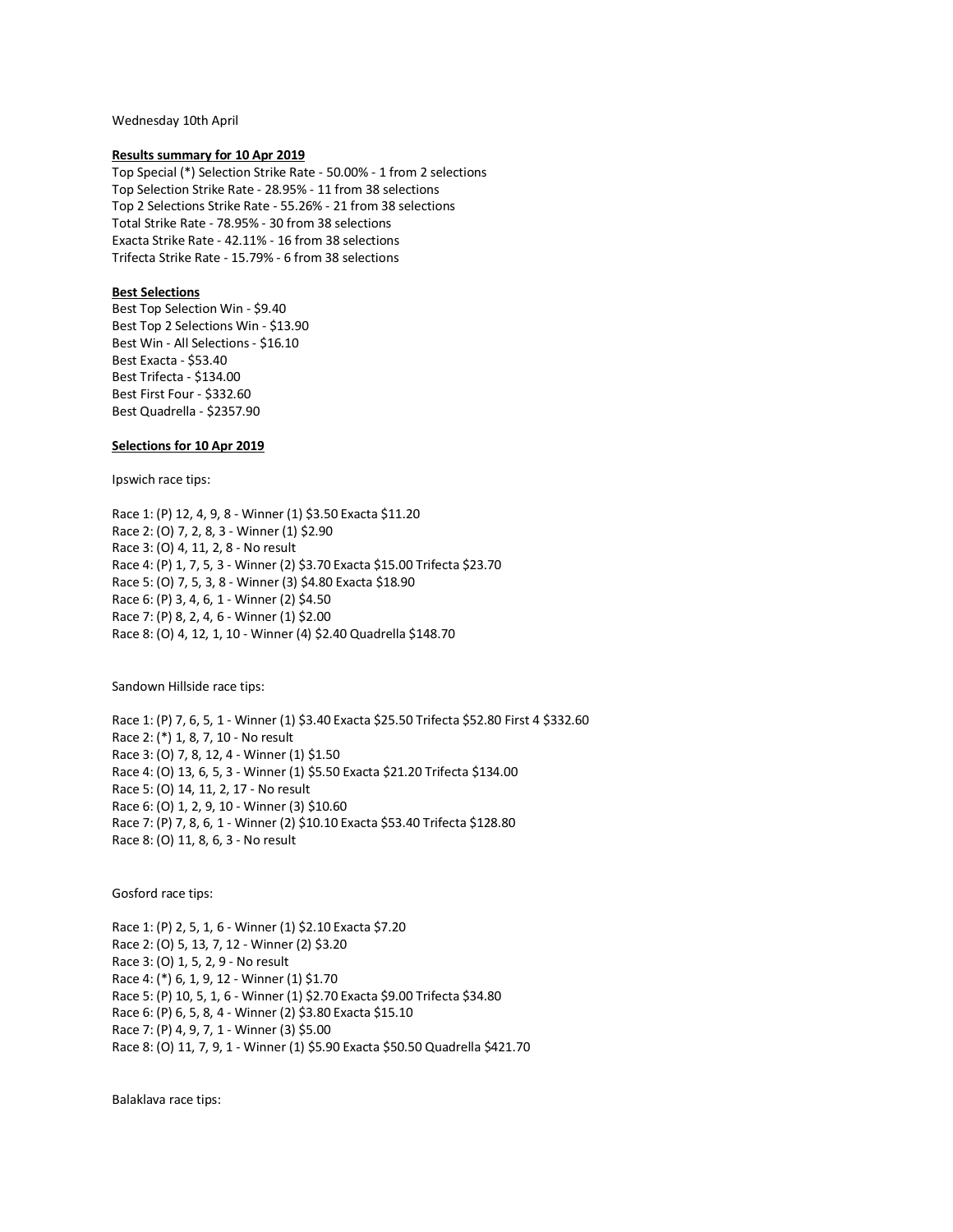Race 1: (P) 7, 3, 1, 4 - Winner (2) \$6.50 Exacta \$22.50 Race 2: (P) 9, 10, 6, 11 - Winner (3) \$5.10 Exacta \$22.50 Race 3: (O) 11, 9, 3, 10 - Winner (2) \$2.10 Race 4: (P) 4, 3, 1, 5 - Winner (4) \$16.10 Early Quadrella \$2357.90 Race 5: (P) 4, 1, 7, 3 - No result Race 6: (P) 8, 7, 1, 6 - No result Race 7: (O) 11, 4, 5, 10 - Winner (3) \$9.40 Race 8: (O) 10, 4, 6, 1 - No result

Ascot race tips:

Race 1: (O) 7, 3, 2, 1 - Race Abandoned (bets refunded) Race 2: (P) 2, 3, 7, 1 - Winner (2) \$13.90 Exacta \$23.30 Race 3: (O) 6, 2, 4, 3 - Winner (4) \$3.90 Race 4: (P) 8, 7, 9, 2 - Winner (3) \$7.00 Exacta \$17.70 Early Quadrella \$1106.90 Race 5: (O) 2, 8, 3, 1 - Winner (2) \$2.40 Exacta \$20.00 Race 6: (P) 5, 1, 4, 2 - Winner (2) \$4.60 Exacta \$20.70 Trifecta \$51.50 Race 7: (O) 5, 1, 8, 6 - Winner (1) \$9.40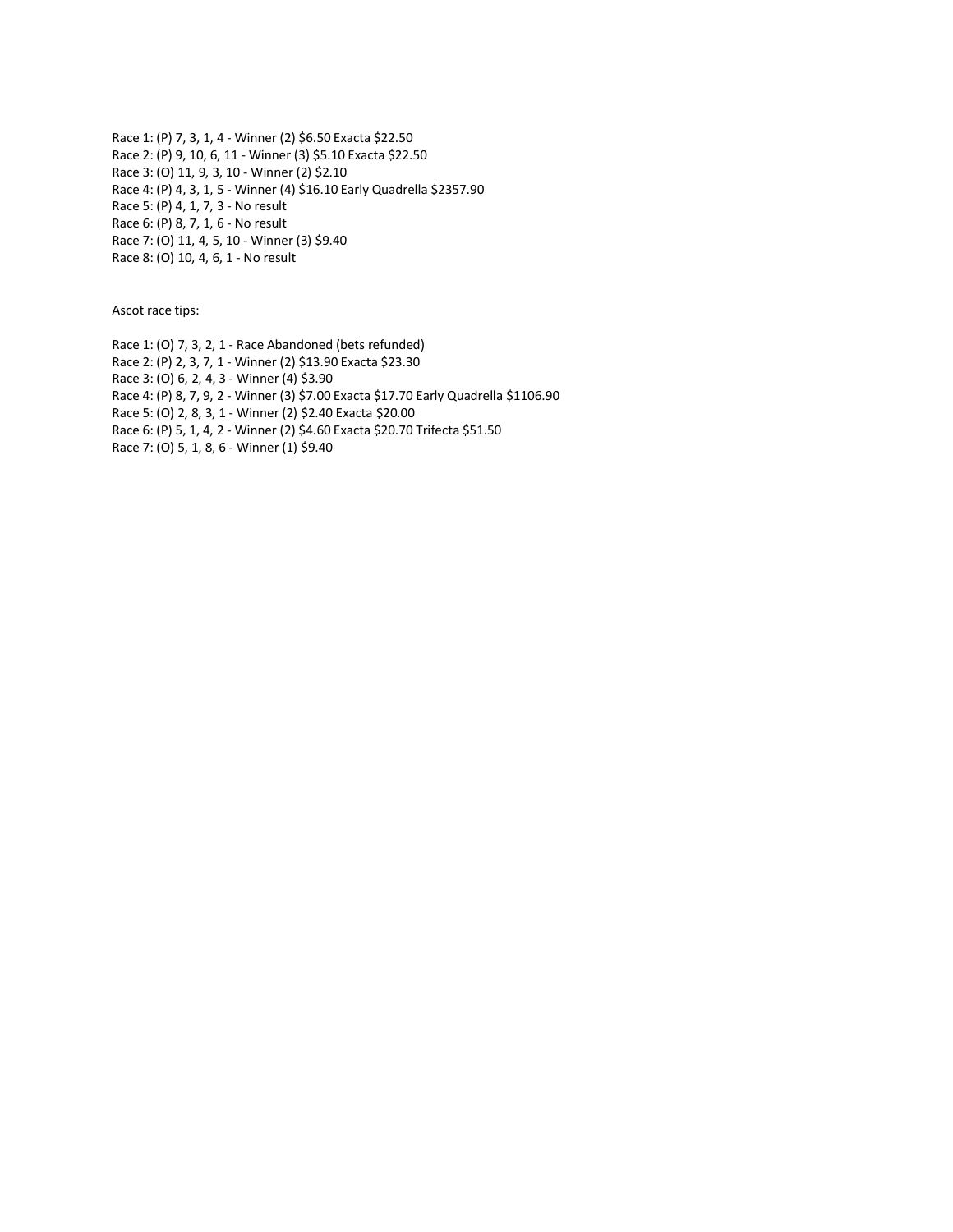### Wednesday 3rd April

## **Results summary for 03 Apr 2019**

No Specials to report Top Selection Strike Rate - 34.62% - 18 from 52 selections Top 2 Selections Strike Rate - 48.08% - 25 from 52 selections Total Strike Rate - 76.92% - 40 from 52 selections Exacta Strike Rate - 46.15% - 24 from 52 selections Trifecta Strike Rate - 25.00% - 13 from 52 selections

# **Best Selections**

Best Top Selection Win - \$9.30 Best Top 2 Selections Win - \$9.30 Best Win - All Selections - \$10.30 Best Exacta - \$72.60 Best Trifecta - \$395.50 Best First Four - \$293.60 Best Quadrella - \$4660.10

## **Selections for 03 Apr 2019**

Sandown Lakeside race tips:

Race 1: (P) 7, 6, 2, 8 - Winner (1) \$3.70 Exacta \$11.60 Trifecta \$30.00 Race 2: (P) 4, 6, 7, 2 - Winner (3) \$4.90 Exacta \$26.80 Trifecta \$86.40 First 4 \$293.60 Race 3: (P) 3, 6, 5, 1 - Winner (1) \$3.50 Exacta \$10.00 Race 4: (P) 5, 4, 10, 6 - Winner (1) \$2.30 Exacta \$6.50 Early Quadrella \$200.30 Race 5: (O) 8, 4, 6, 7 - Winner (1) \$4.60 Race 6: (O) 5, 6, 13, 10 - Winner (2) \$5.40 Exacta \$60.20 Trifecta \$395.50 Race 7: (P) 9, 7, 6, 10 - Winner (3) \$10.30 Exacta \$50.90 Trifecta \$179.60 Race 8: (O) 13, 4, 6, 3 - Winner (3) \$4.00 Quadrella \$2626.20

Gawler race tips:

Race 1: (P) 5, 4, 1, 3 - No result Race 2: (P) 5, 6, 9, 12 - No result Race 3: (O) 7, 12, 1, 10 - No result Race 4: (P) 4, 1, 6, 2 - No result Race 5: (O) 8, 1, 3, 9 - No result Race 6: (P) 5, 1, 6, 3 - No result Race 7: (P) 3, 7, 6, 4 - Winner (1) \$2.00 Exacta \$14.90 Trifecta \$31.20 First 4 \$100.00 Race 8: (O) 8, 7, 3, 9 - Winner (1) \$2.00 Exacta \$16.00

Randwick Kensington race tips:

Race 1: (P) 6, 2, 8, 3 - Winner (2) \$3.30 Race 2: (P) 10, 7, 4, 2 - Winner (1) \$2.20 Exacta \$9.00 Race 3: (O) 4, 6, 5, 1 - No result Race 4: (P) 7, 5, 1, 6 - Winner (3) \$3.70 Exacta \$11.30 Trifecta \$105.00 First 4 \$180.20 Race 5: (O) 12, 5, 2, 8 - Winner (1) \$9.30 Race 6: (O) 11, 4, 7, 10 - Winner (3) \$8.60 Race 7: (O) 12, 6, 7, 10 - Winner (3) \$5.50 Race 8: (O) 5, 11, 13, 10 - Winner (4) \$9.90 Quadrella \$4660.10

Doomben race tips: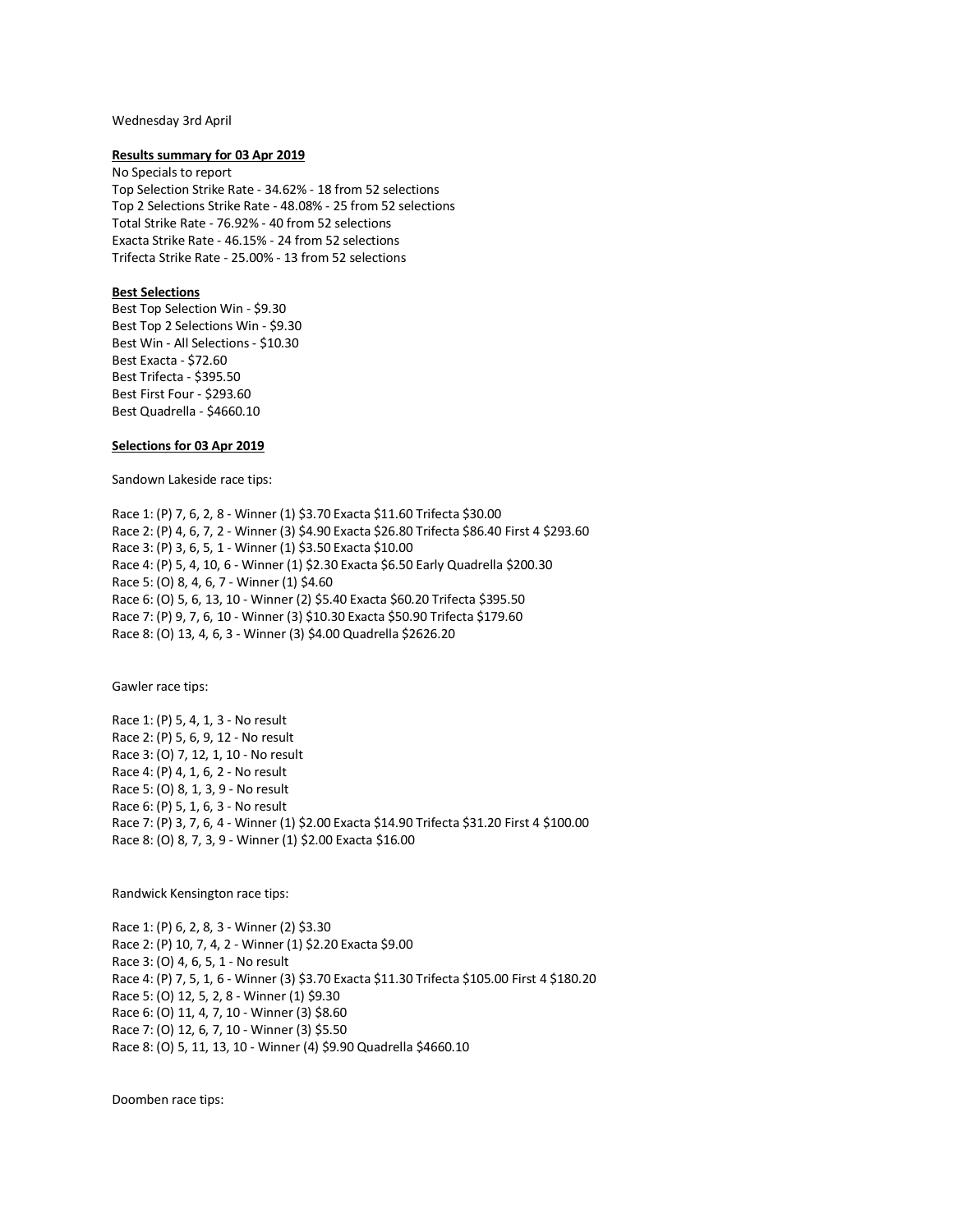Race 1: (P) 1, 4, 3, 6 - Winner (3) \$2.20 Race 2: (P) 5, 6, 1, 3 - Winner (1) \$2.20 Race 3: (P) 8, 6, 12, 7 - Winner (1) \$1.90 Exacta \$11.70 Race 4: (P) 12, 4, 6, 1 - Winner (1) \$1.20 Exacta \$7.50 Trifecta \$18.40 Early Quadrella \$18.80 Race 5: (O) 7, 3, 1, 6 - No result Race 6: (O) 5, 10, 9, 1 - Winner (2) \$4.50 Exacta \$26.30 Race 7: (P) 5, 3, 10, 6 - Winner (1) \$1.60 Exacta \$4.50 Race 8: (P) 2, 8, 5, 7 - No result

Darwin race tips:

Race 1: (P) 1, 2, 5, 4 - Winner (1) \$4.20 Exacta \$31.60 Race 2: (P) 1, 4, 5, 3 - Winner (2) \$4.90 Exacta \$72.60 Trifecta \$68.60 First 4 \$259.20 Race 3: (P) 1, 3, 4, 2 - Winner (2) \$2.10 Exacta \$18.90 Race 4: (P) 4, 2, 3, 1 - Winner (4) \$2.30 Exacta \$10.40 Trifecta \$4.60 Race 5: (P) 1, 3, 2, 4 - Winner (1) \$1.50 Exacta \$10.40 Trifecta \$20.00 First 4 \$38.00 Quadrella \$57.00

Ascot race tips:

Race 1: (P) 6, 4, 9, 1 - Winner (1) \$2.50 Race 2: (P) 8, 9, 2, 12 - Winner (1) \$1.50 Race 3: (P) 2, 6, 9, 3 - Winner (3) \$6.00 Exacta \$49.30 Trifecta \$237.80 Race 4: (O) 2, 7, 9, 1 - No result Race 5: (O) 3, 6, 8, 9 - Winner (1) \$6.50 Race 6: (P) 3, 1, 4, 8 - Winner (4) \$7.60 Race 7: (O) 4, 8, 9, 2 - Winner (4) \$4.60 Race 8: (P) 7, 9, 1, 12 - No result

Launceston race tips:

Race 1: (P) 3, 1, 4, 6 - Winner (2) \$3.50 Exacta \$41.00 Trifecta \$59.30 Race 2: (P) 1, 4, 2, 3 - No result Race 3: (P) 1, 4, 2, 6 - Winner (1) \$1.90 Race 4: (P) 9, 10, 1, 8 - Winner (3) \$4.00 Exacta \$11.70 Race 5: (P) 4, 3, 10, 7 - Winner (2) \$7.60 Exacta \$19.70 Race 6: (P) 6, 9, 7, 4 - Winner (4) \$8.00 Race 7: (P) 3, 4, 2, 8 - Winner (4) \$4.00 Exacta \$25.80 Trifecta \$80.90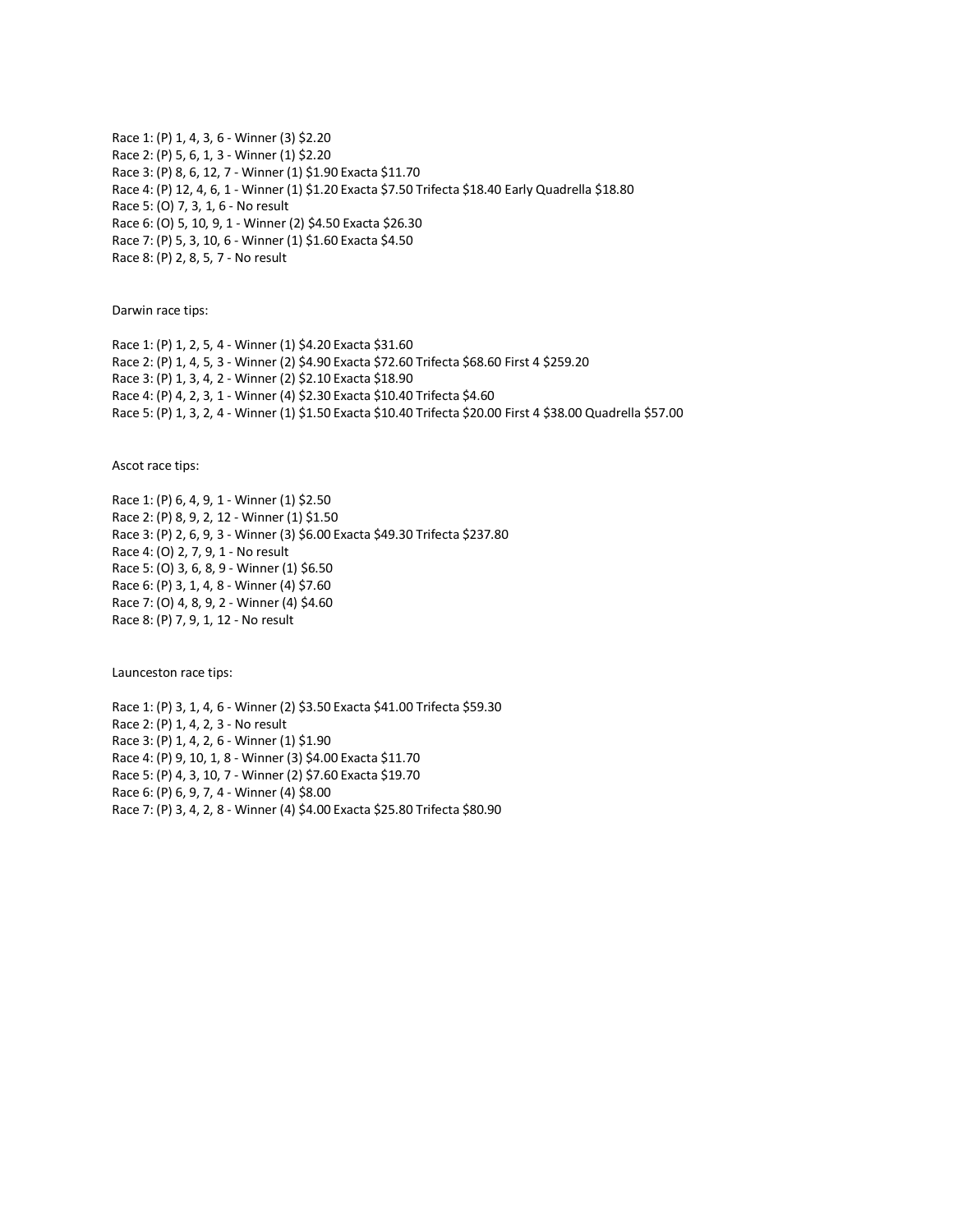Wednesday 27th March

## **Results summary for 27 Mar 2019**

Top Special (\*) Selection Strike Rate - 66.67% - 2 from 3 selections Top Selection Strike Rate - 34.43% - 21 from 61 selections Top 2 Selections Strike Rate - 47.54% - 29 from 61 selections Total Strike Rate - 72.13% - 44 from 61 selections Exacta Strike Rate - 42.62% - 26 from 61 selections Trifecta Strike Rate - 18.03% - 11 from 61 selections

# **Best Selections**

Best Top Selection Win - \$8.80 Best Top 2 Selections Win - \$10.60 Best Win - All Selections - \$15.50 Best Exacta - \$33.50 Best Trifecta - \$73.30 Best First Four - \$235.00 Best Quadrella - \$13585.80

# **Selections for 27 Mar 2019**

Seymour race tips:

Race 1: (O) 4, 15, 1, 14 - No result Race 2: (P) 6, 8, 10, 9 - Winner (1) \$2.50 Race 3: (P) 3, 2, 6, 8 - Winner (3) \$3.10 Exacta \$10.20 Race 4: (P) 9, 3, 7, 1 - Winner (3) \$3.10 Exacta \$33.50 Trifecta \$73.30 First 4 \$235.00 Race 5: (P) 2, 3, 5, 7 - Winner (4) \$7.00 Exacta \$16.00 Trifecta \$60.00 Race 6: (P) 6, 7, 5, 3 - Winner (1) \$2.30 Exacta \$11.40 Race 7: (P) 4, 5, 3, 6 - Winner (1) \$2.00 Race 8: (P) 8, 7, 10, 9 - Winner (1) \$2.60 Quadrella \$244.20

Warwick Farm race tips:

Race 1: (O) 8, 11, 13, 7 - No result Race 2: (O) 14, 4, 16, 12 - Winner (1) \$2.50 Exacta \$6.30 Race 3: (O) 3, 8, 5, 9 - No result Race 4: (O) 9, 5, 4, 2 - No result Race 5: (O) 3, 6, 2, 8 - No result Race 6: (O) 9, 12, 6, 2 - Winner (1) \$2.00 Exacta \$7.40 Race 7: (O) 3, 8, 13, 7 - Winner (1) \$4.10 Race 8: (O) 8, 12, 4, 6 - Winner (1) \$8.80 Exacta \$30.20

Strathalbyn race tips:

Race 1: (P) 3, 5, 1, 8 - Winner (1) \$3.30 Exacta \$16.50 Race 2: (P) 2, 8, 5, 7 - Winner (2) \$10.6 Race 3: (O) 1, 9, 3, 8 - Winner (1) \$2.70 Race 4: (O) 7, 8, 5, 3 - Winner (1) \$2.10 Exacta \$8.50 Race 5: (O) 10, 5, 11, 8 - No result Race 6: (O) 2, 3, 5, 4 - Winner (1) \$2.20 Race 7: (O) 8, 11, 2, 3 - Winner (2) \$10.00 Race 8: (O) 5, 12, 7, 2 - No result Race 9: (O) 5, 10, 4, 2 - No result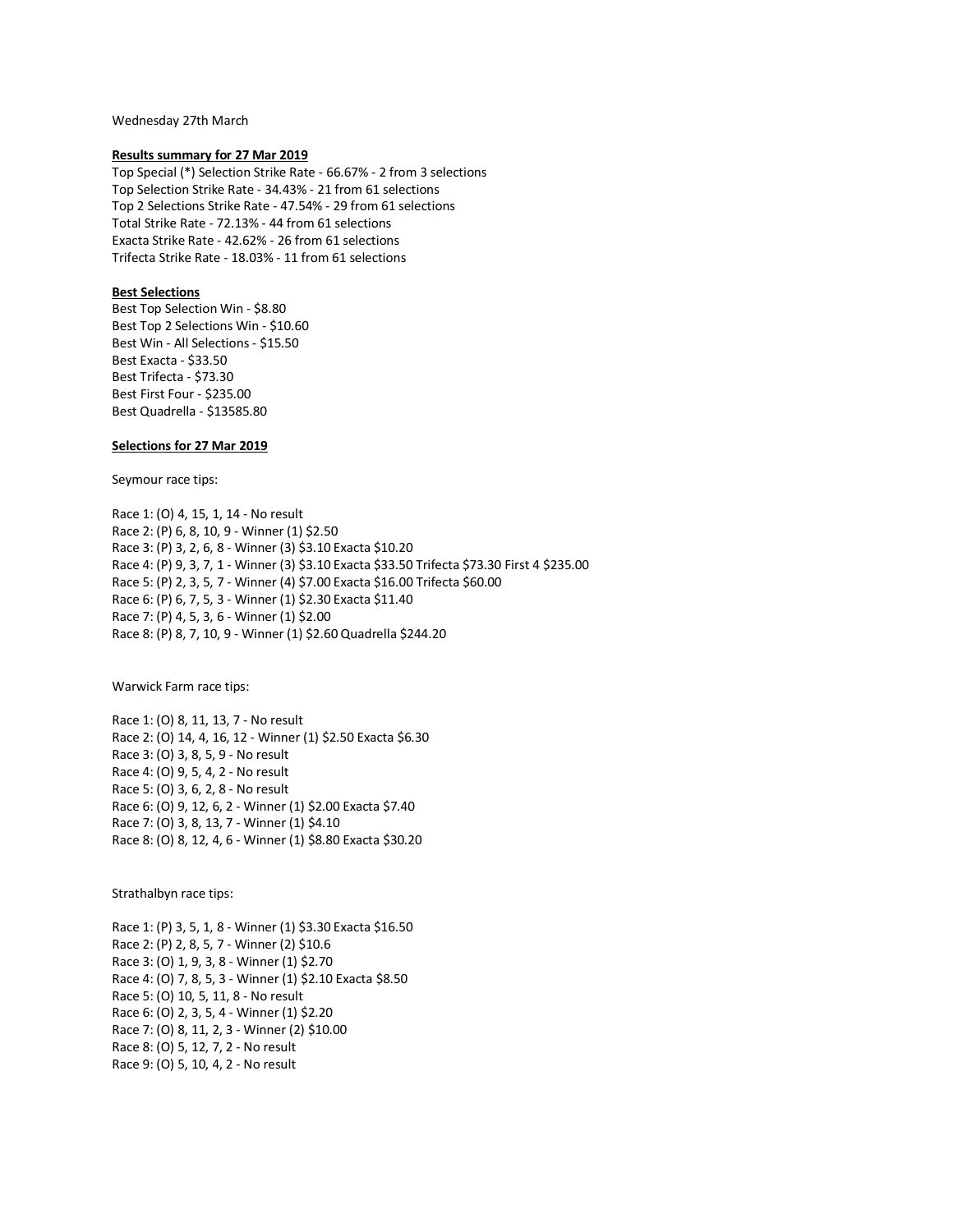Sandown Lakeside race tips:

Race 1: (P) 1, 9, 4, 5 - No result Race 2: (P) 11, 2, 7, 3 - Winner (2) \$3.70 Race 3: (P) 6, 8, 5, 7 - Winner (3) \$7.10 Race 4: (P) 10, 1, 4, 3 - Winner (1) \$1.40 Exacta \$10.60 Trifecta \$28.30 First 4 \$70.60 Race 5: (P) 8, 5, 1, 2 - No result Race 6: (O) 6, 5, 4, 12 - No result Race 7: (P) 7, 4, 11, 9 - No result Race 8: (P) 7, 1, 11, 4 - Winner (1) \$2.20 Exacta \$14.30 Trifecta \$57.60

Toowoomba race tips:

Race 1: (O) 10, 8, 1, 11 - No result Race 2: (\*) 3, 2, 8, 1 - Winner (4) \$4.50 Race 3: (P) 1, 2, 4, 3 - Winner (3) \$2.60 Exacta \$12.50 Trifecta \$28.20 First 4 \$40.40 Race 4: (O) 7, 3, 1, 2 - Winner (2) \$3.50 Exacta \$13.40 Race 5: (P) 1, 7, 4, 5 - Winner (1) \$2.00 Exacta \$5.30 Race 6: (O) 9, 2, 4, 7 - Winner (3) \$6.50 Exacta \$18.80 Race 7: (\*) 3, 10, 8, 7 - Winner (1) \$2.00 Exacta \$10.00 Race 8: (\*) 4, 3, 1, 5 - Winner (1) \$1.60 Quadrella \$59.00

Darwin race tips:

Race 1: (P) 2, 1, 3, 5 - Winner (2) \$2.90 Race 2: (P) 5, 1, 3, 4 - Winner (3) \$2.80 Exacta \$13.50 Trifecta \$18.20 First 4 \$32.40 Race 3: (P) 3, 5, 7, 4 - Winner (4) \$2.10 Exacta \$6.70 Race 4: (P) 4, 2, 3, 1 - Winner (2) \$1.70 Exacta \$3.70 Trifecta \$8.80 First 4 \$13.80 Race 5: (P) 1, 5, 7, 2 - Winner (1) \$2.00 Exacta \$8.60 Trifecta \$27.10

Ascot race tips:

Race 1: (P) 3, 2, 1, 7 - Winner (1) \$2.00 Exacta \$12.10 Trifecta \$44.70 First 4 \$88.60 Quadrella \$115.20 Race 2: (O) 13, 5, 12, 4 - No result Race 3: (P) 6, 9, 7, 1 - Winner (4) \$4.70 Exacta \$33.10 Race 4: (O) 2, 7, 8, 4 - Winner (2) \$4.30 Exacta \$7.30 Race 5: (P) 1, 2, 6, 5 - Winner (3) \$15.50 Race 6: (P) 1, 10, 4, 9 - Winner (3) \$12.00 Race 7: (P) 6, 10, 11, 1 - Winner (2) \$4.10 Quadrella \$13585.80

Launceston race tips:

Race 1: (P) 8, 3, 4, 1 - No result Race 2: (O) 2, 5, 4, 12 - No result Race 3: (O) 11, 2, 13, 3 - Winner (4) \$3.60 Exacta \$14.70 Race 4: (P) 1, 2, 6, 4 - Winner (1) \$2.50 Exacta \$20.50 Trifecta \$30.40 Race 5: (O) 10, 3, 1, 2 - No result Race 6: (P) 2, 8, 6, 4 - Winner (4) \$3.00 Race 7: (P) 2, 3, 4, 1 - Winner (3) \$3.70 Exacta \$24.50 Trifecta \$47.70 First 4 \$89.60 Race 8: (P) 9, 1, 4, 7 - Winner (1) \$3.60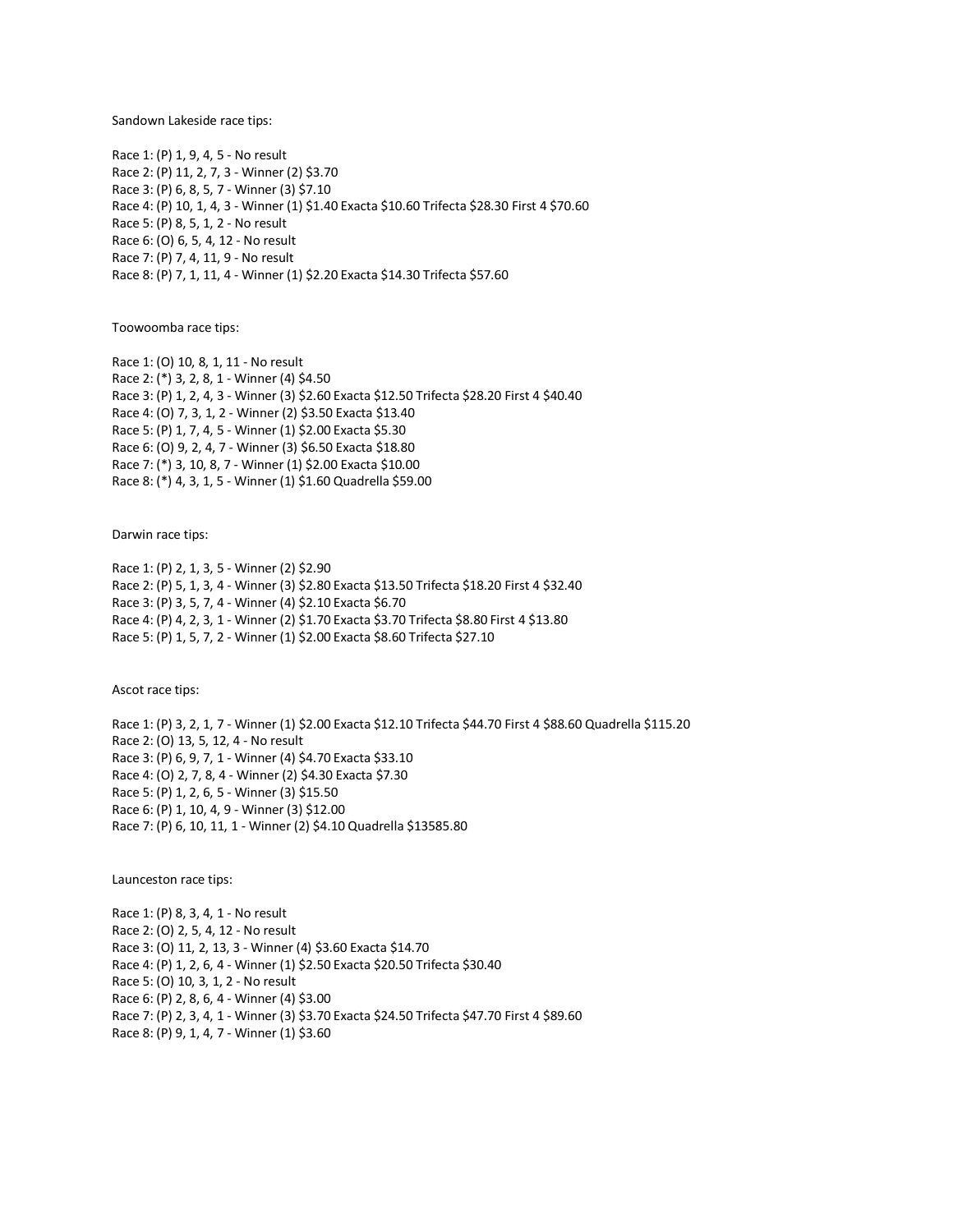### Wednesday 20th March

## **Results summary for 20 Mar 2019**

No Specials to report Top Selection Strike Rate - 37.50% - 21 from 56 selections Top 2 Selections Strike Rate - 53.57% - 30 from 56 selections Total Strike Rate - 73.21% - 41 from 56 selections Exacta Strike Rate - 41.07% - 23 from 56 selections Trifecta Strike Rate - 17.86% - 10 from 56 selections

# **Best Selections**

Best Top Selection Win - \$6.60 Best Top 2 Selections Win - \$10.60 Best Win - All Selections - \$10.60 Best Exacta - \$84.00 Best Trifecta - \$50.20 Best First Four - \$179.40 Best Quadrella - \$301.80

# **Selections for 20 Mar 2019**

Kyneton race tips:

Race 1: (P) 6, 4, 9, 7 - No result Race 2: (P) 5, 7, 4, 1 - Winner (2) \$4.90 Exacta \$8.20 Race 3: (P) 12, 10, 4, 1 - Winner (1) \$2.70 Race 4: (O) 4, 8, 10, 7 - Winner (3) \$5.40 Exacta \$25.20 Trifecta \$45.90 First 4 \$179.40 Race 5: (P) 4, 6, 8, 5 - Winner (1) \$2.50 Exacta \$22.00 Trifecta \$43.30 Race 6: (P) 4, 1, 3, 2 - Winner (2) \$2.10 Exacta \$6.30 Race 7: (O) 1, 11, 8, 9 - Winner (4) \$8.10 Quadrella \$301.80

Balaklava race tips:

Race 1: (O) 4, 8, 3, 2 - Winner (1) \$3.30 Exacta \$9.40 Race 2: (P) 2, 1, 12, 6 - No result Race 3: (P) 5, 9, 7, 2 - Winner (1) \$2.70 Exacta \$9.80 Race 4: (P) 1, 4, 2, 6 - Winner (2) \$2.50 Exacta \$5.20 Trifecta \$10.90 First 4 \$32.40 Race 5: (O) 2, 5, 10, 6 - Winner (4) \$9.00 Exacta \$47.40 Race 6: (P) 1, 7, 6, 2 - No result Race 7: (O) 1, 4, 11, 9 - Winner (3) \$10.10 Race 8: (O) 6, 10, 4, 13 - Winner (1) \$3.10 Exacta \$21.10

Hawkesbury race tips:

Race 1: (P) 6, 5, 4, 1 - No result Race 2: (P) 1, 11, 3, 4 - No result Race 3: (P) 2, 3, 11, 4 - Winner (1) \$1.90 Exacta \$5.20 Trifecta \$14.90 Race 4: (P) 6, 11, 9, 7 - No result Race 5: (P) 2, 6, 5, 4 - Winner (1) \$2.40 Exacta \$5.40 Trifecta \$20.90 First 4 \$41.80 Race 6: (P) 1, 8, 7, 10 - Winner (3) \$2.80 Exacta \$9.20 Race 7: (O) 9, 3, 1, 6 - Winner (1) \$1.70 Exacta \$5.70 Race 8: (O) 8, 2, 5, 3 - Winner (1) \$6.60 Quadrella \$71.70

Doomben race tips:

Race 1: (P) 2, 1, 4, 12 - No result Race 2: (P) 2, 3, 1, 5 - Winner (1) \$1.60 Exacta \$7.10 Trifecta \$23.10 Race 3: (P) 7, 9, 5, 6 - No result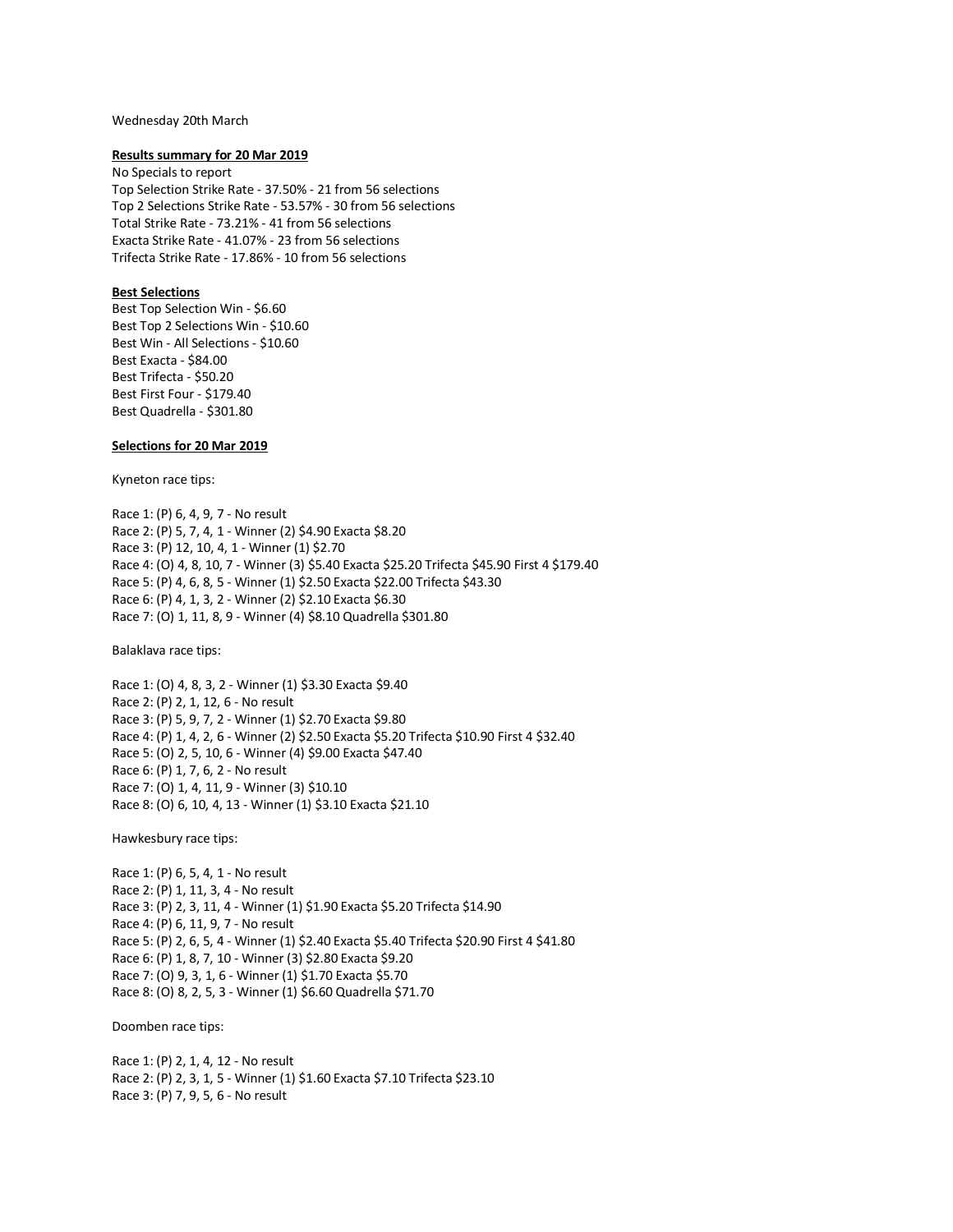Race 4: (P) 9, 6, 12, 2 - Winner (3) \$3.30 Race 5: (P) 7, 3, 1, 2 - Winner (3) \$6.30 Exacta \$16.90 Race 6: (P) 10, 5, 8, 7 - Winner (1) \$2.50 Race 7: (P) 7, 10, 1, 4 - Winner (2) \$8.90 Race 8: (P) 2, 5, 4, 1 - No result

Sandown race tips:

Race 1: (P) 4, 1, 2, 6 - Winner (2) \$5.70 Race 2: (P) 3, 8, 5, 2 - Winner (1) \$2.80 Exacta \$10.90 Trifecta \$50.20 Race 3: (P) 3, 9, 12, 4 - Winner (1) \$1.70 Race 4: (P) 2, 7, 5, 6 - Winner (1) \$2.60 Exacta \$7.90 Trifecta \$31.80 First 4 \$50.60 Early Quadrella \$177.10 Race 5: (P) 1, 7, 3, 5 - No result Race 6: (P) 4, 6, 10, 12 - Winner (2) \$2.50 Exacta \$7.60 Race 7: (O) 6, 4, 3, 9 - Winner (2) \$10.60 Exacta \$84.00 Race 8: (P) 2, 4, 1, 3 - Winner (1) \$4.60 Exacta \$44.20

Pinjarra Park race tips:

Race 1: (P) 1, 6, 4, 2 - Winner (1) \$2.70 Exacta \$5.70 Trifecta \$19.80 First 4 \$37.80 Race 2: (P) 5, 8, 2, 7 - Winner (1) \$1.80 Race 3: (P) 10, 9, 8, 7 - Winner (1) \$2.40 Race 4: (P) 5, 4, 6, 8 - Winner (2) \$2.50 Race 5: (P) 12, 10, 4, 7 - No result Race 6: (O) 11, 9, 6, 8 - Winner (4) \$4.50 Race 7: (P) 1, 2, 7, 10 - Winner (1) \$3.80 Exacta \$18.10 Race 8: (O) 3, 9, 7, 10 - Winner (2) \$8.00

Launceston race tips:

Race 1: (O) 7, 15, 12, 1 - Winner (4) \$5.50 Race 2: (O) 2, 3, 19, 1 - No result Race 3: (P) 2, 5, 7, 9 - Winner (1) \$1.20 Race 4: (P) 8, 10, 3, 12 - No result Race 5: (O) 6, 9, 5, 10 - No result Race 6: (P) 8, 3, 4, 10 - Winner (1) \$1.60 Exacta \$3.10 Trifecta \$39.90 First 4 \$108.20 Race 7: (P) 2, 5, 7, 8 - No result Race 8: (P) 6, 5, 8, 4 - Winner (4) \$5.50 Race 9: (P) 8, 2, 1, 11 - Winner (3) \$5.80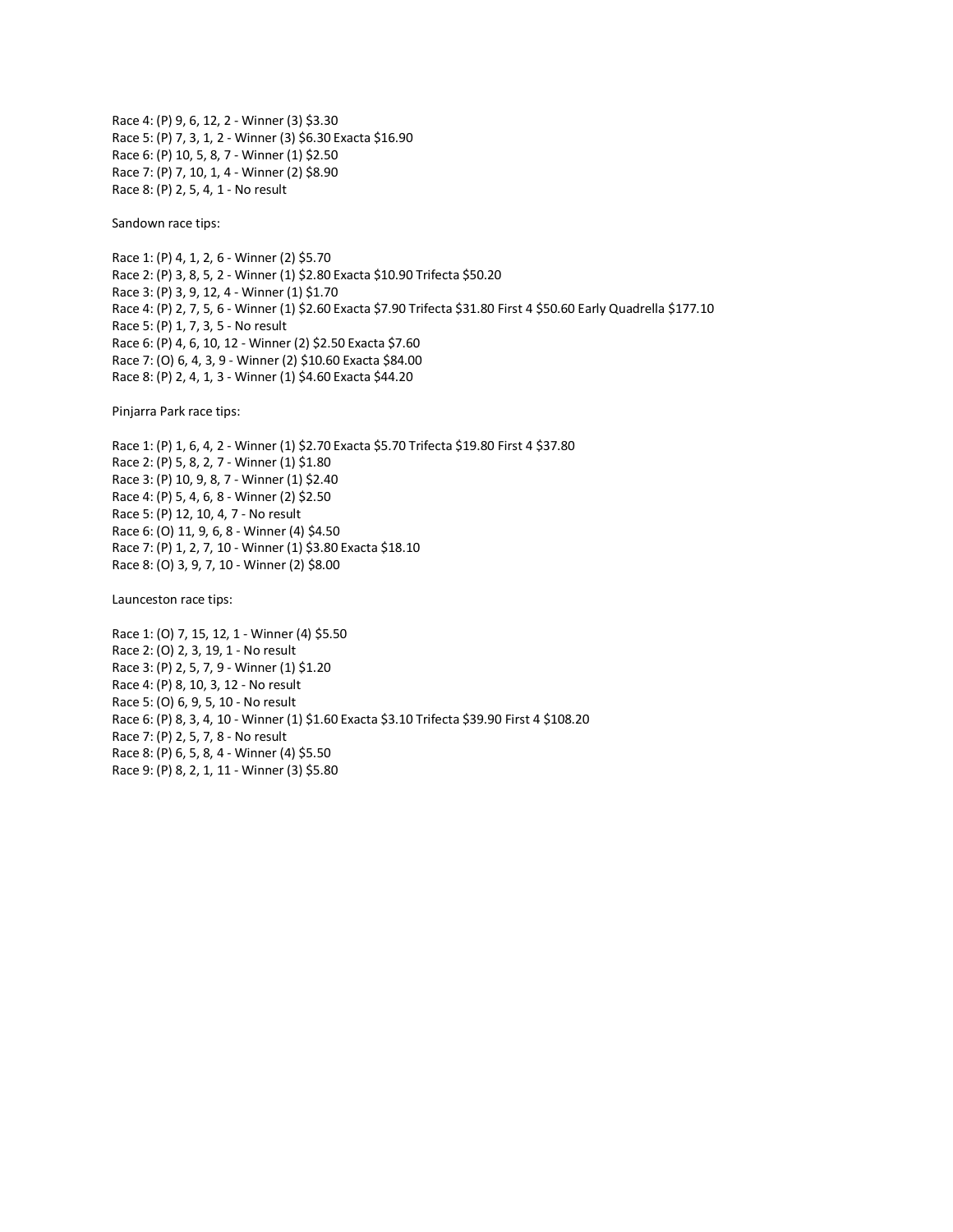Wednesday 13th March

### **Results summary for 13 Mar 2019**

Top Special (\*) Selection Strike Rate - 50.00% - 1 from 2 selections Top Selection Strike Rate - 32.50% - 13 from 40 selections Top 2 Selections Strike Rate - 57.50% - 23 from 40 selections Total Strike Rate - 80.00% - 32 from 40 selections Exacta Strike Rate - 37.50% - 15 from 40 selections Trifecta Strike Rate - 15.00% - 6 from 40 selections

# **Best Selections**

Best Top Selection Win - \$4.70 Best Top 2 Selections Win - \$6.60 Best Win - All Selections - \$8.80 Best Exacta - \$31.10 Best Trifecta - \$106.70 Best First Four - \$137.20 Best Quadrella - \$1753.80

# **Selections for 13 Mar 2019**

Naraccorte race tips:

Race 1: (P) 1, 3, 4, 2 - Winner (2) \$2.00 Exacta \$4.40 Race 2: (P) 6, 4, 3, 5 - Winner (3) \$6.60 Race 3: (P) 2, 7, 3, 6 - Winner (1) \$2.00 Exacta \$4.90 Race 4: (P) 3, 7, 9, 8 - Winner (1) \$4.70 Early Quadrella \$294.20 Race 5: (P) 2, 1, 4, 6 - No result Race 6: (P) 4, 5, 3, 1 - Winner (3) \$4.90 Exacta \$17.90 Race 7: (P) 3, 9, 7, 5 - Winner (1) \$3.00 Race 8: (P) 7, 6, 2, 5 - Winner (2) \$6.60 Exacta \$28.60

Warwick Farm race tips:

Race 1: (\*) 4, 6, 5, 3 - Winner (3) \$4.70 Exacta \$12.30 Trifecta \$26.50 Race 2: (P) 1, 7, 5, 3 - Winner (1) \$3.60 Exacta \$21.70 Trifecta \$106.70 Race 3: (P) 2, 8, 13, 4 - Winner (1) \$2.70 Exacta \$6.80 Race 4: (P) 5, 7, 3, 1 - No result Race 5: (P) 4, 2, 6, 3 - Winner (3) \$5.50 Race 6: (O) 9, 4, 1, 3 - No result Race 7: (P) 6, 2, 4, 3 - Winner (1) \$2.70 Exacta \$15.60 Race 8: (O) 16, 7, 8, 3 - Winner (1) \$3.20

Doomben race tips:

Race 1: (P) 1, 4, 8, 3 - No result Race 2: (P) 2, 5, 7, 1 - Winner (1) \$1.40 Race 3: (P) 1, 3, 2, 5 - Winner (1) \$1.70 Race 4: (P) 2, 1, 4, 3 - Winner (2) \$2.00 Exacta \$5.90 Trifecta \$15.80 First 4 \$32.60 Race 5: (P) 7, 13, 6, 10 - Winner (3) \$8.80 Exacta \$18.50 Trifecta \$44.80 Race 6: (P) 5, 4, 12, 6 - Winner (2) \$1.50 Race 7: (P) 4, 5, 1, 8 - Winner (2) \$2.50 Race 8: (P) 9, 3, 8, 2 - Winner (2) \$3.60 Quadrella \$322.10

Sandown Hillside race tips:

Race 1: (P) 9, 7, 4, 6 - Winner (2) \$2.10 Exacta \$5.90 Trifecta \$15.90 First 4 \$26.60 Race 2: (O) 3, 6, 7, 4 - No result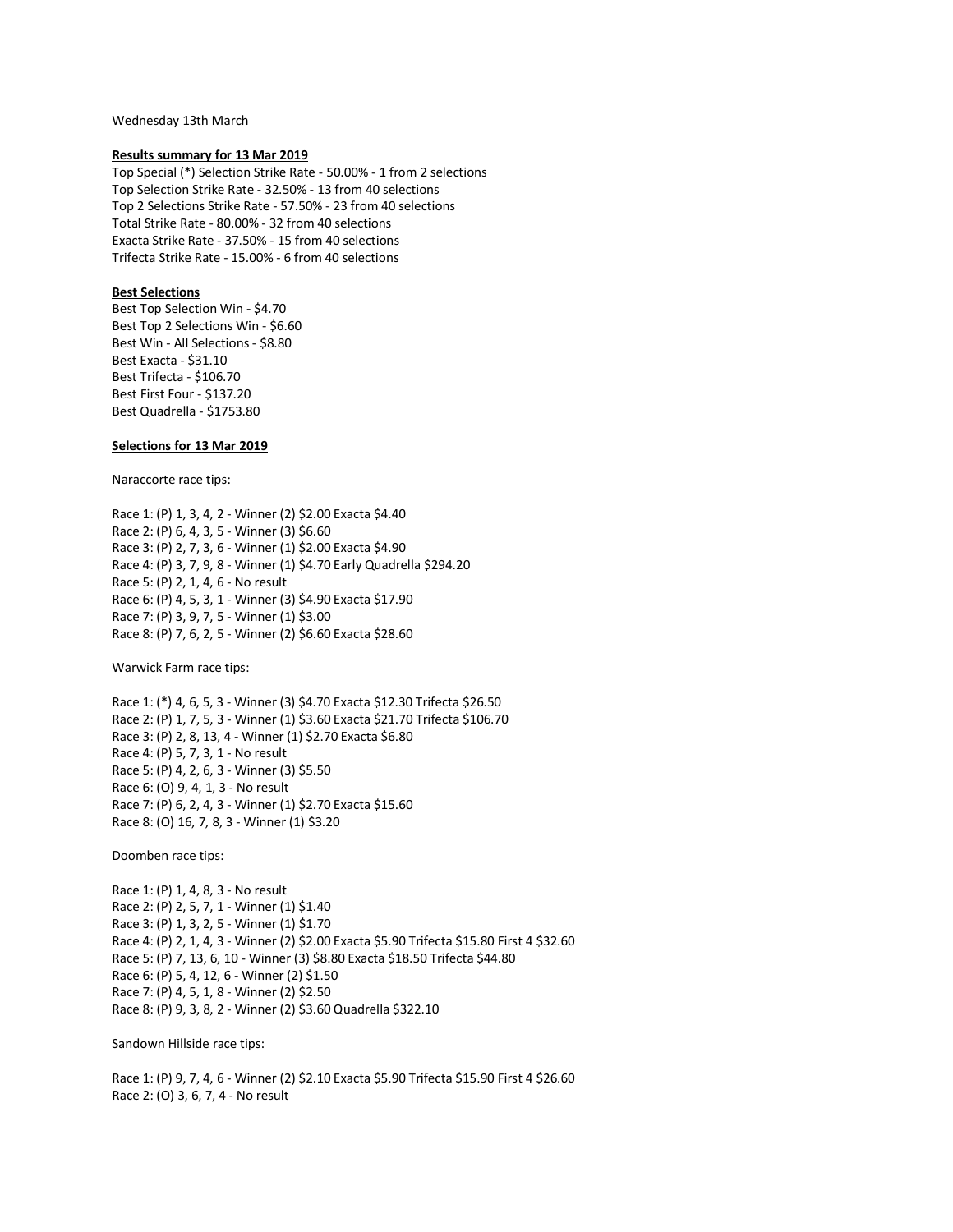Race 3: (P) 2, 7, 10, 13 - Winner (4) \$4.80 Race 4: (P) 2, 7, 6, 11 - No result Race 5: (P) 6, 5, 7, 1 - Winner (4) \$8.00 Exacta \$17.10 Race 6: (O) 4, 1, 6, 15 - Winner (1) \$3.60 Race 7: (O) 5, 6, 16, 3 - Winner (3) \$6.40 Race 8: (P) 2, 1, 8, 9 - Winner (1) \$4.10 Quadrella \$1753.80

Ascot race tips:

Race 1: (P) 1, 3, 6, 2 - Winner (2) \$3.50 Exacta \$14.90 Race 2: (P) 2, 3, 5, 1 - Winner (3) \$5.10 Exacta \$31.10 Trifecta \$80.50 First 4 \$137.20 Race 3: (P) 8, 9, 2, 1 - Winner (2) \$2.20 Race 4: (O) 6, 1, 5, 8 - No result Race 5: (P) 5, 7, 8, 1 - Winner (1) \$1.70 Exacta \$2.20 Race 6: (\*) 1, 2, 5, 7 - Winner (1) \$2.00 Race 7: (O) 4, 7, 3, 1 - No result Race 8: (O) 11, 1, 9, 10 - Winner (2) \$3.60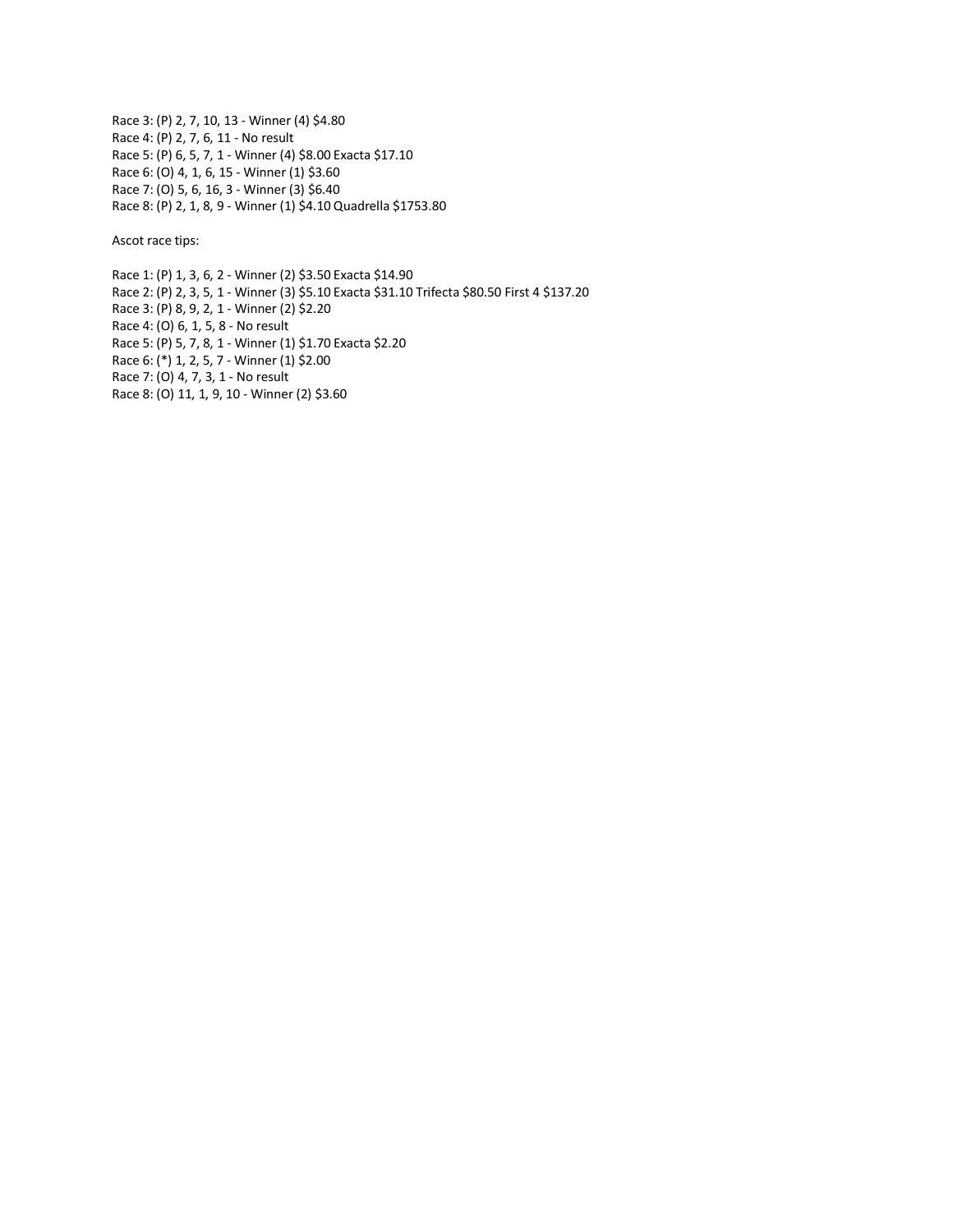Wednesday 6th March 2019

## **Results summary for 06 Mar 2019**

Top Special (\*) Selection Strike Rate - 33.33% - 1 from 3 selections Top Selection Strike Rate - 29.55% - 13 from 44 selections Top 2 Selections Strike Rate - 54.55% - 24 from 44 selections Total Strike Rate - 77.27% - 34 from 44 selections Exacta Strike Rate - 52.27% - 23 from 44 selections Trifecta Strike Rate - 27.27% - 12 from 44 selections

# **Best Selections**

Best Top Selection Win - \$2.90 Best Top 2 Selections Win - \$10.30 Best Win - All Selections - \$11.00 Best Exacta - \$64.60 Best Trifecta - \$79.30 Best First Four - \$486.60 Best Quadrella - nil

## **Selections for 06 Mar 2019**

Murray Bridge race tips:

Race 1: (\*) 1, 5, 2, 3 - Winner (4) \$2.80 Exacta \$4.70 Trifecta \$21.60 First 4 \$23.80 Race 2: (P) 7, 5, 1, 6 - Winner (4) \$3.00 Exacta \$12.00 Race 3: (O) 9, 8, 6, 4 - Winner (2) \$3.10 Exacta \$10.00 Trifecta \$48.30 Race 4: (P) 6, 9, 2, 8 - Winner (2) \$2.40 Exacta \$11.60 Trifecta \$19.30 Race 5: (P) 9, 10, 8, 5 - Winner (1) \$1.90 Exacta \$9.60 Race 6: (P) 1, 9, 7, 3 - No result Race 7: (P) 7, 12, 3, 11 - Winner (2) \$3.50 Race 8: (O) 1, 5, 14, 3 - No result

Randwick Kensington race tips:

Race 1: (P) 4, 5, 2, 1 - Winner (1) \$1.90 Exacta \$6.00 Race 2: (O) 6, 2, 12, 4 - No result Race 3: (P) 1, 2, 5, 4 - Winner (1) \$2.60 Exacta \$16.90 Trifecta \$26.40 First 4 \$64.80 Race 4: (P) 8, 4, 1, 6 - Winner (1) \$1.70 Race 5: (\*) 5, 7, 8, 9 - Winner (1) \$1.20 Race 6: (P) 5, 8, 4, 3 - Winner (1) \$2.50 Race 7: (P) 6, 5, 8, 3 - Winner (1) \$2.90 Exacta \$6.40 Race 8: (O) 4, 2, 10, 5 - No result

Doomben race tips:

Race 1: (P) 1, 6, 5, 2 - Winner (3) \$3.60 Exacta \$8.90 Trifecta \$34.40 First 4 \$83.60 Race 2: (P) 6, 3, 8, 2 - Winner (4) \$3.00 Exacta \$7.40 Trifecta \$63.00 Race 3: (P) 2, 3, 4, 8 - No result Race 4: (P) 6, 5, 3, 1 - Winner (1) \$1.70 Exacta \$8.60 Trifecta \$25.60 First 4 \$31.20 Race 5: (P) 6, 5, 7, 1 - Winner (2) \$2.60 Exacta \$8.80 Race 6: (O) 1, 3, 9, 8 - No result Race 7: (P) 4, 7, 6, 1 - Winner (1) \$2.80 Exacta \$11.50 Race 8: (O) 1, 2, 3, 10 - Winner (2) \$4.00 Exacta \$13.30

Bendigo race tips: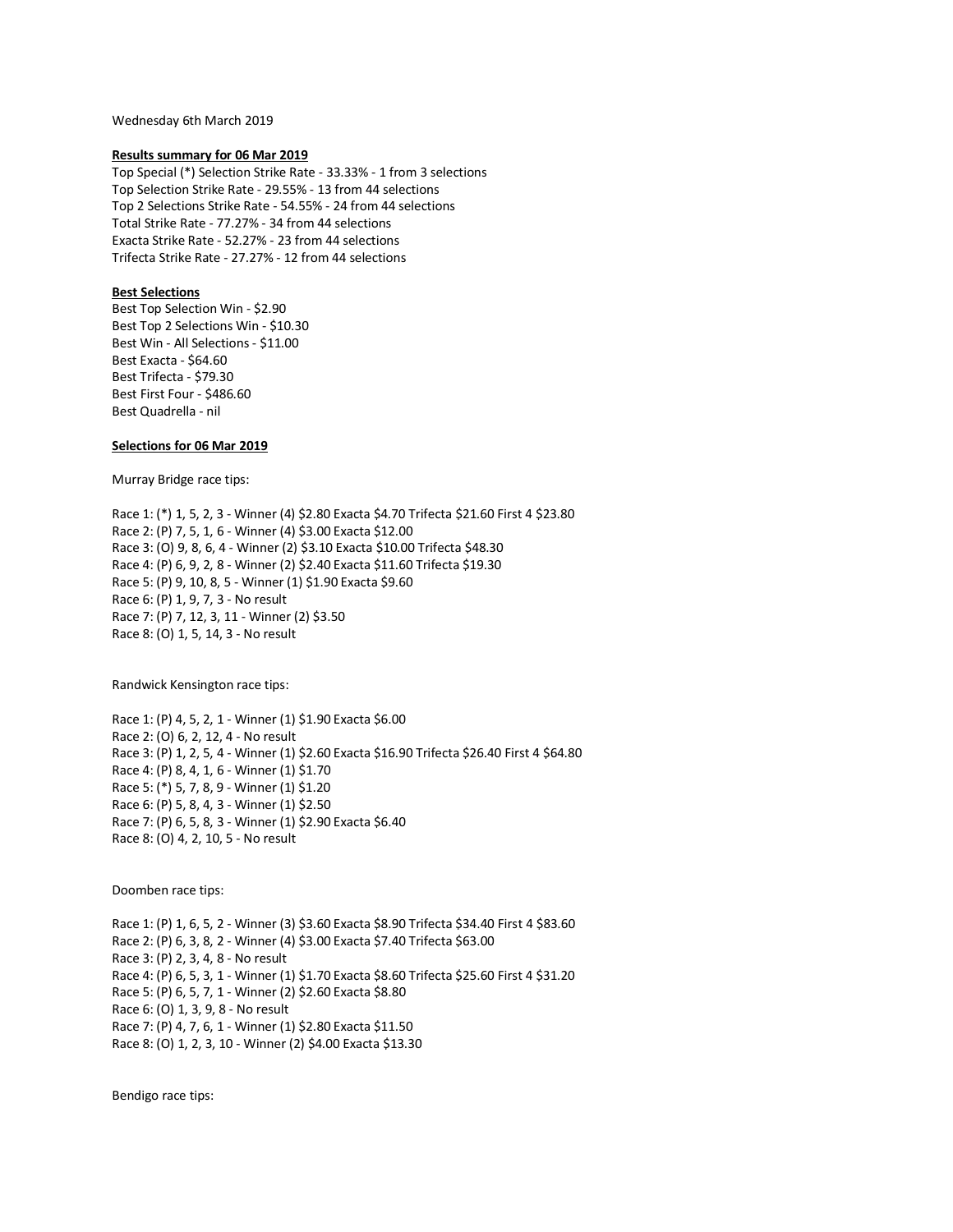Race 1: (P) 4, 5, 7, 6 - Winner (2) \$3.80 Race 2: (P) 7, 11, 3, 2 - No result Race 3: (P) 3, 5, 7, 6 - Winner (1) \$2.00 Race 4: (P) 8, 5, 10, 4 - Winner (2) \$10.30 Exacta \$40.60 Race 5: (P) 3, 6, 8, 4 - Winner (2) \$2.50 Exacta \$5.20 Race 6: (P) 3, 17, 13, 12 - No result Race 7: (P) 9, 11, 5, 6 - Winner (1) \$1.30

Bunbury race tips:

Race 1: (P) 7, 1, 4, 3 - Winner (2) \$7.00 Race 2: (P) 4, 3, 2, 5 - Winner (4) \$7.30 Exacta \$64.60 Trifecta \$61.20 First 4 \$103.00 Race 3: (P) 1, 6, 5, 3 - Winner (2) \$3.20 Exacta \$34.60 Trifecta \$79.30 First 4 \$486.60 Race 4: (P) 5, 7, 8, 3 - Winner (1) \$2.40 Exacta \$6.90 Trifecta \$28.20 First 4 \$54.00 Race 5: (P) 4, 6, 1, 3 - Winner (3) \$3.00 Race 6: (\*) 1, 7, 6, 5 - No result Race 7: (O) 7, 4, 3, 6 - Winner (3) \$3.90 Race 8: (P) 9, 5, 7, 2 - Winner (4) \$5.10 Race 9: (P) 10, 1, 8, 5 - Winner (1) \$2.10 Exacta \$11.50

Darwin race tips:

Race 1: (P) 1, 3, 2, 7 - Winner (3) \$4.60 Exacta \$17.20 Trifecta \$47.40 Race 2: (P) 4, 2, 1, 5 - Winner (2) \$3.90 Exacta \$13.60 Race 3: (P) 5, 3, 2, 4 - Winner (3) \$11.00 Exacta \$47.40 Trifecta \$77.60 Race 4: (P) 1, 2, 4, 5 - No result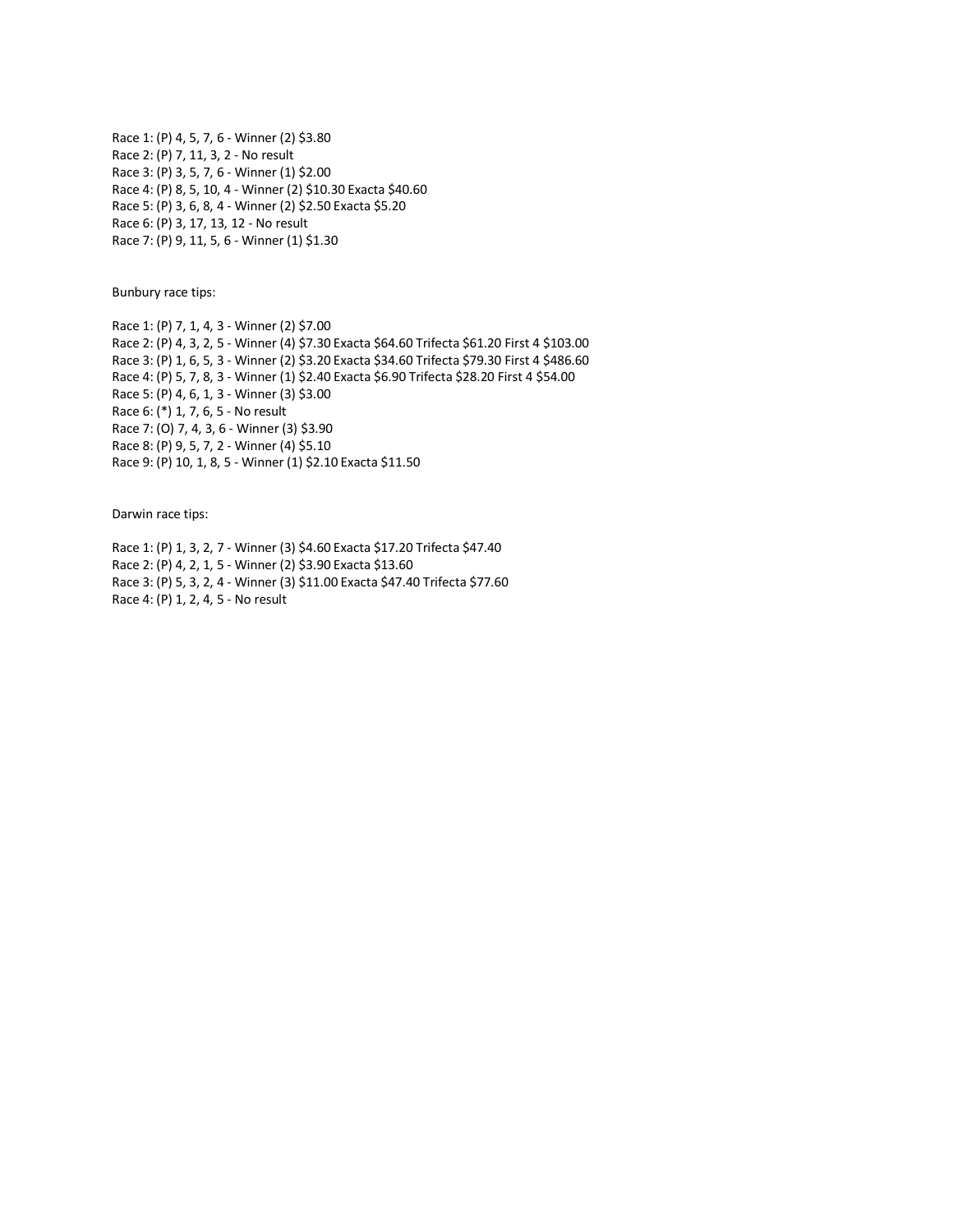Wednesday 27th February 2019

# **20-Feb-2019**

## **Results summary for 27 Feb 2019**

Top Special (\*) Selection Strike Rate - 0.00% - 0 from 3 selections Top Selection Strike Rate - 26.32% - 15 from 57 selections Top 2 Selections Strike Rate - 43.86% - 25 from 57 selections Total Strike Rate - 68.42% - 39 from 57 selections Exacta Strike Rate - 38.60% - 22 from 57 selections Trifecta Strike Rate - 12.28% - 7 from 57 selections

## **Best Selections**

Best Top Selection Win - \$6.80 Best Top 2 Selections Win - \$17.10 Best Win - All Selections - \$17.10 Best Exacta - \$86.00 Best Trifecta - \$135.80 Best First Four - \$399.60 Best Quadrella - nil

## **Selections for 27 Feb 2019**

Terang race tips:

Race 1: (P) 8, 7, 3, 4 - Winner (4) \$5.40 Exacta \$25.50 Race 2: (O) 8, 4, 1, 7 - No result Race 3: (P) 1, 7, 8, 5 - No result Race 4: (P) 1, 9, 10, 7 - Winner (1) \$6.80 Race 5: (P) 3, 2, 5, 1 - Winner (3) \$3.60 Race 6: (P) 10, 8, 4, 1 - Winner (2) \$4.60 Exacta \$12.40 Race 7: (O) 6, 4, 12, 11 - No result Race 8: (O) 3, 4, 6, 7 - Winner (2) \$17.10 Exacta \$86.00

Launceston race tips:

Race 1: (O) 5, 13, 2, 7 - No result Race 2: (O) 8, 7, 2, 11 - No result Race 3: (O) 11, 3, 10, 8 - No result Race 4: (O) 5, 9, 8, 1 - Winner (1) \$4.60 Race 5: (O) 8, 2, 3, 12 - Winner (3) \$9.00 Exacta \$47.80 Race 6: (P) 1, 2, 3, 5 - Winner (1) \$1.20 Exacta \$9.60 Trifecta \$58.30 First 4 \$73.60 Race 7: (O) 5, 3, 2, 7 - No result Race 8: (P) 3, 2, 5, 4 - Winner (1) \$3.70 Race 9: (P) 1, 6, 5, 3 - Winner (4) \$5.40 Race 10: (O) 7, 2, 5, 12 - Winner (4) \$7.50

Rosehill race tips:

Race 1: (O) 4, 6, 14, 1 - No result Race 2: (O) 7, 9, 10, 6 - Winner (3) \$5.30 Exacta \$42.80 Race 3: (O) 4, 9, 6, 7 - No result Race 4: (O) 6, 1, 8, 5 - No result Race 5: (O) 1, 11, 4, 10 - No result Race 6: (O) 7, 2, 10, 3 - Winner (3) \$0.00 Race 7: (\*) 12, 9, 3, 5 - Winner (2) \$6.60 Exacta \$65.70 Trifecta \$135.80 First 4 \$399.60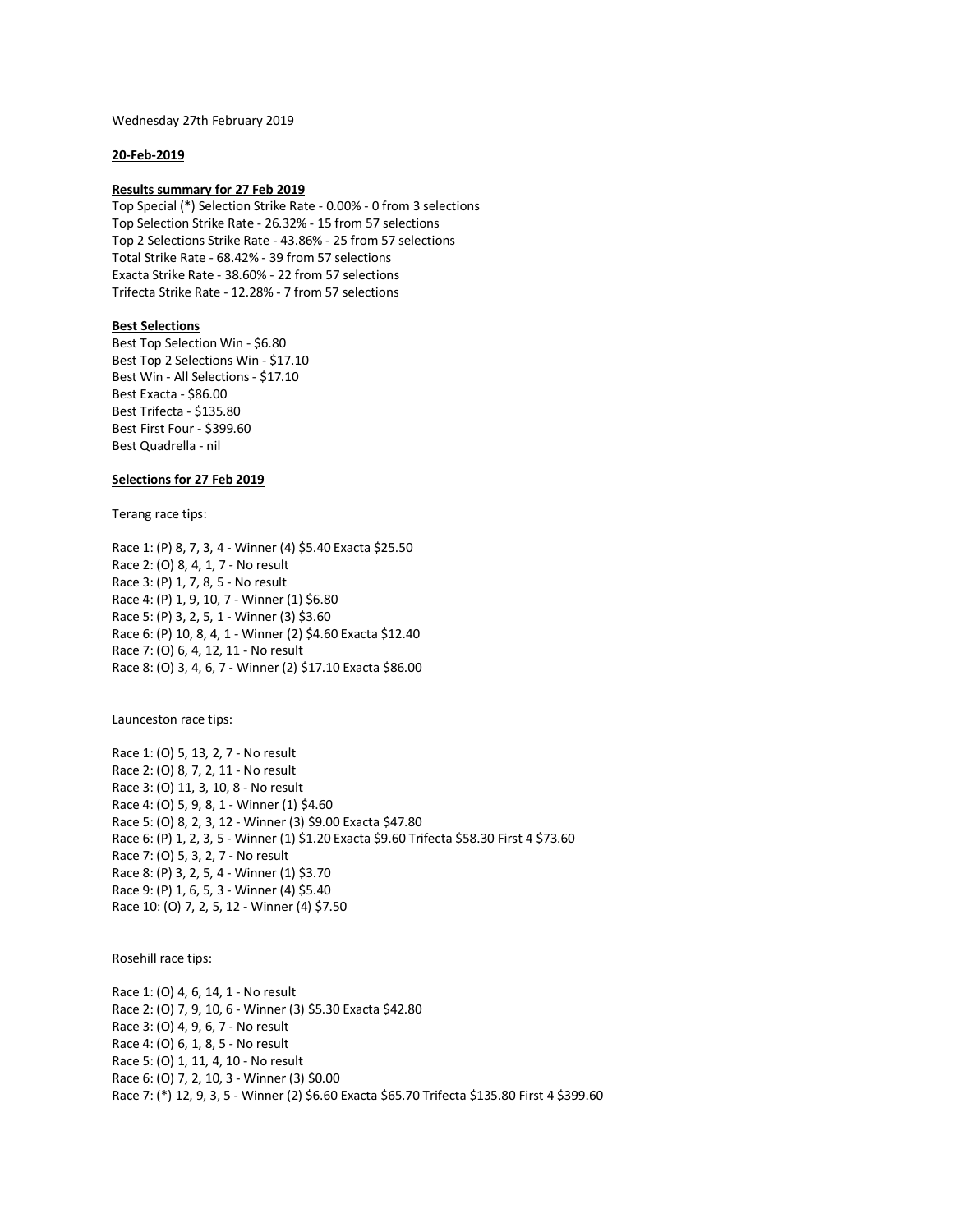Race 8: (O) 12, 11, 4, 5 - Winner (3) \$7.90

Doomben race tips:

Race 1: (\*) 3, 4, 2, 1 - Winner (2) \$5.10 Exacta \$4.90 Trifecta \$27.70 Race 2: (\*) 11, 7, 3, 1 - No result Race 3: (P) 5, 10, 4, 7 - Winner (1) \$1.90 Exacta \$4.60 Race 4: (O) 10, 4, 1, 6 - Winner (1) \$3.10 Exacta \$19.30 Race 5: (O) 1, 7, 8, 2 - Winner (2) \$5.30 Exacta \$17.60 Trifecta \$45.80 Race 6: (P) 3, 9, 1, 2 - Winner (1) \$6.40 Exacta \$37.50 Race 7: (P) 4, 9, 1, 10 - Winner (2) \$2.80 Exacta \$4.80 Race 8: (P) 1, 6, 4, 8 - No result

Sandown Hillside race tips:

Race 1: (P) 3, 6, 2, 1 - Winner (1) \$4.20 Race 2: (O) 10, 4, 5, 9 - Winner (3) \$3.70 Race 3: (P) 7, 2, 9, 5 - Winner (1) \$2.10 Exacta \$5.00 Race 4: (P) 3, 9, 6, 7 - Winner (3) \$5.00 Exacta \$13.70 Late Scratching - #3 Race 5: (O) 7, 8, 1, 10 - Winner (2) \$2.30 Exacta \$3.40 Race 6: (O) 4, 9, 12, 8 - No result Race 7: (O) 4, 7, 2, 3 - Winner (4) \$8.60 Exacta \$56.70 Race 8: (O) 10, 18, 17, 13 - No result

Gawler race tips:

Race 1: (P) 5, 6, 1, 4 - Winner (1) \$2.80 Race 2: (P) 5, 3, 7, 1 - Winner (1) \$1.40 Exacta \$4.70 Trifecta \$21.00 Race 3: (P) 3, 1, 7, 5 - Winner (1) \$4.30 Race 4: (O) 2, 5, 7, 6 - No result Race 5: (P) 1, 4, 3, 6 - Winner (1) \$1.60 Race 6: (P) 5, 3, 4, 1 - Winner (2) \$4.00 Race 7: (P) 3, 1, 11, 8 - Winner (3) \$10.40

Ascot race tips:

Race 1: (O) 9, 12, 5, 11 - Winner (3) \$7.00 Race 2: (P) 2, 3, 8, 1 - No result Race 3: (P) 8, 1, 3, 4 - Winner (2) \$2.60 Exacta \$5.10 Race 4: (O) 6, 8, 5, 3 - Winner (1) \$5.10 Race 5: (P) 1, 3, 10, 4 - Winner (3) \$15.50 Exacta \$80.90 Race 6: (P) 1, 2, 8, 7 - Winner (1) \$2.00 Exacta \$7.80 Trifecta \$23.00 Race 7: (O) 8, 12, 7, 6 - Winner (2) \$3.50 Race 8: (O) 8, 9, 3, 4 - No result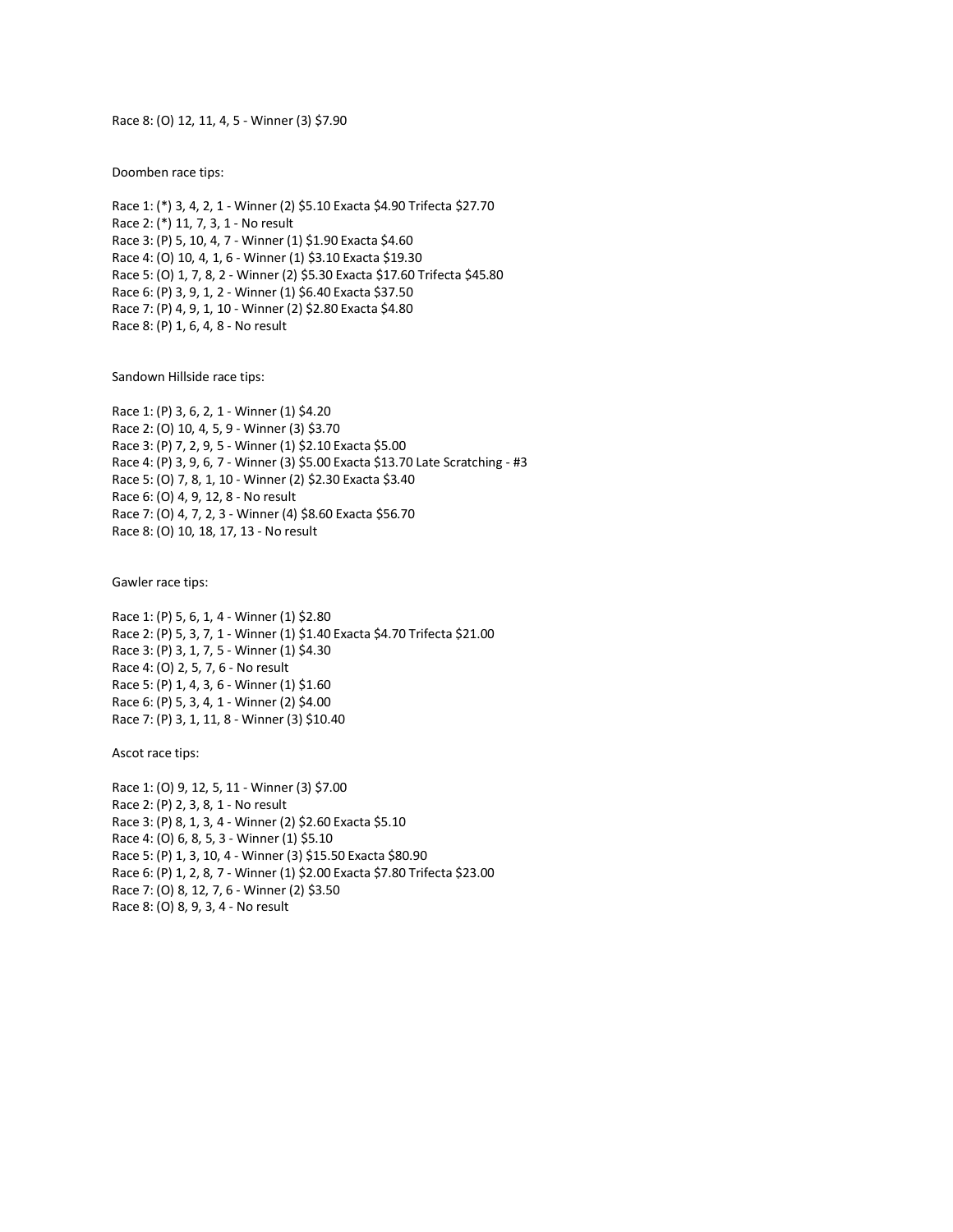Wednesday 20th February 2019

# **20-Feb-2019**

# **Results summary for 20 Feb 2019**

Top Special (\*) Selection Strike Rate - 0.00% - 0 from 1 selections Top Selection Strike Rate - 22.22% - 10 from 45 selections Top 2 Selections Strike Rate - 48.89% - 22 from 45 selections Total Strike Rate - 71.11% - 32 from 45 selections Exacta Strike Rate - 44.44% - 20 from 45 selections Trifecta Strike Rate - 22.22% - 10 from 45 selections

## **Best Selections**

Best Top Selection Win - \$5.00 Best Top 2 Selections Win - \$14.40 Best Win - All Selections - \$14.40 Best Exacta - \$83.60 Best Trifecta - \$298.90 Best First Four - \$251.60 Best Quadrella - \$628.90

## **Selections for 20 Feb 2019**

Stawell race tips:

Race 1: (P) 7, 2, 6, 4 - Winner (2) \$3.30 Exacta \$7.70 Race 2: (P) 4, 6, 8, 3 - No result Race 3: (O) 1, 4, 6, 7 - Winner (2) \$14.40 Exacta \$83.60 Trifecta \$298.90 Race 4: (P) 7, 3, 4, 2 - Winner (3) \$5.40 Exacta \$22.20 Trifecta \$79.30 Race 5: (O) 2, 5, 1, 4 - No result Race 6: (P) 3, 1, 2, 6 - No result Race 7: (O) 1, 4, 11, 9 - No result Race 8: (O) 5, 2, 6, 7 - Winner (2) \$3.40 Exacta \$29.50

Randwick Kensington race tips:

Race 1: (P) 1, 2, 8, 9 - Winner (4) \$4.80 Race 2: (P) 9, 2, 5, 1 - Winner (2) \$2.30 Exacta \$4.80 Trifecta \$17.30 Race 3: (P) 2, 4, 3, 1 - Winner (3) \$5.40 Race 4: (O) 9, 6, 2, 5 - No result Race 5: (P) 6, 1, 3, 8 - No result Race 6: (O) 3, 6, 9, 2 - No result Race 7: (P) 4, 6, 8, 7 - No result

Gold Coast race tips:

Race 1: (P) 6, 4, 9, 1 - Winner (3) \$3.20 Race 2: (P) 3, 5, 4, 6 - Winner (3) \$9.10 Exacta \$16.80 Race 3: (P) 3, 7, 6, 8 - Winner (2) \$2.70 Exacta \$27.00 Race 4: (P) 3, 1, 9, 5 - Winner (1) \$3.60 Early Quadrella \$469.10 Race 5: (P) 6, 4, 5, 7 - No result Race 6: (O) 6, 3, 7, 9 - Winner (2) \$2.80 Exacta \$29.70 Trifecta \$40.40 First 4 \$251.60 Race 7: (O) 2, 3, 1, 7 - Winner (3) \$4.70 Exacta \$5.70 Race 8: (O) 2, 9, 7, 3 - Winner (2) \$14.20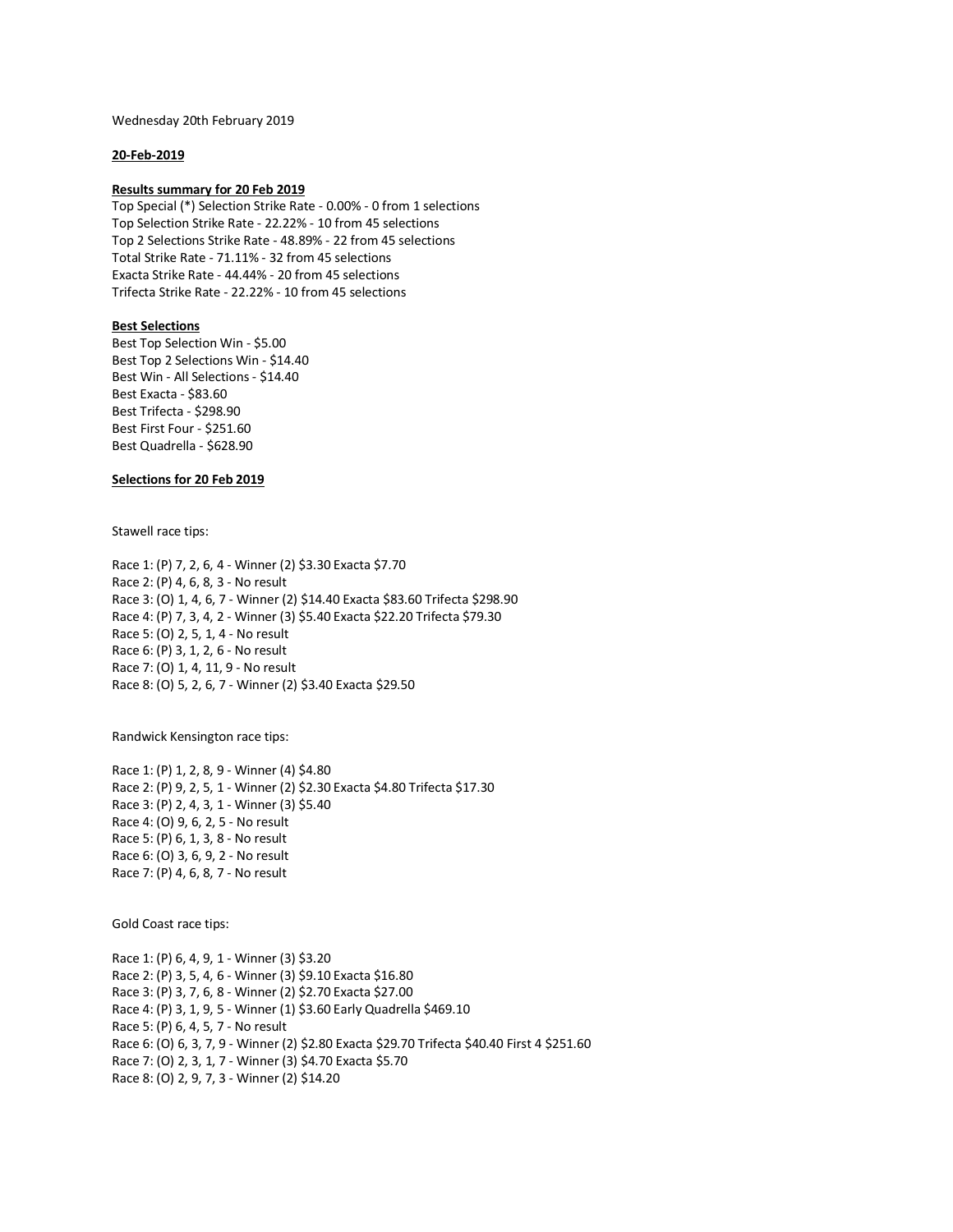Strathalbyn race tips:

Race 1: (P) 3, 4, 2, 1 - Winner (4) \$9.20 Exacta \$19.60 Race 2: (P) 5, 3, 7, 8 - Winner (3) \$3.10 Exacta \$5.80 Trifecta \$10.50 First 4 \$30.20 Race 3: (P) 3, 6, 1, 8 - Winner (2) \$2.60 Exacta \$7.00 Trifecta \$68.60 First 4 \$113.40 Race 4: (O) 8, 10, 13, 11 - Winner (1) \$5.00 Exacta \$24.60 Early Quadrella \$551.20 Race 5: (O) 7, 6, 5, 4 - Winner (2) \$3.70 Race 6: (O) 1, 4, 3, 5 - Winner (1) \$3.00 Race 7: (O) 2, 3, 7, 9 - Winner (2) \$5.00 Quadrella \$628.90

Sandown race tips:

Race 1: (P) 5, 3, 4, 2 - Winner (1) \$2.90 Exacta \$8.90 Trifecta \$33.60 Race 2: (P) 9, 5, 2, 6 - Winner (1) \$2.20 Exacta \$5.70 Trifecta \$22.60 Race 3: (P) 7, 6, 8, 4 - Winner (4) \$6.80 Exacta \$21.40 Trifecta \$104.00 First 4 \$133.20 Race 4: (O) 1, 2, 10, 8 - Winner (1) \$2.10 Race 5: (P) 3, 12, 2, 4 - Winner (1) \$2.70 Exacta \$12.30 Race 6: (O) 6, 3, 1, 4 - Winner (1) \$3.60 Race 7: (\*) 11, 4, 10, 2 - Winner (3) \$12.10 Exacta \$25.00 Trifecta \$102.30 Race 8: (O) 5, 10, 1, 8 - No result

Ascot race tips:

Race 1: (O) 1, 10, 6, 9 - Winner (2) \$7.70 Race 2: (P) 4, 5, 6, 10 - Winner (2) \$4.50 Exacta \$9.20 Race 3: (P) 1, 6, 5, 3 - No result Race 4: (P) 6, 4, 1, 3 - Winner (1) \$3.30 Exacta \$10.90 Race 5: (O) 8, 3, 4, 5 - No result Race 6: (P) 2, 3, 12, 6 - Winner (1) \$2.60 Race 7: (O) 6, 8, 7, 2 - No result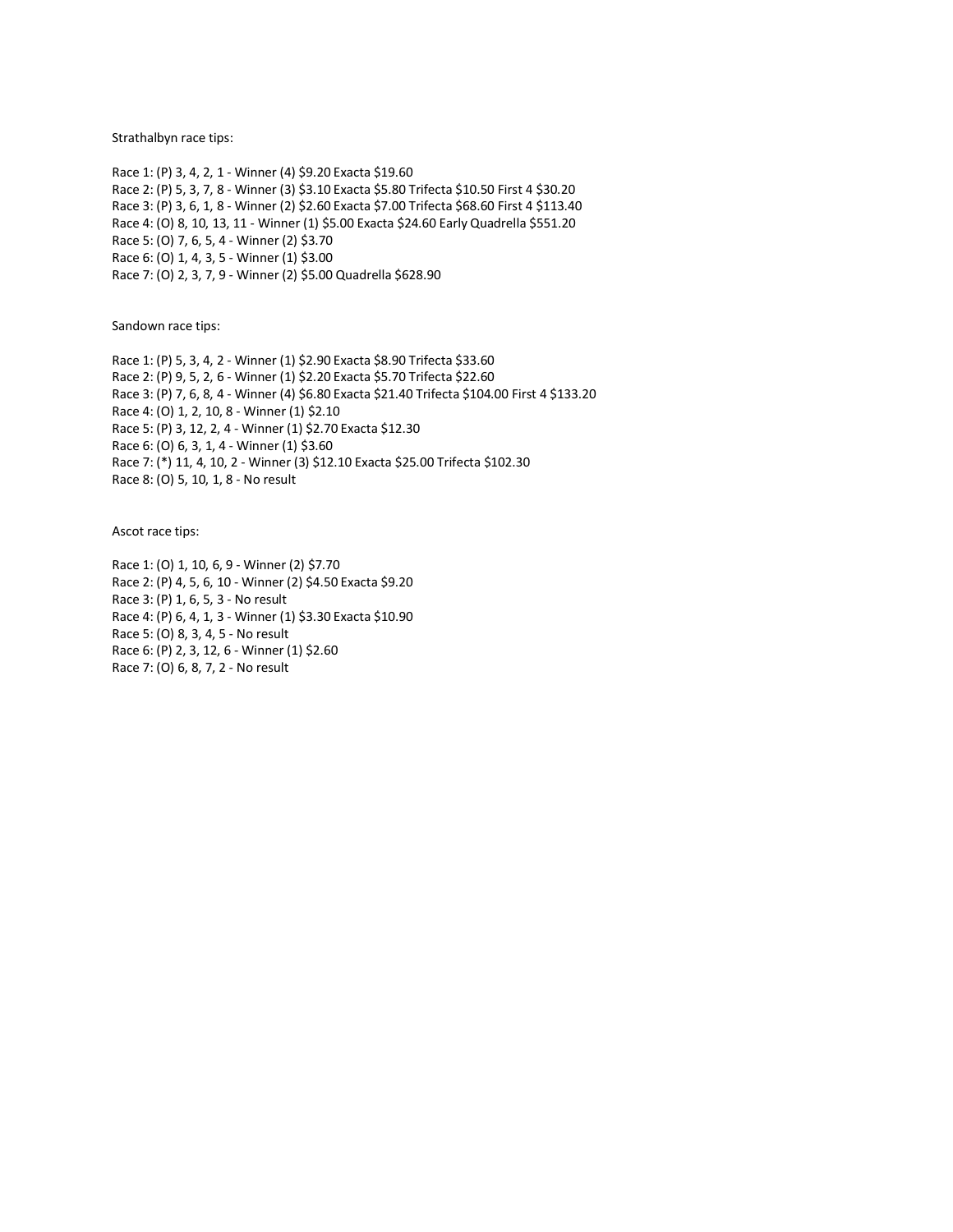Wednesday 13th February 2019

## **Results summary for 13 Feb 2019**

Top Special (\*) Selection Strike Rate - 57.14% - 4 from 7 selections Top Selection Strike Rate - 30.51% - 18 from 59 selections Top 2 Selections Strike Rate - 49.15% - 29 from 59 selections Total Strike Rate - 72.88% - 43 from 59 selections Exacta Strike Rate - 49.15% - 29 from 59 selections Trifecta Strike Rate - 25.42% - 15 from 59 selections

# **Best Selections**

Best Top Selection Win - \$5.00 Best Top 2 Selections Win - \$5.90 Best Win - All Selections - \$10.70 Best Exacta - \$99.20 Best Trifecta - \$210.00 Best First Four - nil Best Quadrella - nil

# **Selections for 13 Feb 2019**

Stony Creek Race Tips:

Race 1: (P) 3, 7, 5, 1 - No result Race 2: (O) 7, 8, 9, 2 - Winner (2) \$3.80 Exacta \$13.10 Trifecta \$37.30 Race 3: (P) 10, 9, 1, 7 - Winner (3) \$1.60 Exacta \$3.90 Race 4: (O) 3, 4, 2, 1 - No result Race 5: (P) 6, 4, 2, 8 - Winner (1) \$3.00 Race 6: (P) 8, 6, 3, 5 - Winner (3) \$9.00 Exacta \$99.20 Trifecta \$199.80 Race 7: (P) 5, 3, 4, 11 - Winner (1) \$2.50 Race 8: (O) 5, 2, 7, 10 - Winner (3) \$10.70 Exacta \$25.40 Trifecta \$63.70

Warwick Farm Race Tips:

Race 1: (P) 2, 4, 5, 6 - No result Race 2: (O) 7, 14, 4, 11 - Winner (3) \$5.60 Exacta \$19.70 Race 3: (P) 5, 4, 3, 8 - No result Race 4: (P) 7, 3, 1, 5 - Winner (1) \$3.50 Exacta \$11.00 Trifecta \$35.60 Race 5: (O) 3, 12, 9, 7 - No result Race 6: (P) 5, 3, 6, 9 - Winner (2) \$2.20 Exacta \$7.70 Race 7: (P) 4, 11, 5, 6 - No result

Doomben Race Tips:

Race 1: (P) 1, 2, 7, 5 - Winner (3) \$3.90 Race 2: (P) 4, 8, 11, 5 - Winner (1) \$1.80 Exacta \$5.30 Trifecta \$32.40 Race 3: (P) 8, 7, 5, 4 - No result Race 4: (P) 1, 5, 3, 4 - Winner (3) \$8.90 Exacta \$75.20 Race 5: (\*) 5, 3, 2, 9 - No result Race 6: (P) 6, 3, 2, 5 - Winner (4) \$5.90 Exacta \$11.40 Trifecta \$84.20 Race 7: (P) 5, 4, 6, 7 - Winner (4) \$6.30 Exacta \$28.40 Race 8: (O) 11, 2, 1, 6 - Winner (3) \$2.50

Murray Bridge Race Tips: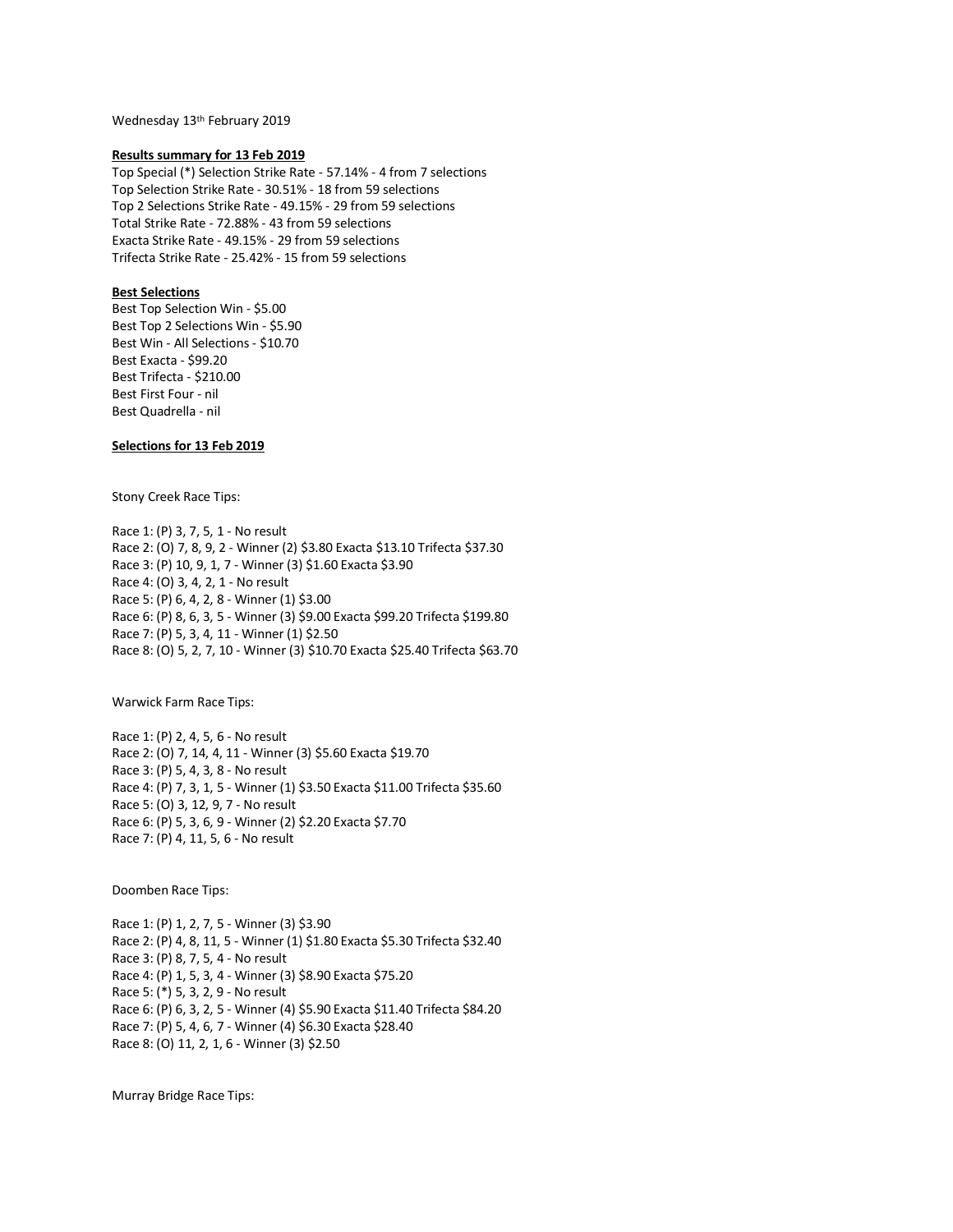Race 1: (P) 6, 7, 5, 3 - Winner (2) \$4.10 Exacta \$10.50 Race 2: (P) 1, 8, 2, 7 - Winner (1) \$1.50 Exacta \$5.20 Trifecta \$22.80 Race 3: (O) 8, 3, 1, 10 - No result Race 4: (P) 5, 1, 4, 7 - Winner (1) \$2.50 Exacta \$5.30 Race 5: (P) 5, 2, 1, 7 - No result Race 6: (P) 2, 1, 5, 6 - Winner (3) \$2.10 Exacta \$5.00 Trifecta \$25.60 Race 7: (O) 3, 6, 7, 4 - Winner (4) \$4.40

Sandown Hillside Race Tips:

Race 1: (O) 5, 8, 1, 4 - Winner (2) \$3.70 Race 2: (P) 6, 5, 7, 10 - No result Race 3: (\*) 1, 2, 4, 6 - Winner (1) \$1.70 Race 4: (O) 1, 5, 11, 8 - Winner (2) \$4.30 Exacta \$13.50 Trifecta \$120.60 Race 5: (O) 11, 7, 2, 15 - Winner (1) \$2.90 Race 6: (O) 12, 11, 7, 3 - Winner (1) \$3.70 Race 7: (O) 5, 4, 7, 3 - Winner (1) \$2.00 Exacta \$4.40 Race 8: (P) 6, 8, 11, 4 - Winner (2) \$4.10 Exacta \$8.50

Darwin Race Tips:

Race 1: (P) 7, 2, 6, 3 - Winner (2) \$3.20 Exacta \$61.20 Trifecta \$69.40 Race 2: (P) 4, 2, 1, 5 - No result Race 3: (O) 7, 5, 8, 6 - Winner (1) \$5.00 Race 4: (O) 2, 5, 7, 6 - Winner (3) \$8.60 Race 5: (P) 6, 2, 7, 5 - Winner (2) \$5.10 Exacta \$57.60 Trifecta \$210.00

Ascot Race Tips:

Race 1: (\*) 7, 4, 8, 1 - Winner (1) \$1.60 Exacta \$4.40 Trifecta \$23.60 Race 2: (P) 7, 6, 2, 3 - No result Race 3: (O) 8, 4, 7, 1 - Winner (1) \$2.50 Exacta \$18.20 Trifecta \$185.60 Race 4: (\*) 1, 2, 11, 4 - Winner (2) \$5.90 Exacta \$9.00 Trifecta \$55.00 Race 5: (O) 6, 5, 4, 3 - Winner (2) \$2.60 Exacta \$10.00 Race 6: (O) 2, 7, 4, 8 - Winner (1) \$2.20 Exacta \$7.40 Race 7: (P) 10, 6, 3, 2 - No result Race 8: (O) 9, 3, 7, 1 - No result

Launceston Race Tips:

Race 1: (\*) 8, 7, 3, 2 - Winner (4) \$7.60 Race 2: (P) 10, 11, 5, 3 - Winner (2) \$2.10 Exacta \$44.30 Race 3: (O) 5, 3, 8, 10 - Winner (1) \$4.20 Exacta \$14.40 Race 4: (P) 9, 2, 7, 10 - No result Race 5: (P) 4, 7, 9, 5 - Winner (1) \$1.70 Exacta \$3.20 Race 6: (\*) 2, 5, 7, 3 - Winner (1) \$1.70 Race 7: (P) 2, 8, 6, 1 - Winner (4) \$6.10 Exacta \$64.00 Trifecta \$186.40 Race 8: (\*) 1, 4, 3, 2 - Winner (1) \$1.90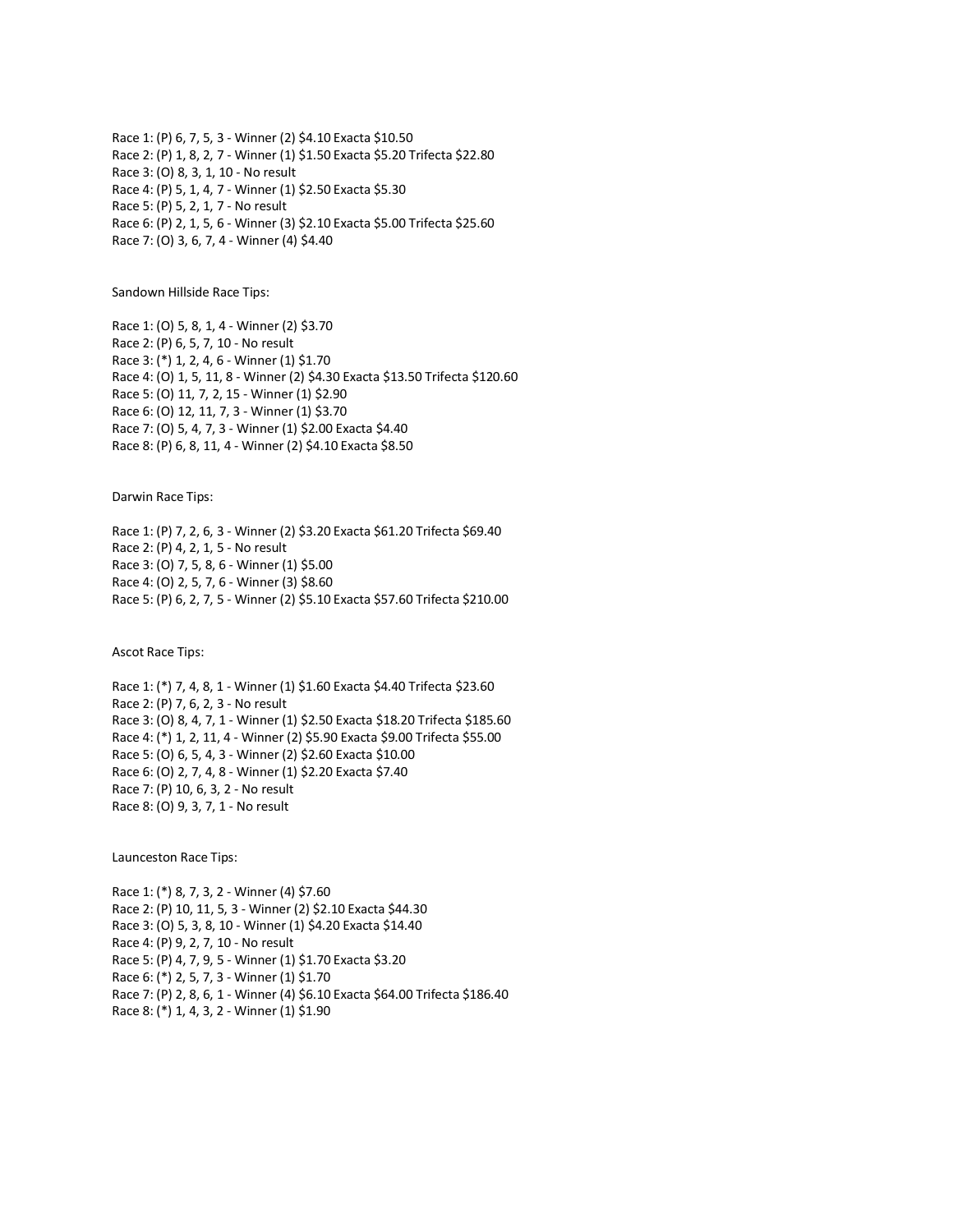Wednesday 6th February 2019

#### **Results summary for 06 Feb 2019**

Top Special (\*) Selection Strike Rate - 0.00% - 0 from 2 selections Top Selection Strike Rate - 17.78% - 8 from 45 selections Top 2 Selections Strike Rate - 48.89% - 22 from 45 selections Total Strike Rate - 71.11% - 32 from 45 selections Exacta Strike Rate - 44.44% - 20 from 45 selections Trifecta Strike Rate - 35.56% - 16 from 45 selections

# **Best Selections**

Best Top Selection Win - \$4.00 Best Top 2 Selections Win - \$10.50 Best Win - All Selections - \$12.60 Best Exacta - \$94.50 Best Trifecta - \$359.30 Best First Four - \$866.20 Best Quadrella - nil

# **Selections for 06 Feb 2019**

Ararat Race Tips:

Race 1: (P) 6, 5, 1, 4 - Winner (2) \$5.50 Exacta \$12.10 Trifecta \$21.80 Race 2: (P) 7, 11, 13, 8 - Winner (4) \$2.60 Exacta \$20.20 Trifecta \$60.70 Race 3: (P) 2, 3, 7, 12 - No result Race 4: (P) 10, 4, 3, 2 - No result Race 5: (P) 5, 2, 4, 8 - Winner (4) \$6.60 Exacta \$43.10 Trifecta \$78.50 Race 6: (P) 3, 2, 9, 7 - No result Race 7: (O) , , , - Abandoned Race 8: (P),,, - Abandoned

Randwick Kensington Race Tips:

Race 1: (O) 9, 2, 11, 5 - Winner (4) \$9.20 Race 2: (O) 1, 5, 10, 9 - Winner (2) \$5.00 Exacta \$94.50 Trifecta \$291.90 Race 3: (P) 2, 7, 5, 4 - Winner (2) \$8.50 Exacta \$13.80 Trifecta \$68.60 First 4 \$344.60 Race 4: (P) 4, 3, 5, 6 - Winner (2) \$4.00 Race 5: (O) 10, 8, 6, 11 - No result Race 6: (P) 8, 6, 19, 3 - No result Race 7: (O) 9, 6, 15, 14 - Winner (1) \$2.90 Exacta \$14.80

Ipswich Race Tips:

Race 1: (P) 5, 3, 4, 6 - Winner (1) \$1.80 Exacta \$2.90 Trifecta \$5.50 First 4 \$15.00 Race 2: (\*) 1, 5, 2, 4 - Winner (3) \$3.00 Exacta \$8.10 Race 3: (P) 7, 4, 3, 2 - Winner (2) \$6.20 Exacta \$14.30 Trifecta \$44.10 First 4 \$67.40 Race 4: (\*) 4, 2, 3, 5 - Winner (2) \$7.70 Race 5: (P) 12, 10, 6, 7 - Winner (4) \$12.60 Exacta \$51.70 Trifecta \$85.70 Race 6: (P) 2, 1, 6, 4 - No result Race 7: (P) 3, 4, 7, 8 - Winner (2) \$4.20 Exacta \$7.00 Trifecta \$24.40 Race 8: (P) 8, 3, 4, 7 - Winner (2) \$2.50

Morphettville Parks Race Tips: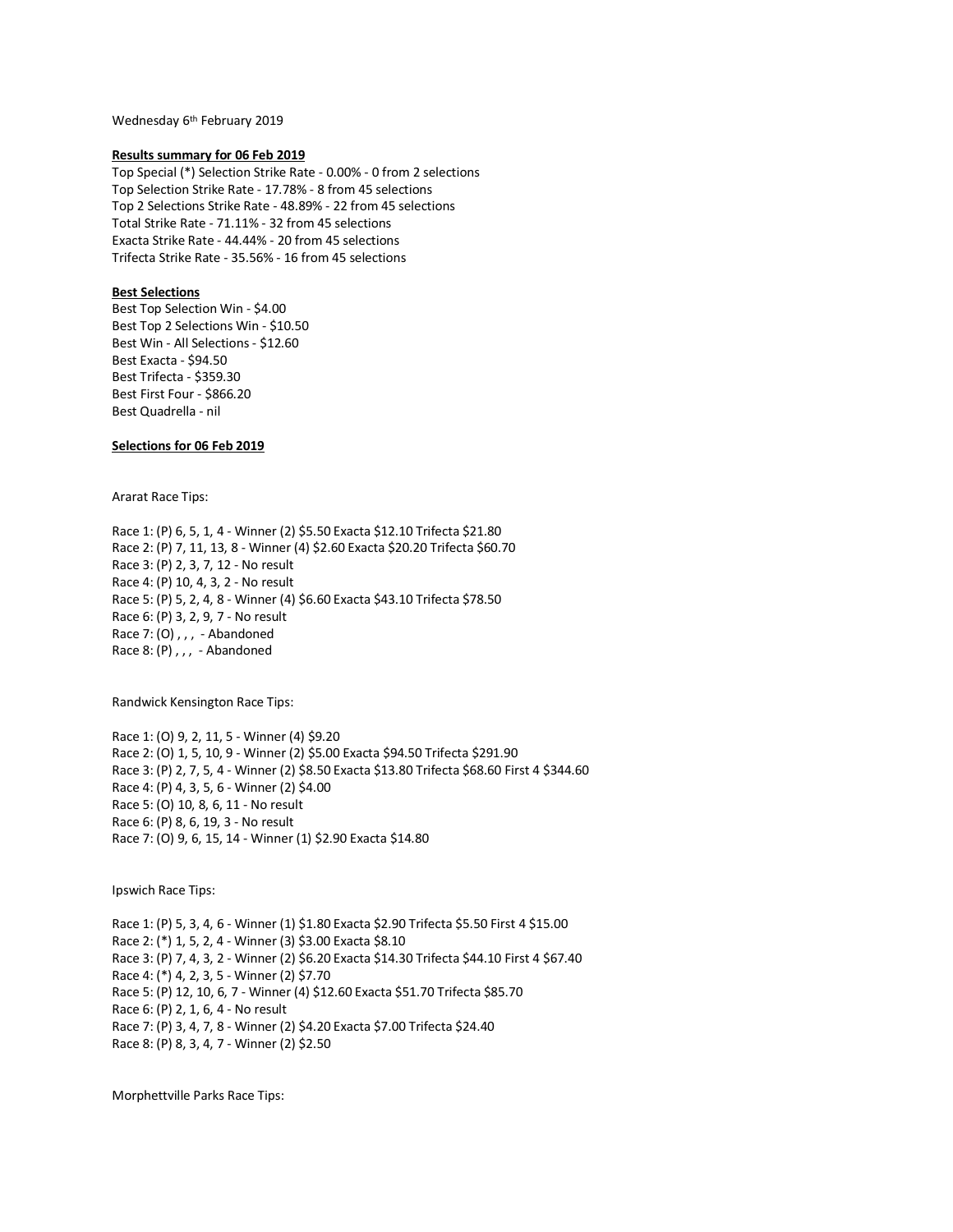Race 1: (P) 5, 6, 2, 1 - Winner (1) \$1.50 Race 2: (P) 6, 9, 1, 3 - Winner (1) \$1.40 Exacta \$20.60 Trifecta \$58.60 Race 3: (P) 3, 2, 8, 9 - Winner (2) \$2.00 Race 4: (P) 8, 10, 6, 12 - Winner (2) \$3.90 Race 5: (P) 1, 4, 5, 2 - Winner (4) \$3.60 Exacta \$12.80 Trifecta \$33.30 First 4 \$110.60 Race 6: (O) 1, 6, 9, 2 - Winner (2) \$3.50 Race 7: (O) 5, 1, 6, 2 - No result

Sandown Lakeside Race Tips:

Race 1: (P) 2, 1, 5, 6 - Winner (1) \$3.70 Exacta \$9.20 Trifecta \$27.40 Race 2: (O) 7, 3, 10, 4 - Winner (3) \$6.20 Race 3: (O) 9, 2, 3, 10 - Winner (4) \$10.90 Exacta \$47.90 Trifecta \$205.90 First 4 \$866.20 Race 4: (P) 5, 3, 4, 2 - No result Race 5: (P) 6, 9, 5, 8 - Winner (4) \$3.60 Exacta \$13.30 Trifecta \$57.20 Race 6: (O) 6, 1, 2, 12 - No result Race 7: (P) 4, 15, 3, 11 - Winner (3) \$4.40 Exacta \$18.60 Race 8: (P) 8, 13, 11, 6 - Winner (1) \$2.60 Exacta \$5.50 Trifecta \$20.40 First 4 \$141.60

Ascot Race Tips:

Race 1: (O) 6, 13, 5, 10 - Winner (1) \$4.00 Exacta \$12.50 Race 2: (P) 2, 6, 4, 7 - Winner (1) \$2.00 Race 3: (O) 6, 8, 2, 3 - Winner (2) \$10.50 Race 4: (P) 2, 9, 1, 8 - No result Race 5: (P) 9, 12, 8, 6 - No result Race 6: (O) 3, 10, 13, 5 - Winner (2) \$4.10 Exacta \$48.80 Trifecta \$359.30 Race 7: (P) 4, 12, 3, 7 - Winner (2) \$8.60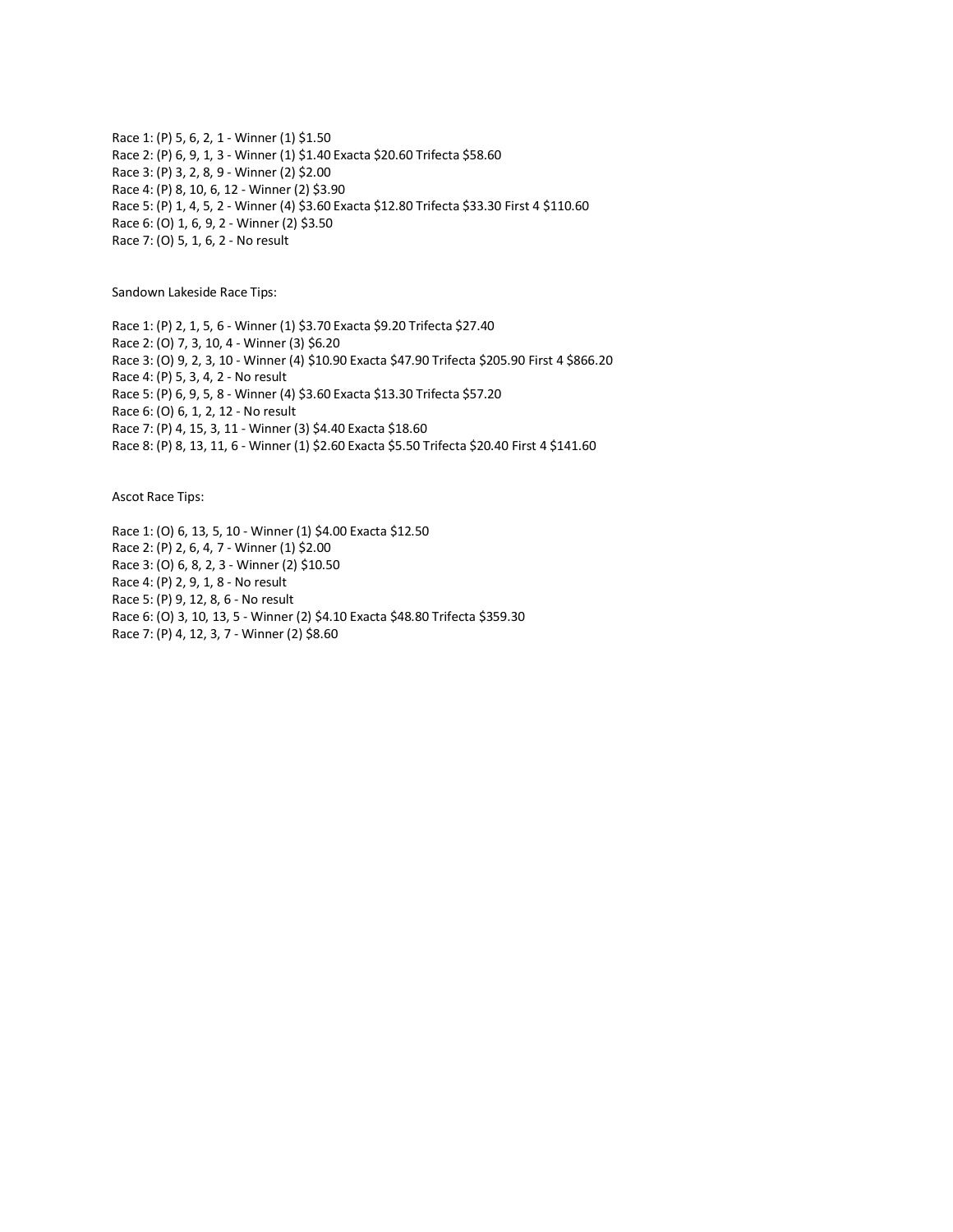Wednesday 30th January 2019

#### **Results summary for 30 Jan 2019**

Top Special (\*) Selection Strike Rate - 25.00% - 1 from 4 selections Top Selection Strike Rate - 19.57% - 9 from 46 selections Top 2 Selections Strike Rate - 36.96% - 17 from 46 selections Total Strike Rate - 58.70% - 27 from 46 selections Exacta Strike Rate - 47.83% - 22 from 46 selections Trifecta Strike Rate - 30.43% - 14 from 46 selections

### **Best Selections**

Best Top Selection Win - \$7.80 Best Top 2 Selections Win - \$12.10 Best Win - All Selections - \$14.40 Best Exacta - \$61.30 Best Trifecta - \$109.70 Best First Four - \$192.80 Best Quadrella - \$553.30

**Selections for 30 Jan 2019**

Gosford Race Tips:

Race 1: (\*) 1, 3, 4, 2 - Winner (1) \$1.40 Exacta \$3.80 Trifecta \$9.70 First 4 \$10.60 Race 2: (P) 5, 1, 6, 7 - Winner (2) \$3.00 Exacta \$44.60 Trifecta \$109.70 First 4 \$127.00 Race 3: (P) 5, 6, 2, 1 - Winner (1) \$1.60 Exacta \$3.40 Trifecta \$9.10 Race 4: (P) 7, 5, 4, 2 - Winner (2) \$6.60 Race 5: (P) 2, 6, 8, 5 - Winner (1) \$2.80 Exacta \$11.30 Trifecta \$35.20 First 4 \$90.80 Race 6: (P) 11, 10, 4, 1 - Winner (4) \$4.40 Exacta \$40.50 Trifecta \$86.60 Race 7: (O) 11, 8, 5, 1 - Winner (3) \$5.50 Exacta \$8.10 Quadrella \$553.30

Ipswich Race Tips:

Race 1: (\*) 2, 3, 8, 5 - No result Race 2: (P) 6, 3, 4, 2 - Winner (4) \$5.00 Exacta \$9.10 Trifecta \$30.70 Race 3: (P) 4, 5, 6, 3 - Winner (3) \$12.20 Exacta \$61.30 Race 4: (P) 3, 5, 4, 2 - Winner (2) \$12.10 Exacta \$53.60 Race 5: (P) 6, 2, 8, 1 - Winner (1) \$3.00 Exacta \$8.10 Trifecta \$43.70 Race 6: (P) 1, 4, 3, 10 - Winner (2) \$2.40 Race 7: (P) 2, 7, 9, 1 - Winner (4) \$2.40 Exacta \$5.20 Race 8: (P) 4, 7, 6, 9 - Winner (1) \$1.20 Exacta \$2.50 Trifecta \$14.30 Quadrella \$39.50

Gawler Race Tips:

Race 1: (\*) 4, 6, 7, 5 - No result Race 2: (P) 5, 3, 2, 4 - Winner (3) \$1.80 Exacta \$4.20 Trifecta \$20.60 Race 3: (P) 1, 4, 3, 5 - Winner (2) \$4.70 Exacta \$14.90 Trifecta \$32.20 First 4 \$192.80 Race 4: (P) 7, 8, 6, 5 - Winner (2) \$1.70 Exacta \$27.30 Race 5: (P) 1, 6, 3, 5 - Winner (2) \$4.30 Exacta \$8.50 Trifecta \$49.00 Race 6: (P) 6, 2, 5, 1 - Winner (3) \$3.90 Exacta \$8.60 Trifecta \$71.20 Race 7: (P) 6, 3, 1, 5 - Winner (2) \$3.60 Exacta \$12.00 Trifecta \$43.70 Quadrella \$163.60

Mornington Race Tips: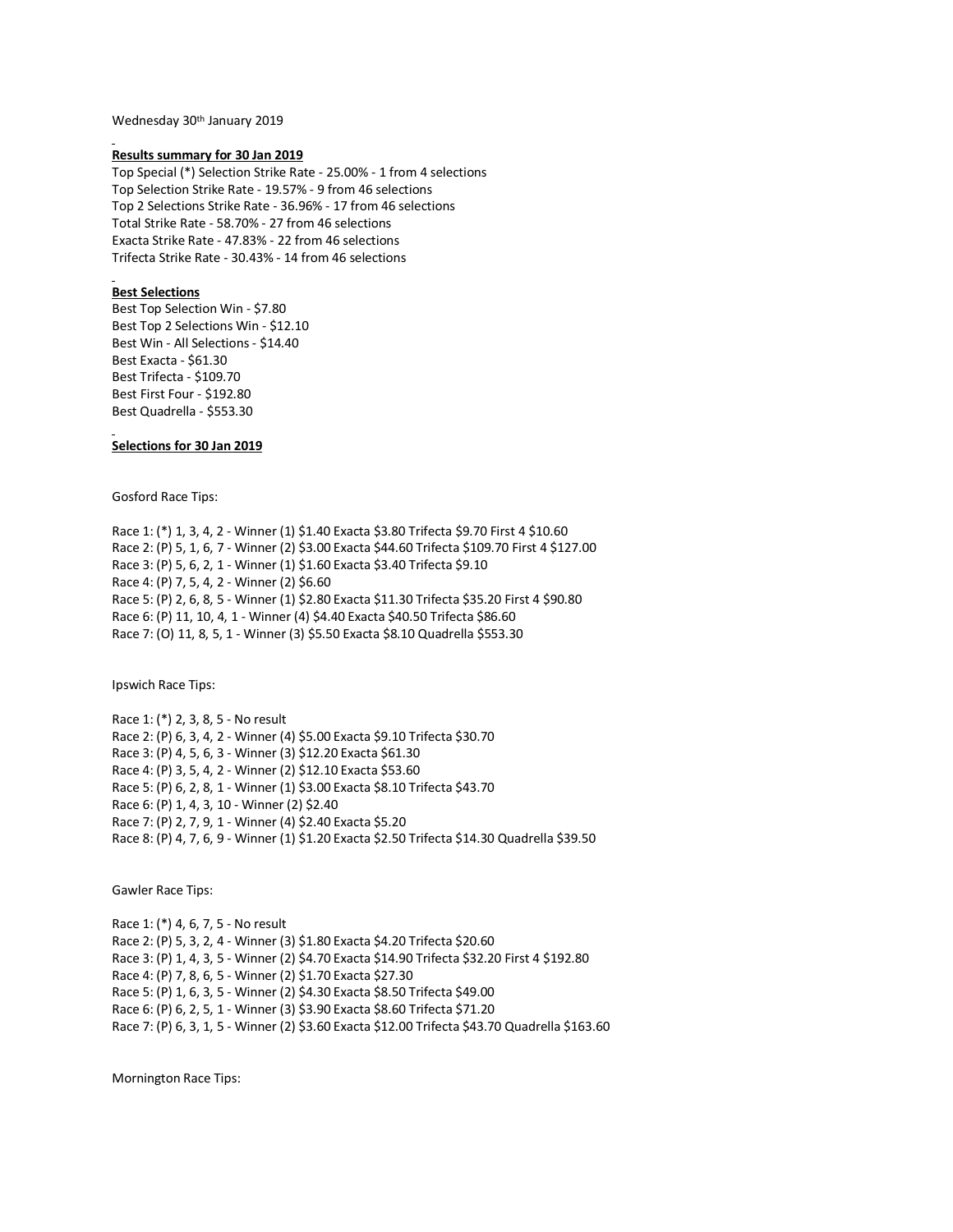Race 1: (P) 12, 5, 11, 9 - Winner (4) \$6.10 Exacta \$34.80 Trifecta \$87.60 Race 2: (P) 11, 4, 3, 10 - Winner (1) \$3.90 Exacta \$29.90 Race 3: (O) 11, 8, 7, 1 - No result Race 4: (P) 6, 1, 8, 7 - Abandoned Race 5: (P) 1, 3, 9, 4 - Abandoned Race 6: (P) 1, 6, 4, 3 - Abandoned Race 7: (O) 4, 7, 2, 8 - Abandoned Race 8: (\*) 10, 5, 3, 9 – Abandoned

Ascot Race Tips:

Race 1: (P) 1, 4, 3, 7 - Winner (4) \$4.20 Exacta \$14.30 Race 2: (P) 4, 2, 7, 1 - No result Race 3: (P) 3, 4, 1, 6 - Winner (3) \$14.40 Race 4: (P) 5, 4, 2, 3 - No result Race 5: (O) 6, 5, 3, 2 - No result Race 6: (O) 10, 6, 5, 12 - Winner (1) \$7.80 Exacta \$25.50 Race 7: (O) 8, 5, 4, 9 - Winner (1) \$1.90 Race 8: (O) 8, 4, 5, 9 - No result

Launceston Race Tips:

Race 1: (O) 6, 5, 10, 11 - No result Race 2: (O) 13, 15, 7, 14 - No result Race 3: (O) 6, 2, 11, 12 - No result Race 4: (O) 2, 9, 8, 6 - No result Race 5: (O) 2, 3, 6, 5 - Winner (1) \$1.30 Race 6: (P) 4, 1, 3, 2 - Abandoned Race 7: (O) 2, 4, 11, 6 - Abandoned Race 8: (P) 8, 1, 3, 7 – Abandoned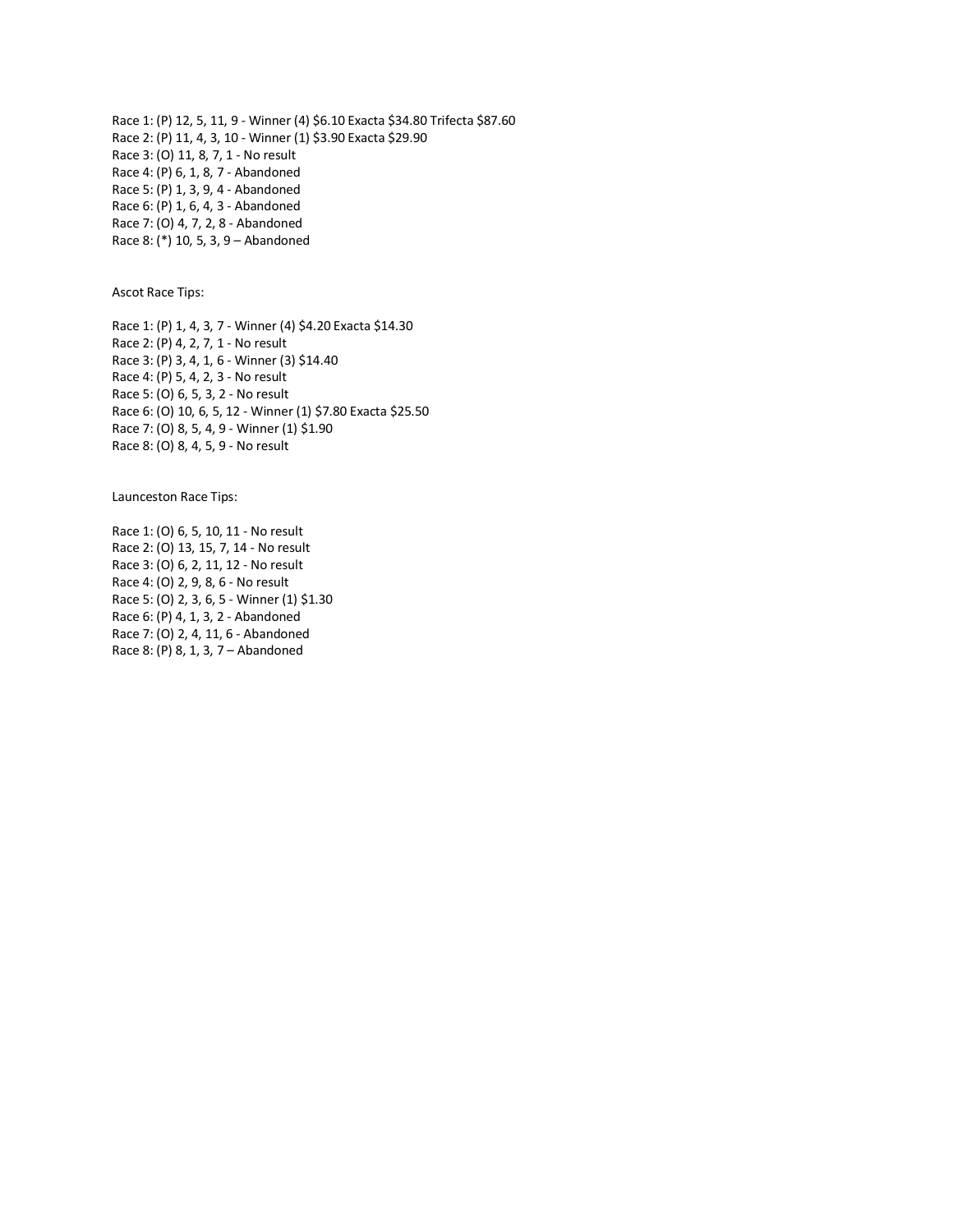Wednesday 23rd January 2019

#### **Results summary for 23 Jan 2019**

Top Special (\*) Selection Strike Rate - 60.00% - 3 from 5 selections Top Selection Strike Rate - 40.74% - 22 from 54 selections Top 2 Selections Strike Rate - 62.96% - 34 from 54 selections Total Strike Rate - 74.07% - 40 from 54 selections Exacta Strike Rate - 50.00% - 27 from 54 selections Trifecta Strike Rate - 29.63% - 16 from 54 selections

# **Best Selections**

Best Top Selection Win - \$4.70 Best Top 2 Selections Win - \$14.30 Best Win - All Selections - \$14.30 Best Exacta - \$92.40 Best Trifecta - \$116.00 Best First Four - \$434.40 Best Quadrella - nil

# **Selections for 23 Jan 2019**

Moe Race Tips:

Race 1: (P) 4, 3, 6, 1 - No result Race 2: (P) 1, 4, 7, 6 - Winner (1) \$1.10 Exacta \$1.90 Trifecta \$5.40 Race 3: (P) 10, 6, 4, 2 - Winner (1) \$4.70 Race 4: (P) 5, 9, 2, 3 - No result Race 5: (P) 2, 5, 4, 3 - Winner (1) \$1.40 Exacta \$4.60 Trifecta \$13.80 Race 6: (P) 3, 7, 1, 4 - Winner (1) \$1.50 Exacta \$5.30 Trifecta \$19.10 First 4 \$42.00 Race 7: (P) 1, 2, 7, 10 - Winner (2) \$1.70 Exacta \$3.00 Race 8: (P) 1, 4, 5, 3 - No result

Canterbury Race Tips:

Race 1: (P) 7, 3, 5, 4 - Winner (1) \$2.00 Exacta \$25.00 Race 2: (P) 1, 2, 7, 4 - Winner (1) \$3.30 Exacta \$32.90 Trifecta \$63.60 First 4 \$246.00 Race 3: (\*) 3, 7, 5, 4 - Winner (2) \$3.30 Exacta \$6.00 Trifecta \$13.40 Race 4: (P) 6, 2, 5, 3 - Winner (2) \$3.50 Exacta \$20.10 Trifecta \$53.50 First 4 \$73.20 Race 5: (P) 2, 1, 6, 4 - Winner (1) \$3.50 Race 6: (P) 2, 8, 4, 5 - Winner (4) \$5.60 Race 7: (O) 6, 1, 4, 3 - Winner (1) \$4.40

Doomben Race Tips:

Race 1: (P) 8, 4, 7, 6 - Winner (1) \$2.70 Exacta \$7.70 Race 2: (O) 1, 6, 2, 7 - Winner (1) \$2.70 Race 3: (\*) 3, 1, 7, 6 - Winner (1) \$2.10 Exacta \$8.00 Race 4: (P) 7, 6, 4, 5 - No result Race 5: (P) 11, 9, 5, 6 - No result Race 6: (\*) 6, 1, 7, 8 - Winner (1) \$1.90 Exacta \$16.90 Trifecta \$116.00 First 4 \$434.40 Race 7: (P) 3, 4, 5, 2 - Winner (2) \$4.70 Exacta \$11.80 Trifecta \$60.70 Race 8: (O) 1, 8, 6, 7 - Winner (1) \$3.30

Morphettville Race Tips: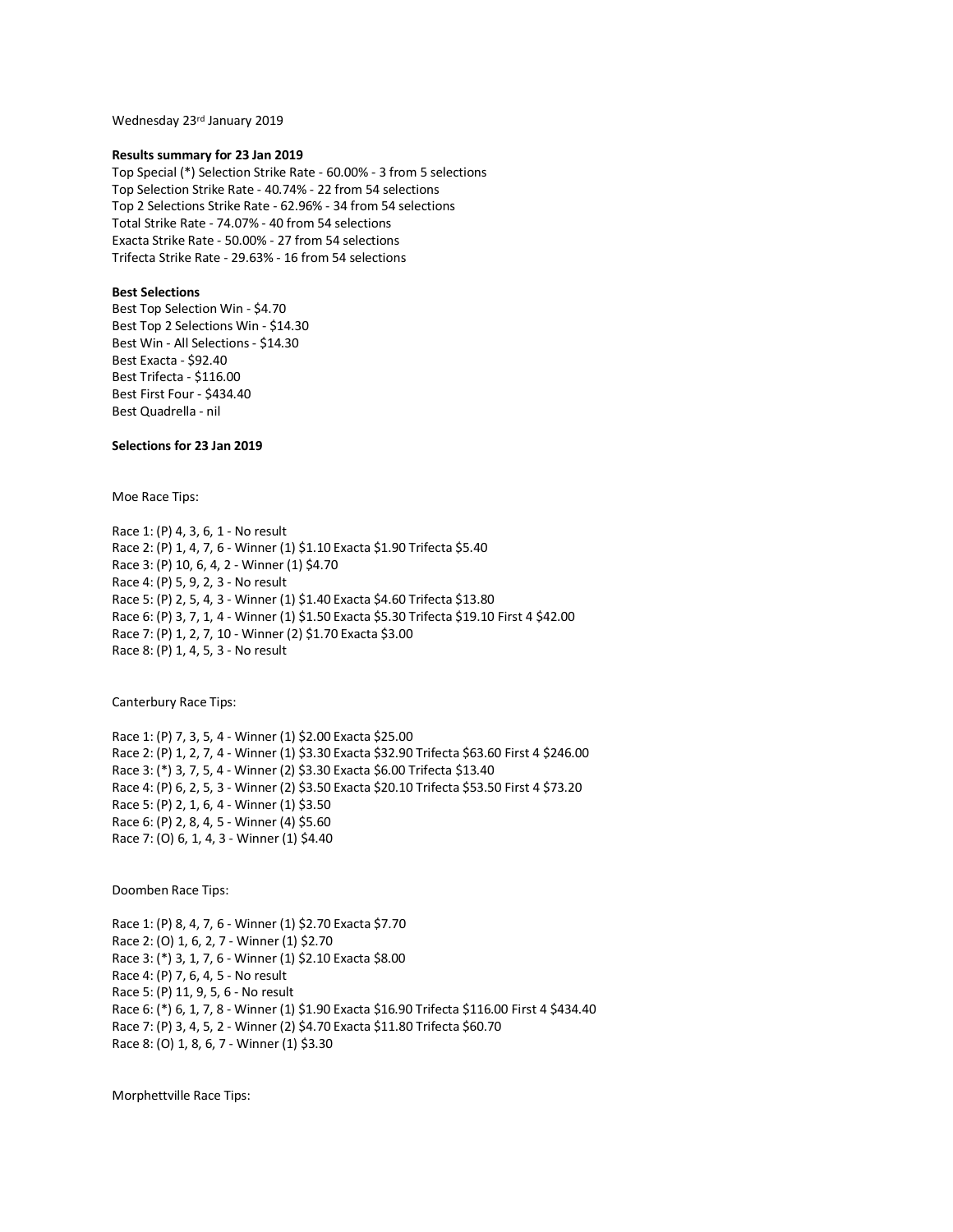Race 1: (P) 1, 2, 5, 3 - Winner (1) \$2.10 Exacta \$9.50 Trifecta \$28.70 First 4 \$42.60 Race 2: (P) 8, 7, 9, 6 - Winner (1) \$1.70 Exacta \$3.40 Race 3: (P) 1, 6, 7, 5 - Winner (2) \$1.60 Exacta \$4.10 Trifecta \$4.10 First 4 \$7.40 Race 4: (P) 6, 2, 5, 3 - Winner (3) \$2.10 Exacta \$9.40 Trifecta \$21.80 Race 5: (P) 7, 5, 3, 1 - No result Race 6: (P) 2, 6, 10, 4 - Winner (1) \$2.50 Race 7: (P) 2, 7, 3, 4 - Winner (2) \$2.80

Sandown Lakeside Race Tips:

Race 1: (P) 5, 8, 2, 10 - Winner (2) \$5.10 Exacta \$25.70 Trifecta \$67.40 First 4 \$284.20 Race 2: (P) 3, 4, 10, 2 - Winner (1) \$2.50 Exacta \$10.70 Race 3: (P) 3, 5, 1, 8 - Winner (1) \$4.10 Race 4: (P) 2, 3, 4, 1 - Winner (2) \$3.30 Exacta \$5.90 Trifecta \$11.80 First 4 \$16.80 Race 5: (O) 7, 4, 6, 1 - No result Race 6: (O) 10, 12, 1, 5 - Winner (4) \$4.40 Race 7: (\*) 3, 11, 10, 13 - Winner (1) \$2.00 Exacta \$8.90 Race 8: (O) 10, 12, 9, 14 - Winner (3) \$7.70 Exacta \$92.40

Ascot Race Tips:

Race 1: (O) 6, 15, 12, 11 - No result Race 2: (P) 4, 2, 3, 7 - Winner (2) \$2.30 Race 3: (P) 5, 8, 7, 10 - No result Race 4: (P) 9, 7, 2, 1 - Winner (1) \$2.80 Exacta \$9.40 Race 5: (P) 3, 9, 8, 6 - No result Race 6: (P) 2, 9, 6, 7 - Winner (1) \$2.80 Exacta \$22.40 Trifecta \$46.90 Race 7: (P) 5, 4, 3, 6 - No result Race 8: (P) 1, 10, 8, 5 - Winner (1) \$2.60 Exacta \$13.30

Launceston Race Tips:

Race 1: (P) 1, 12, 14, 7 - No result Race 2: (O) 3, 9, 5, 15 - No result Race 3: (O) 5, 3, 4, 7 - Winner (3) \$5.70 Race 4: (P) 2, 3, 6, 5 - Winner (3) \$10.20 Race 5: (\*) 1, 3, 2, 6 - Winner (2) \$14.30 Exacta \$11.10 Race 6: (P) 5, 2, 1, 6 - Winner (2) \$1.20 Exacta \$3.50 Trifecta \$19.10 Race 7: (P) 4, 6, 5, 2 - Winner (2) \$2.00 Exacta \$15.50 Trifecta \$64.00 Race 8: (P) 7, 10, 8, 4 - No result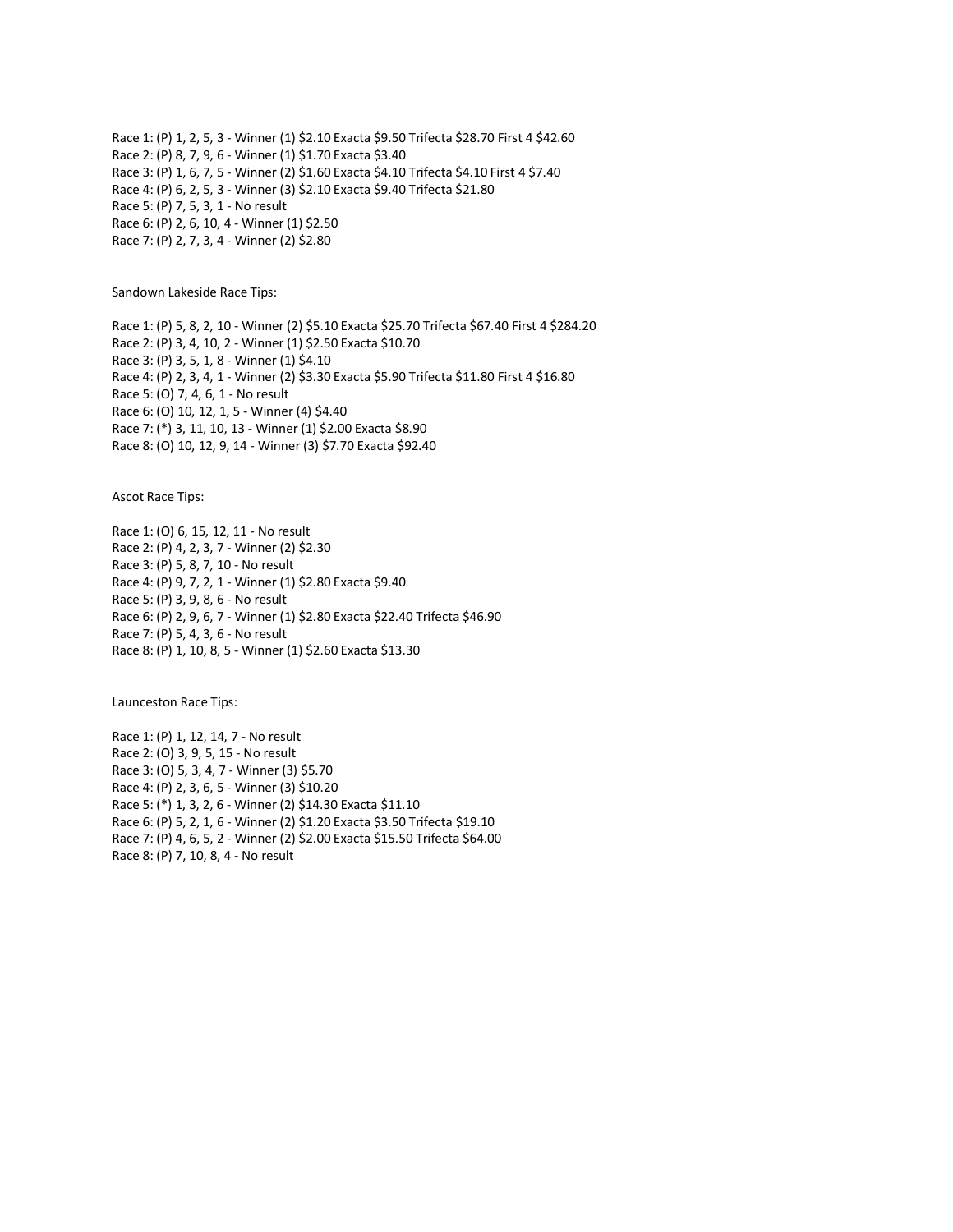Wednesday 16<sup>th</sup> January 2019

### **Results summary for 16 Jan 2019**

Top Special (\*) Selection Strike Rate - 50.00% - 1 from 2 selections Top Selection Strike Rate - 21.82% - 12 from 55 selections Top 2 Selections Strike Rate - 50.91% - 28 from 55 selections Total Strike Rate - 76.36% - 42 from 55 selections Exacta Strike Rate - 47.27% - 26 from 55 selections Trifecta Strike Rate - 23.64% - 13 from 55 selections

# **Best Selections**

Best Top Selection Win - \$9.90 Best Top 2 Selections Win - \$20.20 Best Win - All Selections - \$20.20 Best Exacta - \$53.40 Best Trifecta - \$190.50 Best First Four - \$267.20 Best Quadrella - \$189.80

## **Selections for 16 Jan 2019**

Kyneton Race Tips:

Race 1: (P) 9, 10, 5, 2 - Winner (4) \$4.10 Race 2: (P) 3, 8, 10, 9 - Winner (2) \$3.40 Race 3: (P) 5, 7, 2, 13 - Winner (2) \$20.20 Exacta \$43.30 Race 4: (P) 3, 9, 1, 10 - Winner (1) \$3.20 Exacta \$18.40 Race 5: (P) 5, 3, 6, 4 - No result Race 6: (P) 4, 2, 5, 1 - No result Race 7: (O) 4, 6, 3, 7 - No result Race 8: (P) 5, 9, 6, 3 - Winner (2) \$2.00 Exacta \$4.00

Warwick Farm Race Tips: Race 1: (P) 2, 6, 1, 5 - Winner (1) \$2.50 Exacta \$9.70 Race 2: (O) 1, 7, 9, 3 - No result Race 3: (P) 5, 7, 2, 3 - Winner (1) \$3.40 Race 4: (\*) 8, 5, 2, 7 - No result Race 5: (O) 4, 8, 9, 5 - No result Race 6: (O) 6, 4, 5, 9 - No result Race 7: (P) 9, 12, 4, 10 - No result

Doomben Race Tips:

Race 1: (P) 1, 3, 4, 5 - Winner (1) \$3.70 Exacta \$8.20 Trifecta \$25.80 Race 2: (P) 1, 3, 4, 2 - Winner (2) \$4.60 Exacta \$26.40 Trifecta \$53.80 Race 3: (P) 9, 3, 1, 10 - Winner (2) \$2.20 Exacta \$7.30 Trifecta \$19.90 Race 4: (P) 4, 3, 6, 1 - Winner (2) \$6.20 Exacta \$21.30 Trifecta \$89.00 First 4 \$227.80 Race 5: (O) 5, 13, 9, 10 - Winner (2) \$3.10 Exacta \$9.20 Trifecta \$60.90 Race 6: (P) 7, 6, 3, 5 - Winner (1) \$7.10 Race 7: (P) 9, 5, 6, 3 - Winner (3) \$2.70 Exacta \$10.50 Trifecta \$34.60 First 4 \$81.40 Race 8: (O) 6, 10, 5, 9 - No result

Strathablbyn Race Tips: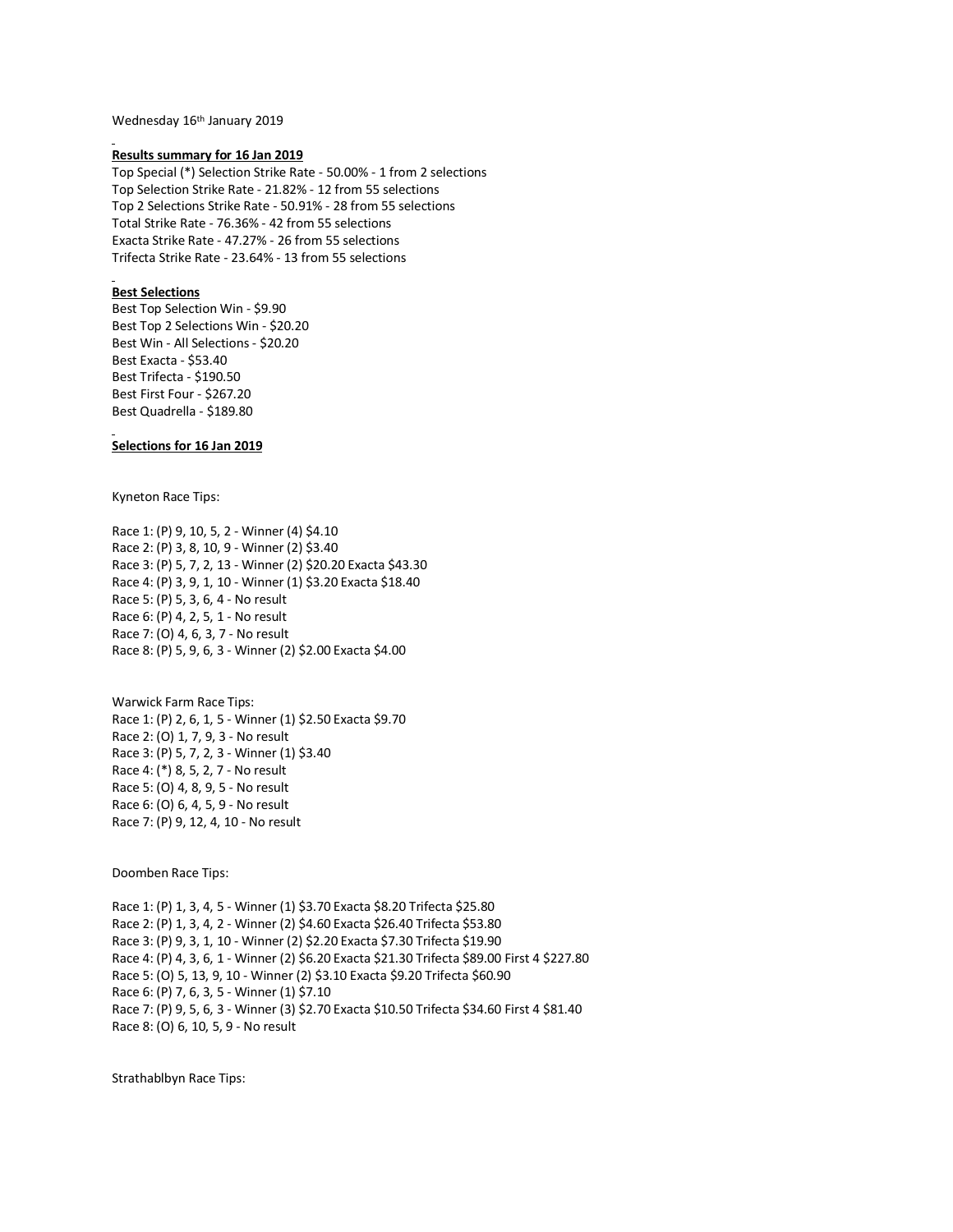Race 1: (P) 8, 4, 1, 10 - Winner (3) \$10.40 Exacta \$40.60 Trifecta \$81.10 First 4 \$267.20 Race 2: (P) 2, 6, 4, 3 - Winner (3) \$2.60 Exacta \$10.60 Race 3: (P) 3, 5, 6, 4 - Winner (2) \$3.50 Exacta \$45.60 Trifecta \$110.10 Race 4: (\*) 12, 8, 9, 10 - Winner (1) \$1.40 Race 5: (P) 5, 1, 4, 3 - Winner (2) \$2.80 Exacta \$24.80 Race 6: (P) 5, 6, 4, 2 - Winner (2) \$7.50 Exacta \$53.40 Trifecta \$190.50 Race 7: (O) 7, 6, 1, 3 - No result

Sandown Lakeside Race Tips:

Race 1: (P) 2, 3, 1, 4 - Winner (3) \$3.00 Exacta \$6.90 Trifecta \$12.30 First 4 \$16.80 Race 2: (P) 7, 10, 8, 5 - Winner (4) \$6.30 Exacta \$26.70 Race 3: (P) 6, 3, 5, 1 - Winner (2) \$4.30 Race 4: (P) 4, 6, 7, 5 - Winner (4) \$7.60 Exacta \$27.80 Race 5: (P) 3, 2, 8, 4 - Winner (2) \$4.20 Exacta \$17.40 Trifecta \$84.50 Race 6: (P) 11, 4, 10, 8 - Winner (3) \$3.60 Race 7: (P) 3, 14, 5, 10 - Winner (2) \$2.20 Race 8: (P) 4, 8, 5, 11 - Winner (3) \$3.20 Quadrella \$189.80

Bunbury Race Tips:

Race 1: (O) 8, 10, 4, 9 - Winner (4) \$6.80 Exacta \$18.60 Race 2: (O) 9, 2, 5, 7 - Winner (1) \$9.90 Race 3: (P) 7, 12, 13, 10 - Winner (1) \$1.80 Race 4: (O) 5, 13, 1, 6 - Winner (1) \$4.20 Exacta \$25.30 Trifecta \$94.50 First 4 \$204.80 Race 5: (O) 5, 4, 2, 7 - Winner (4) \$4.60 Race 6: (P) 5, 7, 1, 4 - Winner (3) \$4.90 Exacta \$16.20 Race 7: (O) 6, 17, 3, 5 - No result Race 8: (O) 9, 1, 6, 2 - No result

Launceston Race Tips:

Race 1: (P) 1, 7, 11, 3 - Winner (1) \$1.50 Race 2: (P) 1, 11, 2, 10 - Winner (1) \$2.20 Exacta \$19.30 Race 3: (P) 11, 10, 8, 1 - Winner (1) \$3.30 Race 4: (O) 4, 7, 2, 1 - Winner (3) \$8.00 Race 5: (P) 6, 3, 7, 4 - Winner (2) \$4.40 Race 6: (P) 4, 6, 3, 1 - No result Race 7: (P) 2, 5, 10, 13 - Winner (2) \$5.90 Exacta \$18.20 Race 8: (P) 2, 3, 8, 1 - Winner (4) \$5.90 Exacta \$12.70 Race 9: (P) 6, 1, 3, 4 - Winner (2) \$1.60 Exacta \$20.70 Trifecta \$33.10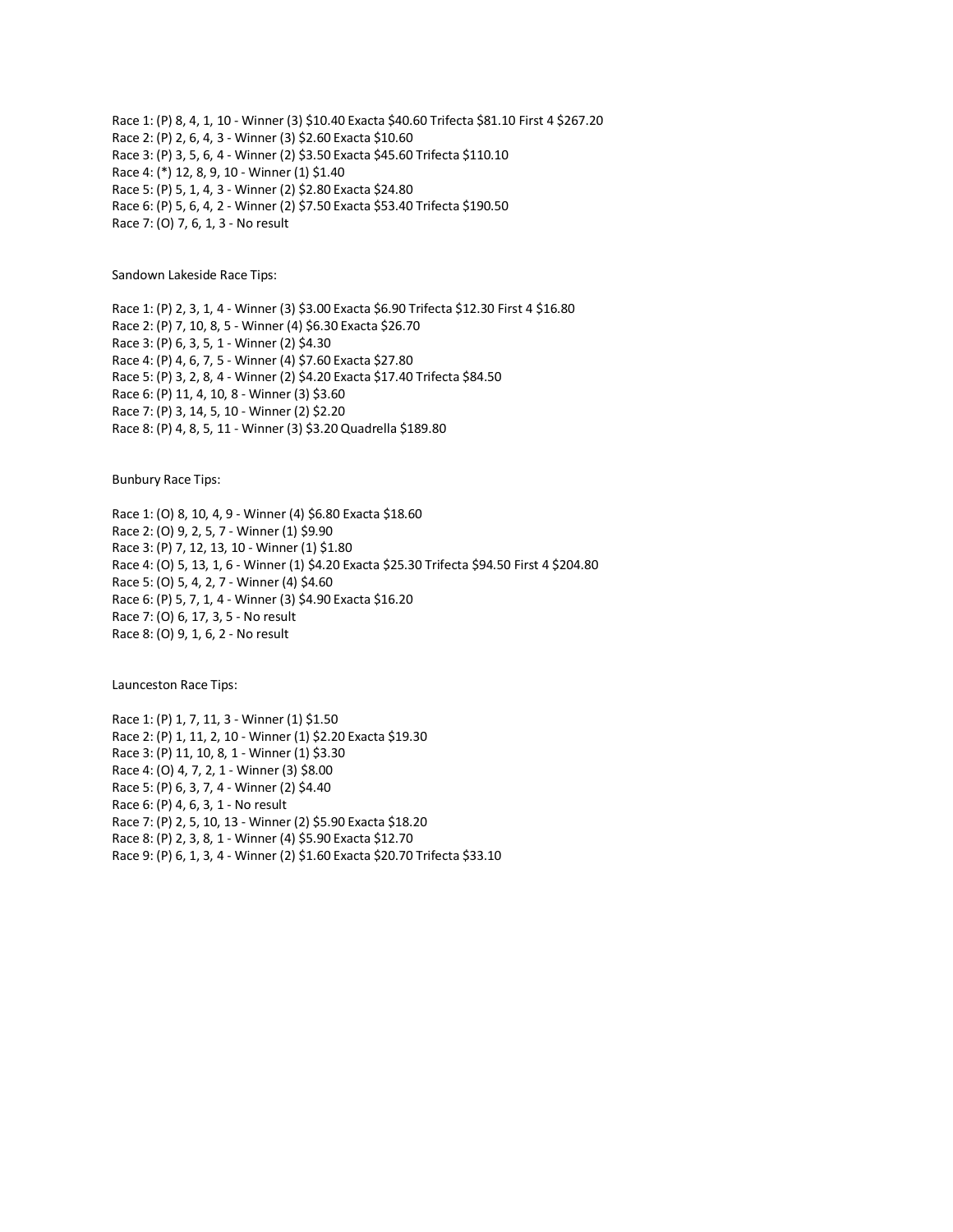Wednesday 9th January 2019

## **Results summary for 09 Jan 2019**

Top Special (\*) Selection Strike Rate - 33.33% - 1 from 3 selections Top Selection Strike Rate - 29.82% - 17 from 57 selections Top 2 Selections Strike Rate - 38.60% - 22 from 57 selections Total Strike Rate - 73.68% - 42 from 57 selections Exacta Strike Rate - 36.84% - 21 from 57 selections Trifecta Strike Rate - 21.05% - 12 from 57 selections

### **Best Selections**

Best Top Selection Win - \$5.80 Best Top 2 Selections Win - \$5.80 Best Win - All Selections - \$12.90 Best Exacta - \$50.00 Best Trifecta - \$327.10 Best First Four - \$2756.20 Best Quadrella - nil

# **Selections for 09 Jan 2019**

Stony Creek Race Tips:

Race 1: (P) 3, 5, 3, 1 - No result Race 2: (P) 8, 1, 5, 4 - Winner (3) \$3.70 Exacta \$22.50 Race 3: (P) 2, 6, 1, 5 - Winner (3) \$1.50 Race 4: (P) 5, 1, 2, 4 - Winner (4) \$12.90 Exacta \$50.00 Trifecta \$327.10 First 4 \$2756.20 Race 5: (O) 5, 3, 7, 1 - No result Race 6: (P) 3, 4, 1, 2 - Winner (3) \$8.60 Exacta \$17.20 Trifecta \$42.20 Race 7: (O) 4, 3, 7, 5 - Winner (1) \$3.00 Exacta \$10.90 Trifecta \$10.90 Race 8: (P) 7, 1, 2, 8 - Winner (1) \$1.80

Devonport Race Tips:

Race 1: (P) 6, 4, 5, 2 - No result Race 2: (O) 3, 5, 4, 7 - No result Race 3: (P) 1, 8, 3, 9 - No result Race 4: (P) 1, 3, 6, 4 - Winner (3) \$4.10 Race 5: (P) 2, 8, 12, 11 - Winner (1) \$1.60 Exacta \$5.10 Trifecta \$20.30 Race 6: (P) 2, 1, 5, 8 - Winner (1) \$2.10 Race 7: (O) 14, 1, 6, 2 - Winner (1) \$5.10 Race 8: (O) 2, 8, 11, 1 - Winner (1) \$4.70 Exacta \$22.60 Race 9: (O) 13, 3, 12, 1 - No result

Doomben Race Tips:

Race 1: (P) 2, 5, 1, 3 - Winner (2) \$4.60 Exacta \$10.80 Trifecta \$52.20 First 4 \$51.00 Race 2: (O) 2, 1, 5, 6 - Winner (3) \$4.20 Race 3: (P) 1, 3, 2, 5 - Winner (2) \$4.80 Exacta \$12.40 Trifecta \$18.00 First 4 \$34.00 Race 4: (P) 6, 2, 5, 4 - Winner (3) \$1.70 Exacta \$9.80 Trifecta \$15.00 First 4 \$25.40 Race 5: (P) 1, 6, 7, 4 - Winner (4) \$8.50 Exacta \$37.40 Race 6: (P) 7, 6, 3, 1 - Winner (1) \$3.50 Race 7: (\*) 2, 1, 8, 5 - Winner (1) \$1.50 Race 8: (O) 1, 8, 5, 7 - Winner (3) \$2.90 Race 9: (O) 6, 7, 9, 8 - No result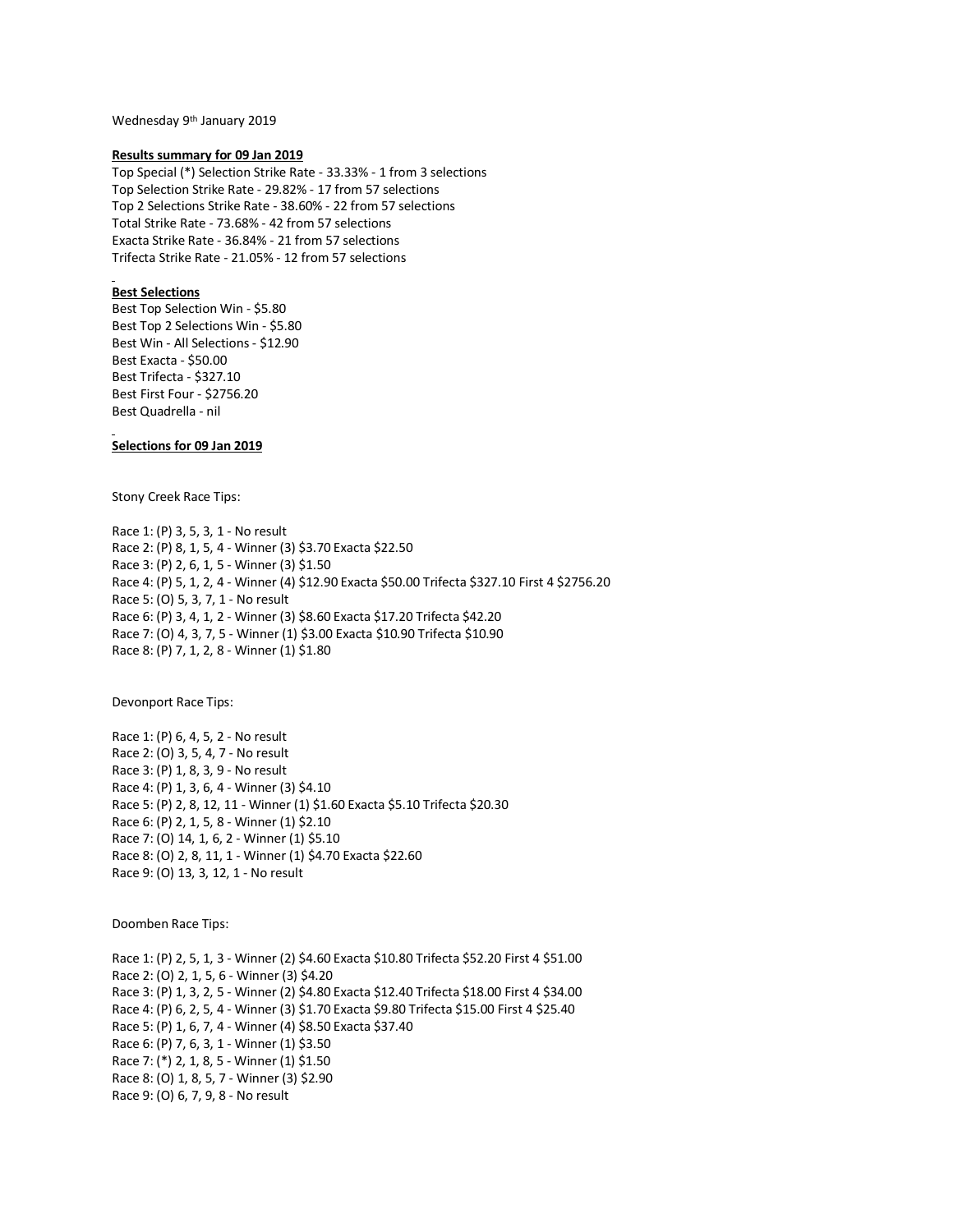Canterbury Park Race Tips:

Race 1: (\*) 4, 8, 3, 7 - Winner (3) \$4.00 Exacta \$41.50 Race 2: (O) 5, 4, 2, 3 - Winner (1) \$4.70 Race 3: (P) 6, 8, 3, 5 - No result Race 4: (P) 7, 4, 8, 5 - Winner (2) \$4.60 Exacta \$21.30 Trifecta \$251.50 First 4 \$851.60 Race 5: (O) 1, 2, 4, 5 - Winner (1) \$4.80 Exacta \$33.80 Race 6: (O) 10, 5, 12, 2 - Winner (4) \$8.40 Race 7: (O) 3, 4, 7, 13 - No result

Bordertown Race Tips:

Race 1: (P) 8, 9, 5, 1 - Winner (1) \$2.20 Exacta \$10.40 Race 2: (P) 11, 7, 3, 8 - No result Race 3: (O) 11, 2, 10, 3 - Winner (4) \$7.80 Exacta \$16.10 Trifecta \$269.10 Race 4: (O) 5, 1, 2, 8 - No result Race 5: (P) 5, 1, 7, 4 - Winner (1) \$2.30 Exacta \$18.80 Trifecta \$110.50 Race 6: (P) 5, 6, 10, 3 - No result Race 7: (P) 6, 7, 1, 9 - No result Race 8: (P) 8, 11, 1, 6 - Winner (3) \$2.90 Exacta \$35.50 Trifecta \$186.30 First 4 \$1189.00

Caulfield:

Race 1: (P) 7, 14, 6, 8 - Winner (3) \$2.90 Exacta \$9.70 Race 2: (\*) 6, 13, 5, 2 - Winner (2) \$3.80 Race 3: (P) 5, 9, 3, 1 - Winner (4) \$4.70 Race 4: (P) 2, 3, 10, 9 - No result Race 5: (P) 1, 8, 9, 3 - Winner (4) \$5.00 Exacta \$22.70 Race 6: (O) 2, 10, 4, 6 - Winner (2) \$5.10 Race 7: (O) 2, 7, 8, 10 - Winner (3) \$5.20 Race 8: (P) 3, 9, 7, 2 - Winner (1) \$3.30

York Race Tips:

Race 1: (O) 1, 2, 8, 5 - Winner (4) \$5.00 Race 2: (P) 5, 6, 7, 8 - Winner (1) \$2.00 Exacta \$6.80 Trifecta \$49.60 Race 3: (P) 6, 7, 8, 9 - Winner (3) \$8.10 Exacta \$18.60 Race 4: (O) 12, 10, 5, 7 - Winner (1) \$5.80 Race 5: (P) 5, 4, 3, 6 - Winner (1) \$2.60 Race 6: (P) 2, 6, 7, 1 - Winner (1) \$2.40 Race 7: (O) 8, 5, 6, 10 - Winner (4) \$4.60 Race 8: (O) 2, 7, 1, 8 - No result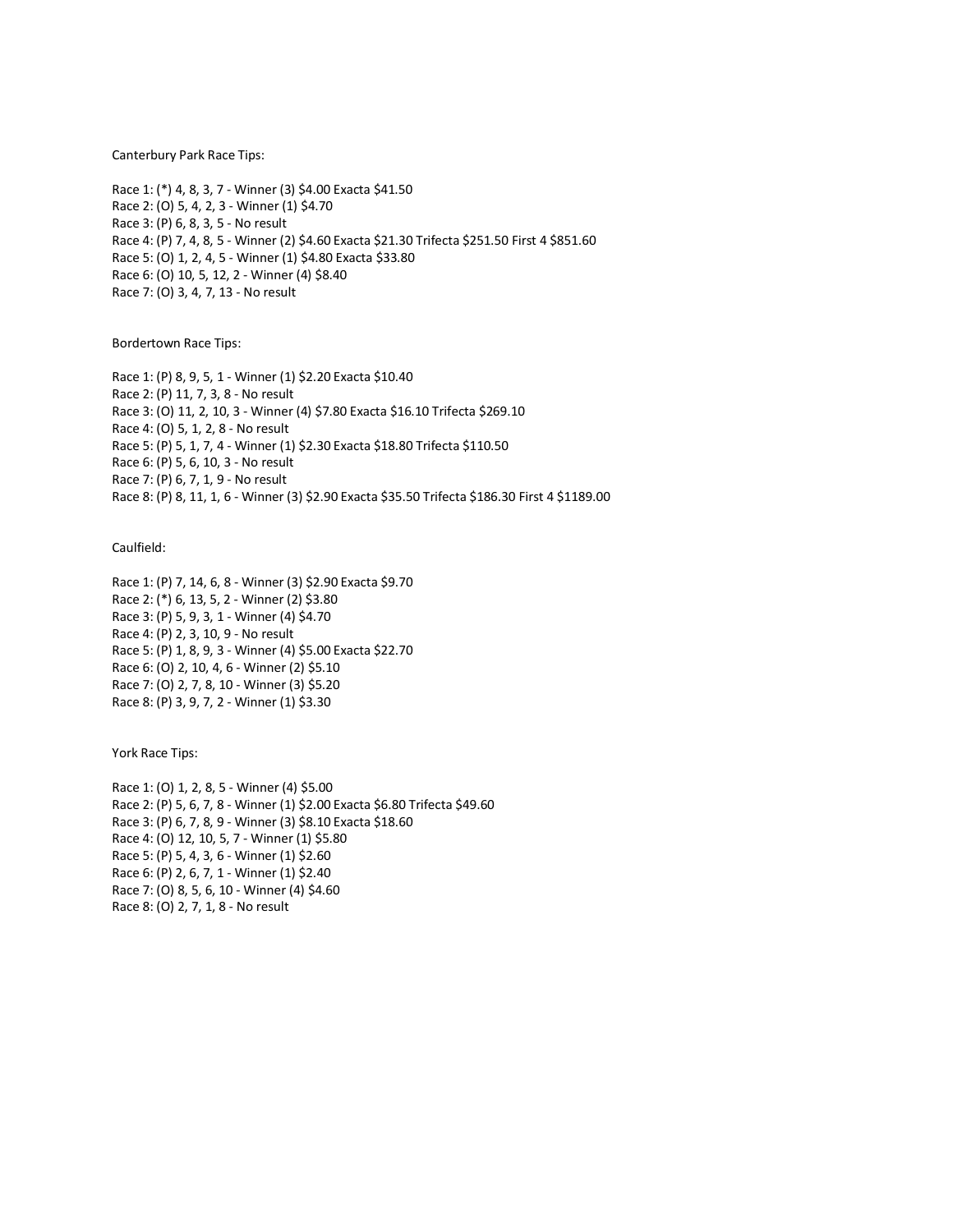Wednesday 2<sup>nd</sup> January 2019

### **Results summary for 02 Jan 2019**

Top Special (\*) Selection Strike Rate - 50.00% - 1 from 2 selections Top Selection Strike Rate - 21.74% - 10 from 46 selections Top 2 Selections Strike Rate - 43.48% - 20 from 46 selections Total Strike Rate - 67.39% - 31 from 46 selections Exacta Strike Rate - 39.13% - 18 from 46 selections Trifecta Strike Rate - 19.57% - 9 from 46 selections

# **Best Selections**

Best Top Selection Win - \$4.80 Best Top 2 Selections Win - \$13.30 Best Win - All Selections - \$13.30 Best Exacta - \$54.20 Best Trifecta - \$232.40 Best First Four - \$150.40 Best Quadrella - nil

Selections for 02 Jan 2019

Sandown Race Tips:

Race 1: (P) 2, 9, 10, 8 - Winner (2) \$6.50 Exacta \$51.20 Race 2: (P) 12, 5, 13, 10 - Winner (2) \$4.40 Race 3: (P) 6, 2, 4, 8 - Winner (2) \$5.10 Exacta \$10.20 Race 4: (P) 1, 5, 9, 10 - Winner (1) \$4.70 Race 5: (\*) 6, 7, 3, 1 - Winner (1) \$2.30 Exacta \$5.90 Race 6: (P) 8, 9, 5, 3 - Winner (3) \$4.40 Race 7: (\*) 2, 3, 8, 11 - No result Race 8: (P) 11, 7, 8, 14 - Winner (1) \$3.10

Taree Race Tips:

Race 1: (P) 11, 5, 2, 1 - No result Race 2: (P) 7, 12, 1, 8 - No result Race 3: (P) 5, 1, 7, 8 - Winner (3) \$4.60 Exacta \$29.10 Trifecta \$44.60 First 4 \$150.40 Race 4: (P) 8, 3, 14, 4 - No result Race 5: (P) 6, 3, 4, 2 - No result Race 6: (P) 8, 3, 10, 5 - No result Race 7: (P) 2, 10, 3, 5 - No result

Doomben Race Tips:

Race 1: (P) 4, 10, 2, 1 - Winner (4) \$5.40 Exacta \$42.20 Race 2: (P) 4, 8, 9, 5 - Winner (2) \$2.20 Exacta \$8.80 Trifecta \$32.30 First 4 \$82.60 Race 3: (P) 3, 1, 7, 5 - Winner (3) \$12.50 Exacta \$40.80 Trifecta \$30.30 Race 4: (P) 10, 1, 8, 9 - No result Race 5: (P) 8, 4, 1, 2 - Winner (2) \$2.30 Exacta \$5.10 Race 6: (P) 5, 6, 4, 9 - Winner (3) \$2.30 Exacta \$4.70 Trifecta \$7.80 First 4 \$14.40 Race 7: (P) 9, 6, 4, 8 - Winner (2) \$3.50 Race 8: (P) 4, 5, 9, 2 - No result

Sapphire Coast Race Tips:

Race 1: (P) 2, 4, 3, 1 - Winner (4) \$3.10 Exacta \$8.30 Trifecta \$19.70 First 4 \$21.60 Race 2: (P) 1, 5, 2, 6 - Winner (3) \$7.20 Exacta \$16.30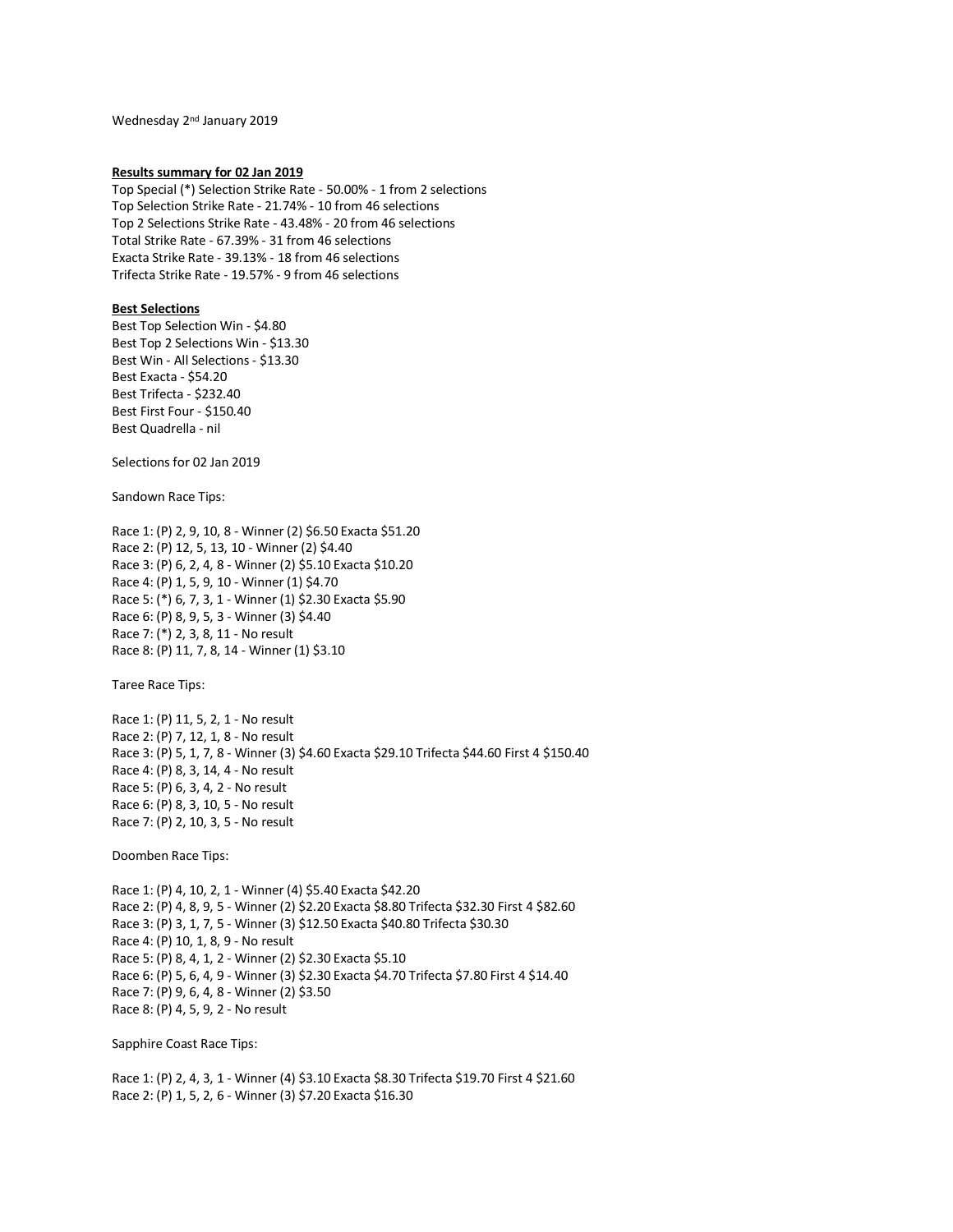Race 3: (P) 5, 4, 6, 7 - Winner (1) \$4.70 Exacta \$54.20 Trifecta \$232.40 Race 4: (P) 10, 8, 2, 4 - Winner (2) \$13.30 Race 5: (P) 5, 1, 3, 9 - Winner (1) \$2.40 Exacta \$16.00 Race 6: (P) 3, 6, 10, 9 - No result Race 7: (P) 11, 9, 2, 3 - Winner (4) \$3.10 Exacta \$11.50

Pinjarra Race Tips:

Race 1: (P) 7, 4, 2, 9 - No result Race 2: (P) 6, 8, 7, 10 - No result Race 3: (P) 3, 1, 4, 2 - Winner (1) \$2.00 Race 4: (P) 4, 1, 2, 3 - Winner (4) \$2.70 Exacta \$7.50 Trifecta \$27.20 First 4 \$35.60 Race 5: (P) 1, 10, 12, 11 - No result Race 6: (P) 13, 7, 3, 8 - No result Race 7: (P) 1, 2, 11, 14 - Winner (2) \$4.10 Race 8: (P) 4, 2, 8, 7 - Winner (2) \$10.00 Exacta \$45.50 Trifecta \$226.00 Race 9: (P) 1, 10, 7, 8 - Winner (1) \$4.10

Strathalbyn Race Tips:

Race 1: (P) 2, 9, 6, 3 - Winner (2) \$2.30 Race 2: (P) 5, 3, 10, 2 - Winner (1) \$2.60 Exacta \$25.90 Trifecta \$60.50 Race 3: (P) 3, 5, 4, 8 - Winner (3) \$3.00 Race 4: (P) 8, 7, 11, 9 - No result Race 5: (P) 7, 4, 2, 3 - Winner (4) \$4.90 Race 6: (P) 6, 7, 3, 8 - Winner (1) \$4.80 Race 7: (P) 5, 2, 1, 6 - Winner (1) \$2.10 Exacta \$8.10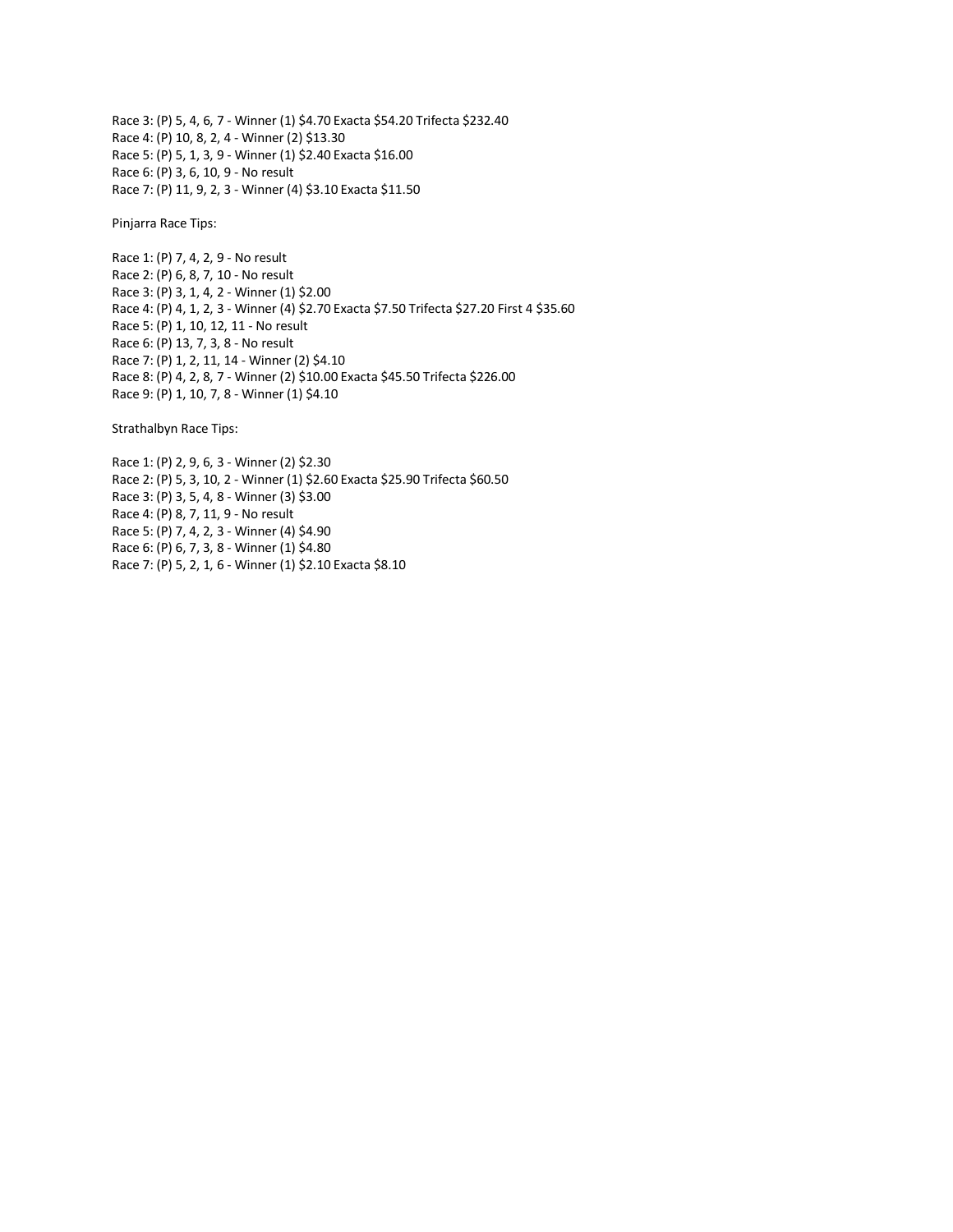Wednesday 26th December 2018

### **Results summary for 26 Dec 2018**

Top Special (\*) Selection Strike Rate - 50.00% - 1 from 2 selections Top Selection Strike Rate - 31.58% - 30 from 95 selections Top 2 Selections Strike Rate - 44.21% - 42 from 95 selections Total Strike Rate - 74.74% - 71 from 95 selections Exacta Strike Rate - 52.63% - 50 from 95 selections Trifecta Strike Rate - 24.21% - 23 from 95 selections

# **Best Selections**

Best Top Selection Win - \$5.00 Best Top 2 Selections Win - \$12.60 Best Win - All Selections - \$36.80 Best Exacta - \$78.10 Best Trifecta - \$471.70 Best First Four - \$1108.60 Best Quadrella - \$33.30

Selections for 26 Dec 2018

Randwick Race Tips:

Race 1: (\*) 1, 2, 3, - Winner (1) \$1.30 Exacta \$2.30 Trifecta \$1.60 Race 2: (P) 11, 12, 6, 1 - Winner (2) \$12.60 Exacta \$59.00 Trifecta \$304.30 Race 3: (P) 5, 3, 2, 7 - Winner (2) \$3.80 Exacta \$21.00 Race 4: (P) 8, 11, 2, 4 - Winner (4) \$7.70 Exacta \$38.70 Race 5: (P) 7, 2, 14, 13 - Winner (4) \$7.20 Race 6: (P) 6, 2, 8, 10 - Winner (4) \$4.50 Exacta \$17.90 Race 7: (P) 3, 11, 12, 9 - Winner (3) \$3.90 Race 8: (P) 7, 5, 13, 15 - Winner (3) \$3.50

Caulfield Race Tips:

Race 1: (P) 2, 5, 6, 12 - Winner (1) \$3.40 Race 2: (P) 16, 17, 4, 12 - Winner (1) \$2.00 Exacta \$6.90 Race 3: (P) 2, 4, 1, 6 - Winner (1) \$2.80 Race 4: (P) 13, 4, 6, 10 - No result Race 5: (P) 6, 5, 1, 2 - Winner (4) \$12.50 Exacta \$52.50 Trifecta \$165.90 Race 6: (P) 4, 1, 5, 7 - Winner (1) \$2.40 Exacta \$4.50 Race 7: (P) 3, 5, 9, 6 - Winner (1) \$2.50 Exacta \$19.00 Race 8: (P) 10, 3, 6, 7 - No result

Sunshine Coast Race Tips:

Race 1: (\*) 2, 7, 1, 3 - No result Race 2: (P) 4, 2, 5, 3 - Winner (1) \$2.90 Exacta \$11.50 Trifecta \$24.20 First 4 \$88.80 Race 3: (P) 6, 5, 2, 3 - Winner (2) \$2.70 Race 4: (P) 1, 2, 8, 7 - Winner (3) \$5.00 Exacta \$18.70 Race 5: (P) 4, 1, 6, 2 - Winner (4) \$6.40 Exacta \$23.80 Trifecta \$76.40 Race 6: (P) 1, 4, 3, 7 - Winner (1) \$2.60 Exacta \$8.90 Trifecta \$22.40 First 4 \$95.20 Race 7: (P) 5, 9, 3, 7 - No result Race 8: (P) 2, 12, 9, 3 - Winner (3) \$5.70 Exacta \$21.90

Morphettville Race Tips:

Race 1: (P) 4, 3, 1, 2 - Winner (2) \$6.50 Exacta \$13.50 Trifecta \$69.10 Race 2: (P) 5, 11, 9, 7 - Winner (3) \$3.50 Exacta \$14.10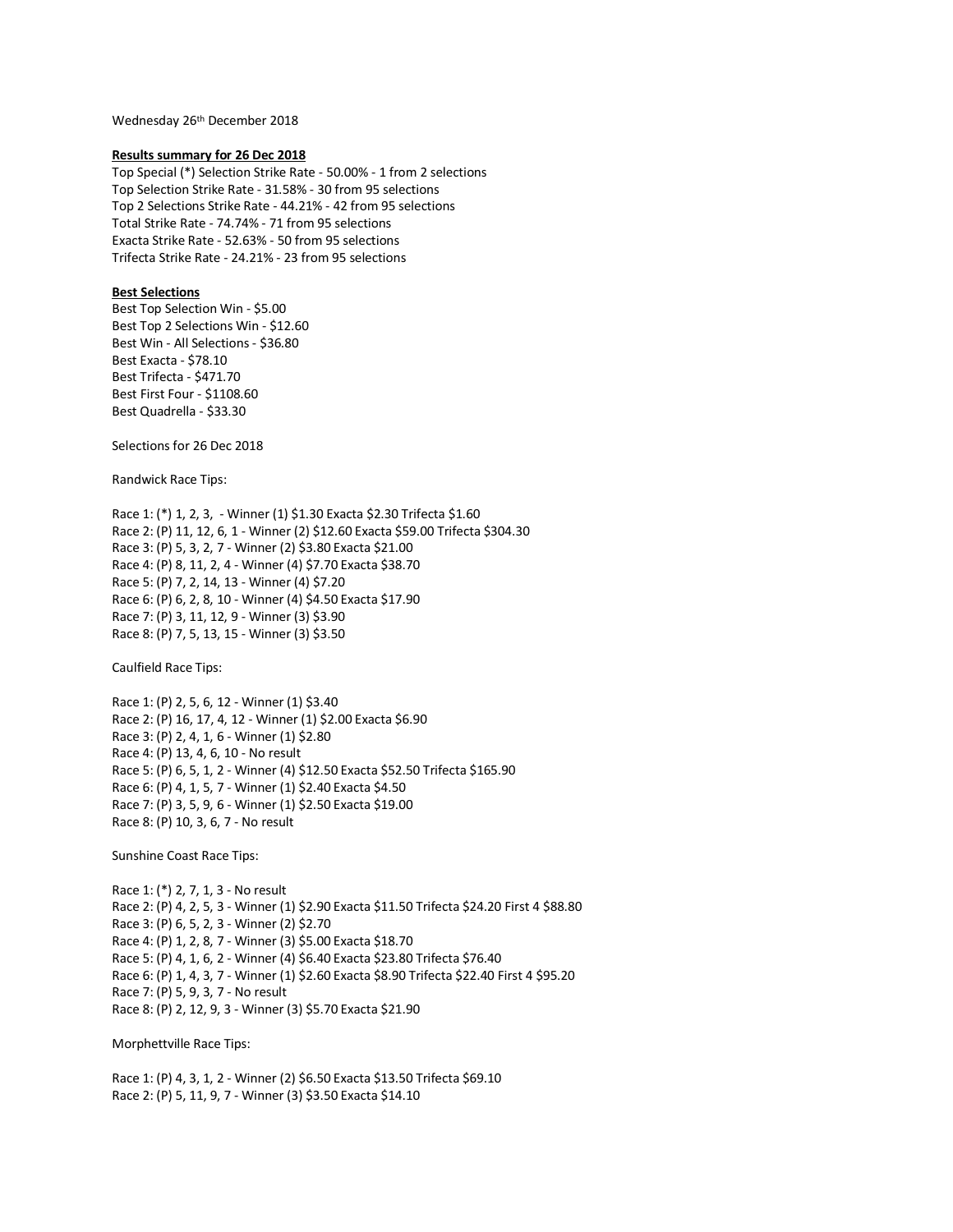Race 3: (P) 5, 10, 9, 14 - No result Race 4: (P) 3, 5, 4, 6 - Winner (4) \$3.50 Exacta \$14.80 Trifecta \$42.30 First 4 \$90.80 Race 5: (P) 7, 11, 4, 10 - Winner (4) \$7.10 Exacta \$32.50 Trifecta \$170.90 Race 6: (P) 3, 9, 7, 4 - No result Race 7: (P) 6, 4, 1, 12 - No result Race 8: (P) 7, 12, 11, 10 - Winner (3) \$4.70 Exacta \$26.10 Trifecta \$50.50 First 4 \$422.80

Geelong Race Tips:

Race 1: (P) 7, 1, 6, 5 - Winner (3) \$4.40 Race 2: (P) 12, 11, 8, 7 - Winner (3) \$4.60 Exacta \$24.90 Trifecta \$50.20 Race 3: (P) 7, 1, 9, 6 - No result Race 4: (P) 2, 4, 6, 5 - No result Race 5: (P) 13, 5, 4, 9 - No result Race 6: (P) 9, 8, 5, 6 - No result Race 7: (P) 8, 12, 17, 16 - Winner (2) \$6.30 Exacta \$51.00 Trifecta \$215.00

Nhill Race Tips:

Race 1: (P) 1, 2, 7, 4 - Winner (1) \$2.50 Race 2: (P) 5, 3, 9, 2 - Winner (2) \$3.50 Exacta \$20.60 Trifecta \$77.70 Race 3: (P) 7, 9, 1, 10 - Winner (1) \$1.80 Exacta \$10.80 Race 4: (P) 1, 4, 2, 3 - Winner (4) \$4.80 Exacta \$12.10 Trifecta \$56.60 Race 5: (P) 1, 6, 2, 3 - No result Race 6: (P) 2, 1, 4, 9 - Winner (1) \$2.60 Exacta \$8.80 Race 7: (P) 2, 4, 7, 1 - No result

Newcastle Race Tips:

Race 1: (P) 10, 3, 8, 7 - No result Race 2: (P) 1, 4, 2, 7 - Winner (3) \$2.50 Exacta \$18.20 Trifecta \$44.70 Race 3: (P) 6, 5, 10, 3 - Winner (1) \$2.10 Race 4: (P) 6, 2, 9, 7 - Winner (1) \$2.50 Race 5: (P) 7, 6, 4, 1 - Winner (4) \$6.80 Exacta \$37.10 Race 6: (O) 4, 1, 10, 7 - No result Race 7: (P) 9, 6, 1, 5 - No result

Ballina Race Tips:

Race 1: (P) 7, 4, 8, 1 - Winner (3) \$22.00 Exacta \$48.00 Trifecta \$254.30 First 4 \$1108.60 Race 2: (P) 5, 9, 10, 6 - Winner (1) \$1.60 Exacta \$9.40 Race 3: (P) 5, 4, 9, 12 - Winner (4) \$15.30 Exacta \$78.10 Trifecta \$471.70 Race 4: (P) 4, 3, 1, 7 - Winner (3) \$2.90 Exacta \$12.30 Race 5: (P) 6, 4, 1, 7 - Winner (1) \$5.00 Exacta \$16.50 Trifecta \$49.70 First 4 \$137.40 Race 6: (P) 4, 7, 1, 12 - Winner (1) \$5.00

Warwick Race Tips:

Race 1: (P) 2, 4, 6, 7 - Winner (1) \$3.40 Exacta \$20.20 Race 2: (P) 2, 3, 6, 4 - Winner (1) \$1.70 Race 3: (P) 1, 3, 4, 7 - Winner (1) \$3.00 Exacta \$8.40 Race 4: (P) 12, 1, 14, 7 - Winner (1) \$2.70 Race 5: (P) 6, 2, 7, 5 - No result Race 6: (P) 5, 11, 6, 3 - Winner (1) \$1.80 Race 7: (P) 1, 10, 7, 6 - Winner (3) \$5.90

Bowraville Race Tips: